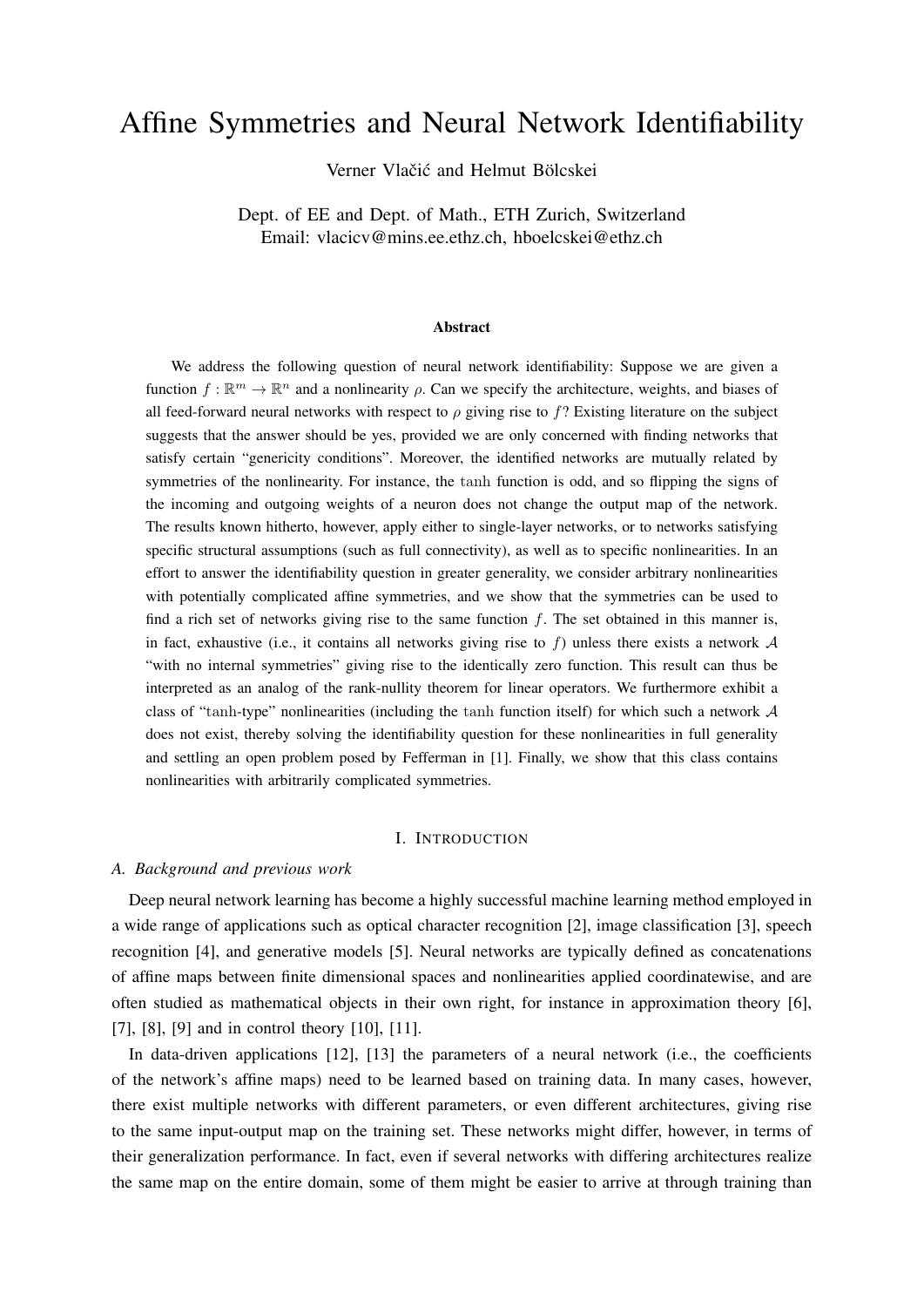others. It is therefore of interest to understand the ways in which a given function can be parametrized as a neural network. Specifically, we ask the following question of identifiability: Suppose that we are given a function  $f : \mathbb{R}^m \to \mathbb{R}^n$  and a nonlinearity  $\rho$ . Can we specify the network architecture, weights, and biases of all feed-forward neural networks with respect to  $\rho$  realizing f? For the special case of the tanh nonlinearity, this question was first addressed in [14] for single-layer networks, and in [1] for multi-layer networks satisfying certain "genericity conditions" on the architecture, weights, and biases. The identifiability question for single-layer networks with nonlinearities satisfying the so-called "independence property" (corresponding to the absence of non-trivial affine symmetries according to our Definition 1) was solved in [15], whereas the recent paper [16] reports the first known identifiability result for multi-layer networks with minimal conditions on the architecture, weights, and biases, albeit with artificial nonlinearities designed to be "highly asymmetric". We also remark that the identifiability of recurrent single-layer networks was considered in [10] and [11].

It is important to note that all aforementioned results, as well as the results in the present paper, are concerned with the identifiability of networks given knowledge of the function  $f$  on its entire domain. This corresponds to characterizing the fundamental limit on nonuniqueness in neural network representation of functions. Specifically, the nonuniqueness can only be richer if we are interested in networks that realize f on a proper subset of  $\mathbb{R}^m$ , such as a finite (training) sample  $\{x_1, \ldots, x_m\} \subset$  $\mathbb{R}^m$ . Moreover, we do not address neural network reconstruction, i.e., we do not provide a procedure for constructing an instance of a network realizing a given function  $f$ , but rather focus on building a theory that systematically describes how the neural networks realizing  $f$  relate to one another. We do this in full generality for networks with "tanh-type" nonlinearities (including the tanh function itself), settling an open problem posed by Fefferman in [1].

Recent results on neural network reconstruction on samples can be found in [17], [18] for shallow networks and in [19] for ReLU networks of arbitrary depth.

#### *B. Affine symmetries as a template for neural network nonuniqueness*

In order to develop intuition on the identifiability of general neural networks, we follow [14] and [15] and begin by considering single-layer networks. To this end, let  $\rho : \mathbb{R} \to \mathbb{R}$  be a nonlinearity, and let

$$
\langle \mathcal{N} \rangle^{\rho} := \sum_{p=1}^{n} \lambda_p \, \rho(\omega_p \cdot + \theta_p) + \lambda \qquad \text{and} \qquad \langle \mathcal{N}' \rangle^{\rho} := \sum_{p=1}^{n'} \lambda'_p \, \rho(\omega'_p \cdot + \theta'_p) + \lambda' \tag{1}
$$

be the maps realized by the single-layer networks  $\mathcal N$  and  $\mathcal N'$ , both with nonlinearity  $\rho$ . Suppose that these networks realize the same function, i.e.,

$$
\sum_{p=1}^{n} \lambda_p \rho(\omega_p t + \theta_p) + \lambda = \sum_{p=1}^{n'} \lambda'_p \rho(\omega'_p t + \theta'_p) + \lambda',
$$

for all  $t \in \mathbb{R}$ . This is equivalent to the following linear dependency relation between the constant function  $\mathbf{1} : \mathbb{R} \to \mathbb{R}$  taking on the value 1 and affinely transformed copies of  $\rho$ :

$$
\sum_{p=1}^{n} \lambda_p \rho(\omega_p t + \theta_p) - \sum_{p=1}^{n'} \lambda'_p \rho(\omega'_p t + \theta'_p) = (\lambda' - \lambda) \mathbf{1}(t),
$$
\n(2)

for all  $t \in \mathbb{R}$ .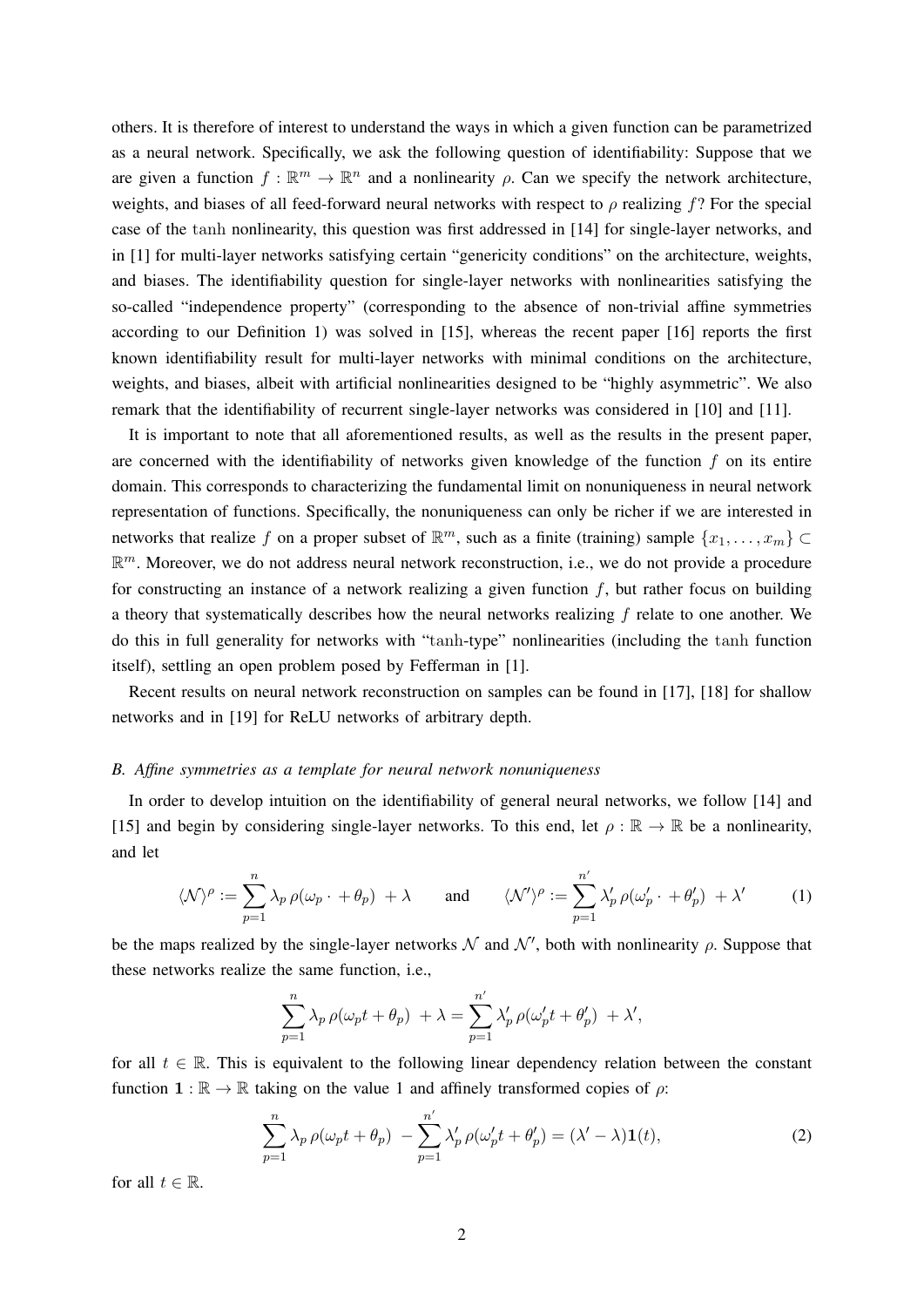We consider two concrete nonlinearities to demonstrate how linear dependency relations of the form (2) lead to formally different networks realizing the same function. First, let  $\rho = \tanh$ . Then, as tanh(t) =  $-\tanh(-t)$ , for all  $t \in \mathbb{R}$ , we have

$$
\sum_{p=1}^{n} \lambda_p \tanh(\omega_p \cdot + \theta_p) - \sum_{p=1}^{n} s_p \lambda_p \tanh(s_p \omega_p \cdot + s_p \theta_p) = 0,
$$

for every choice of signs  $s_p \in \{-1, +1\}$ ,  $p \in \{1, \ldots, n\}$ , i.e., with the notation in (1), we have  $\langle \mathcal{N} \rangle^{\tanh} = \langle \mathcal{N}' \rangle^{\tanh}$  with  $n' = n$ ,  $\lambda' = \lambda$ ,  $\lambda'_p = s_p \lambda_p$ ,  $\omega'_p = s_p \omega_p$ , and  $\theta'_p = s_p \theta_p$ , for all  $p \in$  $\{1, \ldots, n\}$ . Underlying this nonuniqueness is the simple insight that  $tanh(t) = -tanh(-t)$  can be rewritten as  $\tanh(t) + \tanh(-t) = 0$ , which, in turn, can be interpreted as a single-layer network with two neurons, mapping every input to output 0.

For a more intricate example, consider the clipped rectified linear unit (CReLU) nonlinearity given by  $\rho_c(t) = \min\{1, \max\{0, t\}\}\$ , and note that

$$
\rho_c(t) - \frac{1}{2}\rho_c(2t) - \frac{1}{2}\rho_c(2t - 1) = 0, \quad \text{for all } t \in \mathbb{R},
$$
 (3)

corresponds to a single-layer network with three neurons mapping every input to output 0. This can be rewritten as  $\rho_c(t) = \frac{1}{2}\rho_c(2t) + \frac{1}{2}\rho_c(2t-1)$  and applied recursively to yield

$$
\langle \mathcal{N}^n \rangle^{\rho_c} := \sum_{p=1}^n 2^{-p} \rho_c(2^p \cdot -1) + 2^{-n} \rho_c(2^n \cdot) = \rho_c,
$$

for all  $n \in \mathbb{N}$ . In other words, we have effectively used the three-neuron network (3) to repeatedly replace single nodes with pairs of nodes without changing the function realized by the network, thereby constructing an infinite collection of different networks, all satisfying  $\langle \mathcal{N}^n \rangle^{\rho_c} = \rho_c$ .

In summary, we see that, at least for single-layer networks, non-uniqueness in the realization of a function arises from affine symmetries of the nonlinearity, where the symmetries are none other than single-layer networks mapping every input to output 0. Namely, these "zero networks" can be used as templates for modifying the structure of (more complex) networks without affecting the function they realize. This motivates the following definition.

**Definition 1** (Nonlinearity and affine symmetry). A *nonlinearity* is a continuous function  $\rho : \mathbb{R} \to \mathbb{R}$ such that  $\rho \neq \{t \mapsto at + b : t \in \mathbb{R}\},$  for all  $a, b \in \mathbb{R}$ . Let  $\rho : \mathbb{R} \to \mathbb{R}$  be a nonlinearity and  $\mathcal{I}$ a nonempty finite index set. An *affine symmetry* of  $\rho$  is a collection of real numbers of the form  $(\zeta, \{(\alpha_s, \beta_s, \gamma_s)\}_{s\in\mathcal{I}})$  such that,

(i) for all  $t \in \mathbb{R}$ ,

$$
\sum_{s \in \mathcal{I}} \alpha_s \rho(\beta_s t + \gamma_s) = \zeta \mathbf{1}(t),\tag{4}
$$

and

(ii) there does not exist a proper subset  $\mathcal{I}'$  of  $\mathcal{I}$  such that  $\{\rho(\beta_s + \gamma_s) : s \in \mathcal{I}'\} \cup \{1\}$  is a linearly dependent set of functions from  $\mathbb R$  to  $\mathbb R$ .

Item (ii) in Definition 1 is a minimality condition, ensuring that only "atomic" symmetries qualify under the formal definition.

Note that every nonlinearity  $\rho$  satisfies  $\rho + (-\rho) = 0$ , and hence possesses at least the "trivial affine" symmetries"  $(0, \{(\alpha, \beta, \gamma), (-\alpha, \beta, \gamma)\})$ , for  $\alpha, \beta \in \mathbb{R} \setminus \{0\}$  and  $\gamma \in \mathbb{R}$ . We remark that Definition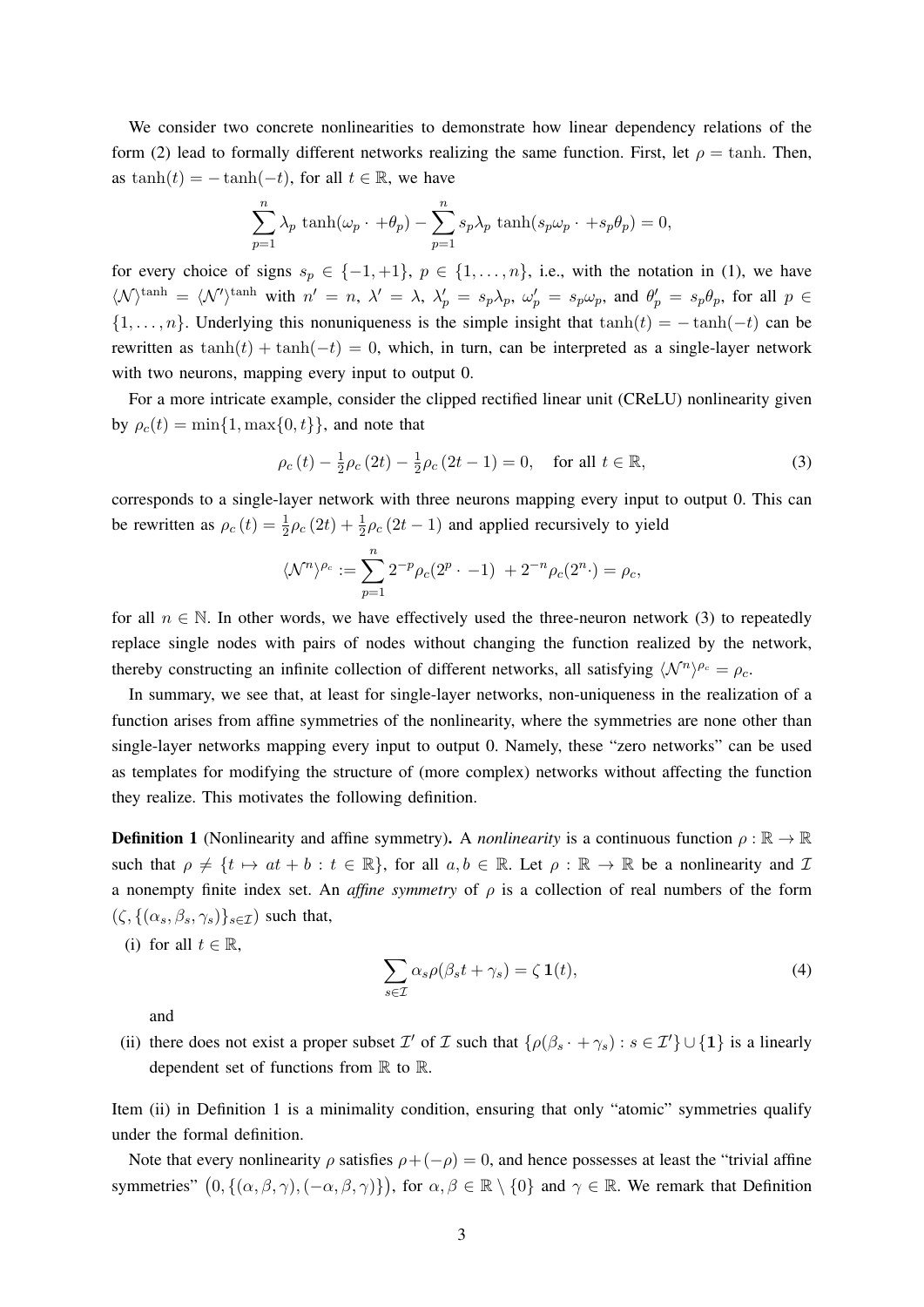1 is more general than what is needed to cover our examples above, as  $\zeta$  in (4) is allowed to be an arbitrary real number, whereas we had  $\zeta = 0$  in both of our examples. One can, of course, seek to build a theory encompassing even more general symmetries, e.g. those for which the right-hand side of (4) is itself an affine function  $t \mapsto \zeta_1 + \zeta_2 t$  (which, in the context of ρ-modification introduced later, could then be absorbed into the next layer of the network). This is, however, outside the scope of the present paper.

#### *C. Formalizing the identifiability question*

Our aim is to generalize the aforementioned correspondence between neural network non-uniqueness and the affine symmetries of the underlying nonlinearity  $\rho$  to multi-layer networks of arbitrary architecture. Moreover, we wish to do so in a canonical fashion, i.e., without regard to the "fine properties" of  $\rho$  beyond its affine symmetries. Specifically, we will derive conditions under which the set of networks giving rise to a fixed f and derived from the affine symmetries of  $\rho$  through "symmetry modification" is exhaustive (i.e., it contains all networks giving rise to  $f$ ). These conditions are formally characterized by our null-net theorems (Theorem 1 and Theorem 2). The concept of symmetry modification will be introduced in the following sections, and corresponds to using  $tanh(t) = -tanh(-t)$  to flip the signs of weights and biases in the network (in the case when  $\rho = \tanh$ ) or using  $\rho_c(t) = \frac{1}{2}\rho_c(2t) + \frac{1}{2}\rho_c(2t-1)$  to replace single nodes with pairs of nodes in the network (in the case  $\rho = \rho_c$ ).

In order to streamline the extension of the discussion in the previous subsection to multi-layer networks and to facilitate the comparison of our results with previous work, it will be opportune to immediately introduce neural networks in their full generality, i.e., as "computational graphs". To this end, we recall the definition of a directed acyclic graph, as well as several associated concepts that will be needed later.

Definition 2 (Directed acyclic graph, parent and ancestor set, input nodes, and node level).

- A directed graph is an ordered pair  $G = (V, E)$  where V is a nonempty finite set of nodes and  $E \subset V \times V \setminus \{(v, v) : v \in V\}$  is a set of directed edges. We interpret an edge  $(v, \tilde{v})$  as an arrow connecting the nodes v and  $\tilde{v}$  and pointing at  $\tilde{v}$ .
- A directed cycle of a directed graph G is a set  $\{v_1, \ldots, v_k\} \subset V$  such that, for every  $j \in \{1, \ldots, k\}$ ,  $(v_i, v_{i+1}) \in E$ , where we set  $v_{k+1} := v_1$ .
- $-$  A directed graph  $G$  is said to be a directed acyclic graph (DAG) if it has no directed cycles.

```
Let G = (V, E) be a DAG.
```
- We define the parent set of a node by  $par(\tilde{v}) = \{v \in V : (v, \tilde{v}) \in E\}.$
- $-$  For a set  $W \subset V$  we define  $par^0(W) = W$  and  $par^r(W) = \bigcup_{s \in W} par^{r-1}(par(s)),$  for  $r ≥ 1$ . The ancestor set of W is now given by  $\text{anc}(W) = \bigcup_{r \geq 0} \text{par}^r(W)$ .
- We say that  $v \in V$  is an input node if  $\text{par}(v) = \emptyset$ , and we write  $\text{In}(G)$  for the set of input nodes.
- We define the level  $\text{lv}(v)$  of a node  $v \in V$  recursively as follows. If  $\text{par}(v) = \emptyset$ , we set  $\mathrm{lv}(v) = 0$ . If  $\mathrm{par}(v) = \{v_1, v_2, \ldots, v_k\}$  and  $\mathrm{lv}(v_1), \mathrm{lv}(v_2), \ldots, \mathrm{lv}(v_k)$  are defined, we set  $\mathrm{lv}(v) =$  $\max\{l v(v_1), l v(v_2), \ldots, l v(v_k)\} + 1.$

As the graph G in Definition 2 is assumed to be acyclic, the level is well-defined for all nodes of G. We are now ready to introduce our general definition of a neural network.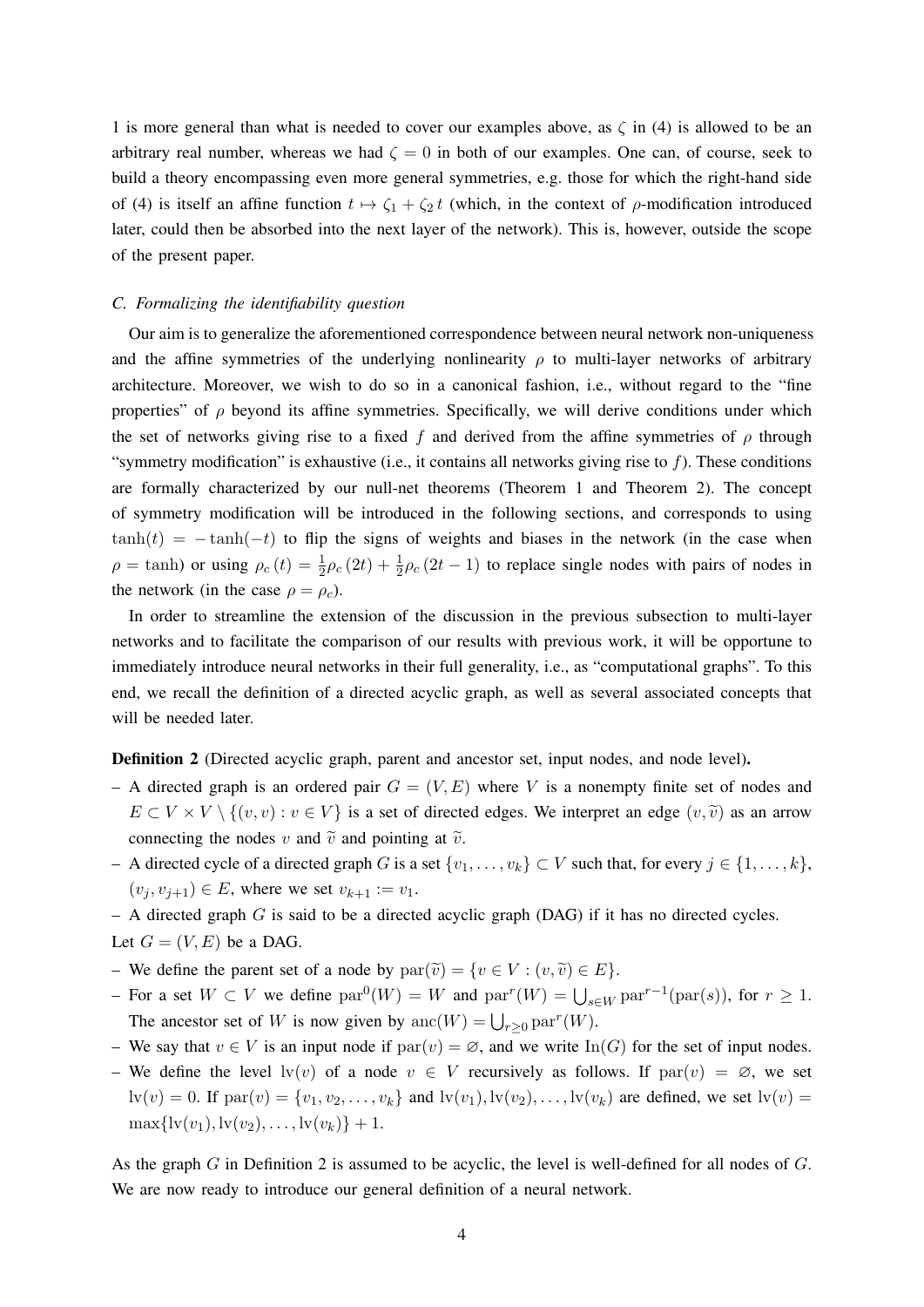Definition 3 (GFNNs and LFNNs). A general feed-forward neural network (GFNN) with D-dimensional output is an ordered septuple  $\mathcal{N} = (V, E, V_{\text{in}}, V_{\text{out}}, \Omega, \Theta, \Lambda)$ , where

- (i)  $G = (V, E)$  is a DAG, called the architecture of N,
- (ii)  $V_{\text{in}} = \text{In}(G)$  is the set of input nodes of N,
- (iii)  $V_{\text{out}} \subset V \setminus V_{\text{in}}$  is the set of output nodes of N,
- (iv)  $\Omega = {\omega_{\tilde{v}v} \in \mathbb{R} \setminus \{0\} : (v, \tilde{v}) \in E}$  is the set of weights of N,
- (v)  $\Theta = \{\theta_v \in \mathbb{R} : v \in V \setminus V_{\text{in}}\}$  is the set of biases of N, and
- (vi)  $\Lambda = \{\lambda^{(r)} \in \mathbb{R} : r \in \{1, \ldots, D\}\}$   $\cup \{\lambda^{(r)}_w \in \mathbb{R} : w \in V_{\text{out}}, r \in \{1, \ldots, D\}\}\$  is the set of output scalars of  $N$ .

The depth of a GFNN is defined as  $L(\mathcal{N}) = \max\{l(v) : v \in V\}$ . A layered feed-forward neural network (LFNN) is a GFNN satisfying  $\text{lv}(\tilde{v}) = \text{lv}(v) + 1$  for all  $(v, \tilde{v}) \in E$ .

The role of the output scalars is to form  $D$  affine combinations of the functions realized by the output nodes, which are then designated as the coordinates of the D-dimensional output function of the network. Note that this renders the definition of the function realized by a network more general than directly taking the functions realized by the output nodes to be the output of the network. Formally, we have the following.

**Definition 4** (Output maps). Let  $\mathcal{N} = (V, E, V_{\text{in}}, V_{\text{out}}, \Omega, \Theta, \Lambda)$  be a GFNN with D-dimensional output, and let  $\rho : \mathbb{R} \to \mathbb{R}$  be a nonlinearity. The map realized by a node  $u \in V$  under  $\rho$  is the function  $\langle u \rangle^{\rho} : \mathbb{R}^{V_{\text{in}}} \to \mathbb{R}$  defined recursively as follows:

- If  $u \in V_{\text{in}}$ , set  $\langle u \rangle^{\rho}(\mathbf{t}) = t_u$ , for all  $\mathbf{t} = (t_{\tilde{u}})_{\tilde{u} \in V_{\text{in}}} \in \mathbb{R}^{V_{\text{in}}}$ .

- Otherwise, set  $\langle u \rangle^{\rho}(\boldsymbol{t}) = \rho \left( \sum_{v \in \text{par}(u)} \omega_{uv} \cdot \langle v \rangle^{\rho}(\boldsymbol{t}) + \theta_u \right)$ , for all  $\boldsymbol{t} \in \mathbb{R}^{V_{\text{in}}}.$ 

The map realized by N under  $\rho$  is the function  $\langle N \rangle^{\rho} : \mathbb{R}^{V_{\text{in}}} \to \mathbb{R}^{D}$  given by

$$
\langle \mathcal{N} \rangle^{\rho} = \left( \lambda^{(r)} \, \mathbf{1} + \sum_{w \in V_{\text{out}}} \lambda_w^{(r)} \, \langle w \rangle^{\rho} \right)_{r \in \{1, \dots, D\}}
$$

.

When dealing with several networks  $\mathcal{N}_j$  we will write  $\langle u \rangle^{\rho, \mathcal{N}_j}$  for the map realized by u in  $\mathcal{N}_j$ , to avoid ambiguity.

We will treat nodes  $u \in V$  only as "handles", and never as variables or functions. This is relevant when dealing with multiple networks that have shared nodes, as in the example depicted in Figure 1. On the other hand, the map  $\langle u \rangle^{\rho}$  realized by u is a function. We remark that Definitions 3 and 4 are largely analogous to [16, Defs. 8,11], save for the output scalars  $\Lambda$  that do not feature in [16].

Note that LFNNs are similar to feed-forward neural networks as widely studied in the literature, namely as concatenations of affine maps between finite dimensional spaces and elementwise application of nonlinearities. Our definition of LFNNs is, however, somewhat more general, in the sense of the map of the network being allowed to depend directly on "non-final" nodes. An example of such an LFNN is  $\mathcal{N}_1$  in Figure 1. Further still, GFNNs are more general than LFNNs, and allow for "skip" connections" within the network itself. For an example of a GFNN that is not layered, see Figure 2.

In order to meaningfully discuss the identifiability of GFNNs from their output maps, it is necessary that the networks under consideration have no spurious nodes, i.e., nodes that are "invisible" to the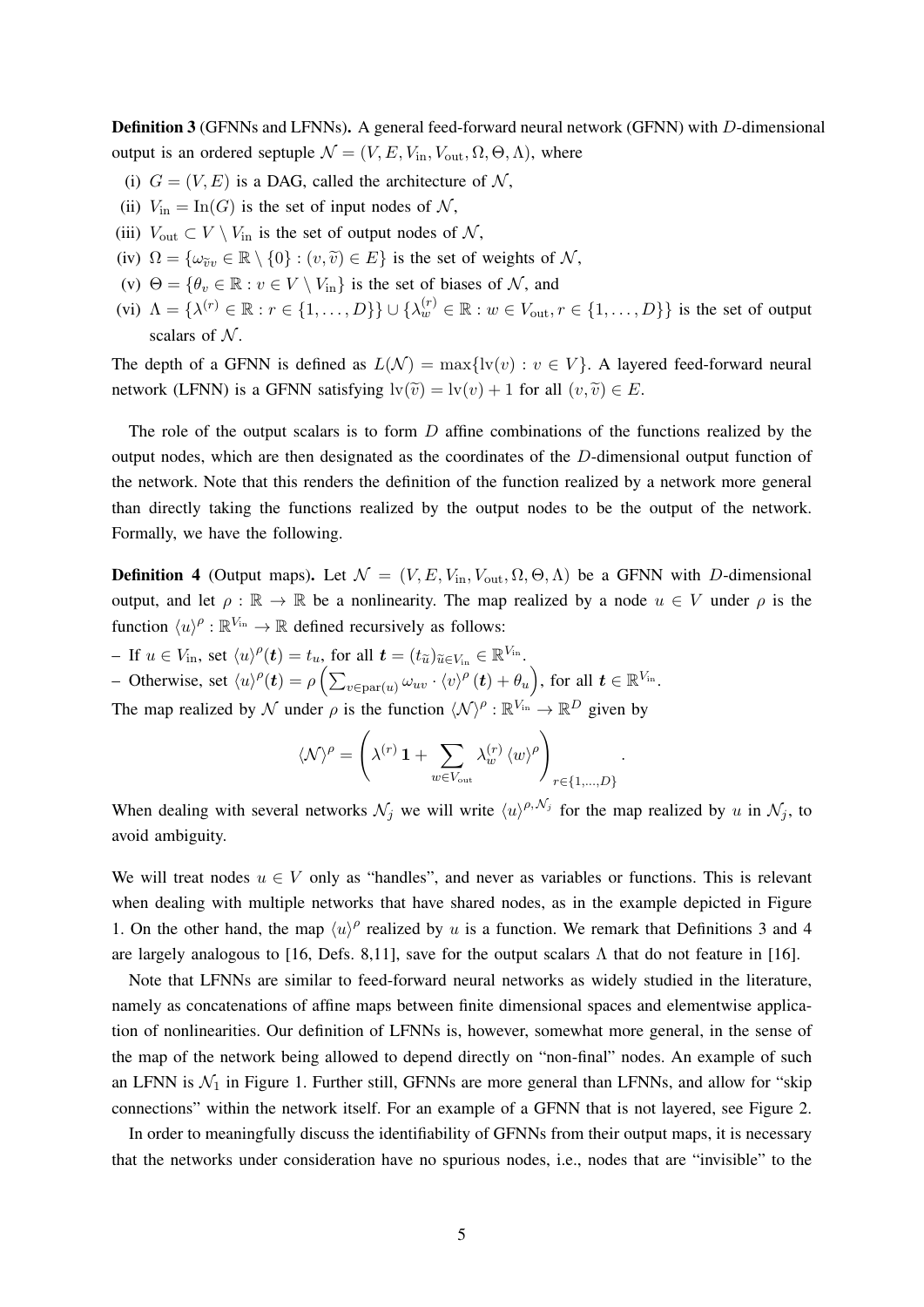

Figure 1: The network  $\mathcal{N}_1$  consists of the elements in red and black, and  $\mathcal{N}_2$  consists of the elements in blue and black. The arrows represent the edges, and the dashed lines represent the output scalars. Note that  $\mathcal{N}_1$  and  $\mathcal{N}_2$  share the nodes  $v_1, v_2$ , and u, even though the functions  $\langle u \rangle^{\rho, \mathcal{N}_1}$  and  $\langle u \rangle^{\rho, \mathcal{N}_2}$ may be "completely unrelated".



Figure 2: The GFNN N with one-dimensional output, input set  $\{v_1, v_2\}$  and output set  $\{w_1, w_2\}$ . Note that N is not layered as  $\text{lv}(u_1) = 2 \neq 1 = \text{lv}(v_2) + 1$ . This network is also degenerate due to the presence of the node  $u_2$  which does not contribute to the map realized by N.

map of the network. Formally, we will require that GFNNs satisfy the following non-degeneracy property:

**Definition 5** (Non-degeneracy). We say that a GFNN  $\mathcal{N} = (V, E, V_{\text{in}}, V_{\text{out}}, \Omega, \Theta, \Lambda)$  with D-dimensional output is non-degenerate if

(i) 
$$
V \setminus V_{\text{in}} = \text{anc}(V_{\text{out}}) \setminus V_{\text{in}}
$$
,

(ii) for every 
$$
w \in V_{\text{out}}
$$
, there exists an  $r \in \{1, ..., D\}$  such that  $\lambda_w^{(r)} \neq 0$ .

Networks that are not non-degenerate are referred to as degenerate.

Informally, a network is non-degenerate if its every non-input node "leads up" to at least one output node, and each output node contributes to at least one of the D coordinates of the map realized by N. For example, the network  $N$  in Figure 2 is degenerate. Note that non-degenerate networks are allowed to have input nodes without any outgoing edges. This is useful as we want our theory to encompass networks whose maps are constant relative to some (or all) of the inputs. An extreme but important case are the so-called *trivial networks* implementing the constant zero function from  $\mathbb{R}^{V_{\text{in}}}$ to  $\mathbb{R}^D$ .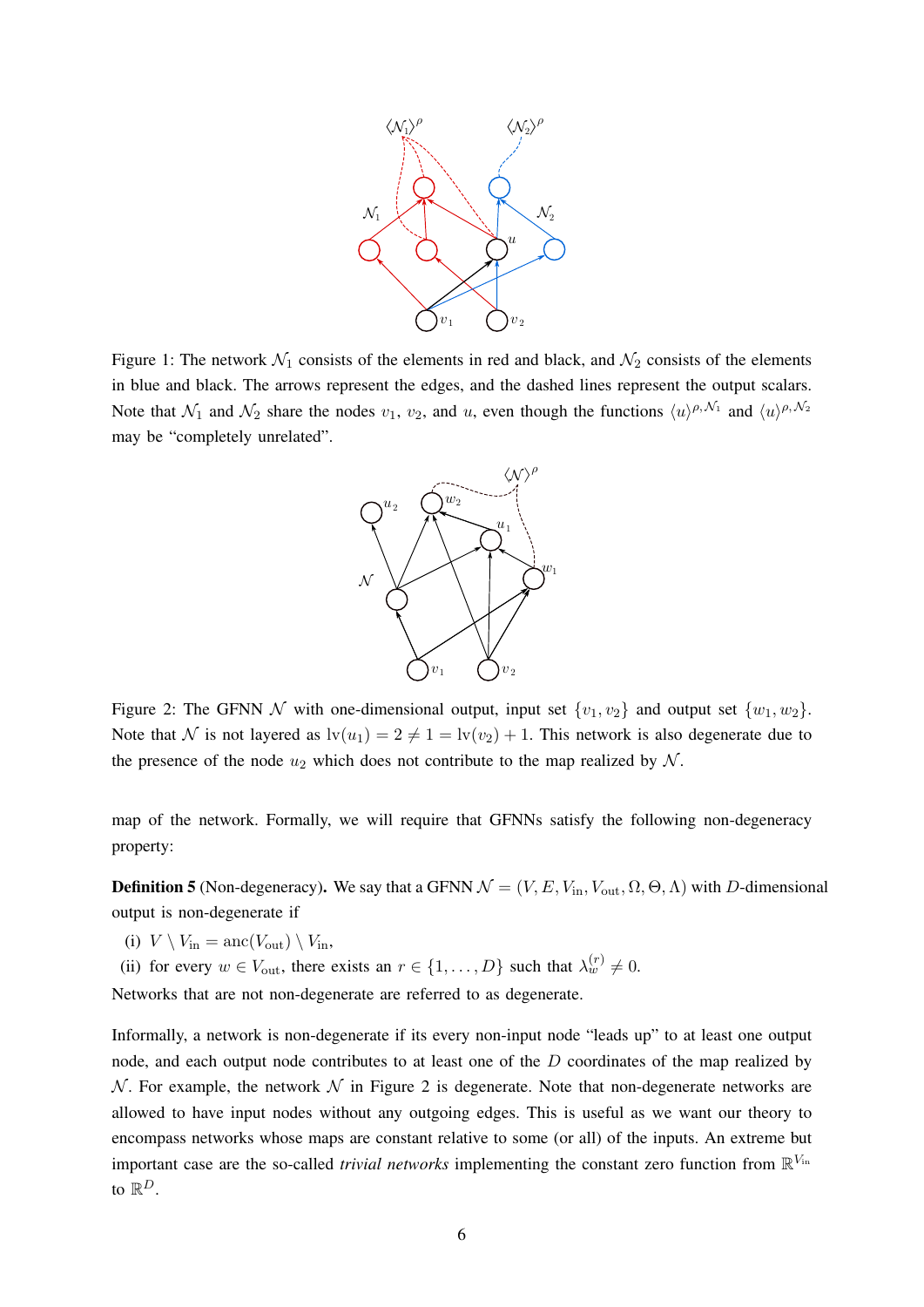Definition 6 (Trivial network). Let  $V_{\text{in}}$  be a nonempty set of nodes. We define the *trivial network with D-dimensional output and input*  $V_{\text{in}}$  as  $\mathcal{T}^{V_{\text{in}}}, D = (V_{\text{in}}, \emptyset, V_{\text{in}}, \emptyset, \emptyset, \emptyset, \Lambda)$ , where  $\Lambda = \{\lambda^{(r)} :=$  $0 : r \in \{1, \ldots, D\}\}.$ 

Note that  $\mathcal{T}^{V_{\text{in}}, D}$  is the only network with input set  $V_{\text{in}}$  and D-dimensional output of depth 0.

We are now ready to formalize our notion of neural network identifiability.

**Definition 7** (Identifiability). For given  $V_{\text{in}}$  and  $D \in \mathbb{N}$ , let  $\mathcal{N}$  be a set of non-degenerate GFNNs with D-dimensional output and input set V<sub>in</sub>. Let  $\rho$  be a nonlinearity, and suppose that  $\sim$  is an equivalence relation on  $\mathcal N$  such that

$$
\mathcal{N}_1 \sim \mathcal{N}_2 \quad \implies \quad \langle \mathcal{N}_1 \rangle^{\rho}(t) = \langle \mathcal{N}_2 \rangle^{\rho}(t), \ \forall t \in \mathbb{R}^{V_{\text{in}}}.
$$

We say that  $(\mathcal{N}, \rho)$  *is identifiable up to* ∼ if, for all  $\mathcal{N}_1, \mathcal{N}_2 \in \mathcal{N}$ ,

$$
\langle \mathcal{N}_1 \rangle^{\rho}(t) = \langle \mathcal{N}_2 \rangle^{\rho}(t), \ \forall t \in \mathbb{R}^{V_{\text{in}}} \quad \Longrightarrow \quad \mathcal{N}_1 \sim \mathcal{N}_2.
$$

The equivalence relation  $\sim$  thus models the "degree of nonuniqueness" of networks with nonlinearity  $ρ$ , in the sense that the relation  $∼$  partitions  $N$  into equivalence classes containing networks realizing the same map. Conversely, by saying that  $(\mathcal{N}, \rho)$  is identifiable up to  $\sim$ , we mean that the equivalence class of networks realizing a given function can be inferred from the function itself. A trivial example of such a relation is the equality relation, i.e.,  $\mathcal{N}_1 \sim \mathcal{N}_2$  if and only if  $\mathcal{N}_1 = \mathcal{N}_2$ . We saw in the introduction, however, that networks realizing a given function are not unique in the presence of non-trivial affine symmetries of  $ρ$ , and therefore in such cases  $\mathcal N$  is not identifiable up to equality. On the other hand, we could define an equivalence relation  $\sim$  on N by setting  $\mathcal{N}_1 \sim \mathcal{N}_2$  if and only if  $\langle \mathcal{N}_1 \rangle$ <sup> $\rho = \langle \mathcal{N}_2 \rangle$ <sup> $\rho$ </sup>. Then  $\mathcal N$  is, of course, identifiable up to  $\sim$ , but the relation  $\sim$  defined in this</sup> way is not at all informative about the relationship between the structures of the networks realizing the same function. We are therefore interested in specifying the relation  $\sim$  in Definition 7 in terms of the architecture, weights, and biases of the networks in  $N$  in an explicit fashion, and one would ideally like to do so for as large a class  $\mathcal N$  of networks as possible.

To make further headway in our understanding of how ∼ can manifest itself for concrete nonlinearities and multi-layer networks, we again consider the case  $\rho = \tanh$ . Let  $\mathcal{N} = (V, E, V_{\text{in}}, V_{\text{out}}, \Omega, \Theta, \Omega)$  $Λ$ ) and  $N' = (V', E', V_{\text{in}}, V'_{\text{out}}, Ω', Θ', Λ')$  be non-degenerate GFNNs with D-dimensional output and the same input set  $V_{\text{in}}$ . Suppose that there exist a bijection  $\pi : V \to V'$  with  $\pi(v) = v$ , for all  $v \in V_{\text{in}}$ , and signs  $s_v \in \{-1, +1\}$ , for  $v \in V \setminus V_{\text{in}}$ , such that

$$
- E' = \{ (\pi(v), \pi(u)) : (v, u) \in E \},
$$

$$
-V'_{\text{out}} = \{\pi(v) : v \in V\},\
$$

$$
- \Omega' = \{ \omega'_{\pi(u)\pi(v)} := s_u \omega_{uv} s_v : (v, u) \in E \},
$$

$$
- \Theta' = \{ \theta'_{\pi(v)} \coloneqq s_v \theta_v : v \in V \setminus V_{\text{in}} \}, \text{ and}
$$

$$
- \Lambda' = \left\{ (\lambda^{(r)})' := \lambda^{(r)} : r \in \{1, ..., D\} \right\} \cup \left\{ (\lambda^{(r)}_{\pi(w)})' := s_w \lambda^{(r)}_w : w \in V_{\text{out}}, r \in \{1, ..., D\} \right\}.
$$

We will then say that N and N' are *isomorphic up to sign changes*, and write  $N \sim_{\pm} N'$ . Owing to  $tanh(t) = -tanh(-t)$ , we have  $\langle \mathcal{N} \rangle^{tanh} = \langle \mathcal{N}' \rangle^{tanh}$  whenever N and N' are isomorphic up to sign changes. The following question is thus natural: For which classes  $\mathcal N$  is  $(\mathcal N, \tanh)$ identifiable up to ∼±? This question was treated in the seminal paper by Fefferman [1], who showed that  $(\mathcal{N}_{\text{Feff}}^{V_{\text{in}},D}, \text{tanh})$  is identifiable up to  $\sim_{\pm}$ , where  $\mathcal{N}_{\text{Feff}}^{V_{\text{in}},D}$  is the set of non-degenerate LFNNs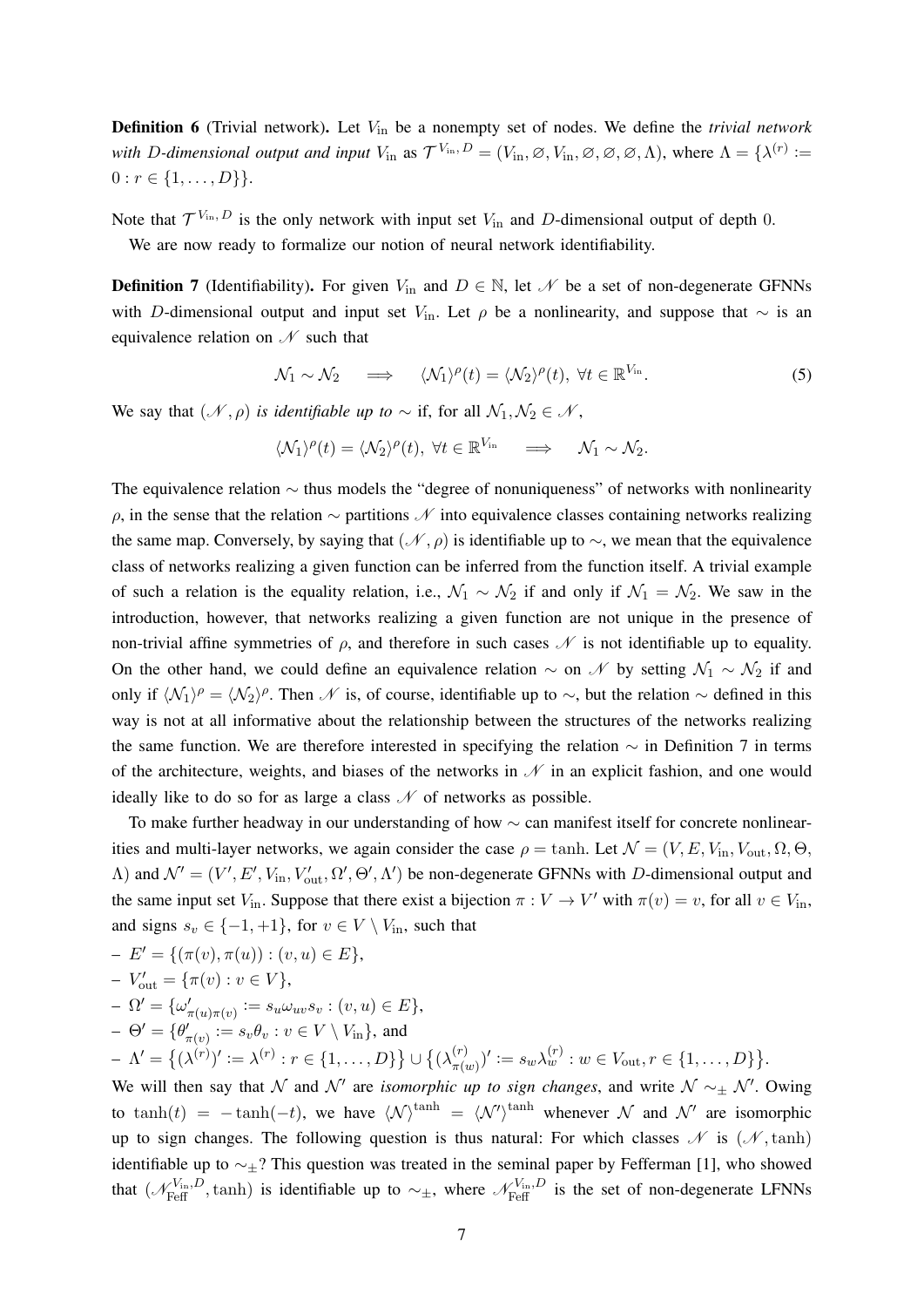$\mathcal{N} = (V, E, V_{\text{in}}, V_{\text{out}}, \Omega, \Theta, \Lambda)$  with D-dimensional output and input set  $V_{\text{in}}$  satisfying the following structural conditions:

- (F1)  $(v, u) \in E$ , for all  $u, v \in V$  such that  $|v(u)| = |v(v)| + 1$  (full connectivity),
- (F2)  $\text{lv}(w) = L(\mathcal{N})$ , for all  $w \in V_{\text{out}}$ ,
- (F3)  $\lambda^{(r)} = 0$ , for all  $r \in \{1, \dots, D\}$ , and  $V_{\text{out}}$  can be enumerated as  $V_{\text{out}} = \{w_1, \dots, w_D\}$  so that  $\lambda_{w_j}^{(r)} = \delta_{jr}$ , for  $j, r \in \{1, ..., D\}$ , where  $\delta_{jr}$  denotes the Kronecker delta,

as well as the following genericity conditions on the weights and biases:

(F4)  $\theta_u \neq 0$  and  $\theta_u \neq \theta_{\tilde{u}}$ , for all  $u, \tilde{u} \in V \setminus V_{\text{in}}$  such that  $u \neq \tilde{u}$  and  $\text{lv}(u) = \text{lv}(\tilde{u})$ , and

(F5) for all  $\ell \in \{1, ..., L(\mathcal{N})\}$  and all  $u, \tilde{u}, v \in V$  so that  $\mathrm{lv}(v) = \ell - 1$ ,  $\mathrm{lv}(u) = \mathrm{lv}(\tilde{u}) = \ell$ , and  $u \neq \tilde{u}$ , we must have

$$
\omega_{uv}/\omega_{\widetilde{u}v} \notin \left\{p/q : p, q \in \mathbb{Z}, 1 \leq q \leq 100D_{\ell}^2\right\},\
$$

where  $D_{\ell} = \#\{u' \in V : \text{lv}(u') = \ell\}$  is the number of nodes in the  $\ell$ -th layer.

Fefferman's proof of the identifiability of  $(\mathcal{N}_{\text{Feff}}^{V_{\text{in}},D}, \tanh)$  up to  $\sim_{\pm}$  is significant as it is the first known identification result for multi-layer networks. The proof is effected by the insight that the architecture, the weights, and the biases of a network  $\mathcal{N} \in \mathcal{N}_{\text{Feff}}^{V_{\text{in}},D}$  are encoded in the geometry of the singularities of the analytic continuation of  $\langle N \rangle^{\text{tanh}}$ . The precise conditions (F1) – (F5) are distilled from the proof technique so that the class of networks  $\mathcal{N}_{\text{Feff}}^{V_{\text{in}},D}$  be as large as possible, while still guaranteeing identifiability up to  $\sim_{\pm}$ . In the contemporary practical machine learning literature, however, a network satisfying assumptions  $(F1) - (F5)$  would not be considered generic, as  $(F1)$ imposes a full connectivity constraint throughout the network, and (F4) implies that all biases are nonzero. Indeed, Fefferman remarks explicitly that it would be interesting to replace  $(F1) - (F5)$ with minimal hypotheses for layered networks. In the present paper, we address this issue and fully resolve the question of identifiability up to  $\sim_{\pm}$  for GFNNs (and thus, in particular, for LFNNs) with the tanh-nonlinearity.

The following two sections bring an informal exposition of our results leading to the resolution of neural network identifiability for the tanh-nonlinearity, whereas the remainder of the paper (from Section IV onwards) is devoted to formalizing these results.

#### II. A THEORY OF IDENTIFIABILITY BASED ON AFFINE SYMMETRIES

#### *A. Canonical symmetry-induced isomorphisms and the null-net theorems*

We saw in the introduction how the symmetry  $\tanh(\cdot) + \tanh(-\cdot) = 0$  of tanh leads to the equivalence relation ∼±. By the same token, we will next show how the affine symmetries of a general nonlinearity  $\rho$  lead to a canonical equivalence relation  $\sim$  among GFNNs. We begin by reconsidering the CReLU nonlinearity  $\rho_c(t) = \min\{1, \max\{0, t\}\}\$ , both for the sake of concreteness, and because this nonlinearity, whilst of simple structure, exhibits all the phenomena we wish to address. We have already seen that the affine symmetry (3) of  $\rho_c$  leads to infinitely many distinct networks of depth 1 realizing the same map. The same symmetry can also lead to structurally different multi-layer networks realizing the same map, as illustrated by the following example. Let  $\mathcal{N}_1$ ,  $\mathcal{N}_2$ ,  $\mathcal{N}_3$ , and  $\mathcal{N}_4$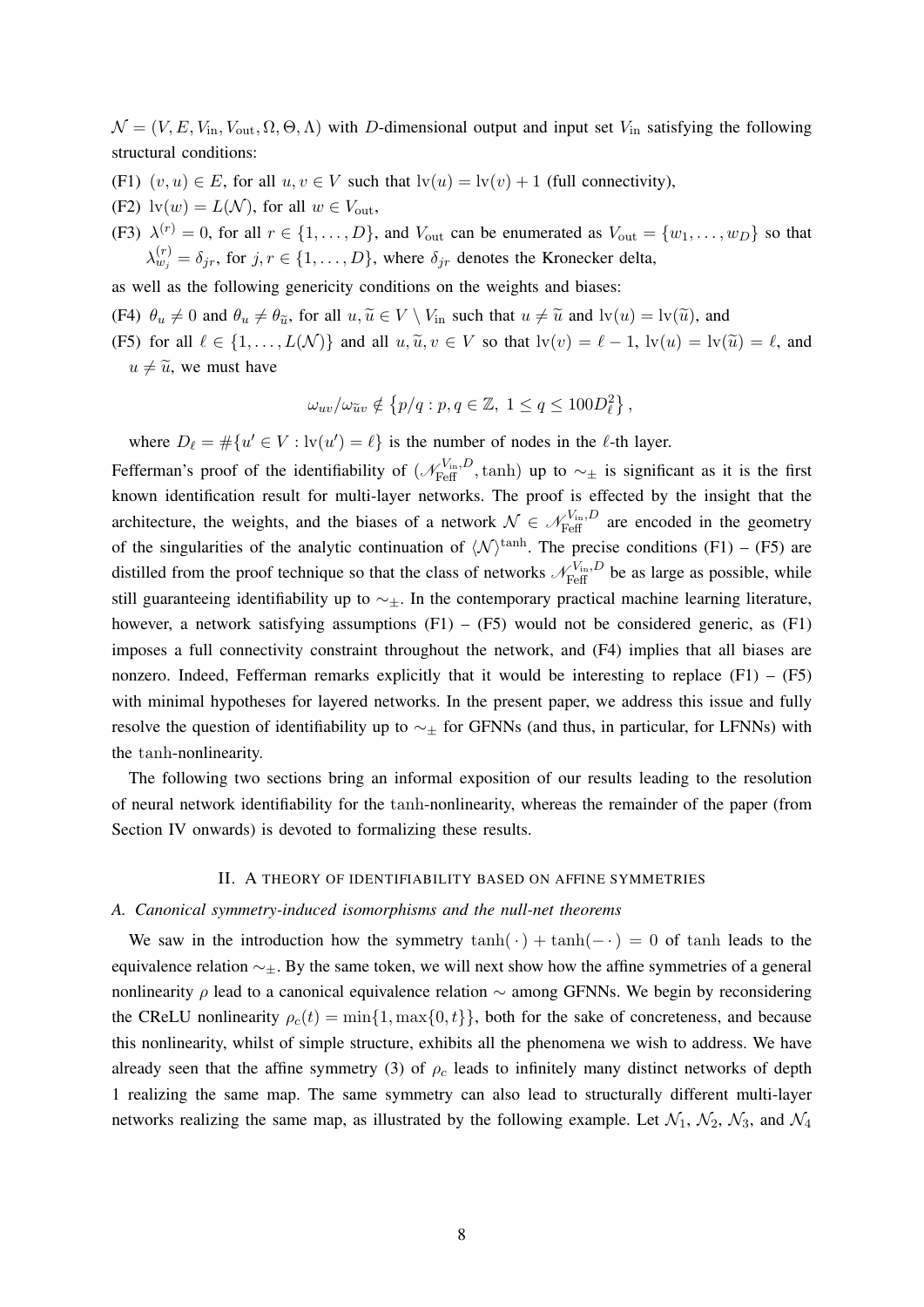be GFNNs as given schematically in Figure 3. We then have

$$
\langle \mathcal{N}_1 \rangle^{\rho_c}(t_1, t_2) = \rho_c \big( \rho_c(t_1 - t_2) + 4\rho_c(2t_1 - 2t_2 - 2) \big) - \frac{1}{2}\rho_c \big( 2\rho_c(t_1 - t_2) + 8\rho_c(2t_1 - 2t_2 - 2) \big),
$$
  
\n
$$
\langle \mathcal{N}_2 \rangle^{\rho_c}(t_1, t_2) = \rho_c \big( \frac{1}{2}\rho_c(2t_1 - 2t_2) + \frac{1}{2}\rho_c(2t_1 - 2t_2 - 1) + 4\rho_c(2t_1 - 2t_2 - 2) \big)
$$
  
\n
$$
- \frac{1}{2}\rho_c \big( \rho_c(2t_1 - 2t_2) + \rho_c(2t_1 - 2t_2 - 1) + 8\rho_c(2t_1 - 2t_2 - 2) \big),
$$
  
\n
$$
\langle \mathcal{N}_3 \rangle^{\rho_c}(t_1, t_2) = \frac{1}{2}\rho_c \big( \rho_c(2t_1 - 2t_2) + \rho_c(2t_1 - 2t_2 - 1) + 8\rho_c(2t_1 - 2t_2 - 2) - 1 \big),
$$
 and  
\n
$$
\langle \mathcal{N}_4 \rangle^{\rho_c}(t_1, t_2) = \frac{1}{2}\rho_c \big( \rho_c(2t_1 - 2t_2) + 2\rho_c\big(t_1 - t_2 - \frac{1}{2}\big) + 7\rho_c(2t_1 - 2t_2 - 2) - 1 \big),
$$
 for  $(t_1, t_2) \in \mathbb{R}^2.$  (6)

We now observe that  $\langle \mathcal{N}_{j+1} \rangle^{\rho_c} = \langle \mathcal{N}_j \rangle^{\rho_c}$ , for every  $j \in \{1, 2, 3\}$ , and moreover, each of these equalities can be established by performing substitutions of the affine symmetry (3) of  $\rho_c$  in the formal expressions (6) of the maps  $\langle \mathcal{N}_j \rangle^{\rho_c}$ ,  $j \in \{1, 2, 3, 4\}$ .

This motivates the concept of ρ*-modification* (to be formally introduced in Definition 18) of a GFNN N. Suppose that an affine symmetry of  $\rho$  can be used to manipulate the formal expression of  $\langle \mathcal{N} \rangle^{\rho}$  as in the example above. We interpret this manipulation as a "structural operation" on N involving three distinct sets of nodes (all with a common parent set):

- A, the set of nodes of  $\mathcal N$  to be removed,
- B, the set of nodes of  $\mathcal N$  whose outgoing weights and output scalars are to be altered,
- $C$ , a set of newly-created nodes to be adjoined to the network.

The resulting GFNN  $\mathcal{N}'$  is called a *ρ-modification of*  $\mathcal{N}$ . We note that some of the sets A, B, and  $C$  may be empty.

We can thus define an equivalence relation  $\stackrel{\rho}{\sim}$  (to be formally introduced in Definition 19), called the *ρ-isomorphism*, on the set  $\mathcal{N}^{V_{\text{in}}, D}$  of all GFNNs with *D*-dimensional output and input set  $V_{\text{in}}$  by letting  $\mathcal{N} \stackrel{\rho}{\sim} \mathcal{M}$  if and only if  $\mathcal M$  can be obtained from  $\mathcal N$  via a finite sequence of  $\rho$ -modifications. Thus, the networks  $\mathcal{N}_1$  and  $\mathcal{N}_4$  in the example above, although structurally rather different, are  $\rho_c$ isomorphic.

A special case of  $\rho$ -modification arises if the incoming weights of several neurons  $U = \{u_1, \ldots, u_m\}$ of a GFNN  $\mathcal N$  "line up" with an affine symmetry of  $\rho$ , allowing for a  $\rho$ -modification with strictly fewer nodes than  $N$ . More precisely, suppose that a set of nodes U have the same parent set P, and that there exist nonzero reals  $\{\beta_u\}_{u\in U}$  and  $\{\kappa_v\}_{v\in P}$  such that  $\{\omega_{uv}\}_{v\in P} = \beta_u\{\kappa_v\}_{v\in P}$ , for all  $u \in U$ . Assume further that  $(\zeta, \{(\alpha_u, \beta_u, \theta_u)\}_{u \in U})$  is an affine symmetry of  $\rho$ . Then, setting  $K_P = \sum_{v \in P} \kappa_v \langle v \rangle^\rho$ , we have

$$
\sum_{u \in U} \alpha_u \langle u \rangle^{\rho} = \sum_{u \in U} \alpha_u \rho \Big( \sum_{v \in P} \omega_{uv} \langle v \rangle^{\rho} + \theta_u \Big) = \sum_{u \in U} \alpha_u \rho \left( \beta_u K_P + \theta_u \right) = \zeta \mathbf{1}.
$$
 (7)

Therefore, the set  $\{1,\langle u_1\rangle^\rho,\ldots,\langle u_m\rangle^\rho\}$  is linearly dependent, and so N admits a  $\rho$ -modification with  $A \supset \{u_1\}$ ,  $B = U \setminus A$ ,  $C = \emptyset$ , hence yielding a network with strictly fewer nodes than N. We call such a  $\rho$ -modification a  $\rho$ -reduction. A simple example of a  $\rho$ -reduction is the tanh-reduction of the single-layer network with the map tanh( $\cdot$ ) + tanh( $-\cdot$ ) to the trivial network. For a more involved example of a  $\rho$ -reduction, see Figure 4.

A  $\rho$ -reduction can, in fact, yield neurons with no incoming edges. In that case, the maps of such neurons are constant, determined only by their biases, and so their values can be "propagated through the network" in the form of bias alteration, and the corresponding "constant" parts of the network can subsequently be deleted. For an example of such a  $\rho$ -reduction, see Figure 5.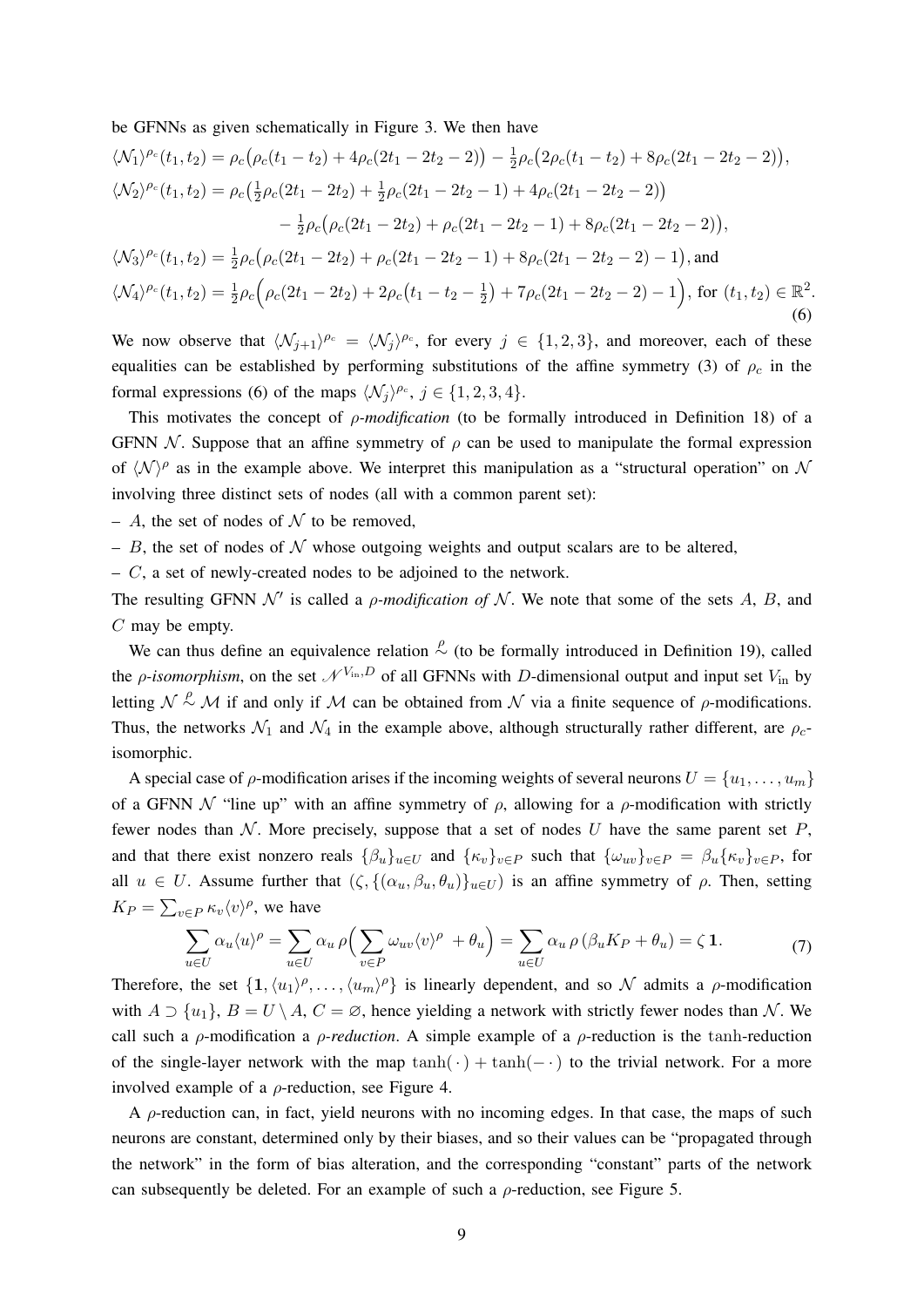

Figure 3: The GFNNs  $\mathcal{N}_1$ ,  $\mathcal{N}_2$ ,  $\mathcal{N}_3$ , and  $\mathcal{N}_4$ . The edges are labeled by their weights, the numbers inside the nodes are their biases, and the numbers on the dashed lines are the output scalars. We have that  $\mathcal{N}_2$  is a  $\rho$ -modification of  $\mathcal{N}_1$  with  $(A, B, C) = (\{u_1\}, \emptyset, \{u_3, u_4\})$ ,  $\mathcal{N}_3$  is a  $\rho$ -modification of  $\mathcal{N}_2$  with  $(A, B, C) = (\{w_1, w_2\}, \emptyset, \{w_3\})$ , and  $\mathcal{N}_4$  is a  $\rho$ -modification of  $\mathcal{N}_3$  with  $(A, B, C)$  =  $({u_4}, {u_2}, {u_5}).$ 



Figure 4: The network  $\mathcal{N}'$  is a tanh-reduction of  $\mathcal{N}$  with  $(A, B, C) = (\{u_1\}, \{u_2\}, \emptyset)$ . Concretely, we have  $\langle u_1 \rangle^{\tanh} + \langle u_2 \rangle^{\tanh} = 0$  (corresponding to (7)), and thus  $\langle \mathcal{N} \rangle^{\tanh} = \tanh \left( \langle u_1 \rangle^{\tanh} + \langle u_2 \rangle^{\tanh} \right)$  $2\langle u_2 \rangle^{\tanh} + 3 = \tanh \left( \langle u_2 \rangle^{\tanh} + 3 \right) = \langle \mathcal{N}' \rangle^{\tanh}$ , as claimed.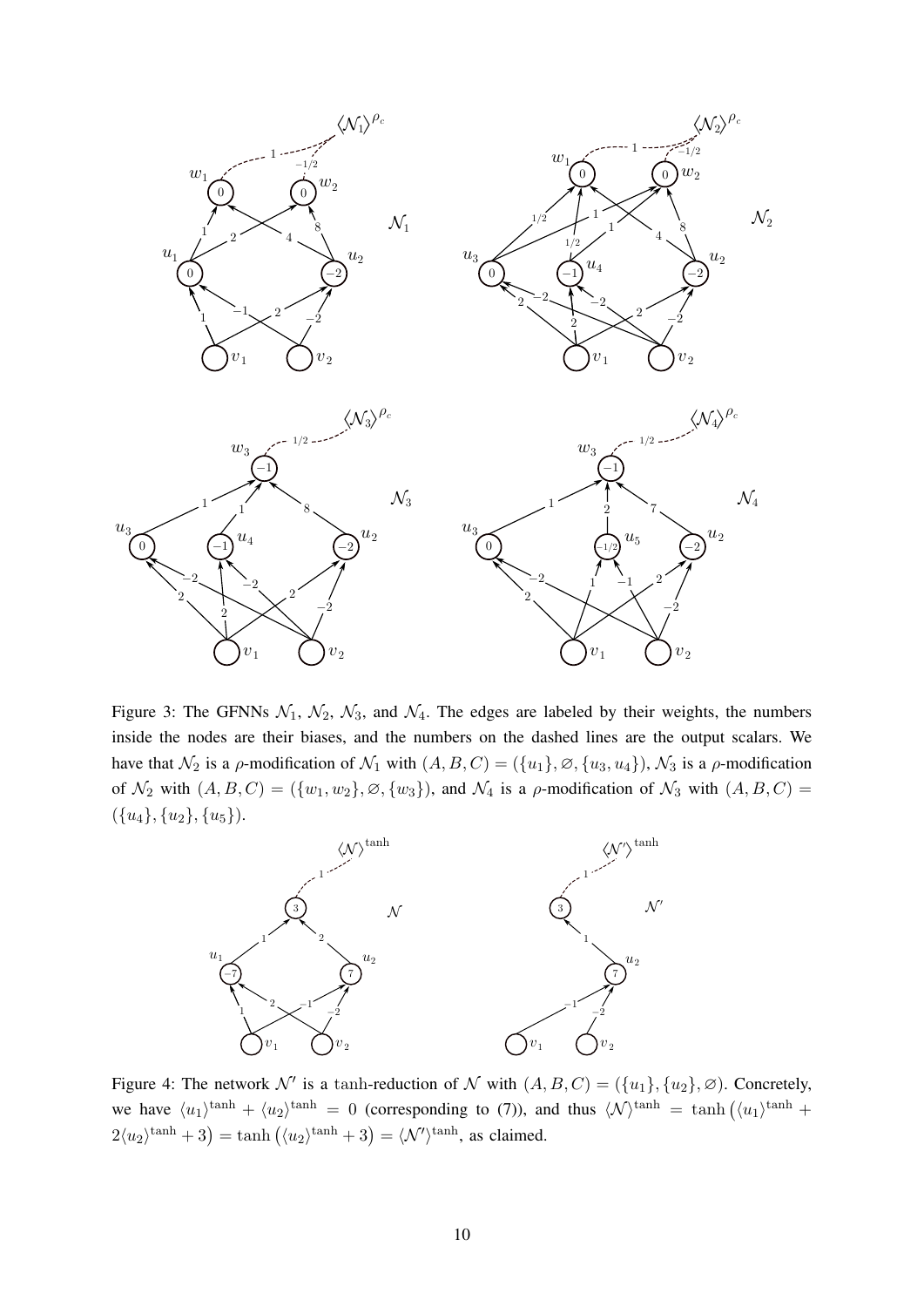

Figure 5: The network  $\mathcal{N}'$  is a tanh-reduction of  $\mathcal{N}$ . Note that the map of the node in green is constant, taking on the value tanh $(3)$ . This value can be propagated as a bias alteration, and so the bias 7 in the node u is replaced with  $7 + \tanh(3)$ . This example also illustrates that it is necessary to allow for input nodes without outgoing edges (the node  $v_1$  in this example) in order for every network  $\mathcal N$  to be  $\rho$ -isomorphic to a regular  $\mathcal N'$  when reduced to "lowest terms".

**Definition 8.** We will say that a GFNN is *irreducible* if it does not admit a *ρ*-reduction, and if it is both irreducible and non-degenerate, we will say that it is *regular*.

We remark that trivial networks are vacuously regular. Note that every GFNN  $\mathcal N$  can be reduced to "lowest terms" via a sequence of  $\rho$ -reductions, i.e., there exists a regular  $\mathcal{N}'$  such that  $\mathcal{N} \stackrel{\rho}{\sim} \mathcal{N}'$ . Hence, in order to establish whether the equality  $\langle N \rangle^{\rho} = \langle M \rangle^{\rho}$  implies  $N \stackrel{\rho}{\sim} M$ , for  $N, M \in \mathcal{N}^{V_{\text{in}}, D}$ , it suffices to find regular  $\mathcal{N}'$  and  $\mathcal{M}'$  such that  $\mathcal{N} \stackrel{\rho}{\sim} \mathcal{N}'$  and  $\mathcal{M} \stackrel{\rho}{\sim} \mathcal{M}'$ , and ascertain whether  $\langle \mathcal{N}' \rangle^{\rho} = \langle \mathcal{M}' \rangle^{\rho}$  implies  $\mathcal{N}' \stackrel{\rho}{\sim} \mathcal{M}'$ .

Therefore, in order to settle the question of identifiability up to  $\stackrel{\rho}{\sim}$  for all non-degenerate networks, it suffices to consider the classes  $\mathcal{N}_{G}^{V_{\text{in}}}, D$  $\mathcal{N}_{\text{G}}^{V_{\text{in}}}, D$  and  $\mathcal{N}_{\text{L}}^{V_{\text{in}}}, D$  $L^{\text{Vin}, D}$  of all regular GFNNs, respectively regular LFNNs, with D-dimensional output and input set  $V_{\text{in}}$ . Our first results relate the identifiability of regular networks to the following *null-net condition*.

**Definition 9** (Null-net condition). Let  $\rho$  be a nonlinearity and  $V_{in}$  a nonempty set of nodes. We say that  $\rho$  satisfies the general (respectively layered) null-net condition on  $V_{\text{in}}$  if the only network  $\mathcal{A} \in \mathscr{N}_{\mathrm{G}}^{V_{\mathrm{in}},\,1}$  $\chi_{\text{G}}^{V_{\text{in}},1}$  (respectively  $\mathcal{A} \in \mathcal{N}_{\text{L}}^{V_{\text{in}},1}$  $\mathcal{L}_{\text{L}}^{V_{\text{in}},1}$ ) satisfying  $\langle A \rangle^{\rho} = 0$  is the trivial network  $\mathcal{T}^{V_{\text{in}},1}$ .

Definition 9 addresses only networks with one-dimensional output, as one can easily construct identically zero networks with multi-dimensional output from identically-zero networks with onedimensional output and vice versa.

**Theorem 1** (Null-net theorem for GFNNs). Let  $\rho$  be a nonlinearity. Then the class  $(\mathcal{N}_{G}^{V_{\text{in}},D})$  $\mathcal{L}_{\mathrm{G}}^{\mathrm{V_{in}},D},\rho)$  of  $a$ *ll regular GFNNs with D-dimensional output and input set*  $V$ <sub>in</sub> is identifiable up to  $\frac{ρ}{α}$  if and only *if*  $\rho$  *satisfies the general null-net condition on*  $V_{\text{in}}$ .

**Theorem 2** (Null-net theorem for LFNNs). Let  $\rho$  be a nonlinearity. Then the class  $(\mathcal{N}_{L}^{V_{in},D})$  $L^{V_{\text{in}},D},\rho)$  of all regular LFNNs with D-dimensional output and input set  $V_{\text{in}}$  is identifiable up to  $\frac{\rho}{\sim}$  if and only if ρ *satisfies the layered null-net condition on* Vin*.*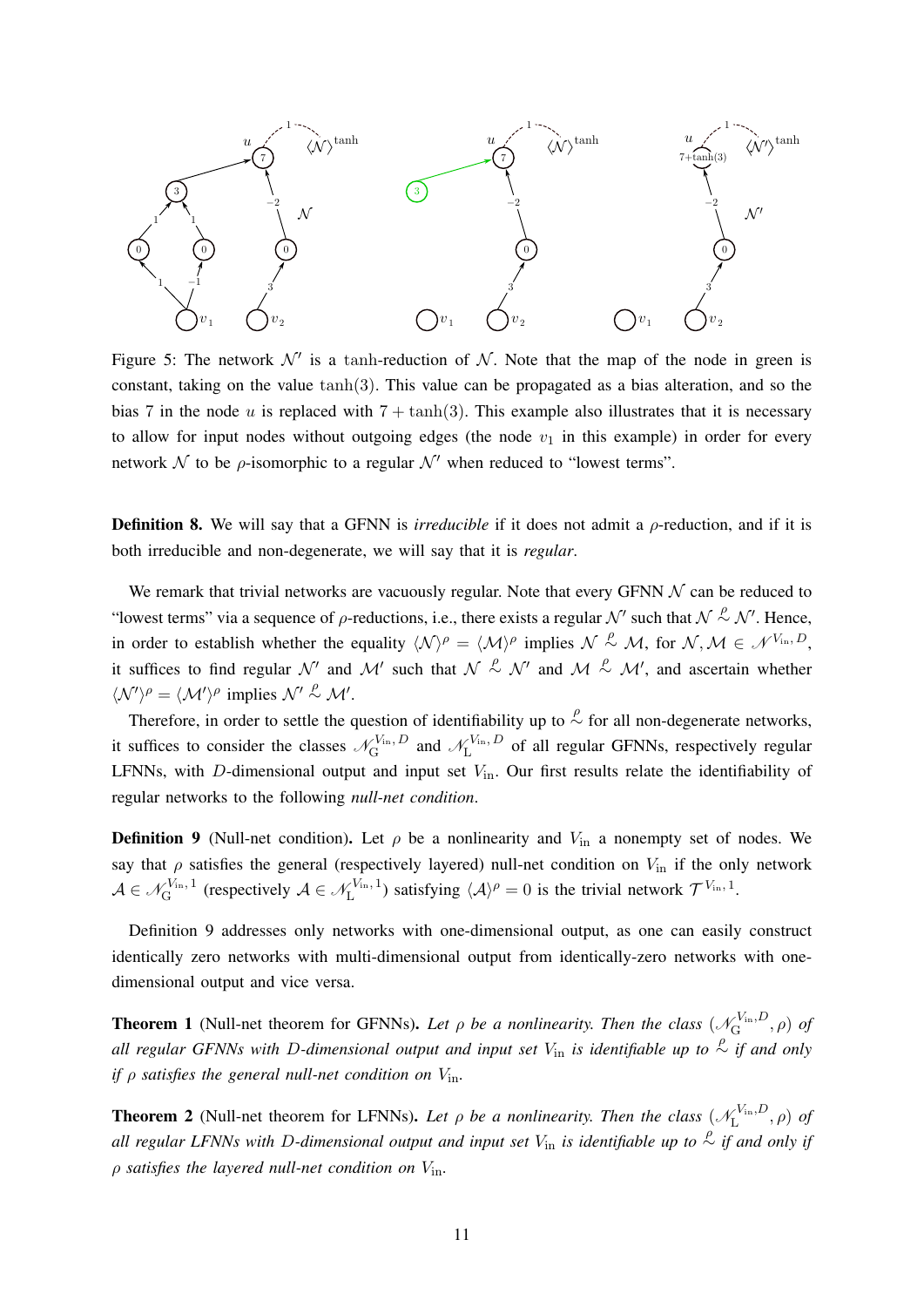Theorems 1 and 2 can be seen as nonlinear analogs of the rank-nullity theorem for the "output realization" map  $\mathcal E$  taking elements of the quotient set  $\mathcal N_G^{V_{\text{in}},D}$  $\chi_{\rm In}^{\rm V_{\rm in}, D} / \overset{\rho}{\sim}$  to functions from  $\mathbb{R}^{V_{\rm in}}$  to  $\mathbb{R}^D$ via  $\mathcal{E}([\mathcal{N}]) = \langle \mathcal{N} \rangle^{\rho}$ , where  $[\mathcal{N}] = {\mathcal{N}'} \in \mathcal{N}_{\mathrm{G}}^{V_{\mathrm{in}},D}$  $\mathcal{L}_{\text{G}}^{V_{\text{in}},D}$  :  $\mathcal{N}' \sim \mathcal{N}$  denotes the equivalence class of  $\mathcal{N}$ . Namely, Theorems 1 and 2 state that the solution to the equation  $\mathcal{E}(|N|) = f$  is unique for every  $f \in \text{Img}(\mathcal{E})$  if and only if the "null-set" of  $\mathcal{E}$ , i.e., the set of solutions  $[\mathcal{A}]$  to the equation  $\mathcal{E}([\mathcal{A}]) = 0$ , is trivial.

#### *B. Absence of the null-net condition for the ReLU and other piecewise linear nonlinearities*

The null-net condition does not hold for various piecewise linear nonlinearities like the ReLU, the leaky ReLU, the absolute value function, or the clipped ReLU. Concretely, let  $\rho_1(t) = \max\{at, t\}$ , where  $a \in (0, 1)$ ,  $\rho_2 = |\cdot|$ , and either  $\rho_3(t) = \max\{0, t\}$  or  $\rho_3 = \rho_c$ . Then the  $\rho_j$ -regular networks  $\mathcal{A}_j$  with one-dimensional output and input set  $V_{\text{in}} = \{v_1\}$  as depicted in Figure 6 are non-trivial, and yet satisfy  $\langle A_j \rangle^{\rho_j} = 0$ , for  $j \in \{1, 2, 3\}$ . These examples can easily be extended to input sets  $V_{\text{in}}$  of arbitrary cardinality.



Figure 6: The networks  $A_j$  are  $\rho_j$ -regular and satisfy  $\langle A_j \rangle^{\rho_j} = 0$ , for  $j \in \{1, 2, 3\}$ .

For these nonlinearities there exist non- $\rho$ -isomorphic networks realizing the same function, indicating that the identifiability of networks with such nonlinearities is necessarily more involved. In particular, "non-affine" symmetries of the nonlinearity would have to be taken into account when characterizing the equivalence relation  $\rho$  that is supposed to fully capture the non-uniqueness of networks realizing a given function (where, by analogy with viewing affine symmetries as singlelayer zero-output networks, "non-affine" symmetries would correspond to multi-layer zero-output networks such as  $A_1$ ,  $A_2$ , and  $A_3$  in Figure 6).

## III. IDENTIFIABILITY FOR THE tanh AND OTHER MEROMORPHIC NONLINEARITIES

#### *A. Single-layer networks with the* tanh*-nonlinearity and the simple alignment condition*

Even though both the identifiability of  $(\mathcal{N}_{G}^{V_{in},D})$  $\zeta_{\rm G}^{\rm Vin}, \rho$  and the null-net condition are statements quantified over all regular GFNNs (or LFNNs), and in particular over networks of arbitrarily complicated architecture, Theorems 1 and 2 allow us to shift the original question of identifiability of regular networks to a different realm where the problem will be easier to tackle by leveraging the "fine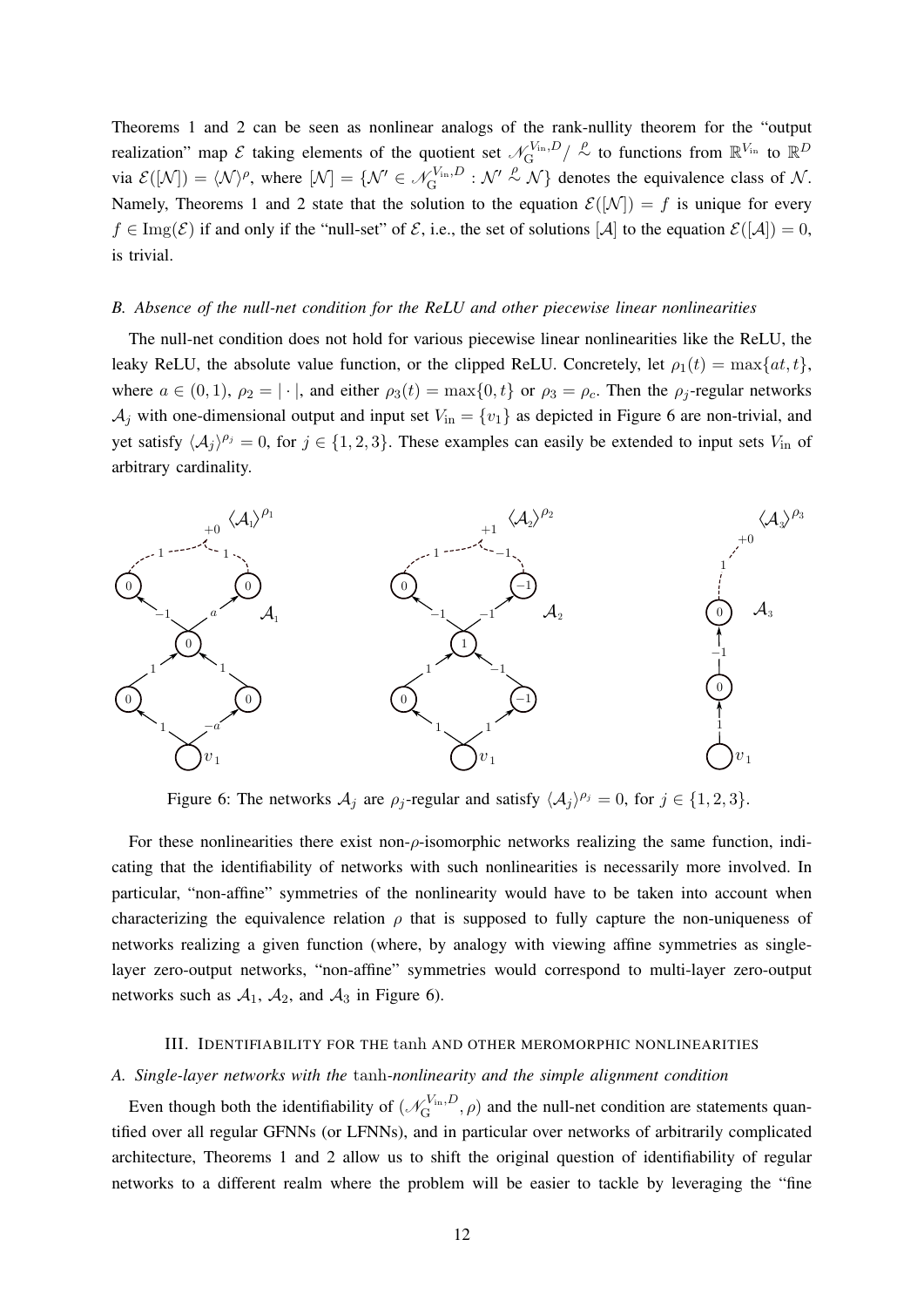properties" of the nonlinearity. Therefore, our goal will henceforth be to establish suitable sufficient conditions on nonlinearities guaranteeing that the null-net condition holds on all input sets  $V_{\text{in}}$ .

In order to motivate our results and techniques, we demonstrate informally how the null-net condition is established for the tanh nonlinearity on a singleton input set  $\{v_{\text{in}}\}$ , and indicate in the relevant places how this argument extends to more general meromorphic nonlinearities. As the maps realized by networks with 1-dimensional output and input set  $\{v_{in}\}\$ are single-valued functions of one variable, and are defined in terms of repeated compositions of the meromorphic function tanh and affine combinations, they can be analytically continued to their natural domains in  $\mathbb C$  and can therefore be studied in the context of complex analysis. This approach was pioneered by Fefferman in [1].

Before continuing, we will need a concrete description of irreducibility for the tanh nonlinearity:

**Lemma 1.** *A GFNN*  $\mathcal{N} = (V, E, V_{\text{in}}, V_{\text{out}}, \Omega, \Theta, \Lambda)$  *is irreducible with respect to the tanh nonlinearity if and only if there do not exist nodes*  $u_1, u_2 \in V \setminus V$ <sub>in</sub>,  $u_1 \neq u_2$ , and an  $s \in \{-1, 1\}$  *such that*  $P := \text{par}(u_1) = \text{par}(u_2), \ \{\omega_{u_1v}\}_{v \in P} = s\{\omega_{u_2v}\}_{v \in P}$ , and  $\theta_{u_1} = s\theta_{u_2}$ .

This result is a direct consequence of the following lemma providing an exhaustive characterization of the affine symmetries of tanh.

**Lemma 2** (Sussman, [14, Lemma 1]). *Every affine symmetry of* tanh *is either*  $(0, \{(\alpha, \beta, \gamma), (-\alpha, \beta, \gamma)\})$ *or*  $(0, \{(\alpha, \beta, \gamma), (\alpha, -\beta, -\gamma)\})$ *, for some*  $\alpha, \beta \in \mathbb{R} \setminus \{0\}$  *and*  $\gamma \in \mathbb{R}$ *.* 

Concretely, this says that the only affine symmetries of tanh are the "trivial" and the "odd" symmetries. As a result, tanh-modification of a regular network corresponds to either leaving the network intact (if substituting the trivial symmetry), or flipping the signs of the bias and the incoming and outgoing weights of a single neuron (if substituting the odd symmetry).

Going back to establishing the null-net condition for tanh on the input set  $\{v_{\text{in}}\}$ , we first consider the single-layer case. Concretely, let  $N$  be a regular GFNN with 1-dimensional output, input set  ${v_{\text{in}}},$  and  $L(\mathcal{N}) = 1$ . Enumerating the non-input nodes of  $\mathcal{N}$  as  ${u_1, \ldots, u_{D_1}}$ , we have

$$
\langle \mathcal{N} \rangle^{\tanh}(t) = \lambda^{(1)} + \sum_{j=1}^{D_1} \lambda_{u_j}^{(1)} \tanh(\omega_{u_j v_{\text{in}}} t + \theta_{u_j}), \quad \text{for } t \in \mathbb{R},
$$

where  $\lambda_{u_j}^{(1)} \neq 0$ , for all  $j \in \{1, \ldots, D_1\}$ , as  $\mathcal N$  is non-degenerate. We aim to show that  $\langle \mathcal N \rangle^{\tanh}$  cannot be identically zero. Then, as  $\langle N \rangle^{\tanh}$  can be analytically continued to a meromorphic function on  $\mathbb{C}$ , it suffices to show that its set of poles  $P \subset \bigcup_{j=1}^{D_1} \omega_{u_j v_{\rm in}}^{-1}(-\theta_{u_j} + i\pi(\mathbb{Z} + \frac{1}{2})$  $(\frac{1}{2})$ ) is nonempty. To this end, let  $P_j = \omega_{u_j v_{\text{in}}}^{-1}(-\theta_{u_j} + i\pi(\mathbb{Z} + \frac{1}{2}))$  $\frac{1}{2})$ ) be the set of poles of  $\tanh(\omega_{u_jv_{\text{in}}}\cdot+\theta_{u_j})$ , for  $j\in\{1,\ldots,D_1\},$ and consider the set

$$
\mathcal{J} = \{ j \in \{1, \ldots, D_1\} : \ \omega_{u_j v_{\text{in}}}^{-1} \theta_{u_j} = \omega_{u_1 v_{\text{in}}}^{-1} \theta_{u_1}, \ \omega_{u_j v_{\text{in}}} / \omega_{u_1 v_{\text{in}}} \in \mathbb{Q} \}
$$

of indices j for which the functions  $\tanh(\omega_{u_j v_{\rm in}} \cdot + \theta_{u_j})$  and  $\tanh(\omega_{u_1 v_{\rm in}} \cdot + \theta_{u_1})$  have common poles. Now, assume by way of contradiction that  $P \cap \bigcup_{j \in \mathcal{J}} P_j = \emptyset$ , and set

$$
\beta = \max_{k \in \mathcal{J}} |\omega_{u_k v_{\text{in}}}| \quad \text{and} \quad \mathcal{J}_{\text{max}} = \{ j \in \mathcal{J} : |\omega_{u_j v_{\text{in}}}| = \beta \}.
$$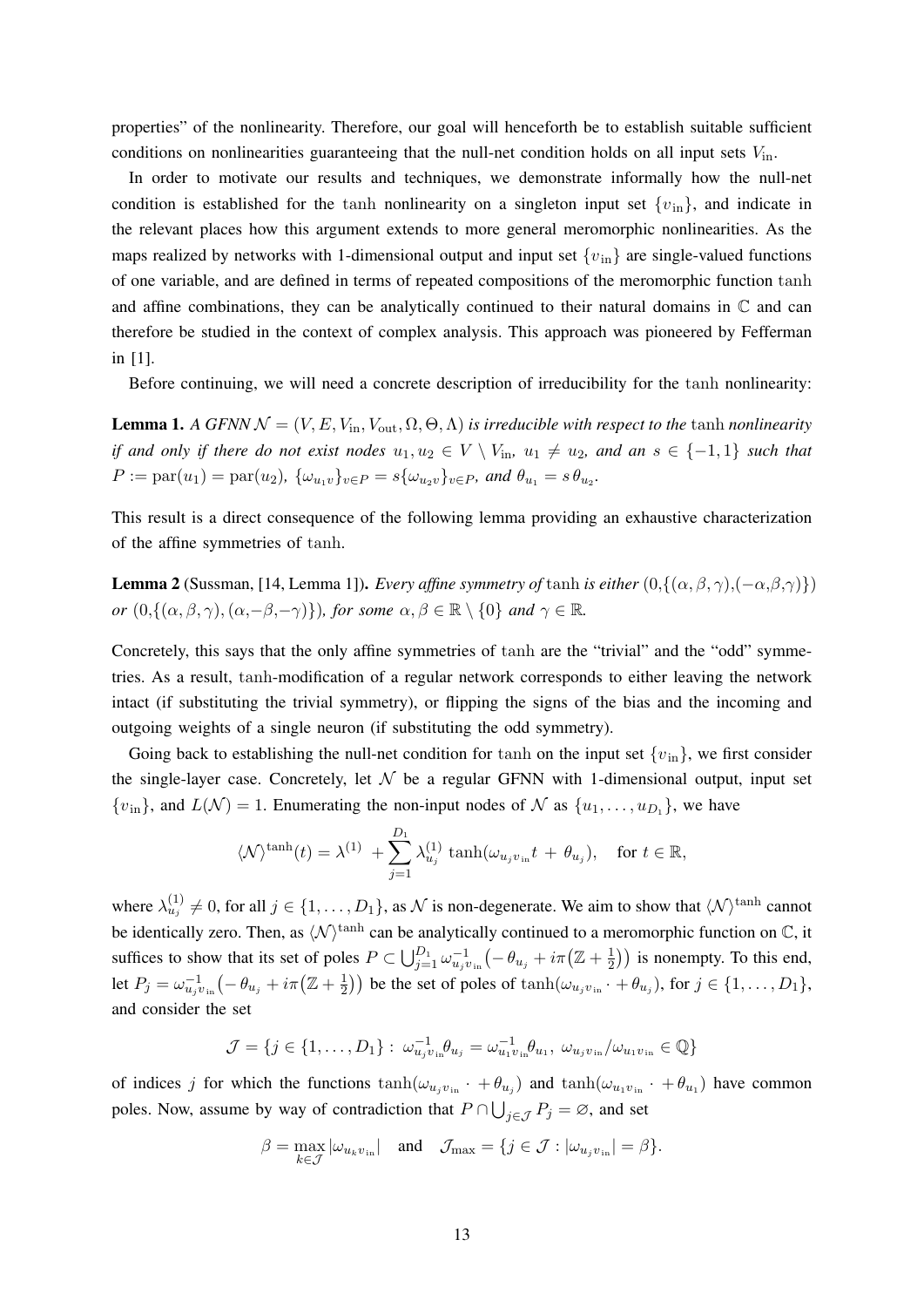Then  $\#(\mathcal{J}_{\max}) \geq 2$ , as  $\mathcal{J}_{\max} = \{j^*\}$  being a singleton would imply that  $\langle \mathcal{N} \rangle^{\tanh}$  has a pole at  $\beta^{-1}(-\theta_{u_{j^*}}+\frac{i\pi}{2})$  $(\frac{i\pi}{2}) \in P_{j^*}$ , contradicting the assumption  $P \cap \bigcup_{j \in \mathcal{J}} P_j = \varnothing$ . We hence deduce that there exist distinct  $j_1, j_2 \in \mathcal{J}_{\text{max}}$ . Then  $|\omega_{u_{j_1}v_{\text{in}}}| = |\omega_{u_{j_2}v_{\text{in}}}|$  and  $\omega_{u_{j_1}v_{\text{in}}}^{-1}\theta_{u_{j_1}} = \omega_{u_{j_2}v_{\text{in}}}^{-1}\theta_{j_2}$ , which, by Lemma 1, stands in contradiction to the irreducibility of  $N$ .

This establishes that  $\langle N \rangle^{\tanh}$  has a pole  $p \in \bigcup_{j \in \mathcal{J}} P_j$ , which suffices to conclude that  $\langle N \rangle^{\tanh}$ cannot be identically zero. Before proceeding to the multi-layer case, it will be opportune to continue the argument above and prove a stronger statement, namely that the set P of poles of  $\langle N \rangle^{\tanh}$  is unbounded. To this end, write  $\langle N \rangle^{\tanh} = \lambda^{(1)} + f_1 + f_2$ , where

$$
f_1:=\sum_{j\in\mathcal{J}}\lambda_{u_j}^{(1)}\tanh(\omega_{u_jv_{\hspace{1pt}\mathrm{in}}}\cdot\,+\,\theta_{u_j})\quad\text{and}\quad f_2:=\sum_{j\in\{1,...,D_1\}\backslash\mathcal{J}}\lambda_{u_j}^{(1)}\tanh(\omega_{u_jv_{\hspace{1pt}\mathrm{in}}}\cdot\,+\,\theta_{u_j}).
$$

Note that the sets of poles of  $f_1$  and  $f_2$  are disjoint (as  $P_j \cap P_k = \emptyset$ , for all  $j \in \mathcal{J}$  and  $k \in \mathcal{J}$  $\{1,\ldots,D_1\}\setminus\mathcal{J}$ , and hence p must be a pole of  $f_1$ . What is more, as  $\omega_{u_jv_{\rm in}}/\omega_{u_1v_{\rm in}}\in\mathbb{Q}$ , for all  $j \in \mathcal{J}$ , there exists a  $T \in \mathbb{R}$  such that  $\omega_{u_i v_{i\text{in}}} T/\pi \in \mathbb{Z}$ , for all  $j \in \mathcal{J}$ , and so  $f_1$  is iT-periodic, further implying that  $p + iTk$  is a pole of  $f_1$ , for every  $k \in \mathbb{Z}$ . Therefore,  $P \supset \{p + iTk : k \in \mathbb{Z}\}\)$ , and so P is unbounded. This argument leads to the following alignment condition for the tanh nonlinearity.

**Definition 10** (Simple alignment condition). Let  $\sigma$  be a meromorphic nonlinearity on  $\mathbb{C}$ . We say that  $\sigma$  satisfies the *simple alignment condition* (SAC) if the following implication holds for all finite sets of triples  $\{(\alpha_s, \beta_s, \gamma_s)\}_{s \in \mathcal{I}} \subset \mathbb{R} \times \mathbb{R} \times \mathbb{R}$ :

the set of poles of  $f := \sum$ s∈I  $\alpha_s \sigma(\beta_s \cdot + \gamma_s)$  is bounded  $\implies$  f is constant on  $\mathbb{C}$ .

## *B. Multi-layer networks with the* tanh*-nonlinearity and the composite alignment condition*

We are now ready to proceed to the multi-layer case of our argument establishing the null-net condition for tanh on  $\{v_{in}\}\$ . More specifically, we will show how the "nonemptiness of the pole set" property can be extended to multi-layer networks by induction on depth. This will then immediately imply that the maps of these networks cannot be identically zero, establishing the null-net condition for tanh on the singleton input set  $\{v_{\text{in}}\}$ . Our discussion will reveal a sufficient condition (the *composite alignment condition*) for this inductive argument to generalize to arbitrary meromorphic nonlinearities with simple poles only, which, together with the SAC, will allow us to establish the null-net condition for meromorphic nonlinearities more general than tanh.

It will be of interest to consider the maximal domain in  $\mathbb C$  to which the map  $\langle \mathcal N \rangle^{\tanh}$  of a non-trivial regular GFNN  $N$  can be analytically continued. Even though for a general holomorphic function there may not exist a unique maximal set to which it can be analytically continued (consider, for instance, the function  $z \mapsto \sqrt{1 + z^2}$ , this is the case for holomorphic functions defined on a domain with countable complement in  $\mathbb C$  (a property the map  $\langle \mathcal N \rangle^{\tanh}$  will be shown to possess). We thus have the following definition.

**Definition 11** (Natural domain). Suppose  $f : \mathcal{D} \to \mathbb{C}$  is a holomorphic function on a domain with countable complement in  $\mathbb C$ . The natural domain of f is the unique maximal set  $\mathcal D_f \supset \mathcal D$  with respect to set inclusion to which f can be analytically continued.

The existence of a unique maximal set  $\mathcal{D}_f$  in Definition 11 is formally justified by [1, Lemma III.A.1].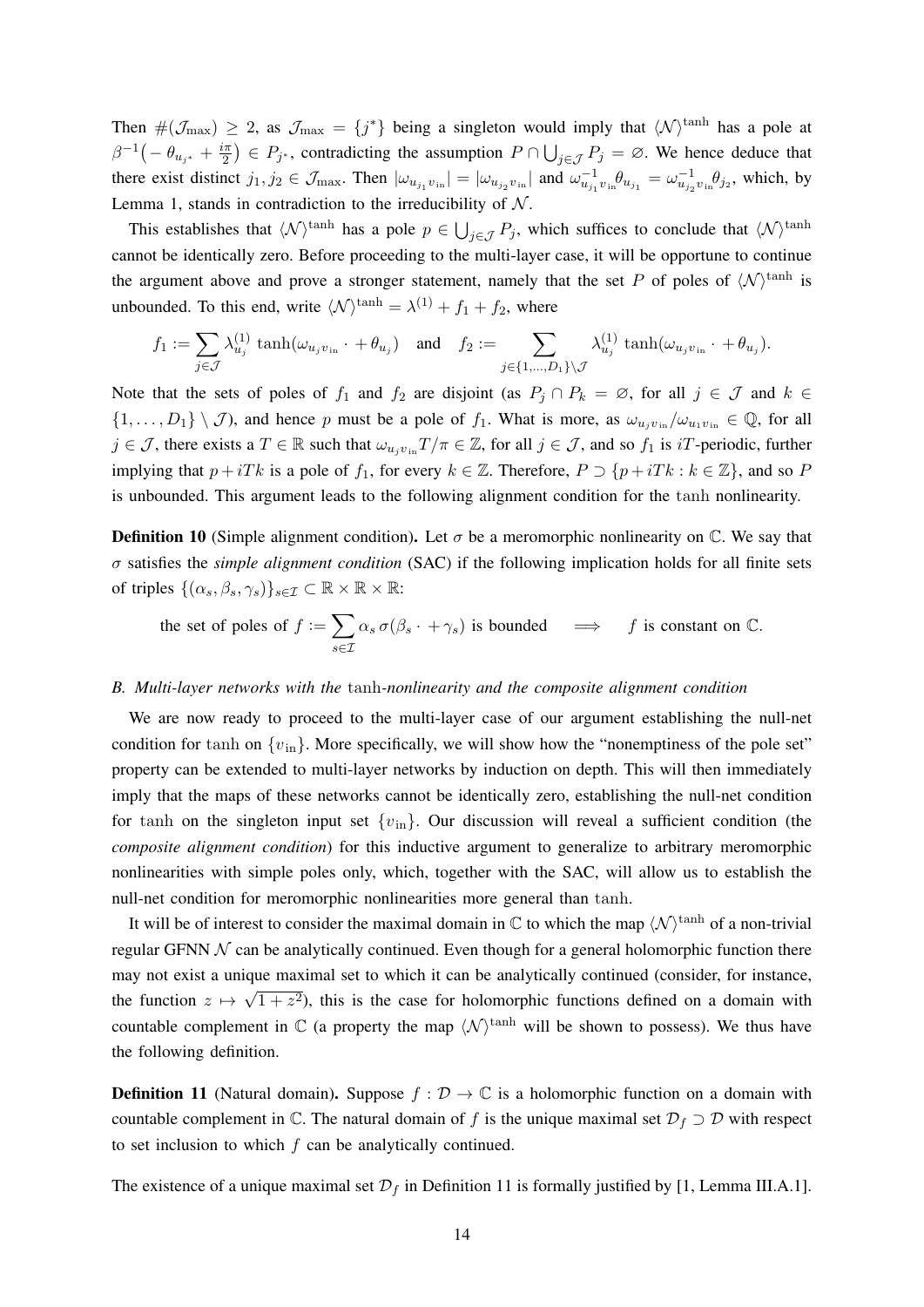Now, let  $\mathcal{N} = (V, E, \{v_{in}\}, V_{out}, \Omega, \Theta, \Lambda)$  be a non-trivial regular GFNN with 1-dimensional output of depth  $L(\mathcal{N}) \geq 2$ , and, for every non-trivial regular GFNN  $\mathcal{N}'$  with 1-dimensional output, input set  $\{v_{\text{in}}\}$ , and depth  $L(\mathcal{N}') < L(\mathcal{N})$ , assume that

 $- \langle \mathcal{N}' \rangle^{\tanh}$  can be analytically continued to a domain with countable complement in  $\mathbb C$  and – the set of simple poles of  $\langle \mathcal{N}' \rangle^{\tanh}$  is nonempty.

We aim to show that the set of simple poles of  $\langle N \rangle^{\text{tanh}}$  is nonempty under these assumptions. To this end, first note that we can write

$$
\langle \mathcal{N} \rangle^{\tanh}(z) = f(z) + \sum_{w \in V_{\text{out}}^{>1}} \lambda_w^{(1)} \tanh\left(\langle \mathcal{N}_w \rangle^{\tanh}(z)\right),\tag{8}
$$

where  $\mathcal{N}_w$ , for  $w \in V_{\text{out}}^{>1} := \{w \in V_{\text{out}} : \text{lv}(w) > 1\}$ , are non-trivial regular GFNNs with input set  ${v_{\text{in}}}$  and depth  $L(\mathcal{N}_w) < L(\mathcal{N})$ , and  $f : \mathcal{D}_f \to \mathbb{C}$  is a meromorphic function given by

$$
f(z) = \lambda^{(1)} + \sum_{\substack{w \in V_{\text{out}} \\ \text{lv}(w) = 1}} \lambda_w^{(1)} \tanh(\omega_{w v_{\text{in}}} z + \theta_w).
$$

One can show that (8) holds for z in an open set with countable complement in  $\mathbb C$  (see Lemma 6), and so the natural domain  $\mathcal{D}_{\langle N \rangle^{\text{tanh}}}$  of  $\langle N \rangle^{\text{tanh}}$  is well-defined. Write  $P_w$  for the set of poles of  $\langle \mathcal{N}_w \rangle^{\text{tanh}}$ , for  $w \in V_{\text{out}}^{>1}$ . Now, fix a  $w^* \in V_{\text{out}}^{>1}$  and a  $p \in P_{w^*}$ , and set  $V_{\text{out}}^* = \{w \in V_{\text{out}}^{>1} : p \in P_w\}$ . We make the following assumption:

$$
\langle \mathcal{N}_w \rangle^{\text{tanh}}
$$
 is analytic at *p*, for all  $w \in V_{\text{out}}^{>1} \setminus V_{\text{out}}^*$ . (9)

Next, note that, for  $w \in V_{\text{out}}^*$ , as p is a simple pole of  $\langle \mathcal{N}_w \rangle^{\text{tanh}}$ , we can write

$$
\langle \mathcal{N}_w \rangle^{\tanh}(z) = \frac{\beta_w}{z - p} + \gamma_w + \epsilon_w (z - p), \tag{10}
$$

for z in an open neighborhood of p, where  $\beta_w \in \mathbb{C} \setminus \{0\}$ ,  $\gamma_w \in \mathbb{C}$ , and  $\epsilon_w : \mathcal{D}_{\epsilon_w} \to \mathbb{C}$  is a function holomorphic on a domain  $\mathcal{D}_{\epsilon_m}$  with countable complement in C and such that  $\epsilon_w(0) = 0$ . Using (10) in (8) and performing the variable substitution  $z' = \frac{1}{z-p}$  then yields

$$
\langle \mathcal{N} \rangle^{\tanh} \left( p + 1/z' \right) = (f + g) \left( p + 1/z' \right) + \sum_{w \in V_{\text{out}}^*} \lambda_w^{(1)} \tanh \left( \beta_w \, z' + \gamma_w + \epsilon_w (1/z') \right), \tag{11}
$$

for all  $z' \in \mathbb{C}$  of sufficiently large modulus, where

$$
g(z) = \sum_{w \in V_{\text{out}}^{>1} \backslash V_{\text{out}}^{*}} \lambda_w^{(1)} \tanh (\langle \mathcal{N}_w \rangle^{\tanh}(z))
$$

is analytic on a punctured neighborhood of p owing to the assumption  $(9)$ . Then, according to (11), p will be a cluster point of simple poles of  $\langle N \rangle^{\text{tanh}}$ , unless the set of poles of

$$
z' \longmapsto \sum_{w \in V_{\text{out}}^*} \lambda_w^{(1)} \tanh \left( \beta_w \, z' + \gamma_w + \epsilon_w (1/z') \right) \tag{12}
$$

is bounded. Therefore, if we can guarantee that

- (i) there exists a  $p \in P_{w^*}$  satisfying (9), and
- (ii) the set of poles of the function (12) is unbounded,

then we will be able to conclude that the set of simple poles of  $\langle N \rangle^{\tanh}$  is nonempty, as desired. Item (i) can be established by more careful bookkeeping of the clusters of poles already formed in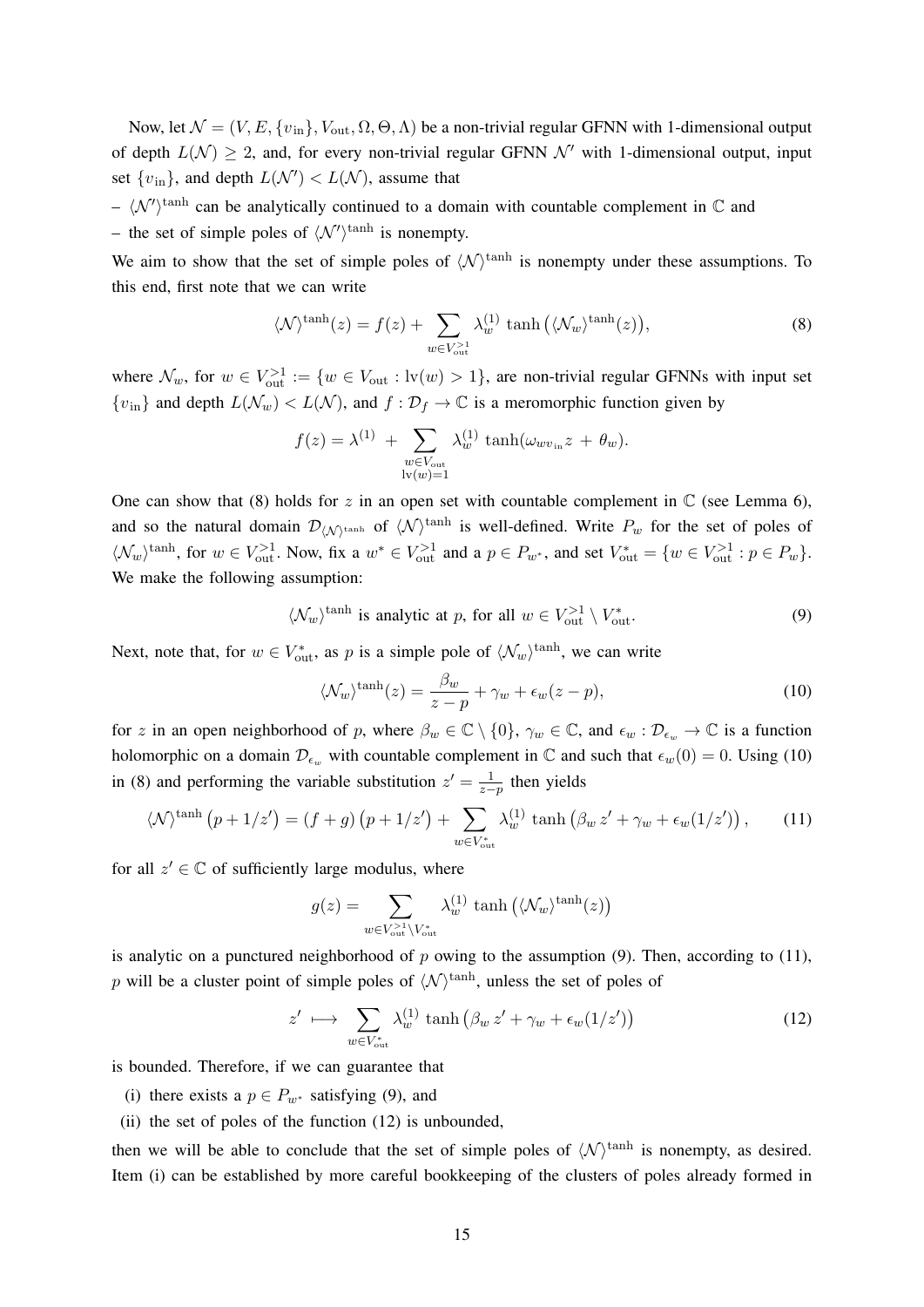$\langle \mathcal{N}_w \rangle^{\text{tanh}}$ , for  $w \in V_{\text{out}}^{>1}$ , whereas (ii) will be a consequence of the composite alignment condition introduced next.

Definition 12 (Asymptotic bias compensator). An *asymptotic bias compensator* (ABC) is a holomorphic function  $\epsilon : \mathcal{D}_{\epsilon} \to \mathbb{C}$  such that  $\mathbb{C} \setminus \mathcal{D}_{\epsilon}$  is closed and countable,  $0 \in \mathcal{D}_{\epsilon}$ , and  $\epsilon(0) = 0$ .

**Definition 13** (Composite alignment condition). Let  $\sigma$  be a meromorphic nonlinearity on  $\mathbb C$  with infinitely many simple poles and no poles of higher order. We say that  $\sigma$  satisfies the *composite alignment condition* (CAC) if the following implication holds for all nonempty finite sets of triples  $\{(\alpha_s, \beta_s, \gamma_s)\}_{s\in\mathcal{I}} \subset \mathbb{C}\times(\mathbb{C}\setminus\{0\})\times\mathbb{C}$  and all sets  $\{\epsilon_s\}_{s\in\mathcal{I}}$  of ABCs:

the set of poles of 
$$
\sum_{s \in \mathcal{I}} \alpha_s \sigma(\beta_s \cdot + \gamma_s + \epsilon_s(1/\cdot))
$$
 is bounded  
\n $\implies \exists$  nonempty  $\mathcal{I}' \subset \mathcal{I}$  s.t.  $\beta_{s_1}^{-1} \epsilon_{s_1} = \beta_{s_2}^{-1} \epsilon_{s_2}, \forall s_1, s_2 \in \mathcal{I}'$ , and  
\nthe set of poles of  $\sum_{s \in \mathcal{I}'} \alpha_s \sigma(\beta_s \cdot + \gamma_s)$  is bounded. (13)

To see why item (ii) above follows from the CAC, assume by way of contradiction that the set of poles of the function (12) is bounded. Then, by the CAC, there exists a nonempty  $U \subset V_{\text{out}}^*$  such that  $\beta_{w_1}^{-1} \epsilon_{s_1} = \beta_{w_2}^{-1} \epsilon_{w_2}$ , for all  $w \in U$ , and the set of poles of

$$
f_U := \sum_{w \in U} \lambda_w^{(1)} \sigma \left( \beta_w \cdot + \gamma_w \right) \tag{14}
$$

is bounded. This together with (10) implies that

$$
\beta_{w_1}^{-1} \langle \mathcal{N}_{w_1} \rangle^{\tanh} - \beta_{w_2}^{-1} \langle \mathcal{N}_{w_2} \rangle^{\tanh} = (\beta_{w_1}^{-1} \gamma_{w_1} - \beta_{w_2}^{-1} \gamma_{w_1}) \mathbf{1}
$$

is constant, for all  $w_1, w_2 \in U$ . Now, unless

$$
Y := \text{par}_{\mathcal{N}}(w_1) = \text{par}_{\mathcal{N}}(w_2) \quad \text{and}
$$
  

$$
\beta_{w_1}^{-1} \{\omega_{w_1 u}\}_{u \in Y} = \beta_{w_2}^{-1} \{\omega_{w_2 u}\}_{u \in Y},
$$
 (15)

for all  $w_1, w_2 \in U$ , it would be possible to find distinct  $w'_1, w'_2 \in U$  and construct a non-trivial regular GFNN  $\mathcal{N}'$  with 1-dimensional output, input set  $\{v_{\text{in}}\}$ , and depth  $L(\mathcal{N}') < L(\mathcal{N})$  such that  $\langle \mathcal{N}' \rangle^{\text{tanh}} = \beta_{w_1'}^{-1} \langle \mathcal{N}_{w_1'} \rangle^{\text{tanh}} - \beta_{w_2'}^{-1} \langle \mathcal{N}_{w_2'} \rangle^{\text{tanh}}$  is constant, which would contradict the assumption that the set of simple poles of  $\langle N' \rangle^{\tanh}$  is nonempty. Therefore, (15) must hold, which will further imply the existence of a  $\vartheta \in \mathbb{R}$  and a  $c \in \mathbb{C}$  such that  $\beta_w e^{-i\vartheta} \in \mathbb{R}$ , for all  $w \in U$ , and

$$
\sum_{w \in U} \lambda_w^{(1)} \sigma \left( \beta_w e^{-i\vartheta} \cdot + \theta_w \right) = f_U(e^{-i\vartheta} \cdot + c). \tag{16}
$$

As the set of poles of  $f_U$  is bounded and  $\beta_w e^{-i\theta} \in \mathbb{R}$ , for all  $w \in U$ , the SAC for  $\sigma$  now implies that the function (16) must be constant. However, this and (15) together contradict the irreducibility of  $N$ , establishing that the set of poles of (12) must be unbounded.

Finally, it remains to justify why tanh satisfies the CAC. To this end, we first need to define and analyze several concepts related to densities of subsets of C. These will be used to characterize the geometric relationship between the poles of the summand functions in (13).

#### Definition 14. [Line, arithmetic sequence, and density]

(i) A *line* in  $\mathbb C$  is a set of the form  $\ell = \{x + ty : t \in \mathbb R\}$ , where  $x \in \mathbb C$  and  $y \in \mathbb C \setminus \{0\}$ .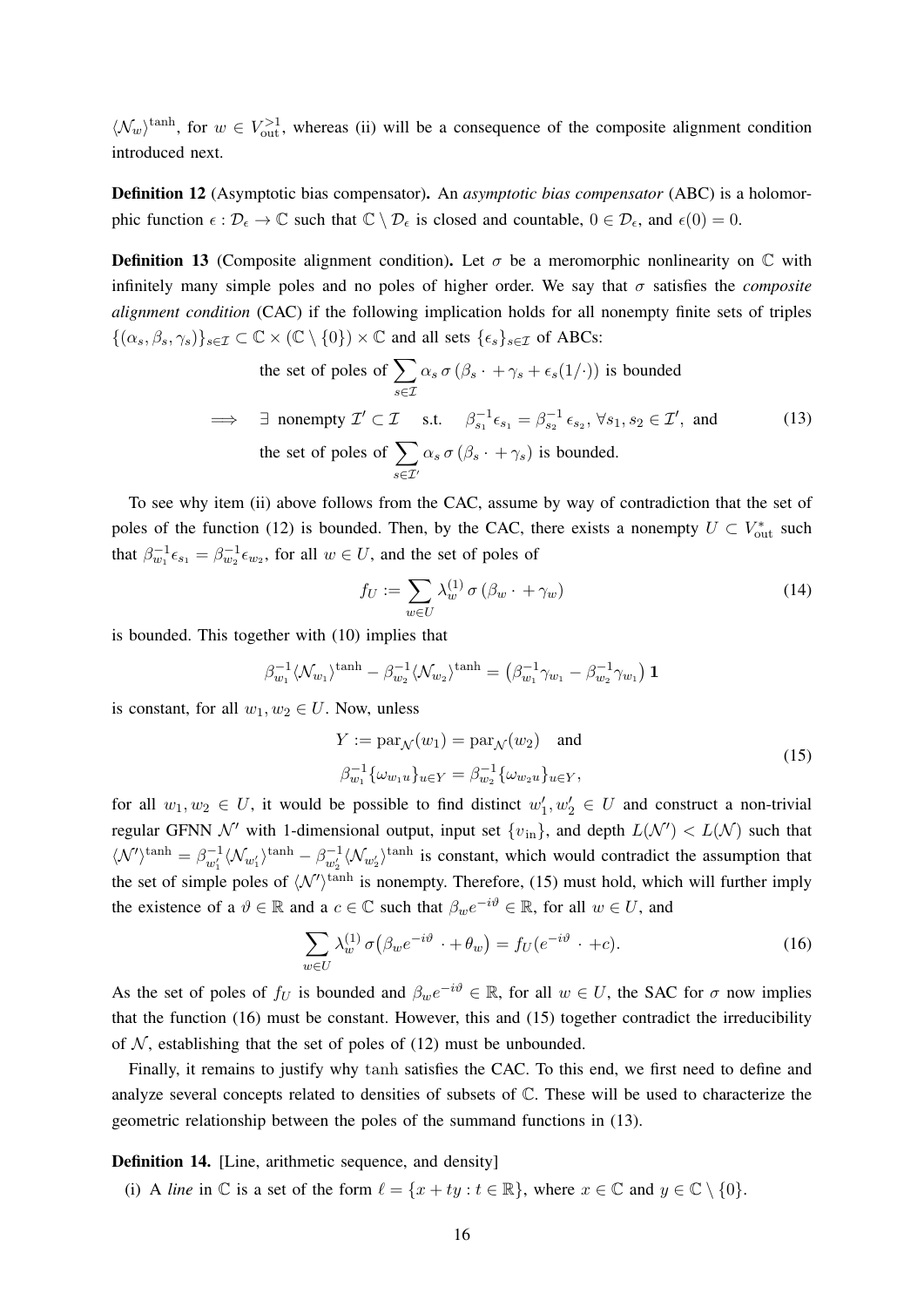- (ii) An *arithmetic sequence* in  $\mathbb C$  is a set of the form  $\Pi = \{x + ky : k \in \mathbb Z\}$ , where  $x \in \mathbb C$  and  $y \in \mathbb{C} \setminus \{0\}.$
- (iii) For an arbitrary set  $F \subset \mathbb{C}$ , a discrete set  $P \subset \mathbb{C}$ , and  $\varepsilon > 0$ , we set

$$
\Delta_{\varepsilon}(F, P) = \limsup_{N \to \infty} \frac{1}{2N} \# \{ p \in P : |p| \le N, \ \exists q \in F \text{ s.t. } |p - q| \le \varepsilon \},
$$

and we define the *asymptotic density of* P *along* F by

$$
\Delta(F, P) = \lim_{\varepsilon \to 0} \Delta_{\varepsilon}(F, P) = \inf_{\varepsilon > 0} \Delta_{\varepsilon}(F, P).
$$

Note that the limit as  $\varepsilon \to 0$  in the previous definition always exists, as  $\Delta_{\varepsilon}(F, P)$  is an increasing function of  $\varepsilon$ . Furthermore, as the limit superior is subadditive, so is the asymptotic density, specifically,

$$
\Delta(F, P_1 \cup P_2) \le \Delta(F, P_1) + \Delta(F, P_2),
$$

for  $F \subset \mathbb{C}$  and discrete  $P_1, P_2 \subset \mathbb{C}$ .

Now, assume that the antecedent of (13) is satisfied with  $\sigma = \tanh$ , and let  $\widetilde{P}_s$  denote the set of poles of  $z \mapsto \tanh (\beta_s z + \gamma_s + \epsilon_s(1/z))$ , for  $s \in \mathcal{I}$ . In order to specify the subset  $\mathcal{I}' \subset \mathcal{I}$  for which we will prove the consequent of (13), we first observe the following:

- There exists an  $R > 0$  such that every element of  $\bigcup_{s \in \mathcal{I}} P_s$  is contained in both  $P_{s_1}$  and  $P_{s_2}$ , for some distinct  $s_1, s_2 \in \mathcal{I}$ ,
- for every  $s \in \mathcal{I}$ , the set  $\widetilde{P}_s$  is asymptotic to the arithmetic sequence  $\Pi_s := \beta_s^{-1}(-\gamma_s + i\pi(\mathbb{Z} + \frac{1}{2})$  $(\frac{1}{2})$ , in the sense that, for every  $\varepsilon > 0$ , there exists an  $A > 0$  such that every  $p' \in \tilde{P}_s$  with  $|p'| > A$  is within  $\varepsilon$  of  $\Pi_s$  and every  $p \in \Pi_s$  with  $|p| > A$  is within  $\varepsilon$  of  $\widetilde{P}_s$ , and
- for every  $s \in \mathcal{I}$ , the density of  $\widetilde{P}_s$  along the line  $\ell = \{\beta_s^{-1}(-\gamma_s + it) : t \in \mathbb{R}\}\)$  is strictly positive, i.e., we have  $\Delta(\ell, \widetilde{P}_s) > 0$ .

This motivates defining an undirected graph  $\mathcal{G} = (\mathcal{I}, \mathcal{E})$  on  $\mathcal{I}$ , with  $\mathcal{E}$  given by

$$
\mathcal{E} := \{ (s_1, s_2) \in \mathcal{I} \times \mathcal{I} : s_1 \neq s_2 \text{ and } \exists \text{ line } \ell \text{ in } \mathbb{C} \text{ s.t. } \Delta(\ell, \widetilde{P}_{s_1} \cap \widetilde{P}_{s_2}) > 0 \}.
$$

Informally, the condition  $\Delta(\ell, P_{s_1} \cap P_{s_2}) > 0$ , for  $(s_1, s_2) \in \mathcal{E}$ , imposes sufficient "geometrical rigidity" on the points of  $\widetilde{P}_{s_1}$  and  $\widetilde{P}_{s_2}$  in order for  $\beta_{s_1}^{-1} \epsilon_{s_1} = \beta_{s_2}^{-1} \epsilon_{s_2}$  to hold, whereas, for  $(s_1, s_2) \notin \mathcal{E}$ , we have  $\Delta(\ell, \widetilde{P}_{s_1} \cap \widetilde{P}_{s_2}) = 0$  for every line  $\ell$  in  $\mathbb{C}$ , and so  $\widetilde{P}_{s_1}$  and  $\widetilde{P}_{s_2}$  do not "get in the way" of one another. This reasoning will allow us to show that the consequent of (13) holds for every connected component of G. To this end, we fix an arbitrary connected component  $\mathcal{I}'$  of G and  $s_1, s_2 \in \mathcal{I}'$  such that  $(s_1, s_2) \in \mathcal{E}$ . Then, as  $\Delta(\ell, \tilde{P}_{s_1} \cap \tilde{P}_{s_2}) > 0$ , there exists a sequence of poles  $\{p_n\}_{n=1}^{\infty} \subset \tilde{P}_{s_1} \cap \tilde{P}_{s_2}$ diverging to infinity, i.e.,

$$
\beta_{s_1} p_n + \gamma_{s_1} + \epsilon_{s_1} (1/p_n), \quad \beta_{s_2} p_n + \gamma_{s_2} + \epsilon_{s_2} (1/p_n) \quad \in i \pi \left( \mathbb{Z} + \frac{1}{2} \right),
$$

for all  $n \in \mathbb{N}$ , further implying that  $(\beta_{s_1}^{-1} \epsilon_{s_1} - \beta_{s_2}^{-1} \epsilon_{s_2}) (1/p_n) \in \Pi_{s_1} - \Pi_{s_2}$ , for all  $n \in \mathbb{N}$ , and  $(\beta_{s_1}^{-1}\epsilon_{s_1} - \beta_{s_2}^{-1}\epsilon_{s_2})$   $(1/p_n) \to 0$  as  $n \to \infty$ . On the other hand, one can show

$$
\Delta(\Pi_{s_1}, \Pi_{s_2}) \geq \Delta(\ell, P_{s_1} \cap P_{s_2}) > 0,
$$

which, by a special case of Weyl's equidistribution theorem [1, Cor. 2.A.12], implies that  $\beta_{s_1}/\beta_{s_2} \in$ Q, further implying that  $\Pi_{s_1} - \Pi_{s_2}$  is uniformly discrete. Therefore, we must have  $(\beta_{s_1}^{-1} \epsilon_{s_1} - \beta_{s_2})$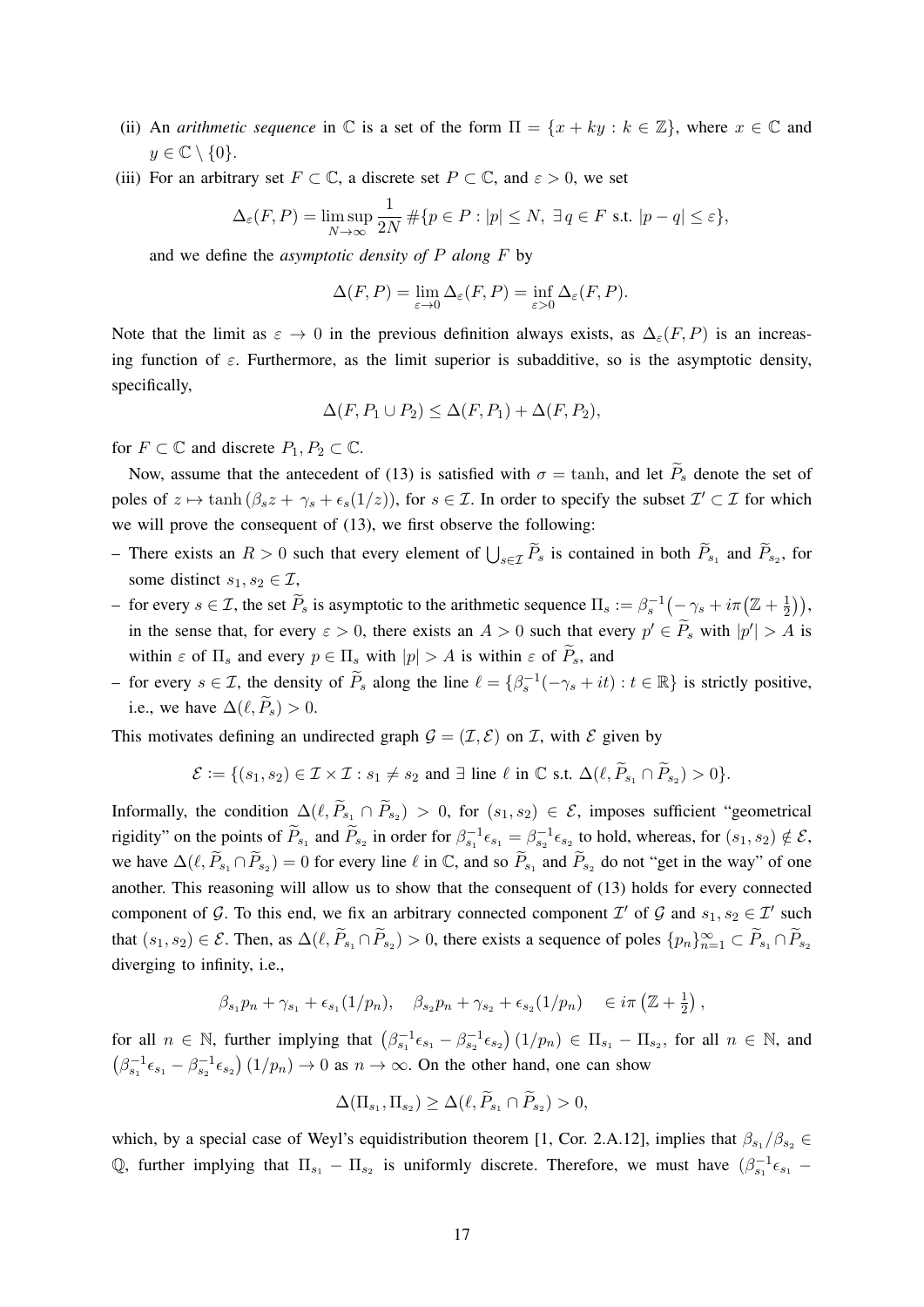$\beta_{s_2}^{-1} \epsilon_{s_2}$   $(1/p_n) = 0$ , for all sufficiently large *n*, and thus, as  $\beta_{s_1}^{-1} \epsilon_{s_1} - \beta_{s_2}^{-1} \epsilon_{s_2}$  is analytic on a neighborhood of 0 and  $1/p_n \to 0$  as  $n \to \infty$ , it follows by the identity theorem that  $\beta_{s_1}^{-1} \epsilon_{s_1} - \beta_{s_2}^{-1} \epsilon_{s_2} = 0$ . Hence, as  $s_1$  and  $s_2$  were arbitrary and  $\mathcal{I}'$  is connected, we must have  $\beta_{s_1}^{-1} \epsilon_{s_1} = \beta_{s_2}^{-1} \epsilon_{s_2}$ , for all  $s_1, s_2 \in \mathcal{I}'$ . It remains to show that the set  $P_{\mathcal{I}'}$  of poles of  $f_{\mathcal{I}'} := \sum_{s \in \mathcal{I}'} \alpha_s \tanh(\beta_s + \gamma_s)$  is bounded. We will, in fact, prove a stronger statement, namely that  $P_{\mathcal{I}}$  is empty. To this end, suppose by way of contradiction that the set  $P_{\mathcal{I}}$  is nonempty. Then, by an argument analogous to the discussion of the single-layer case (specifically, using  $\beta_{s_1}/\beta_{s_2} \in \mathbb{Q}$ , for all  $s_1, s_2 \in \mathcal{I}'$ ), there must exist a line  $\ell$  in  $\mathbb C$  such that  $\Delta(\ell, P_{\mathcal{I}'}) > 0$ . Next, letting  $\xi = \beta_{s'}^{-1} \epsilon_{s'}$  for an arbitrary  $s' \in \mathcal{I}'$ , we have  $\epsilon_s = \beta_s \xi$ , for all  $s \in \mathcal{I}'$ , and thus the asymptotic density of the poles of

$$
\sum_{s \in \mathcal{I}'} \alpha_s \tanh(\beta_s \cdot + \gamma_s + \epsilon_s(1/\cdot)) = \sum_{s \in \mathcal{I}'} \alpha_s \tanh(\beta_s(\cdot + \xi(1/\cdot)) + \gamma_s) = f_{\mathcal{I}'}(\cdot + \xi(1/\cdot))
$$

along  $\ell$  is equal to  $\Delta(\ell, P_{\mathcal{I}'})$ , since  $\xi(1/z) \to 0$  as  $|z| \to \infty$ . Now, using the subadditivity property of the asymptotic density, we find that the set  $P_{\mathcal{I}}$  of poles of  $\sum_{s\in\mathcal{I}}\alpha_s \tanh(\beta_s\cdot + \gamma_s + \epsilon_s(1/\cdot))$  must satisfy

$$
\Delta(\ell, \widetilde{P}_{\mathcal{I}}) \geq \Delta(\ell, P_{\mathcal{I}'}) - \sum_{s_1 \in \mathcal{I}'} \sum_{s_2 \in \mathcal{I} \setminus \mathcal{I}'} \underline{\Delta(\ell, \widetilde{P}_{s_1} \cap \widetilde{P}_{s_2})} > 0,
$$

which contradicts our assumption that  $\widetilde{P}_{\mathcal{I}}$  be bounded. This shows that  $P_{\mathcal{I}} = \emptyset$ , thereby proving the CAC for tanh and concluding our informal argument establishing the null-net property for tanh on  $\{v_{\rm in}\}.$ 

## *C. General meromorphic nonlinearities and arbitrary input sets*

We will later formalize the discussion in the previous two subsections, proving the following result for meromorphic nonlinearities more general than tanh.

Proposition 1. *Let* σ *be a meromorphic nonlinearity on* C *with infinitely many simple poles and no poles of higher order. Suppose that*  $\sigma(\mathbb{R}) \subset \mathbb{R}$ *, and that*  $\sigma$  *satisfies both the SAC and the CAC. Then, for every non-trivial regular GFNN N with 1-dimensional output and a singleton input set*  $\{v_{\rm in}\}\$ *, the map*  $\langle \mathcal{N} \rangle^{\sigma}$  can be analytically continued to a domain with countable complement in  $\mathbb{C}$ , and its set *of poles is nonempty. In particular,* σ *satisfies the general (and therefore also the layered) null-net condition on*  $\{v_{\text{in}}\}.$ 

The final step is to establish the null-net property on input sets  $V_{\text{in}} = \{v_1^0, \dots, v_{D_0}^0\}$  of arbitrary size  $D_0$ . As the argument for tanh is identical to that for more general meromorphic nonlinearities satisfying the alignment conditions, we proceed by assuming that  $\sigma$  is a meromorphic nonlinearity on  $\mathbb C$  satisfying the SAC and the CAC, but is otherwise arbitrary (we will shortly discuss such nonlinearities that are not tanh). We argue by contradiction, i.e., we assume the existence of a non-trivial regular GFNN  $M$  with input set  $V_{\text{in}}$  and a one-dimensional output identically equal to zero. Next, we use the *input anchoring* procedure, which is a method for constructing a non-trivial network  $\mathcal{M}_a$  derived from  $\mathcal M$  in a manner that preserves the zero-output property while reducing the cardinality of the input set. This is achieved by selecting an input node of M, say  $v_{D_0}^0$ , and a real number  $a \in \mathbb{R}$  that is then assigned to that node as a fixed value and propagated through the network in the form of bias alteration. The parts of  $M$  whose contributions are rendered constant in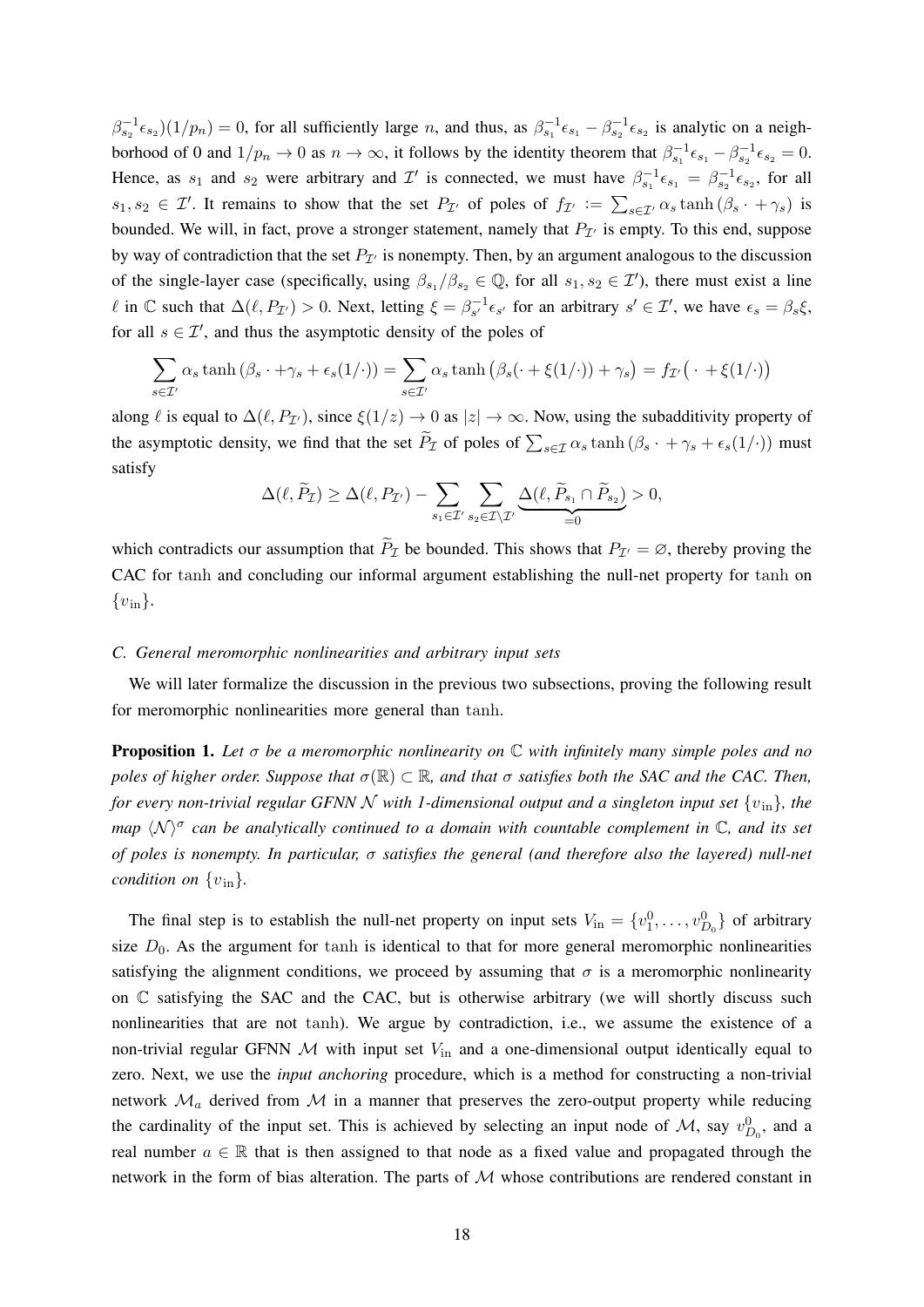the process are then deleted. The so-constructed network  $\mathcal{M}_a$  has a smaller input set  $V_{\text{in}} \setminus \{v_{D_0}^0\}$  and by construction satisfies

$$
\langle \mathcal{M}_a \rangle^{\sigma} (t_{v_1^0}, \dots, t_{v_{D_0 - 1}^0}) = \langle \mathcal{M} \rangle^{\sigma} (t_{v_1^0}, \dots, t_{v_{D_0 - 1}^0}, a) = 0,
$$

for all  $(t_{v_1^0},...,t_{v_{D_0-1}^0}) \in \mathbb{R}^{V_{\text{in}}\setminus \{v_{D_0}^0\}}$ . We will later show that a value of a can be selected so that the network  $\mathcal{M}_a$  is regular. The procedure can now be repeated, successively eliminating the input nodes until only one remains. We are thus left with a non-trivial regular GFNN with a singleton input set and one-dimensional output identically equal to zero. This constitutes a contradiction to the null-net property for  $\sigma$  on singleton input sets, thereby establishing the null-net property on arbitrary input sets. The input anchoring procedure is illustrated in Figure 7. Formalizing this argument will allow us to prove the following theorem.

Theorem 3. *Let* σ *be a meromorphic nonlinearity on* C *with infinitely many simple poles and no poles of higher order. Suppose that*  $σ(R) ⊂ R$ *, and that*  $σ$  *satisfies both the SAC and the CAC. Then* σ *satisfies the general (and therefore also the layered) null-net condition on* Vin*, for every finite set*  $V_{\rm in}$ .



Figure 7: A concrete example of anchoring the input at  $v_4^0$  of a network M to a real number a. The nodes of M (in green) that are connected to  $v_4^0$ , but not to any of the remaining inputs  $v_1^0, v_2^0, v_3^0$ , are removed, while the rest of  $M$  constitutes  $M_a$ . The anchored value a is propagated through the removed parts of M, resulting in bias alteration at the nodes  $u_1, u_2, w_2$ , and  $w_3$ .

## *D.* The class  $\Sigma_{a,b}$  of nonlinearities

The SAC and the CAC are admittedly rather technical conditions. However, unlike the null-net condition, which is a "recursive" statement about  $\sigma$  (i.e., a statement about repeated compositions of affine functions and  $\sigma$ ), the alignment conditions are statements about linear combinations of functions. The significance of Theorem 3 thus lies in bridging the conceptual gap between the identifiability of single-layer networks and the identifiability of multi-layer networks, at least for meromorphic nonlinearities with simple poles only. In the present paper, we verify the SAC and the CAC for the class  $\Sigma_{a,b}$  of "tanh-type" nonlinearities introduced next.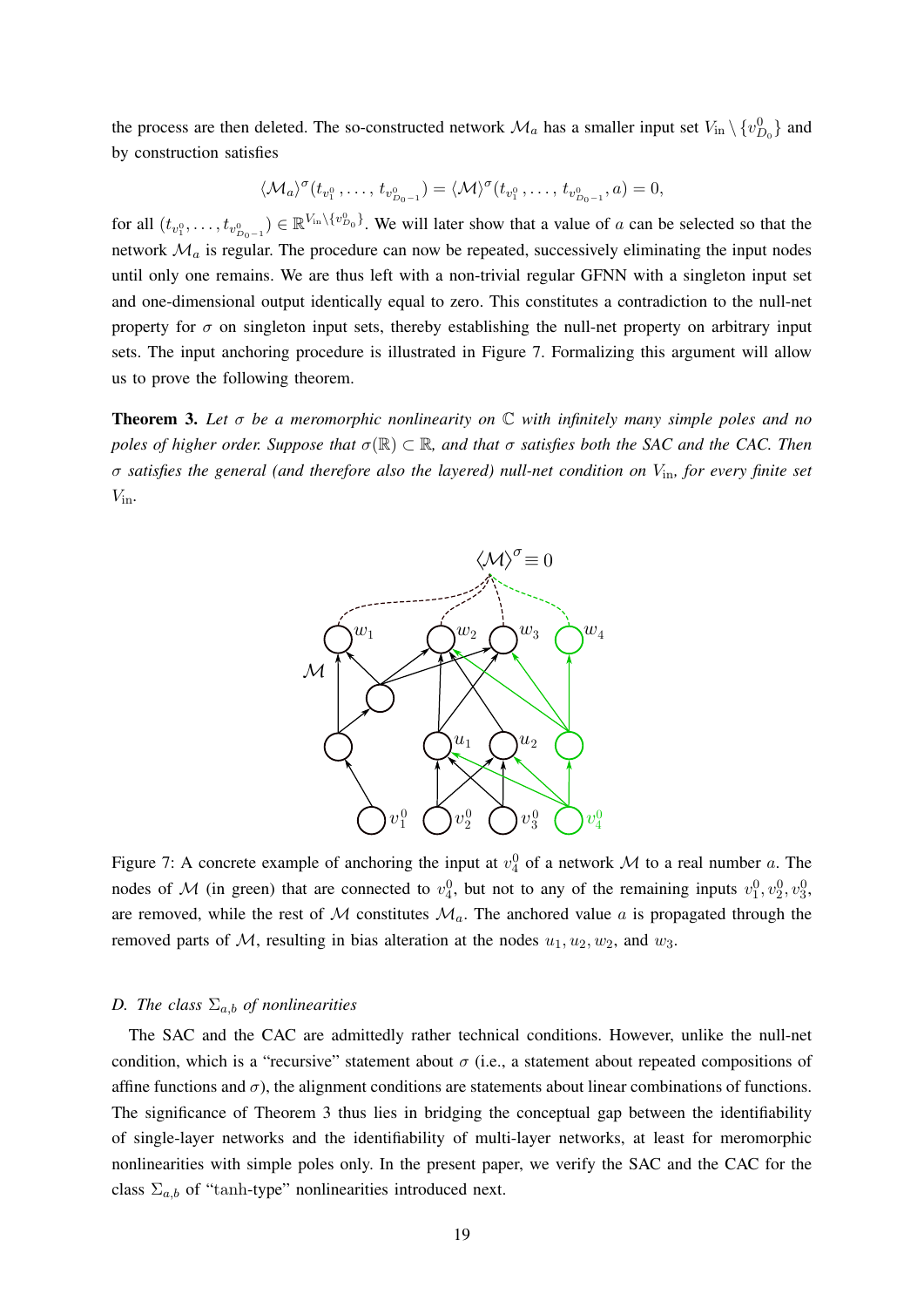**Definition 15.** Let  $a, b > 0$ . The class  $\Sigma_{a,b}$  consists of meromorphic functions  $\sigma$  of the form

$$
\sigma = C + \sum_{k \in \mathbb{Z}} c_k \left[ \text{sgn}(k) + \tanh(\pi b^{-1}(\cdot - ka)) \right],\tag{17}
$$

where  $C \in \mathbb{C}$ , and  $\{c_k\}_{k\in \mathbb{Z}}$  is a sequence of complex numbers such that  $\sup_{k\in \mathbb{Z}} |c_k|e^{-\pi a' |k|/b} < \infty$ , for some  $a' \in (0, a)$ , and at least one  $c_k$  is nonzero.

The purpose of the  $sgn(k)$  term in (17) is to make the series locally uniformly convergent even for sequences  ${c_k}_{k \in \mathbb{Z}}$  growing exponentially with k or  $-k$ .

## **Theorem 4.** *Let*  $a, b > 0$  *and let*  $\sigma \in \Sigma_{a,b}$ *. Then*  $\sigma$  *satisfies the SAC and the CAC.*

The proof of Theorem 4 is a generalization of the arguments presented above establishing the SAC and the CAC for the tanh nonlinearity. Specifically, it relies on the ib-periodicity of the nonlinearities in  $\Sigma_{a,b}$  and the lattice geometry of their poles. As the proof involves the application of various "point" density" techniques (such as the Kronecker-Weyl equidistribution theorem) to the poles of functions of the form  $\sigma(\beta \cdot + \gamma + \epsilon(1/\cdot))$  (where  $\epsilon$  is an ABC), Theorem 4 can be seen as a far-reaching refinement of the "Deconstruction Lemma" in [1]. We finally remark that our techniques can be adapted to prove the SAC and the CAC for nonlinearities of the form  $\sigma(z) = r(e^z)$ , where r is a bounded non-constant real rational function with only simple poles.

The implications of Theorems 1, 2, 3, and 4 can now be summarized as follows:

**Theorem 5.** Let  $a, b > 0$ ,  $\sigma \in \Sigma_{a,b}$ ,  $D \in \mathbb{N}$ , and let  $V_{\text{in}}$  be a nonempty finite set. Then  $(\mathcal{N}_{\text{G}}^{V_{\text{in}}}, D)$  $\mathcal{L}_{\mathrm{G}}^{\mathrm{V_{in}},D},\sigma)$ *and*  $(\mathcal{N}_{\mathrm{L}}^{V_{\mathrm{in}},D})$  $L^{\vee_{\text{in}},D}$ ,  $\sigma$ ) are identifiable up to  $\stackrel{\sigma}{\sim}$ .

In particular, as Lemma 2 implies that the tanh-isomorphism is none other than the relation  $\sim_{\pm}$ , and  $tanh \in \Sigma_{1,\pi}$ , Theorem 5 specializes to the following result.

**Proposition 2.** Let  $V_{\text{in}}$  be a nonempty finite set and  $D \in \mathbb{N}$ . Then  $(\mathscr{N}_{\text{G}}^{V_{\text{in}}}, D)$  $\chi_{\rm G}^{V_{\rm in},D},$   $\tanh)$  *and*  $(\mathscr{N}_{\rm L}^{V_{\rm in},D})$  $L^{V_{\text{in}},D}$ , tanh) *are identifiable up to* ∼±*.*

We remark that the characterization of irreducibility for the tanh nonlinearity according to Lemma 1 directly generalizes the concept of irreducibility in [14], and is analogous to the no-clones condition in [16].

#### *E. Nonlinearities in*  $\Sigma_{a,b}$  *with exotic affine symmetries*

Note that, given an arbitrary  $\zeta \in \mathbb{R}$  and a finite set of real numbers  $\{(\alpha_s, \beta_s, \gamma_s)\}_{s \in \mathcal{I}}$ , it is not clear whether there exists a nonlinearity with the affine symmetry  $(\zeta, \{(\alpha_s, \beta_s, \gamma_s)\}_{s \in \mathcal{I}})$ . It is likewise unclear if such a nonlinearity exists that additionally satisfies the null-net condition. Even though the existence of such nonlinearities would be desirable to justify the generality of the theory of  $\rho$ modification and  $\rho$ -isomorphism presented in Section II, this is likely a difficult open problem. We are, however, able to offer a partial solution by showing that the class  $\Sigma_{a,b}$  contains nonlinearities with (infinitely many) distinct affine symmetries that are more involved than the trivial and odd symmetries of the tanh function.

**Proposition 3.** Let  $\{\alpha_k\}_{k=0}^n$  be arbitrary nonzero real numbers with  $n \geq 1$ . Then there exist  $b > 0$ ,  $\zeta \in \mathbb{R}$ , and  $a \sigma \in \Sigma_{1,b}$  *such that*  $(\zeta, \{(\alpha_k, 1, k)\}_{k=0}^n)$  *is an affine symmetry of*  $\sigma$ *.*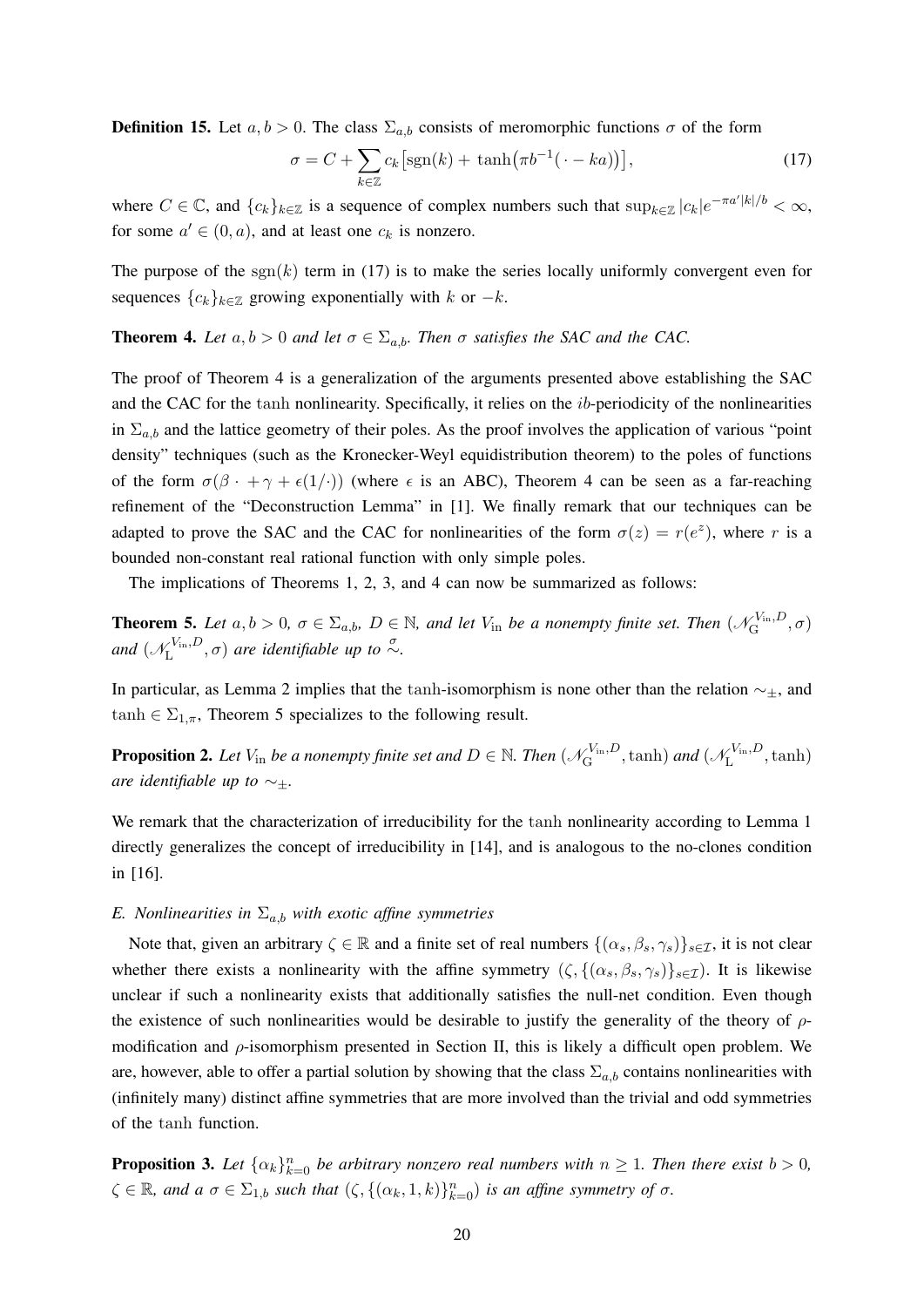## *F. Organization of the remainder of the paper*

We conclude this section by laying out the organization of the remainder of the paper. In Section IV, we formalize the concepts of  $\rho$ -modification and  $\rho$ -isomorphism and prove Theorems 1 and 2. In Section V, we analyze the pole structure of network maps with a meromorphic nonlinearity satisfying the SAC and the CAC, providing a formal proof of (a strengthened version of) Proposition 1. In Section VI, we introduce the procedure of input anchoring, allowing us to prove Theorem 3, and in Section VII, we analyze the fine properties of  $\Sigma_{a,b}$ –nonlinearities, allowing us, in turn, to prove Theorem 4. Finally, the Appendix contains the proofs of various ancillary results that are either simple, standard, or based on ideas already seen in the main body of the paper.

## IV. THE  $\rho$ -ISOMORPHISM AND THE NULL-NET THEOREMS

*A. Irreducibility, regularity,* ρ*-modification, and the* ρ*-isomorphism*

We begin this chapter by formalizing the concepts of irreducibility and regularity, already introduced informally in Section II.

**Definition 16** (Irreducibility). Let  $\mathcal{N} = (V, E, V_{\text{in}}, V_{\text{out}}, \Omega, \Theta, \Lambda)$  be a GFNN with D-dimensional output, and let  $\rho : \mathbb{R} \to \mathbb{R}$  be a nonlinearity. Let  $U \subset V$  be a nonempty set of nodes, and suppose the following hold:

- (i) the nodes in U have a common parent set  $P \subset V$ , i.e.,  $par(u) = P$ , for all  $u \in U$ ,
- (ii) there exist sets of nonzero real numbers  $\{\kappa_v\}_{v\in P}$  and  $\{\beta_u\}_{u\in U}$  such that  $\{\omega_{uv}\}_{v\in P} = \beta_u\{\kappa_v\}_{v\in P}$ , for all  $u \in U$ , and
- (iii) there exist a  $\zeta \in \mathbb{R}$  and nonzero real numbers  $\{\alpha_u\}_{u \in U}$  such that  $(\zeta, \{(\alpha_u, \beta_u, \theta_u)\}_{u \in U})$  is an affine symmetry of  $\rho$ .

We then say that  $\mathcal N$  is  $\rho$ -reducible. Whenever we wish to specify the set U causing the reducibility, we will say that  $\mathcal N$  is  $(\rho, U)$ *–reducible*. Finally, a GFNN that is not reducible will be called *irreducible*.

Definition 17 (Regularity). We say that a GFNN is *regular* if it is irreducible and non-degenerate according to Definition 5. The set of all regular GFNNs (respectively regular LFNNs) with Ddimensional output and input set  $V_{\text{in}}$  is denoted by  $\mathcal{N}_{\text{G}}^{V_{\text{in}},D}$  $\chi_{\text{G}}^{V_{\text{in}},D}$  (respectively  $\mathscr{N}_{\text{L}}^{V_{\text{in}},D}$  $\mathcal{L}^{V_{\text{in}},D}$ ).

We now formalize symmetry modification, already introduced informally in Section II. Before providing the definition, we motivate the concept by describing how an affine symmetry can be used to replace a single node in the network by newly-created nodes. Thus, let  $\mathcal N$  be a GFNN, and let u<sup>\*</sup> be a non-input node of N to be replaced. Write  $P = \text{par}(u^*)$ , and suppose that  $B \subset V \setminus \{u^*\}$ is a set of nodes with parent set P and such that there exist nonzero real numbers  $\{\kappa_v\}_{v\in P}$  and  ${\{\beta_u\}}_{u \in \{u^*\}\cup B}$  satisfying  ${\{\omega_{uv}\}}_{v \in P} = \beta_u {\{\kappa_v\}}_{v \in P}$ , for all  $u \in \{u^*\} \cup B$ . Suppose furthermore that the nonlinearity  $\rho$  has an affine symmetry  $(\zeta, \{(\alpha_u, \beta_u, \theta_u)\}_{u \in \{u^*\}\cup B} \cup \{(\alpha'_p, \beta'_p, \gamma'_p)\}_{p=1}^n$ . Now, if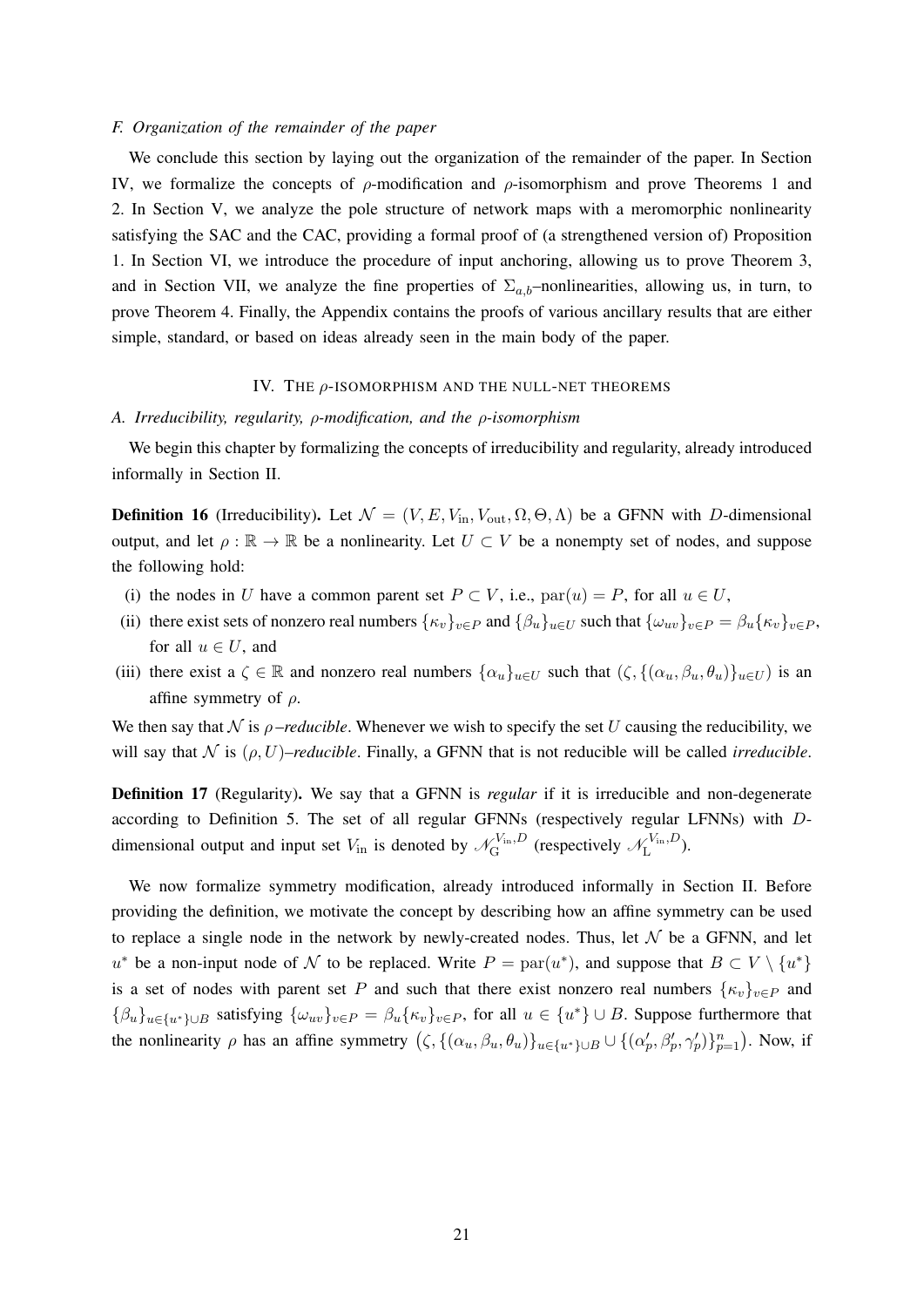w is a node of N with  $u^* \in \text{par}(w)$ , then, writing  $K_P(t) = \sum_{v \in P} \kappa_v \langle v \rangle^{\rho}(t)$ , we have

$$
\langle w \rangle^{\rho, \mathcal{N}}(t) = \rho \Bigg( \sum_{u \in \text{par}(w)} \omega_{wu} \langle u \rangle^{\rho}(t) + \theta_w \Bigg) \n= \rho \Bigg( \sum_{u \in \{u^*\} \cup (B \cap \text{par}(w))} \omega_{wu} \rho \big( \beta_u K_P(t) + \theta_u \big) + \sum_{u \in \text{par}(w) \setminus (\{u^*\} \cup B)} \omega_{wu} \langle u \rangle^{\rho}(t) + \theta_w \Bigg) \n= \rho \Bigg( \sum_{u \in B \cap \text{par}(w)} \Big( \omega_{wu} - \frac{\alpha_u \omega_{wu^*}}{\alpha_{u^*}} \Big) \rho \big( \beta_u K_P(t) + \theta_u \big) + \sum_{u \in B \setminus \text{par}(w)} \frac{\alpha_u \omega_{wu^*}}{\alpha_{u^*}} \rho \big( \beta_u K_P(t) + \theta_u \big) \n+ \sum_{p=1}^n -\frac{\alpha'_p \omega_{wu^*}}{\alpha_{u^*}} \rho \big( \beta'_p K_P(t) + \gamma'_p \big) + \sum_{u \in \text{par}(w) \setminus (\{u^*\} \cup B)} \omega_{wu} \langle u \rangle^{\rho}(t) + \theta_w + \frac{\zeta \omega_{wu^*}}{\alpha_{u^*}} \Bigg),
$$
\n(18)

for  $t \in \mathbb{R}$ . Therefore, N can be modified without changing the map  $\langle w \rangle^{\rho, \mathcal{N}}$  by removing the node  $u^*$ , replacing the weights  $\omega_{wu}$  by  $\omega_{wu} - \frac{\alpha_u \omega_{wu^*}}{\alpha_{u^*}}$  $\frac{u^{\omega_{wu^*}}}{\alpha_{u^*}}$ , for  $u \in B \cap \text{par}(w)$ , creating new edges  $(u, w)$  with weights  $-\frac{\alpha_u \omega_{wu^*}}{\alpha}$  $\frac{u\omega_{wu^*}}{\alpha_{u^*}}$ , for  $u \in B \setminus \text{par}(w)$ , adjoining n new nodes  $\{u'_1, \dots, u'_n\}$  with biases  $\gamma'_p$ , incoming edges  $(v, u_p')$  with weights  $\beta'_p \kappa_v$ , for  $v \in P$ , and outgoing edges  $(u_p', w)$  with weights  $-\frac{\alpha'_p \omega_{w} u^*}{\alpha_{w} u^*}$  $\frac{1}{\alpha_{u^*}},$ and finally replacing the bias  $\theta_w$  by  $\theta_w + \frac{\zeta \omega_{wu^*}}{\alpha_{uu^*}}$  $\frac{\omega_{wu^*}}{\alpha_{u^*}}$ . Moreover, as the node w with  $u^* \in \text{par}(w)$  was arbitrary, this modification can be performed for all such  $w$  simultaneously, therefore resulting in another network whose map is identical to  $\langle N \rangle^{\rho}$ . In this example only the node  $u^*$  was removed. However, multiple nodes (the set  $A$  in the next definition) can be removed at once in a similar manner, provided a suitable affine symmetry exists. We thus have the following formal definition:

**Definition 18** (*ρ*-modification). Let  $\mathcal{N} = (V, E, V_{\text{in}}, V_{\text{out}}, \Omega, \Theta, \Lambda)$  be an irreducible GFNN with *D*dimensional output, and let  $\rho : \mathbb{R} \to \mathbb{R}$  be a nonlinearity. Let  $A, B \subset V$ ,  $A \neq \emptyset$ , be disjoint sets of non-input nodes with a common parent set  $P \subset V$ , and let  $W = \{w \in V : \text{par}(w) \cap A \neq \emptyset\}.$ Suppose the following are satisfied:

- (i) there exists an affine symmetry  $(\zeta, \{(\alpha_u, \beta_u, \theta_u)\}_{u \in A \cup B} \cup \{(\alpha'_p, \beta'_p, \gamma'_p)\}_{p=1}^n)$  of  $\rho$  with  $n \ge 1$ ,
- (ii) there exists a set of nonzero real numbers  $\{\kappa_v\}_{v\in P}$  such that  $\{\omega_{uv}\}_{v\in P} = \beta_u \{\kappa_v\}_{v\in P}$ , for all  $u \in A \cup B$ ,
- (iii)  $A \subset \text{par}(w)$ , for all  $w \in W$ , and there exist nonzero real numbers  $\{\nu_w\}_{w \in W}$  such that  ${\{\omega_{wu}\}}_{u\in A} = \nu_w{\{\alpha_u\}}_{u\in A}$ , for all  $w \in W$ ,
- (iv) either  $A \cap V_{\text{out}} = \emptyset$ , or  $A \subset V_{\text{out}}$  and there exist real numbers  $\{\mu_r\}_{r=1}^D$  such that  $\{\lambda_u^{(r)}\}_{u \in A} =$  $\mu_r\{\alpha_u\}_{u\in A}$ , for all  $r \in \{1,\ldots,D\}$ .

We define a GFNN  $\mathcal{N}' = (V', E', V_{\text{in}}, V'_{\text{out}}, \Omega', \Theta', \Lambda')$  by modifying  $\mathcal N$  as follows:

- The nodes in A and their incoming and outgoing edges are deleted, and a set  $C = \{u'_1, \ldots, u'_n\}$ of  $n$  new nodes (disjoint from  $V$ ) is adjoined to the existing set of nodes  $V$ .
- − For  $v \in P$  and  $u'_p \in C$ , an edge  $(v, u'_p)$  is created and assigned weight  $\beta'_p \kappa_v$ , and the node  $u_p$  is assigned bias  $\gamma'_p$ .
- For  $w \in W$  and  $u'_p \in C$ , an edge  $(u'_p, w)$  is created and assigned weight  $-\alpha'_p\nu_w$ , and the bias  $\theta_w$ is replaced by  $\theta_w + \zeta \nu_w$ .
- For  $w \in W$  and  $u \in B$

- if  $(u, w) \notin E$ , an edge  $(u, w)$  with weight  $-\alpha_u \nu_w$  is created; otherwise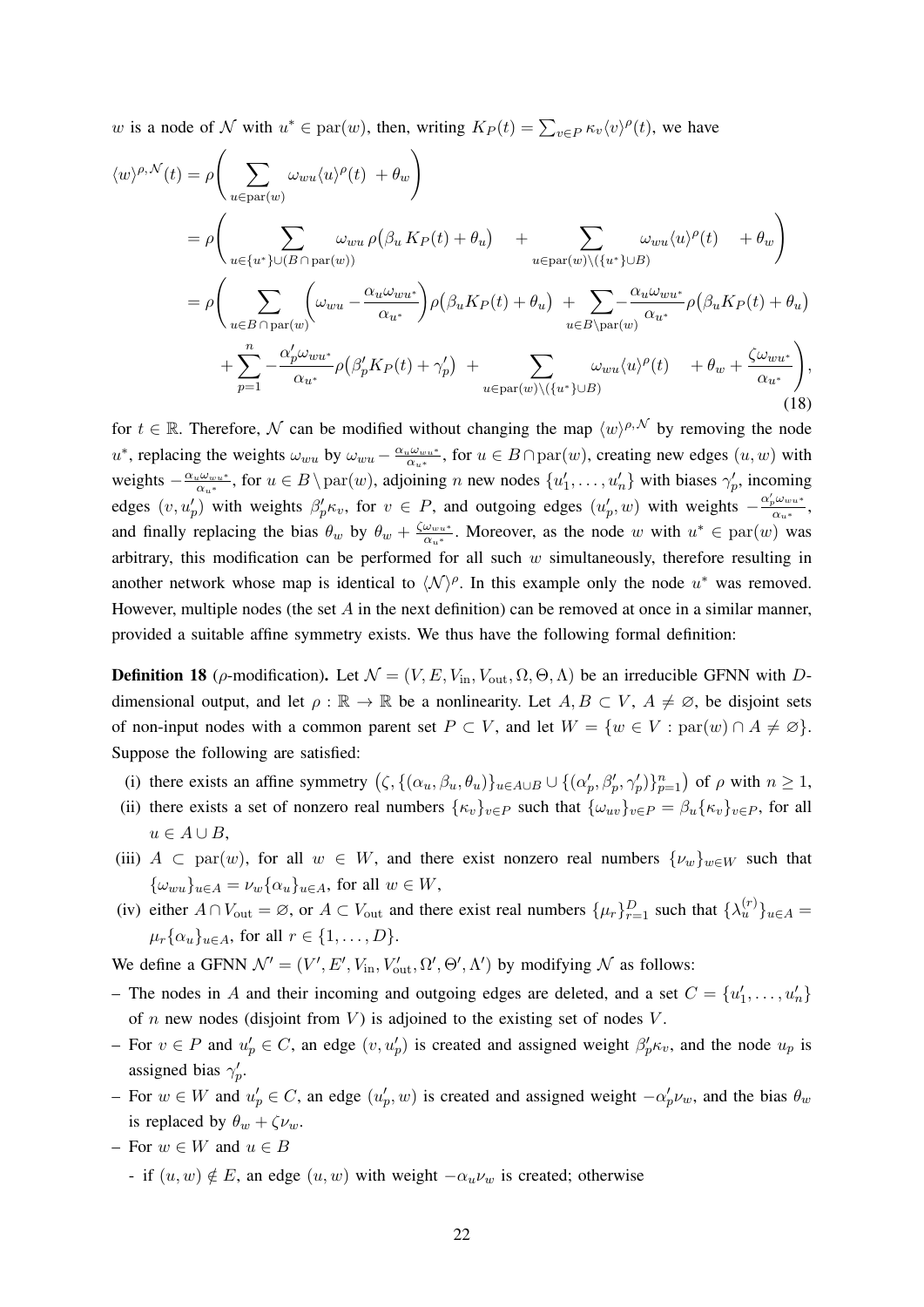- if  $\omega_{wu} \alpha_u \nu_w \neq 0$ , the weight  $\omega_{wu}$  is replaced by  $\omega_{wu} \alpha_u \nu_w$ , and
- if  $\omega_{wu} \alpha_u \nu_w = 0$ , the edge  $(u, w)$  is deleted.
- $−$  If  $A ∩ V<sub>out</sub> = ∅$ , then set  $V<sub>out</sub>' = V<sub>out</sub>$  and  $Λ' = Λ$ , completing the construction.
- If  $A \subset V_{\text{out}}$ , then, for every  $r \in \{1, \ldots, D\}$ ,
	- the output scalar  $\lambda^{(r)}$  is replaced by  $\lambda^{(r)} + \zeta \mu_r$ ,
	- for  $u'_p \in C$ , new output scalars  $\lambda_{u'_p}^{(r)}$  $\alpha_{u'_n}^{(r)} = -\alpha_p' \mu_r$  are created, and
	- Figure for  $u \in B \setminus V_{\text{out}}$ , new output scalars  $\lambda_u^{(r)} = -\alpha_u \mu_r$  are created.
	- The set  $B_{\text{out}}^{(r)} = \{u \in B \cap V_{\text{out}} : \lambda_u^{(r)} \alpha_u \mu_r \neq 0\}$  is defined, and, for  $u \in B_{\text{out}}^{(r)}$ , the output scalars  $\lambda_u^{(r)}$  are replaced by  $\lambda_u^{(r)} - \alpha_u \mu_r$ .
	- Set  $V'_{\text{out}} = (V_{\text{out}} \setminus (A \cup B)) \cup \bigcup_{r=1}^{D} B_{\text{out}}^{(r)} \cup C$  completing the construction.

We say that the so-constructed network  $\mathcal{N}'$  is a  $(\rho; A, B, C)$ *–modification of* N. Whenever it is not necessary to explicitly specify the sets  $A$ ,  $B$ , and  $C$  involved in the modification, we will simply say that  $\mathcal{N}'$  is a *ρ-modification* of  $\mathcal{N}$ . A *ρ*-modification that is a regular network is called a *regular* ρ*-modification*.

The directed graph underlying the network  $\mathcal{N}'$  in Definition 18 is acyclic, as required by Definition 3. Indeed, the nodes in the sets A and B all have the same parent set in  $\mathcal{N}$ , and therefore have the same level, say  $\ell_0$ , whereas the nodes in W have level at least  $\ell_0 + 1$  in N. The nodes in C will then have level  $\ell_0$  in  $\mathcal{N}'$ , and the nodes  $w \in W$  will satisfy  $\mathrm{lv}_{\mathcal{N}'}(w) = \mathrm{lv}_{\mathcal{N}}(w)$ . A concrete example of a  $\rho$ -modification is shown schematically in Figure 8.



Figure 8: Consider a network N with nodes  $P = \{v_1, v_2\}$ ,  $A = \{u_1, u_2\}$ ,  $B =$  ${u_3}$ , and  $W = {w_1}$  as shown on the left. Suppose that  $\rho$  has an affine symmetry  $(\zeta, \{(\alpha_{u_1}, \beta_{u_1}, \theta_{u_1}), (\alpha_{u_2}, \beta_{u_2}, \theta_{u_2}), (\alpha_{u_3}, \beta_{u_3}, \theta_{u_3}), (\alpha_{u'_1}, \beta_{u'_1}, \theta_{u'_1})\})$  and that there exist sets  $\{\kappa_{v_1}, \kappa_{v_2}\}, \{\nu_{w_1}\}\$ , and  $\{\mu_1\}$  so that Conditions (i) – (iv) in Definition 18 hold. Then N admits a  $(\rho; A, B, C)$ -modification  $\mathcal{N}'$  (right), where  $C = \{u'_1\}$ . The parts of  $\mathcal N$  in red are removed in the process, the parts in blue are added, and those in green are altered. Note that, if  $\omega_{w_1u_3} - \alpha_{u_3}\nu_{w_1} = 0$ , then the edge  $(u_3, w_1)$  would have to be deleted as well.

Note that the set B in Definition 18 is allowed to be empty, but the sets A and C must be nonempty. In particular, Definition 18 does not encompass  $\rho$ -reduction, in contrast to the informal definition of  $\rho$ -modification provided in Section II. This is in order to avoid the scenario described in Figure 5 that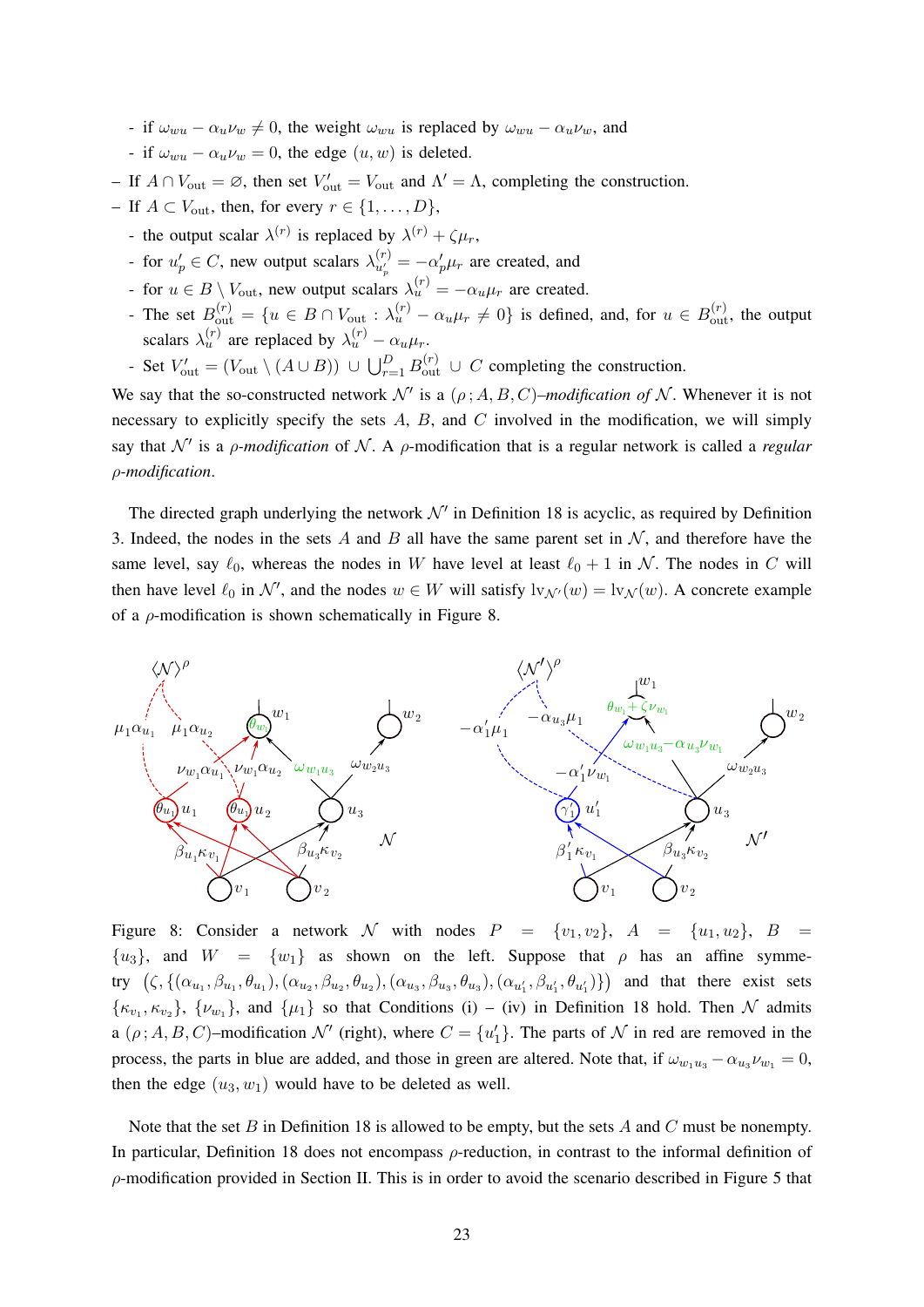necessitates further alteration to obtain a network without "constant parts". Moreover, restricting the number of possibilities in which  $\rho$ -modification can be carried out renders the claims of Theorems 1 and 2 stronger.

The following proposition summarizes the properties of GFNNs that are readily seen to be preserved under  $\rho$ -modification.

**Proposition 4.** Let  $\mathcal{N}_1 = (V^1, E^1, V_{\text{in}}, V_{\text{out}}^1, \Omega^1, \Theta^1, \Lambda^1)$  be a GFNN with D-dimensional output, let  $\rho$  *be a nonlinearity, and let*  $\mathcal{N}_2 = (V^2, E^2, V_{\text{in}}, V_{\text{out}}^2, \Omega^2, \Theta^2, \Lambda^2)$  *be a*  $\rho$ *-modification of*  $\mathcal{N}_1$ *. Then,* 

- *(i) if*  $\mathcal{N}_1$  *is layered, then*  $\mathcal{N}_2$  *is also layered,*
- *(ii)*  $\mathcal{N}_1$  *is a p-modification of*  $\mathcal{N}_2$ *, and*
- *(iii)*  $\langle \mathcal{N}_1 \rangle^{\rho} = \langle \mathcal{N}_2 \rangle^{\rho}$ *.*

These properties naturally lead to the following definition of isomorphism up to  $\rho$ -modification. For example, the networks  $\mathcal{N}_1$ ,  $\mathcal{N}_2$ ,  $\mathcal{N}_3$ , and  $\mathcal{N}_4$  in Figure 3 are  $\rho_c$ -isomorphic.

**Definition 19** ( $\rho$ -isomorphism). Let N and M be regular GFNNs with D-dimensional output and the same input set, and let  $\rho : \mathbb{R} \to \mathbb{R}$  be a nonlinearity. We say that N is  $\rho$ -isomorphic to M, and write  $N \stackrel{\rho}{\sim} M$ , if there exists a finite sequence  $\mathcal{N}_1, \ldots, \mathcal{N}_n$  of regular GFNNs with D-dimensional output and the same input set such that  $\mathcal{N}_1 = \mathcal{N}$ ,  $\mathcal{N}_n = \mathcal{M}$ , and, for  $j \in \{1, \ldots, n-1\}$ ,  $\mathcal{N}_{j+1}$  is a regular  $\rho$ -modification of  $\mathcal{N}_i$ .

**Proposition 5.** The binary relation  $\stackrel{\rho}{\sim}$  is an equivalence relation on both  $\mathcal{N}_{\rm G}^{\rm V_{\rm in},D}$  $\chi_{\rm G}^{V_{\rm in},D}$  and  $\mathscr{N}_{\rm L}^{V_{\rm in},D}$  $\int_{L}^{V_{\text{in}},D}$ , and *if*  $\mathcal{N} \overset{\rho}{\sim} \mathcal{M}$ *, then*  $\langle \mathcal{N} \rangle^{\rho} = \langle \mathcal{M} \rangle^{\rho}$ *.* 

*Proof:* By item (i) of Proposition 4,  $\stackrel{\rho}{\sim}$  is a relation on both  $\mathcal{N}_{\rm G}^{V_{\rm in},D}$  $\chi_{\text{G}}^{V_{\text{in}},D}$  and  $\mathscr{N}_{\text{L}}^{V_{\text{in}},D}$  $L^{\nu_{\rm in}, D}$ . Reflexivity and transitivity follow immediately from Definition 19. To establish symmetry, let  $N$  and  $M$  be regular GFNNs with D-dimensional output, and let  $\rho : \mathbb{R} \to \mathbb{R}$  be a nonlinearity. Suppose that  $\mathcal{N} \stackrel{\rho}{\sim} \mathcal{M}$  and let  $\mathcal{N}_1, \ldots, \mathcal{N}_n, n \ge 1$ , be a sequence of regular GFNNs as in Definition 19. Then, by item (ii) in Proposition 4, we know that  $\mathcal{N}_j$  is a  $\rho$ -modification of  $\mathcal{N}_{j+1}$ , for all  $j \in \{1, \ldots, n-1\}$ , and thus  $\mathcal{M} = \mathcal{N}_n, \mathcal{N}_{n-1}, \ldots, \mathcal{N}_1 = \mathcal{N}$  is a sequence establishing  $\mathcal{M} \stackrel{\rho}{\sim} \mathcal{N}$ , and thereby symmetry of the relation  $\stackrel{\rho}{\sim}$ . Moreover, we have

$$
\langle \mathcal{N} \rangle^{\rho} = \langle \mathcal{N}_1 \rangle^{\rho} = \langle \mathcal{N}_2 \rangle^{\rho} = \cdots = \langle \mathcal{N}_n \rangle^{\rho} = \langle \mathcal{M} \rangle^{\rho},
$$

as desired.

We note that trivial networks  $\mathcal{T}^{V_{\text{in}}, D}$  do not admit any  $\rho$ -modifications (simply as they do not have any non-input nodes), and therefore the only network that is  $\rho$ -isomorphic to  $\mathcal{T}^{V_{\text{in}}},D$  is  $\mathcal{T}^{V_{\text{in}}},D$  itself.

#### *B. Subnetworks and proofs of the null-net theorems*

The following proposition is the cornerstone of the null-net theorems.

**Proposition 6.** Let  $\mathcal{N}_1$  and  $\mathcal{N}_2$  be regular GFNNs, both with D-dimensional output and the same input *set*  $V_{\text{in}}$ , and let  $\rho$  be a nonlinearity. Suppose that  $\mathcal{N}_1$  and  $\mathcal{N}_2$  are not  $\rho$ -isomorphic and  $\langle \mathcal{N}_1 \rangle^\rho = \langle \mathcal{N}_2 \rangle^\rho$ . *Then there exists a non-trivial regular GFNN A (layered if*  $N_1$  *and*  $N_2$  *are layered) with onedimensional output and input set*  $V_{\text{in}}$  *such that*  $\langle A \rangle^{\rho} = 0$ *.*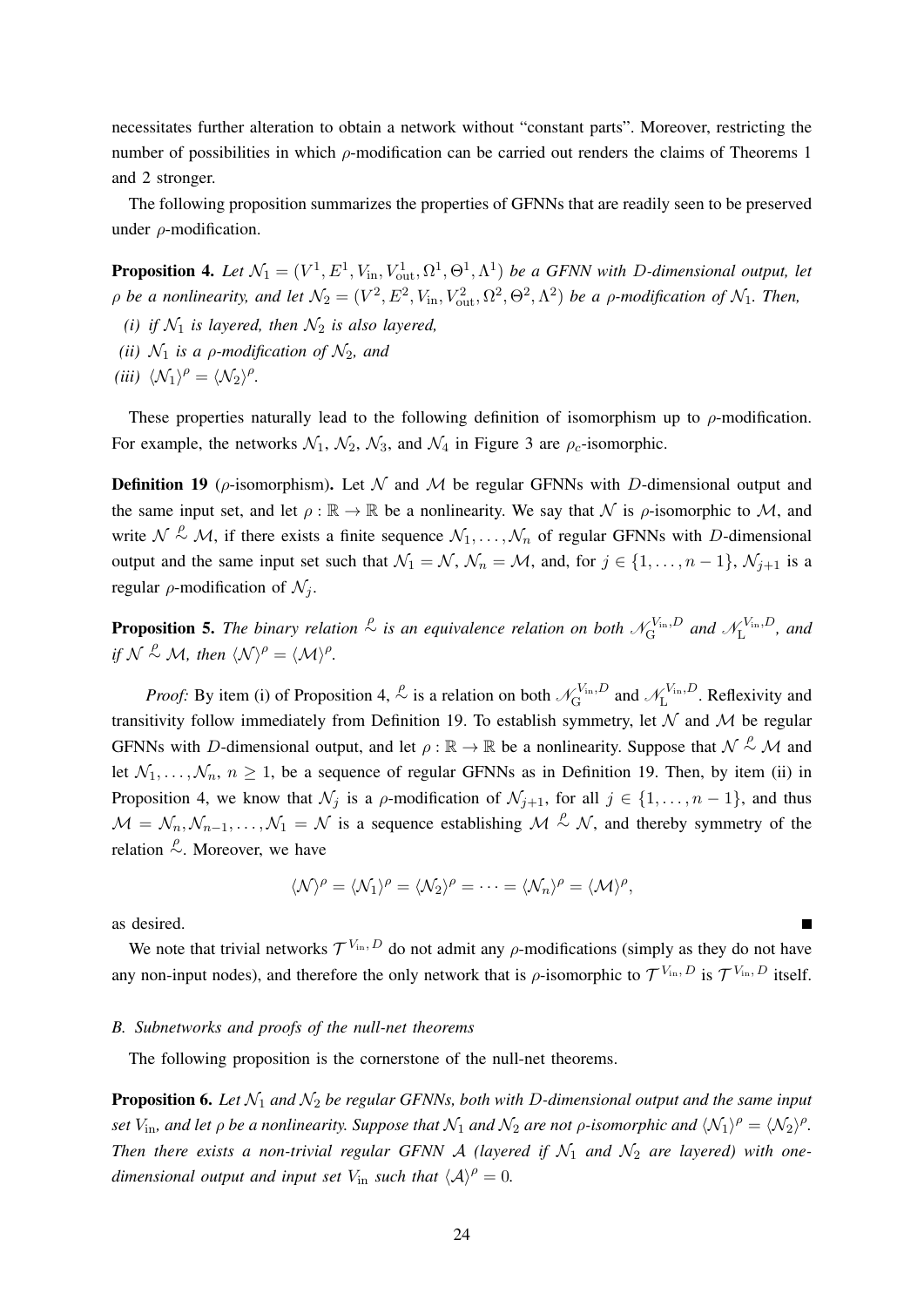The proof of Proposition 6 relies crucially on being able to perform  $\rho$ -modification in a manner that preserves regularity. Unfortunately, neither irreducibility nor non-degeneracy are generally preserved under  $\rho$ -modification. The following proposition, however, tells us that, for every  $\rho$ -modification of a regular GFNN, there exists an alternative (but related)  $ρ$ -modification that preserves regularity, which will suffice for the purpose of proving Proposition 6.

**Proposition 7.** Let N be a regular GFNN with D-dimensional output, let  $\rho : \mathbb{R} \to \mathbb{R}$  be a nonlinearity, and let  $A_0$ ,  $B_0$  be disjoint sets of nodes of N with a common parent set P such that N admits a  $(\rho, A_0, B_0, C_0)$ –modification. Then there exist disjoint sets  $A \supset A_0$  and B of nodes with common *parent set* P, and a  $C \subset C_0$ , such that N admits a regular  $(\rho; A, B, C)$ –modification.

The proof of Proposition 7 proceeds via the next two lemmas (proved in the Appendix) that treat the irreducibility and non-degeneracy aspects of regularity separately. To motivate the first lemma, we note that  $\rho$ -modification can be seen as a process whereby certain nodes A are removed from a GFNN by replacing their maps with a combination of the maps of nodes  $B$  already present in the GFNN, as well as several "nascent" nodes C. However, if we add too many nascent nodes C at once, we might provoke reducibility in the resulting network. This situation is illustrated in Figure 9. Our lemma thus shows that irreducibility can be preserved by "modifying frugally", i.e., by adding the least possible number of nodes  $C$  that facilitates  $\rho$ -modification:

**Lemma 3.** Let N be an irreducible GFNN with D-dimensional output, let  $\rho : \mathbb{R} \to \mathbb{R}$  be a *nonlinearity, and let*  $A_0$ ,  $B_0$  *be disjoint sets of nodes of* N *with a common parent set* P *such that* N admits a  $(\rho; A_0, B_0, C_0)$ –modification. Let  $C \subset C_0$  be a set of least possible cardinality so that *there exist disjoint sets*  $A \supset A_0$  *and*  $B$  *of nodes of*  $N$  *with a common parent set*  $P$  *such that*  $N$ *admits a*  $(\rho; A, B, C)$ –modification  $\mathcal{N}'$ . Then  $\mathcal{N}'$  is irreducible.



Figure 9: Consider a regular network  $\mathcal N$  as shown on the left, and suppose that it admits a  $(\rho; A, B, C)$ –modification  $\mathcal{N}'$  (shown on the right), where  $A = \{u_1\}$ ,  $B = \{u_2\}$ , and  $C = \{u'_1, u'_2\}$ . The network N' might then be  $(\rho, U)$ –reducible, for some  $U \subset B \cup C \cup \{u_3\}$  containing at least one element of C.

To motivate the second lemma, note that the  $(\rho; A, B, C)$ –modification of a non-degenerate network N is degenerate precisely if there exists a node  $u^* \in B$  that loses all its outgoing edges in the process, and, if  $u^*$  is an output node of  $N$ , all its output scalars are set to zero. Degeneracy can thus be avoided by performing an alternative  $\rho$ -modification that, in addition to the nodes in A, removes such problematic nodes as well.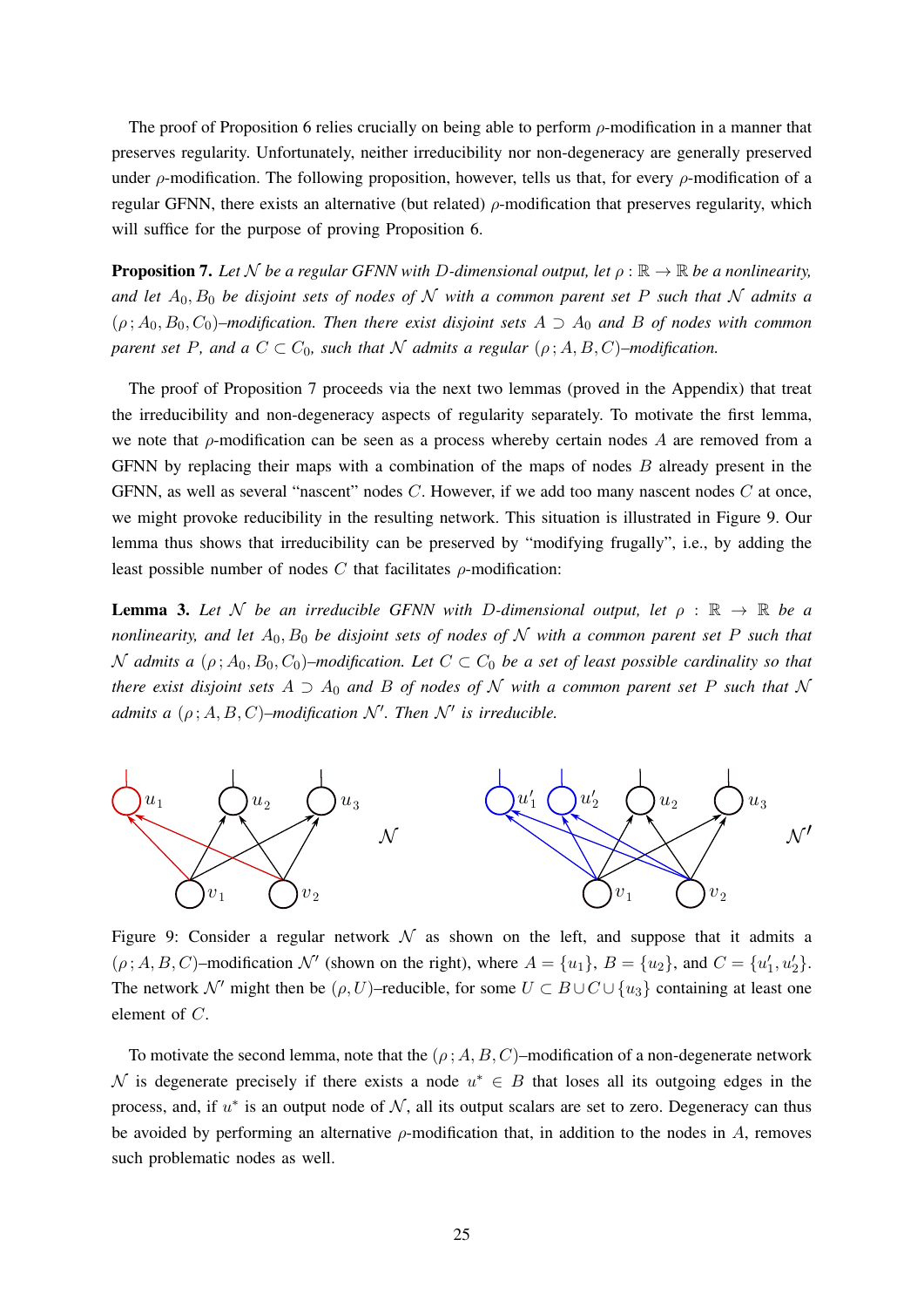**Lemma 4.** Let N be a non-degenerate GFNN with D-dimensional output, let  $\rho : \mathbb{R} \to \mathbb{R}$  be a *nonlinearity, and let* A, B *be disjoint sets of nodes of* N *with a common parent set such that* N *admits a*  $(\rho; A, B, C)$ –modification. Then there exists a set  $B^* \subset B$  such that N admits a non*degenerate*  $(\rho : A \cup B^*, B \setminus B^*, C)$ –*modification*  $\mathcal{N}'$ .

We are now ready to prove Proposition 7.

*Proof of Proposition 7:* Let  $C \subset C_0$  be a subset of minimal cardinality such that N admits a  $(\rho, A', B', C)$ –modification, for some disjoint sets  $A' \supset A_0$  and  $B'$  of nodes of N with parent set P. Now, as N is regular and hence non-degenerate, we have by Lemma 4 that there exists a  $B^* \subset B'$ such that N admits a non-degenerate  $(\rho : A' \cup B^*, B' \setminus B^*, C)$ -modification N'. As N is irreducible, it follows by Lemma 3 that  $\mathcal{N}'$  is irreducible, and thus  $\mathcal{N}'$  is the desired regular  $\rho$ -modification of  $\mathcal{N}.$ 

In order to prove Proposition 6, we will also need the following definition of a subnetwork of a GFNN:

**Definition 20** (Subnetwork). Let  $\mathcal{N} = (V, E, V_{\text{in}}, V_{\text{out}}, \Omega, \Theta, \Lambda)$  be a GFNN with D-dimensional output. A *subnetwork of* N is a GFNN  $\mathcal{N}' = (V', E', V'_{\text{in}}, V'_{\text{out}}, \Omega', \Theta', \Lambda')$  with D'-dimensional output such that there exists a set  $S \subset V$  so that

- (i)  $V' = \text{anc}_{\mathcal{N}}(S)$ ,
- (ii)  $E' = \{(v, \tilde{v}) \in E : v, \tilde{v} \in V'\},$
- (iii)  $V'_{\text{in}} \supset V_{\text{in}} \cap V'$ ,
- (iv)  $\Omega' = {\omega_{\widetilde{v}v} : (v, \widetilde{v}) \in E'}$ ,
- (v)  $\Theta' = {\theta_v : v \in V'}$ .

Whenever we wish to specify explicitly the set S giving rise to  $\mathcal{N}'$ , we will say that  $\mathcal{N}'$  is a *subnetwork of* N *generated by* S*.*

Note that subnetworks generated by a set  $S$  are not unique. They become unique, though, if we also specify their input and output sets  $V'_{\text{in}}$  and  $V'_{\text{out}}$ , and their set of output scalars  $\Lambda'$ .

*Proof of Proposition 6:* Let  $\mathcal{N}_1 = (V^1, E^1, V_{\text{in}}, V_{\text{out}}^1, \Omega^1, \Theta^1, \Lambda^1)$  and  $\mathcal{N}_2 = (V^2, E^2, V_{\text{in}}, V_{\text{out}}^2, \Omega^1, \Theta^1, \Lambda^1)$  $\Omega^2$ ,  $\Theta^2$ ,  $\Lambda^2$ ) be as in the proposition statement, and let M be the set of regular GFNNs M with the following properties

– the input set of  $\mathcal M$  is  $V_{\text{in}}$ ,

–  $M$  is a subnetwork of  $\mathcal{N}_1$ , and

–  $\mathcal{N}_2$  is  $\rho$ -isomorphic to some regular GFNN containing  $\mathcal M$  as a subnetwork.

We introduce a partial order  $\prec$  on M by setting  $\mathcal{M}' \prec \mathcal{M}$  if and only if  $\mathcal{M}'$  is a subnetwork of M. Now, let  $M_1$  be a maximal element of M with respect to  $\prec$ , and let  $\mathcal{N}_3 = (V^3, E^3, V_{\rm in}, V_{\rm out}^3, \Omega^3, \Theta^3,$  $\Lambda$ <sup>3</sup>) be a regular GFNN such that  $\mathcal{N}_2 \overset{\rho}{\sim} \mathcal{N}_3$  and  $\mathcal{M}_1$  is a subnetwork of  $\mathcal{N}_3$ .

Note that both  $\mathcal{N}_1$  and  $\mathcal{N}_3$  contain  $\mathcal{M}_1$  as a subnetwork. In particular, the set of nodes of  $\mathcal{M}_1$  is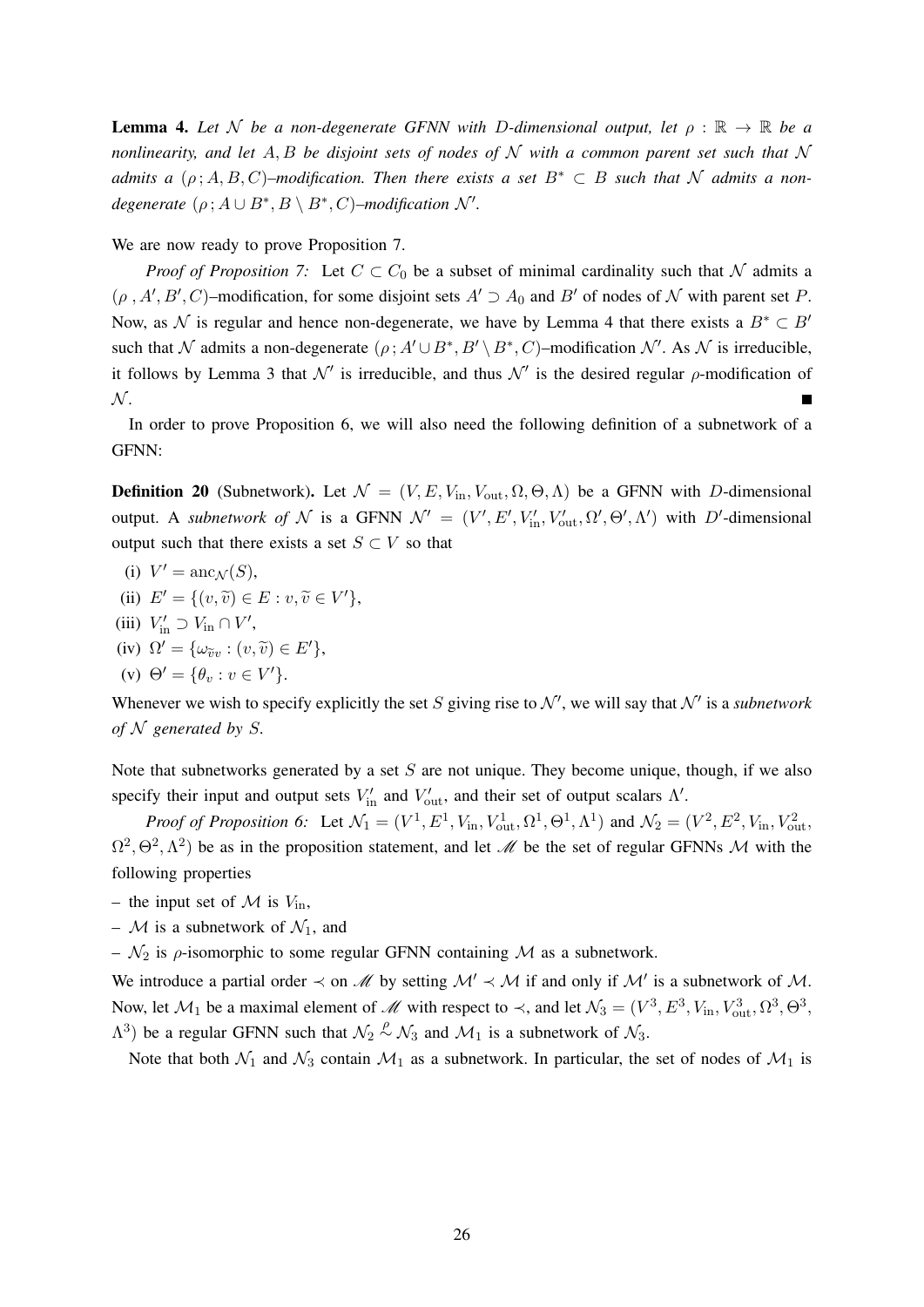given by  $V^{\mathcal{M}_1} = V^1 \cap V^3$ . Furthermore, as  $\mathcal{N}_2 \overset{\rho}{\sim} \mathcal{N}_3$ , we have by Proposition 4:

$$
0 = \left(\langle \mathcal{N}_1 \rangle^\rho\right)_r - \left(\langle \mathcal{N}_2 \rangle^\rho\right)_r = \left(\langle \mathcal{N}_1 \rangle^\rho\right)_r - \left(\langle \mathcal{N}_3 \rangle^\rho\right)_r
$$
  
\n
$$
= \lambda^{(r),1} - \lambda^{(r),3} + \sum_{w \in V_{\text{out}}^1 \setminus V_{\text{out}}^3} \lambda_w^{(r),1} \langle w \rangle^{\rho,\mathcal{N}_1}
$$
  
\n
$$
+ \sum_{w \in V_{\text{out}}^1 \cap V_{\text{out}}^3} \left(\lambda_w^{(r),1} - \lambda_w^{(r),3}\right) \langle w \rangle^{\rho,\mathcal{N}_1} - \sum_{w \in V_{\text{out}}^3 \setminus V_{\text{out}}^1} \lambda_w^{(r),3} \langle w \rangle^{\rho,\mathcal{N}_3},
$$
\n(19)

for all  $r \in \{1, \ldots, D\}$ . We now show the following:

*Claim: there exist an*  $r \in \{1, ..., D\}$  *and a*  $w \in V_{\text{out}}^1 \cup V_{\text{out}}^3$  *such that at least one of the following three statements holds:*

$$
w \in V_{\text{out}}^1 \setminus V_{\text{out}}^3 \quad \text{and} \quad \lambda_w^{(r),1} \neq 0,
$$
  
\n
$$
w \in V_{\text{out}}^1 \cap V_{\text{out}}^3 \quad \text{and} \quad \lambda_w^{(r),1} - \lambda_w^{(r),3} \neq 0,
$$
  
\n
$$
w \in V_{\text{out}}^3 \setminus V_{\text{out}}^1 \quad \text{and} \quad \lambda_w^{(r),3} \neq 0.
$$
\n(20)

*Proof of Claim.* Suppose by way of contradiction that this is not the case, i.e., we have

$$
\lambda_w^{(r),1} = 0, \quad \text{for all } w \in V_{\text{out}}^1 \setminus V_{\text{out}}^3,
$$
  

$$
\lambda_w^{(r),1} - \lambda_w^{(r),3} = 0, \quad \text{for all } w \in V_{\text{out}}^1 \cap V_{\text{out}}^3, \text{ and}
$$
  

$$
\lambda_w^{(r),3} = 0, \quad \text{for all } w \in V_{\text{out}}^3 \setminus V_{\text{out}}^1,
$$

for all r. Then, as  $\mathcal{N}_1$  is non-degenerate, Property (ii) in Definition 5 implies that  $V_{\text{out}}^1 \setminus V_{\text{out}}^3 = \emptyset$ , i.e.,  $V_{\text{out}}^1 \subset V_{\text{out}}^3$ . Similarly, as  $\mathcal{N}_3$  is non-degenerate, we have  $V_{\text{out}}^3 \setminus V_{\text{out}}^1 = \emptyset$ , and thus  $V_{\text{out}}^1 =$  $V_{\text{out}}^3 \subset V^{\mathcal{M}_1}$ . But then we have  $V^1 \setminus V_{\text{in}} = V^{\mathcal{M}_1} \setminus V_{\text{in}} = V^3 \setminus V_{\text{in}}$ , again by non-degeneracy of  $\mathcal{N}_1$  and  $\mathcal{N}_3$ . Next, as  $\lambda_w^{(r),1} = \lambda_w^{(r),3}$ , for all  $w \in V_{\text{out}}^1 = V_{\text{out}}^3$ , it follows from (19) that  $\lambda^{(r),1} = \lambda^{(r),3}$ , for all  $r \in \{1, \ldots, D\}$ . Thus  $\mathcal{N}_1 = \mathcal{N}_3$ , contradicting the assumption that  $\mathcal{N}_1$  and  $\mathcal{N}_2$  are not  $\rho$ -isomorphic. This establishes the Claim.

Now, for  $r \in \{1, \ldots, D\}$ , set

 $S^r = \{w \in V_{\text{out}}^1 \cup V_{\text{out}}^3 : \text{one of the statements in (20) holds}\}.$ 

Furthermore, for  $r \in \{1, ..., D\}$  and  $w \in S^r$ , let

$$
\lambda_w^{(r)} = \begin{cases}\n\lambda_w^{(r),1}, & \text{if } w \in V_{\text{out}}^1 \setminus V_{\text{out}}^3 \\
\lambda_w^{(r),1} - \lambda_w^{(r),3}, & \text{if } w \in V_{\text{out}}^1 \cap V_{\text{out}}^3 \\
\lambda_w^{(r),3}, & \text{if } w \in V_{\text{out}}^3 \setminus V_{\text{out}}^1\n\end{cases}
$$

and set  $\Lambda^{(r)} = {\lambda^{(r)}} := 0$   $\cup$   $\{\lambda_w^{(r)} : w \in S^r\}$  and  $\Lambda = \bigcup_{r=1}^D \Lambda^{(r)}$ . By the Claim we know that there exists an  $r^*$  such that  $S^{r^*} \neq \emptyset$ . Moreover, as  $S^{r^*} \subset V_{\text{out}}^1 \cup V_{\text{out}}^3$ , we have  $S^{r^*} \cap V_{\text{in}} = \emptyset$ .

Now, define the "combined" network  $\widetilde{\mathcal{A}} = (V^1 \cup V^3, E^1 \cup E^3, V_{\text{in}}, V_{\text{out}}^1 \cup V_{\text{out}}^3, \Theta^1 \cup \Theta^3, \Omega^1 \cup \Omega^3, \Lambda)$ . Finally, let A be the subnetwork of  $\tilde{A}$  generated by  $S^{r^*}$ , with input set  $V_{\text{in}}$ , output set  $S^{r^*}$ , and output scalars  $\Lambda^{(r^*)}$ . Then A is non-degenerate by construction, A is not the trivial network  $\mathcal{T}^{V_{\text{in}},1}$ as  $S^{r^*} \cap V_{\text{in}} = \emptyset$ , and by (19) we have  $\langle A \rangle^{\rho} = 0$ . Moreover, if  $\mathcal{N}_1$  and  $\mathcal{N}_2$  are layered, then  $\mathcal{N}_3$  is layered as it is  $\rho$ -isomorphic to  $\mathcal{N}_2$ , and hence A is layered as well.

It remains to show that A is irreducible. As A is a subnetwork of  $\tilde{A}$ , it suffices to show that  $\tilde{A}$ is irreducible. Assume by way of contradiction that  $\tilde{A}$  is  $(\rho, U)$ –reducible for some  $U \subset V^1 \cup V^3$ .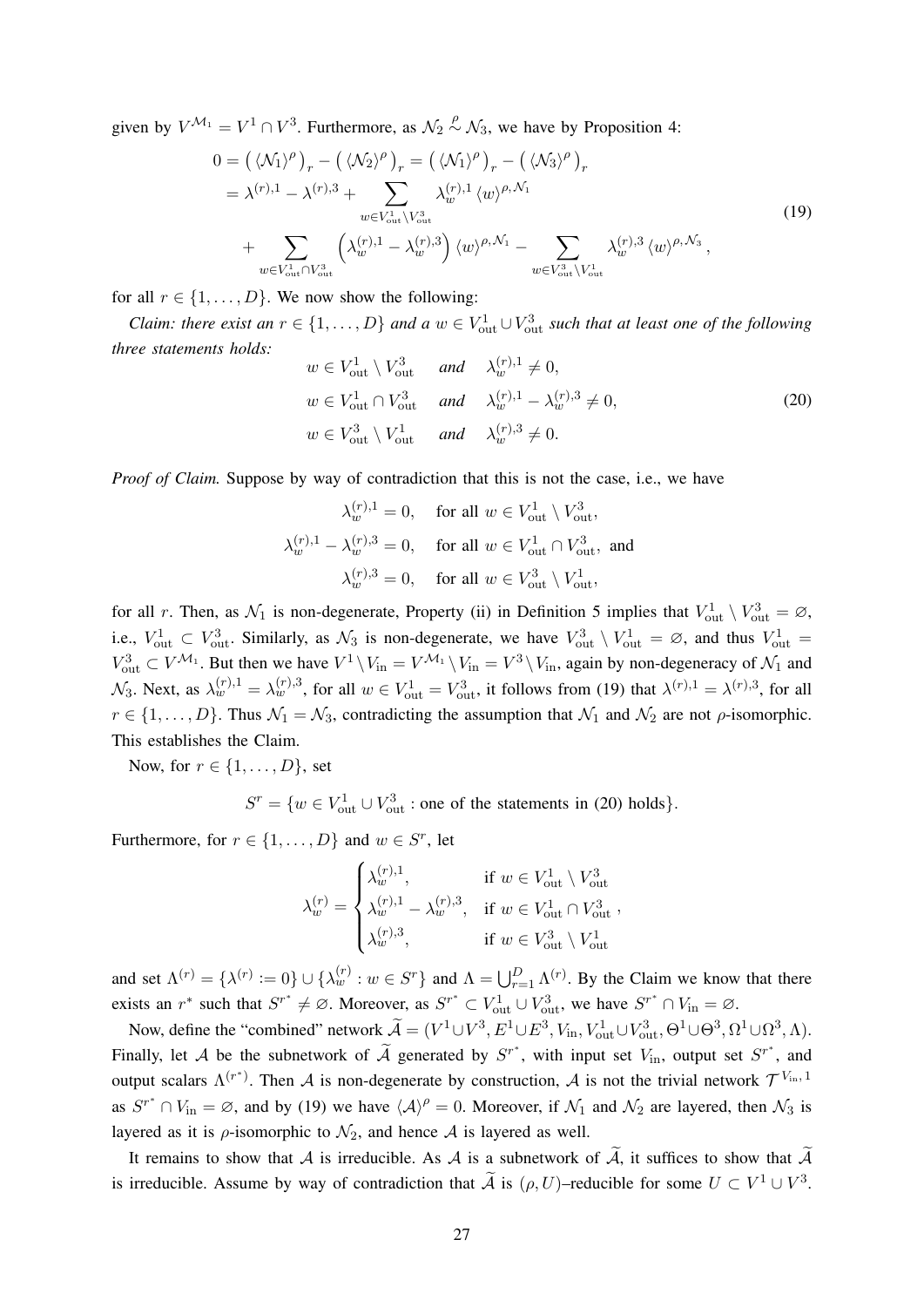As  $\mathcal{N}_1$  and  $\mathcal{N}_3$  are both irreducible, we must have  $U \not\subset V^1$  and  $U \not\subset V^3$ . In particular, we have  $U \cap V^3 \neq \emptyset$ ,  $U \setminus V^3 \neq \emptyset$ , and the common parent set P of the nodes U is contained in  $V^{\mathcal{M}_1}$ . By definition of reducibility, there exist sets of nonzero real numbers  $\{\kappa_v\}_{v\in P}$  and  $\{\beta_u\}_{u\in U}$  such that  ${\{\omega_{uv}\}}_{v\in P} = \beta_u{\{\kappa_v\}}_{v\in P}$ , for all  $u \in U$ , as well as  $a \in \mathbb{R}$  and nonzero real numbers  ${\{\alpha_u\}}_{u\in U}$  such that  $(\zeta, \{(\alpha_u, \beta_u, \theta_u)_{u \in U}\})$  is an affine symmetry of  $\rho$ . Now, by definition of affine symmetry,

$$
\sum_{u \in U} \alpha_u \rho(\beta_u t + \theta_u) = \zeta \mathbf{1}(t), \quad \text{for all } t \in \mathbb{R}.
$$
 (21)

Fix an arbitrary node  $u^* \in U \cap V^3$  and let  $B_0 := (U \cap V^3) \setminus \{u^*\}$ . Then (21) can be rearranged to get

$$
\left[\alpha_{u^*}\rho(\beta_{u^*}t+\theta_{u^*})+\sum_{u\in B_0}\alpha_u\,\rho(\beta_{u}t+\theta_{u})\right]+\sum_{u\in U\backslash V^3}\alpha_u\,\rho(\beta_{u}t+\theta_{u})=\zeta\,\mathbf{1}(t),\quad t\in\mathbb{R}.
$$

It follows that  $\mathcal{N}_3$  admits a  $(\rho; \{u^*\}, B_0, U \setminus V^3)$ -modification. Now, by Proposition 7, there exist disjoint sets  $A \supset \{u^*\}$  and B of nodes of  $\mathcal{N}_3$  with parent set P and a  $C \subset U \setminus V^3 \subset V^1 \setminus V^3$  such that  $\mathcal{N}_3$  admits a regular  $(\rho; A, B, C)$ –modification  $\mathcal{N}_4$ . In particular  $C \neq \emptyset$ , and thus an arbitrary subnetwork  $M_2$  of  $\mathcal{N}_1$  generated by  $C \cup V^{\mathcal{M}_1}$  is an element of  $\mathcal{M}$  with  $\mathcal{M}_1 \prec \mathcal{M}_2$  and  $\mathcal{M}_1 \neq \mathcal{M}_2$ , contradicting the maximality of  $\mathcal{M}_1$ . This establishes that  $\widetilde{\mathcal{A}}$  is irreducible and concludes the proof.

**Definition 21** (General null-net condition). Let  $\rho$  be a nonlinearity and  $V_{\text{in}}$  a nonempty finite set. We say that  $\rho$  satisfies the *general null-net condition on*  $V_{\text{in}}$  if the only regular GFNN A with one-dimensional output and input set  $V_{\text{in}}$  such that  $\langle A \rangle^{\rho} = 0$  on  $\mathbb{R}^{V_{\text{in}}}$  is the trivial network  $\mathcal{T}^{V_{\text{in}}$ , 1.

**Theorem 6** (Null-net theorem for GFNNs). Let  $\mathcal{N}_{G}^{V_{\text{in}},D}$  $\hat{G}^{\text{Vin},D}_{\text{G}}$  be the set of all regular GFNNs with input *set*  $V_{\text{in}}$  and D-dimensional output, and let  $\rho$  be a nonlinearity. Then  $(\mathscr{N}_{\text{G}}^{V_{\text{in}}},D)$  $\zeta_{\mathrm{G}}^{\mathrm{Vin},D},\rho)$  is identifiable up *to*  $\stackrel{\rho}{\sim}$  *if and only if*  $\rho$  *satisfies the general null-net condition on*  $V_{\rm in}$ *.* 

The general null-net condition and Theorem 6 have corresponding versions for layered networks:

**Definition 22** (Layered null-net condition). Let  $\rho$  be a nonlinearity and  $V_{in}$  a nonempty finite set. We say that  $\rho$  satisfies the *layered null-net condition on*  $V_{in}$  if the only regular LFNN A with onedimensional output and input set  $V_{\text{in}}$  such that  $\langle A \rangle^{\rho} = 0$  on  $\mathbb{R}^{V_{\text{in}}}$  is the trivial network  $\mathcal{T}^{V_{\text{in}},1}$ .

**Theorem 7** (Null-net theorem for LFNNs). Let  $\mathcal{N}_{L}^{V_{\text{in}},D}$  $L_{\text{L}}^{\text{V}_{\text{in}},D}$  be the set of all regular LFNNs with input *set*  $V_{\text{in}}$  and D-dimensional output, and let  $\rho$  be a nonlinearity. Then  $(\mathscr{N}_{\text{L}}^{V_{\text{in}},D})$  $L^{V_{\text{in}},D}$ ,  $\rho$ ) *is identifiable up to*  $\stackrel{\rho}{\sim}$  *if and only if*  $\rho$  *satisfies the layered null-net condition on*  $V_{\rm in}$ *.* 

As the proofs of Theorems 6 and 7 are completely analogous, we present them jointly. The proof is a straightforward consequence of Proposition 6.

*Proof of Theorems 6 and 7:* Proposition 5 implies directly that  $\stackrel{\rho}{\sim}$  satisfies (5) for both ( $\mathcal{N}_{\rm G}^{V_{\rm in},D}$  $\mathcal{L}_{\mathrm{G}}^{\mathrm{V_{in}},D},\rho)$ and  $(\mathcal{N}_{\mathrm{L}}^{V_{\mathrm{in}},D})$  $L_{\text{L}}^{\text{V}_{\text{in}},D}$ ,  $\rho$ ). Next, suppose that  $(\mathscr{N}_{\text{G}}^{\text{V}_{\text{in}},D})$  $\mathcal{L}_{\text{G}}^{V_{\text{in}},D}, \rho$ ) (respectively  $(\mathcal{N}_{\text{L}}^{V_{\text{in}},D})$  $L^{V_{\text{in}}, D}$ ,  $\rho$ ) is not identifiable up to  $\mathcal{L}$ , and let  $\mathcal{N}_1, \mathcal{N}_2 \in \mathcal{N}_{\mathrm{G}}^{V_{\mathrm{in}}, D}$  $\mathcal{N}_{\text{G}}^{V_{\text{in}},D}$  (respectively  $\mathcal{N}_1, \mathcal{N}_2 \in \mathcal{N}_{\text{L}}^{V_{\text{in}},D}$  $L^{V_{\text{in}}, D}$ ) be non- $\rho$ -isomorphic and such that  $\langle \mathcal{N}_1 \rangle^{\rho} = \langle \mathcal{N}_2 \rangle^{\rho}$ . Then, by Proposition 6, there exists a non-trivial regular GFNN (respectively LFNN) A with one-dimensional output and input set  $V_{\text{in}}$  such that  $\langle A \rangle^{\rho} = 0$ . Therefore,  $\rho$  fails the general (respectively layered) null-net condition on  $V_{\text{in}}$ .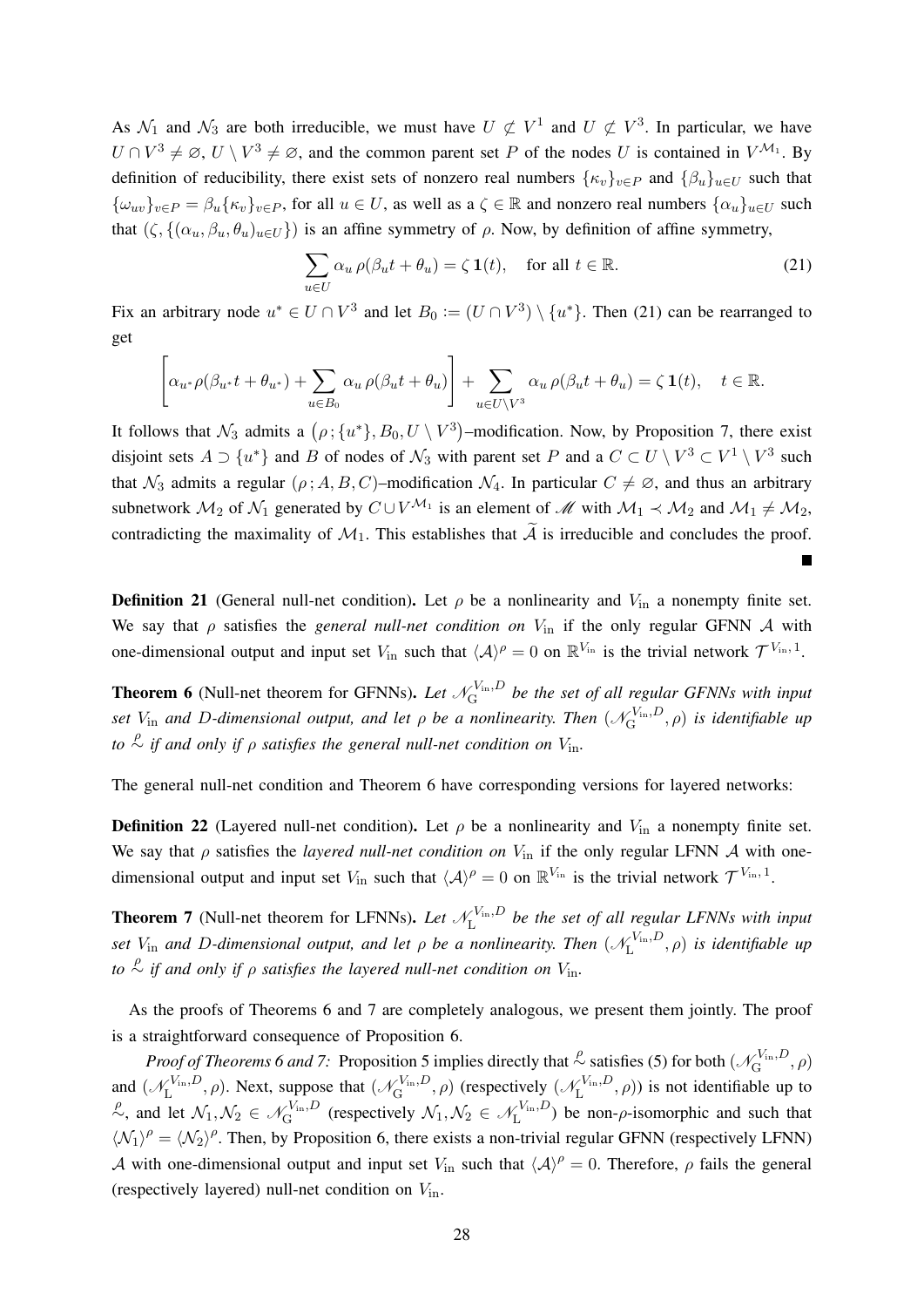Conversely, suppose that  $\rho$  does not satisfy the general (respectively layered) null-net condition on  $V_{\text{in}}$ , and let A be a non-trivial regular GFNN (respectively LFNN) with one-dimensional output such that  $\langle A \rangle^{\rho} = 0$ . Then the networks  $\mathcal{T}^{V_{\text{in}},1}$  and A are regular GFNNs (respectively LFNNs) satisfying  $\langle \mathcal{T}^{V_{\text{in}},1} \rangle^{\rho} = 0 = \langle \mathcal{A} \rangle^{\rho}$ , and are not  $\rho$ -isomorphic (simply as the only network that is  $\rho$ -isomorphic to  $\mathcal{T}^{V_{\text{in}}, D}$  is  $\mathcal{T}^{V_{\text{in}}, D}$  itself). Hence,  $(\mathcal{N}_{\text{G}}^{V_{\text{in}}, D})$  $\mathcal{L}_{\text{G}}^{V_{\text{in}},D}, \rho$ ) (respectively  $(\mathcal{N}_{\text{L}}^{V_{\text{in}},D})$  $L^{V_{\text{in}}, D}$ ,  $\rho$ ) is not identifiable up to  $\stackrel{\rho}{\sim}$ , completing the proof.

## V. POLE CLUSTERING FOR SINGLE-INPUT NETWORK MAPS WITH A MEROMORPHIC NONLINEARITY SATISFYING THE SAC AND THE CAC

Throughout this section we fix a meromorphic nonlinearity  $\sigma$  such that  $– \sigma(\mathbb{R}) \subset \mathbb{R}$ ,

- $\sigma$  has infinitely many simple poles and no poles of higher order, and
- $\sigma$  satisfies the SAC and the CAC.

In this section we formally establish that the map of every non-trivial regular GFNN  $\mathcal N$  with 1dimensional output and a singleton input set can be analytically continued to a domain with countable complement in  $\mathbb C$ , and that the set of simple poles of  $\langle \mathcal N \rangle^{\sigma}$  is nonempty. We will, in fact, prove a much stronger result about the structure of the singularities of  $\langle \mathcal{N} \rangle^{\sigma}$ . In order to state this result, we need the concept of clustering depth introduced next.

We write  $D(a,r) = \{z \in \mathbb{C} : |z - a| \le r\}$  and  $D^{\circ}(a,r) = \{z \in \mathbb{C} : |z - a| < r\}$  respectively for the closed and open disk in  $\mathbb C$  of radius  $r \geq 0$  centered at  $a \in \mathbb C$ .

**Definition 23** (Cluster sets and clustering depth). Let  $E \subset \mathbb{C}$  be a set and let  $z \in \mathbb{C}$  be a point.

- (i) For a nonnegative integer k we define the kth cluster set  $\mathcal{C}^k(E)$  of E inductively as follows: - We set  $\mathcal{C}^0(E) = E$ , and
	- − for  $k \ge 1$ , we let  $\mathcal{C}^k(E)$  be the set of cluster points of  $\mathcal{C}^{k-1}(E)$ .
- (ii) We define the *clustering depth*  $L_{\mathcal{C}}(E)$  of E as the least k for which  $\mathcal{C}^k(E) = \emptyset$ , if such a k exists, and otherwise we set  $L_c(E) = \infty$ .
- (iii) We define the *clustering depth of* E *at* z by

$$
L_{\mathcal{C}}(E, z) := \lim_{\varepsilon \to 0} L_{\mathcal{C}}(E \cap D^{\circ}(z, \varepsilon)) = \inf_{\varepsilon > 0} L_{\mathcal{C}}(E \cap D^{\circ}(z, \varepsilon)).
$$

Note that the limit as  $\varepsilon \to 0$  in the previous definition always exists, as  $L_{\mathcal{C}}(E \cap D^{\circ}(z, \varepsilon))$  is an increasing function of  $\varepsilon$ . The following lemma lists some of the properties of cluster sets and clustering depth.

**Lemma 5.** Let  $E, F \subset \mathbb{C}$  be sets, let  $z \in \mathbb{C}$  be a point, and let k be a nonnegative integer. Then

- (*i*)  $\mathcal{C}^1(E)$  *is closed*,
- *(ii) the closure*  $\overline{E}$  *of*  $E$  *satisfies*  $\overline{E} = E \cup C^1(E)$ *,*
- *(iii) if*  $L_c(E, z) \geq 1$ *, then either*  $z \in E$  *or*  $z$  *is a cluster point of*  $E$ *,*
- *(iv) if*  $E \subset F$ *, then*  $C^k(E) \subset C^k(F)$ *,*
- $(\nu)$   $\mathcal{C}^k(E \cup F) = \mathcal{C}^k(E) \cup \mathcal{C}^k(F)$ *, and*
- $(vi)$   $L_{\mathcal{C}}(E \cup F) = \max\{L_{\mathcal{C}}(E), L_{\mathcal{C}}(F)\}.$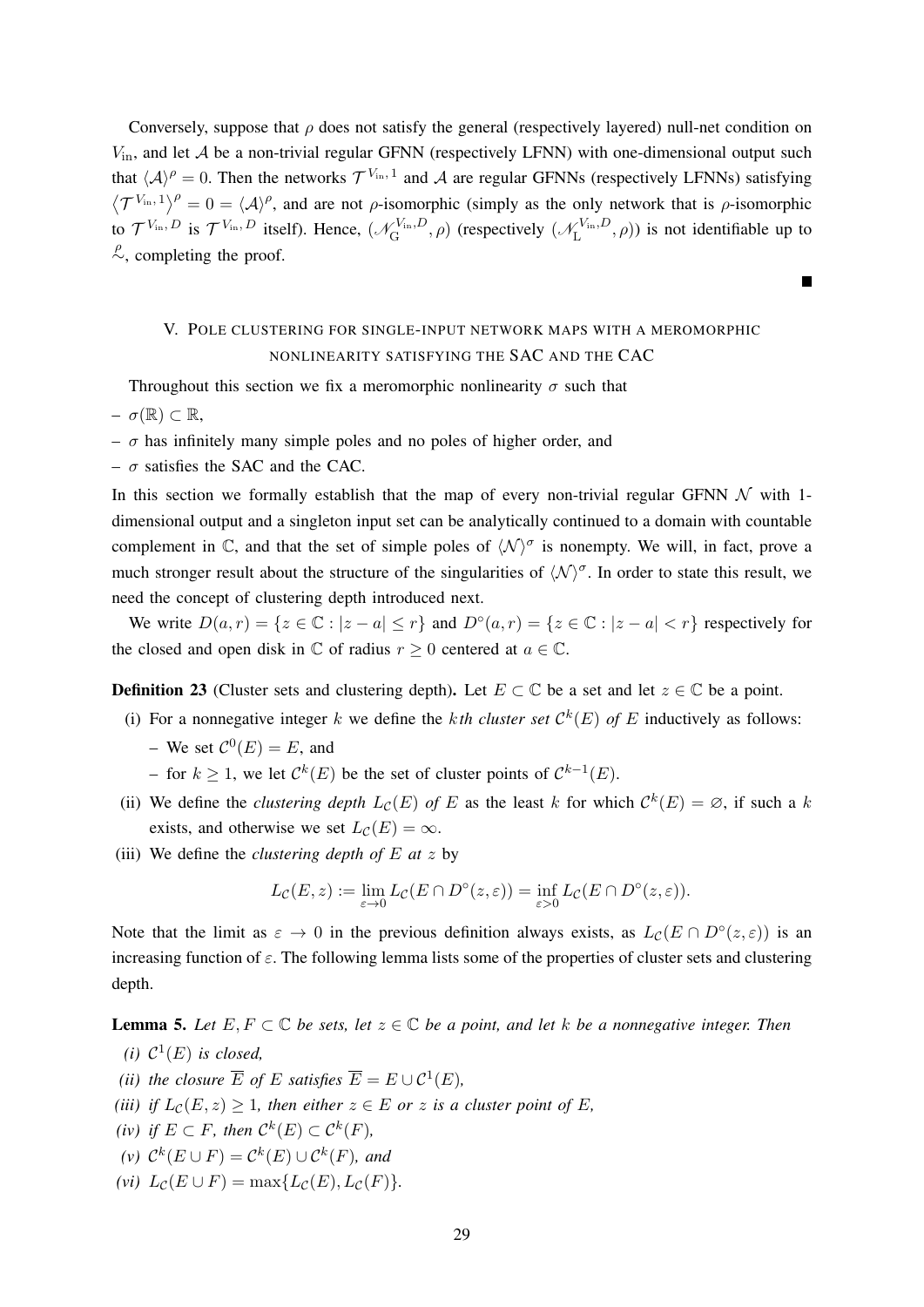We are now ready to state the main result of this section, which strengthens Proposition 1.

**Proposition 8.** Let  $\mathcal{N} = (V, E, \{v_{in}\}, V_{out}, \Omega, \Theta, \Lambda)$  be a non-trivial regular GFNN with 1-dimensional *output and a singleton input set* {vin}*. Then*

- *(i)*  $\langle N \rangle^{\sigma}$  can be analytically continued to a domain with countable complement in  $\mathbb{C}$ ,
- *(ii) writing*  $\mathcal{D}_{\langle \mathcal{N} \rangle^{\sigma}}$  *for the natural domain of*  $\langle \mathcal{N} \rangle^{\sigma}$  *and*  $P_{\mathcal{N}} \subset \mathbb{C} \setminus \mathcal{D}_{\langle \mathcal{N} \rangle^{\sigma}}$  *for its set of simple poles, we have*  $\mathbb{C} \setminus \mathcal{D}_{\langle \mathcal{N} \rangle^{\sigma}} = \overline{P_{\mathcal{N}}}$ *, and*

$$
(iii) L_{\mathcal{C}}(\overline{P_{\mathcal{N}}}) = L(\mathcal{N}).
$$

Note that this result immediately implies Proposition 1 since the depth of a non-trivial GFNN  $\mathcal N$  is at least one, and hence  $L_{\mathcal{C}}(\overline{P_{\mathcal{N}}}) = L(\mathcal{N}) \geq 1$  implies that  $P_{\mathcal{N}} \neq \emptyset$ . We remark that statement (ii) of Proposition 8 is equivalent to the assertion that every essential singularity of  $\langle N \rangle^{\sigma}$  be the limit of a sequence of its simple poles. The proof of Proposition 8 uses the following auxiliary results, whose proofs can be found in the Appendix.

**Lemma 6.** Let  $f: \mathcal{D}_f \to \mathbb{C}$  be a non-constant holomorphic function on its natural domain  $\mathcal{D}_f$  and *suppose that*  $\mathbb{C}\setminus\mathcal{D}_f$  *is countable. Furthermore, let*  $g:\mathcal{D}_g\to\mathbb{C}$  *be a meromorphic function on*  $\mathbb C$  *with a* nonempty set of poles P. Then  $g \circ f$  can be analytically continued to  $\mathcal{D} := \{z \in \mathcal{D}_f : f(z) \in \mathbb{C} \backslash P\}$ , *and* D *has countable complement in* C*.*

**Lemma 7.** Let  $\rho : \mathbb{R} \to \mathbb{R}$  be a nonlinearity, and let  $\mathcal{J}$  be a finite index set. Suppose that  $\{(\alpha_s, \beta_s, \gamma_s)\}_{s \in J}$  are triples of real numbers such that  $\sum_{s \in J} \alpha_s \rho(\beta_s + \gamma_s)$  is constant. Assume  $x^* + \mathcal{J}$  *is such that*  $\alpha_{j^*} \neq 0$ . Then there exist a set  $\mathcal{I} \subset \mathcal{J}$  such that  $j^* \in \mathcal{I}$ , and real  $\{\widetilde{\alpha}_s\}_{s \in \mathcal{I}}$  $such that \ \widetilde{\alpha}_{j^*} \neq 0 \ and \ (\zeta, \{(\widetilde{\alpha}_s, \beta_s, \gamma_s)\}_{s \in \mathcal{I}}) \ \ is \ an \ affine \ symmetry \ of \ \rho, \ for \ some \ \ \zeta \in \mathbb{R}$ .

*Proof of Proposition 8:* The proof follows the argument outlined in Section III. We proceed by induction on  $L(\mathcal{N})$ . To establish the base case, we assume that  $L(\mathcal{N}) = 1$ , and enumerate the nodes  $V \setminus \{v_{\text{in}}\}$  as  $\{u_1, \ldots, u_{D_1}\}\$ . Now, as N is non-degenerate, we have  $V_{\text{out}} = \{u_1, \ldots, u_{D_1}\}\$ , and so we can write

$$
\langle \mathcal{N} \rangle^{\sigma}(z) = \lambda^{(1)} + \sum_{j=1}^{D_1} \lambda_{u_j}^{(1)} \sigma(\omega_{u_j v_{\text{in}}} z + \theta_{u_j}), \quad \text{for } z \in \mathcal{D}_{\langle \mathcal{N} \rangle^{\sigma}},
$$

where  $\lambda_{u_j}^{(1)} \neq 0$ , for all  $j \in \{1, ..., D_1\}$ . Therefore,  $\langle \mathcal{N} \rangle^{\sigma}$  is meromorphic on  $\mathbb{C}$ , and so statements (i) and (ii) hold immediately. To show statement (iii), note that  $P_N$  is discrete (simply as  $\langle N \rangle^{\sigma}$ is meromorphic), and so  $\overline{P_{\mathcal{N}}} = P_{\mathcal{N}}$  and  $L_{\mathcal{C}}(P_{\mathcal{N}}) \leq 1$ . It therefore suffices to show that  $P_{\mathcal{N}}$  is nonempty, as we will then have  $L_{\mathcal{C}}(P_{\mathcal{N}}) \geq 1$ . Suppose by way of contradiction that  $P_{\mathcal{N}}$  is empty. Then, in particular,  $P_N$  is bounded, and so the SAC for  $\sigma$  implies that  $\langle N \rangle^{\sigma}$  is constant. Thus,  $\sum_{j=1}^{D_1} \lambda_{u_j}^{(1)} \sigma(\omega_{u_j v_{\rm in}} \cdot + \theta_{u_j})$  is constant, and hence, by Lemma 7, there exist a nonempty set  $U \subset$  $\{u_1,\ldots,u_{D_1}\}\$  and real numbers  $\zeta$  and  $\{\alpha_u\}_{u\in U}\$  such that  $(\zeta,\{(\alpha_u,\omega_{uv_{in}},\theta_u)\}_{u\in U})$  is an affine symmetry of  $\sigma$ . This implies that  $\mathcal N$  is  $(\sigma, U)$ –reducible, which stands in contradiction to the regularity of  $N$ , and thus establishes that  $P_N$  is nonempty.

We proceed to the induction step. Suppose that  $L(\mathcal{N}) \geq 2$  and assume that the claim of the proposition holds for all non-trivial regular GFNNs  $\mathcal{N}'$  with 1-dimensional output, input set  $\{v_{\text{in}}\},$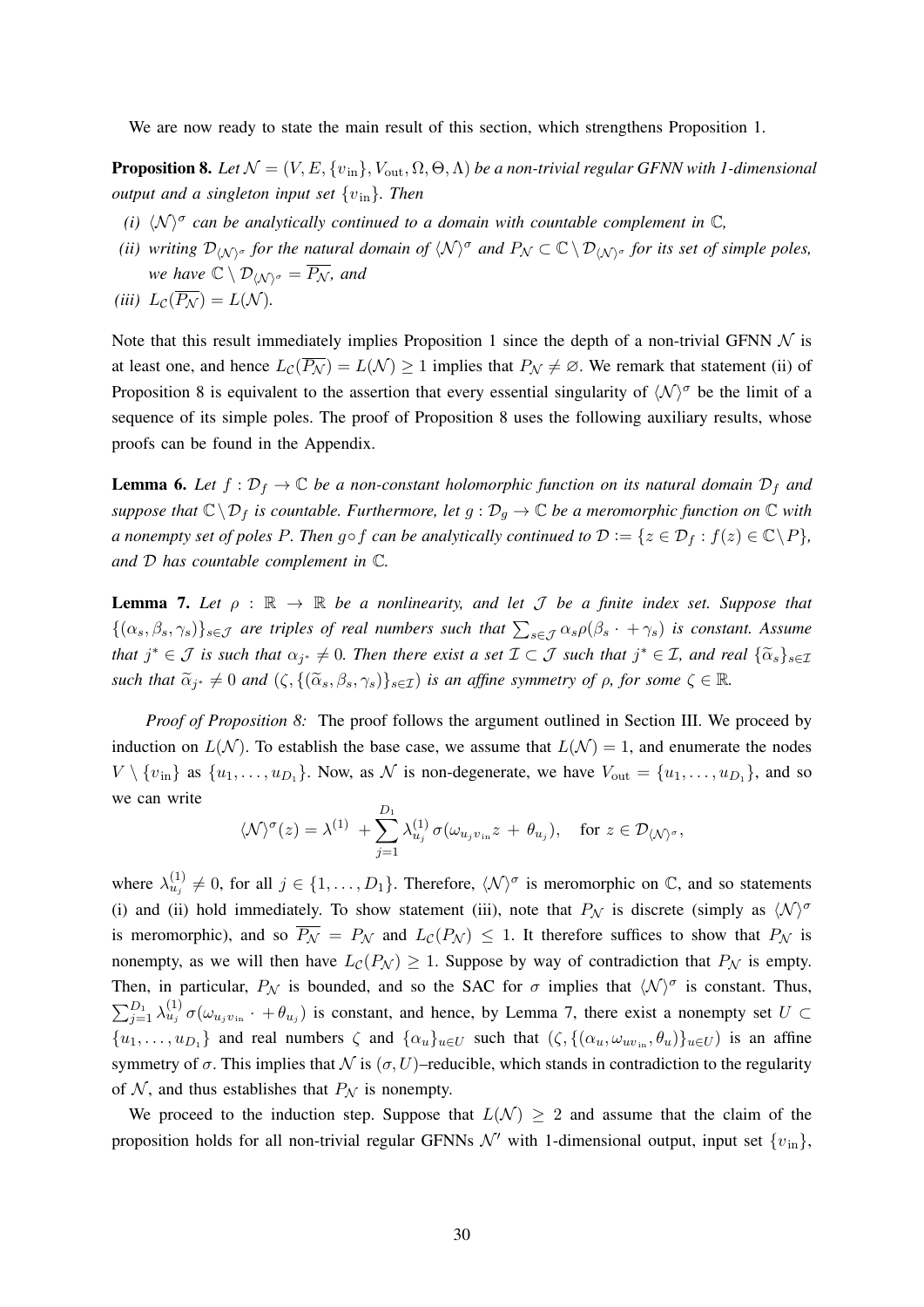and depth  $L(\mathcal{N}') < L(\mathcal{N})$ . We can now write

$$
\langle \mathcal{N} \rangle^{\sigma}(z) = f(z) + \sum_{w \in V_{\text{out}}^{>1}} \lambda_w^{(1)} \sigma\big(\langle \mathcal{N}_w \rangle^{\sigma}(z)\big), \quad \text{for } z \in \mathcal{D}_{\langle \mathcal{N} \rangle^{\sigma}}, \tag{22}
$$

where  $\mathcal{N}_w$ , for  $w \in V_{\text{out}}^{\geq 1} := \{w \in V_{\text{out}} : \text{lv}(w) > 1\}$ , is the subnetwork of  $\mathcal N$  generated by  $\text{par}_{\mathcal N}(w)$ with output set  $\text{par}_{\mathcal{N}}(w)$  and output scalars  $\{\lambda^{(1),\mathcal{N}_w} := \theta_w\} \cup \{\lambda^{(1),\mathcal{N}_w}_v := \omega_{wv} : v \in \text{par}_{\mathcal{N}}(w)\},$ and  $f: \mathcal{D}_f \to \mathbb{C}$ , given by

$$
f(z) = \lambda^{(1)} + \sum_{\substack{w \in V_{\text{out}} \\ \text{iv}(w) = 1}} \lambda_w^{(1)} \sigma(\omega_{w v_{\text{in}}} z + \theta_w),
$$

is a meromorphic function with simple poles only. Note that the  $\mathcal{N}_w$  are non-trivial regular GFNNs of depth  $L(\mathcal{N}_w) < L(\mathcal{N})$ .

For statement (i), we first observe that, for  $w \in V_{\text{out}}^{>1}$ , the induction hypothesis for  $\mathcal{N}_w$  implies that  $\langle \mathcal{N}_w \rangle^{\sigma}$  is non-constant and can be analytically continued to a domain with countable complement in C. Thus, by Lemma 6, we have that  $\sigma \circ \langle \mathcal{N}_w \rangle^{\sigma}$  also analytically continues to a domain with countable complement in  $\mathbb C$ , and, in particular, its natural domain  $\mathcal D_{\sigma \circ (\mathcal N_w)^{\sigma}}$  is well-defined. Next, note that  $\langle \mathcal{N} \rangle^{\sigma}$  can be analytically continued to the set

$$
\mathcal{D}:=\mathcal{D}_f\cap\bigcap_{w\in V_{\rm out}^{>1}}\mathcal{D}_{\sigma\circ \langle \mathcal{N}_w\rangle^\sigma}.
$$

Then, as f is meromorphic and  $\mathbb{C} \setminus \mathcal{D}_{\sigma \circ \langle \mathcal{N}_w \rangle^{\sigma}}$  is countable for every  $w \in V_{\text{out}}^{>1}$ , we have that  $\mathbb{C} \setminus \mathcal{D}$ is countable, establishing statement (i) for N. (Note that the natural domain  $\mathcal{D}_{\langle \mathcal{N} \rangle^{\sigma}}$  can be a strict superset of D, e.g., if there is a point in  $\mathbb C$  that is a simple pole of  $\sigma \circ \langle \mathcal{N}_{w_1} \rangle^{\sigma}$  and  $\sigma \circ \langle \mathcal{N}_{w_2} \rangle^{\sigma}$  for distinct  $w_1$  and  $w_2$ , their residues could be such that the pole disappears in the linear combination (22)).

For statement (ii), we begin by noting that, as  $\mathbb{C}\setminus\mathcal{D}_{\langle\mathcal{N}\rangle^{\sigma}}$  is countable, every element of  $\mathbb C$  is a point of analyticity, a pole, or an essential singularity of  $\langle N \rangle^{\sigma}$ , and we can thus write  $\mathbb{C}\setminus\mathcal{D}_{\langle N \rangle^{\sigma}} = P_N \cup E_N$ , where  $P_N$  is the set of simple poles of  $\langle N \rangle^{\sigma}$  and  $E_N$  is the set of its essential singularities and poles of higher order. Now, as  $C^1(P_{\mathcal{N}}) \subset E_{\mathcal{N}}$ , in order to complete the proof of statement (ii) for N, it suffices to establish that  $E_N \subset C^1(P_N)$ . To this end, note that the induction hypothesis for  $\mathcal{N}_w$ implies that we can write  $\mathbb{C} \setminus \mathcal{D}_{\langle \mathcal{N}_w \rangle^{\sigma}} = P_w \cup E_w$ , where  $\mathcal{D}_{\langle \mathcal{N}_w \rangle^{\sigma}}$  is the natural domain of  $\langle \mathcal{N}_w \rangle^{\sigma}$ ,  $P_w$  is its set of simple poles, and  $E_w = \overline{P_w} \setminus P_w = C^1(P_w)$  is the set of its essential singularities, for  $w \in V_{\text{out}}^{>1}$ .

Then, recalling (22) and the fact that f and  $\sigma$  are meromorphic with simple poles only, we have

$$
\mathbb{C}\setminus \bigcup_{w\in V_{\text{out}}^{>1}}\overline{P_w}=\bigcap_{w\in V_{\text{out}}^{>1}}\mathcal{D}_{\langle \mathcal{N}_w\rangle^{\sigma}}\subset \mathbb{C}\setminus E_{\mathcal{N}},
$$

and thus  $E_N \subset \bigcup_{w \in V_{out}^{>1}} \overline{P_w}$ . It will therefore be enough to show that

$$
\bigcup_{w \in V_{\text{out}}^{>1}} \overline{P_w} = \mathcal{C}^1(P_{\mathcal{N}}). \tag{23}
$$

To this end, first note that we immediately have  $C^1(P_{\mathcal{N}}) \subset E_{\mathcal{N}} \subset \bigcup_{w \in V_{\text{out}} > 1} \overline{P_w}$ . For the reverse inclusion, we let  $p \in \bigcup_{w \in V_{out}} \overline{P_w}$ , and distinguish between the cases  $p \notin \bigcup_{w \in V_{out}} E_w$  and  $p \in$  $\bigcup_{w\in V_{\text{out}}^{>1}} E_w.$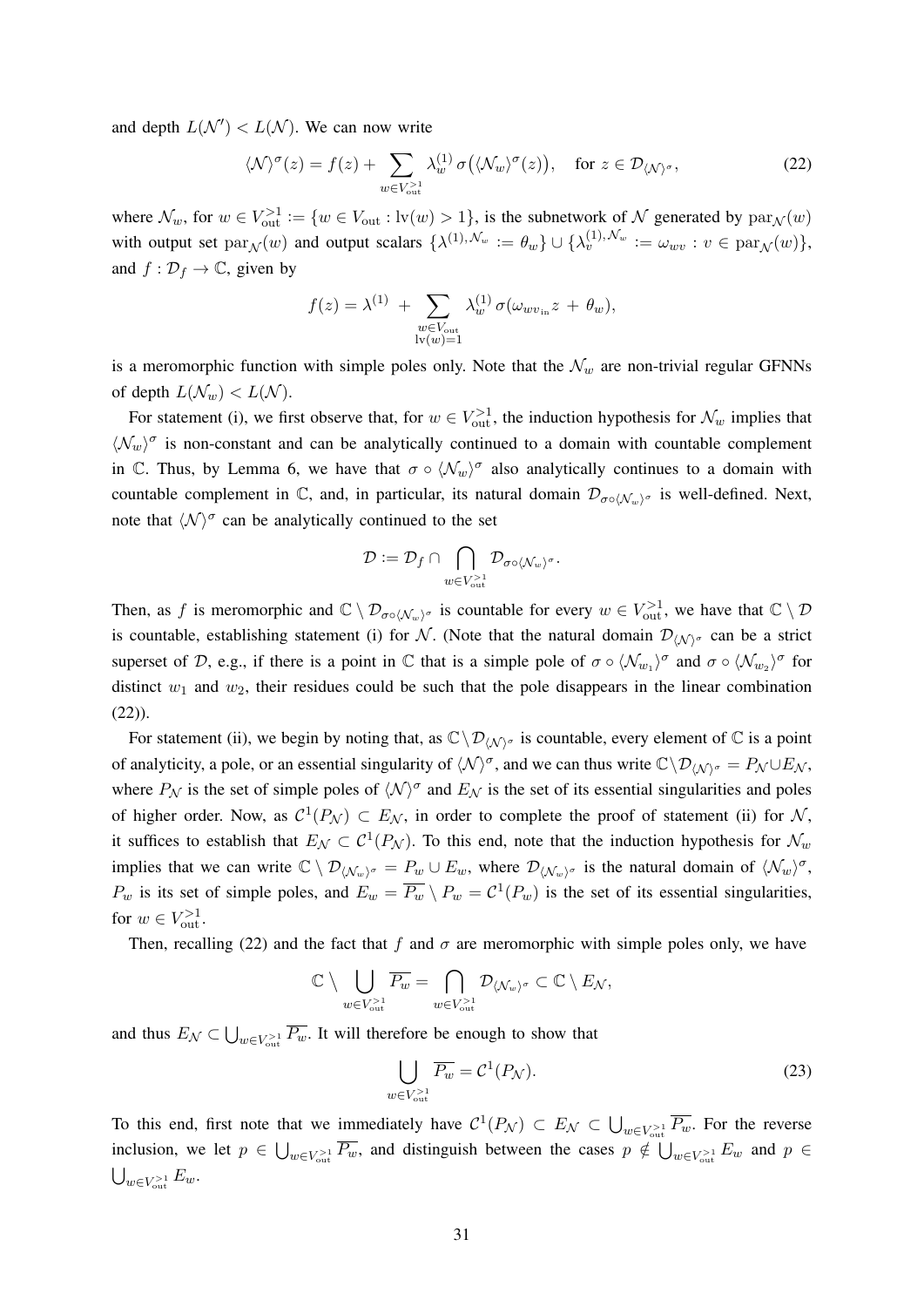*The case*  $p \notin \bigcup_{w \in V_{\text{out}}^{>1}} E_w$ . Fix an arbitrary  $w^* \in V_{\text{out}}^{>1}$  such that  $p \in \overline{P_{w^*}}$  and set  $V_{\text{out}}^* = \{w \in V_{\text{out}}^{>1} : w \in V_{\text{out}}^{>1} \}$  $V_{\text{out}}^{>1}: p \in P_w$ . Note that  $w^* \in V_{\text{out}}^*$ , simply as  $P_{w^*} = \overline{P_{w^*}} \setminus E_{w^*}$ , by the induction hypothesis for  $\mathcal{N}_{w^*}$ , and so  $V_{\text{out}}^*$  is nonempty. Now, for  $w \in V_{\text{out}}^*$ , as p is a simple pole of  $\langle \mathcal{N}_w \rangle^{\sigma}$ , we can write

$$
\langle \mathcal{N}_w \rangle^{\sigma}(z) = \frac{\beta_w}{z - p} + \gamma_w + \epsilon_w (z - p), \tag{24}
$$

for z in an open neighborhood of p, where  $\beta_w \in \mathbb{C} \setminus \{0\}$ ,  $\gamma_w \in \mathbb{C}$ , and  $\epsilon_w : \mathcal{D}_{\epsilon_w} \to \mathbb{C}$  is an ABC. Then, using (24) in (22) and performing the variable substitution  $z' = \frac{1}{z-p}$  yields

$$
\langle \mathcal{N} \rangle^{\sigma} \left( p + 1/z' \right) = \left( f + g \right) \left( p + 1/z' \right) + \sum_{w \in V_{\text{out}}^*} \lambda_w^{(1)} \sigma \left( \beta_w z' + \gamma_w + \epsilon_w (1/z') \right), \tag{25}
$$

for all  $z' \in \mathbb{C}$  of sufficiently large modulus, where

$$
g(z) = \sum_{w \in V_{\text{out}}^{>1} \backslash V_{\text{out}}^{*}} \lambda_{w}^{(1)} \sigma(\langle \mathcal{N}_{w} \rangle^{\sigma}(z)).
$$

Now, due to the case assumption  $p \notin \bigcup_{w \in V_{out}} E_w$ , we have that  $\langle \mathcal{N}_w \rangle^{\sigma}$  is analytic at p, for all  $w \in V_{\text{out}}^{>1} \setminus V_{\text{out}}^*$ , and so g is analytic on a punctured neighborhood of p. Thus, according to (25), we will have  $p \in C^1(P_N)$ , unless the set of poles of

$$
z' \longmapsto \sum_{w \in V_{\text{out}}^*} \lambda_w^{(1)} \sigma \left( \beta_w \, z' + \gamma_w + \epsilon_w (1/z') \right) \tag{26}
$$

is bounded. Suppose by way of contradiction that the set of poles of (26) is bounded. Then, by the CAC for  $\sigma$ , there exists a nonempty  $U \subset V_{\text{out}}^*$  such that  $\beta_{w_1}^{-1} \epsilon_{w_1} = \beta_{w_2}^{-1} \epsilon_{w_2}$ , for all  $w_1, w_2 \in U$ , and the set of poles of

$$
f_U := \sum_{w \in U} \lambda_w^{(1)} \sigma \left( \beta_w \cdot + \gamma_w \right) \tag{27}
$$

is bounded. This and (24) together imply that

$$
\beta_{w_1}^{-1} \langle \mathcal{N}_{w_1} \rangle^{\sigma} - \beta_{w_2}^{-1} \langle \mathcal{N}_{w_2} \rangle^{\sigma} = \left( \beta_{w_1}^{-1} \gamma_{w_1} - \beta_{w_2}^{-1} \gamma_{w_1} \right) \mathbf{1}
$$
\n(28)

is constant, for all  $w_1, w_2 \in U$ . We next establish the following claim.

*Claim 1: Writing*  $Y_w = \text{par}_{\mathcal{N}}(w)$ *, for*  $w \in U$ *, we have* 

$$
Y := Y_{w_1} = Y_{w_2} \quad and
$$
  
\n
$$
\beta_{w_1}^{-1} \{\omega_{w_1 v}\}_{v \in Y} = \beta_{w_2}^{-1} \{\omega_{w_2 v}\}_{v \in Y},
$$
\n(29)

*for all*  $w_1, w_2 \in U$ *, and there exists a*  $\vartheta \in \mathbb{R}$  *such that*  $\beta_w e^{-i\vartheta} \in \mathbb{R}$ *, for all*  $w \in U$ *.* 

*Proof of Claim 1.* We argue by contradiction, so suppose that the claim is false. Then there exist distinct  $w_1, w_2 \in U$  such that either  $Y_{w_1} \neq Y_{w_2}$  or

$$
Y := Y_{w_1} = Y_{w_2} \quad \text{and} \quad \beta_{w_1}^{-1} \{ \omega_{w_1 v} \}_{v \in Y} \neq \beta_{w_2}^{-1} \{ \omega_{w_2 v} \}_{v \in Y}.
$$

Next, let

$$
Z_1^{\text{Re}} = \{v \in Y_{w_1} \setminus Y_{w_2} : \text{Re}(\beta_{w_1}^{-1} \omega_{w_1 v}) \neq 0\},
$$
  
\n
$$
Z_2^{\text{Re}} = \{v \in Y_{w_1} \cap Y_{w_2} : \text{Re}(\beta_{w_1}^{-1} \omega_{w_1 v} - \beta_{w_2}^{-1} \omega_{w_2 v}) \neq 0\},
$$
  
\n
$$
Z_3^{\text{Re}} = \{v \in Y_{w_2} \setminus Y_{w_1} : \text{Re}(\beta_{w_2}^{-1} \omega_{w_2 v}) \neq 0\}, \text{ and}
$$
  
\n
$$
S^{\text{Re}} = Z_1^{\text{Re}} \cup Z_2^{\text{Re}} \cup Z_3^{\text{Re}},
$$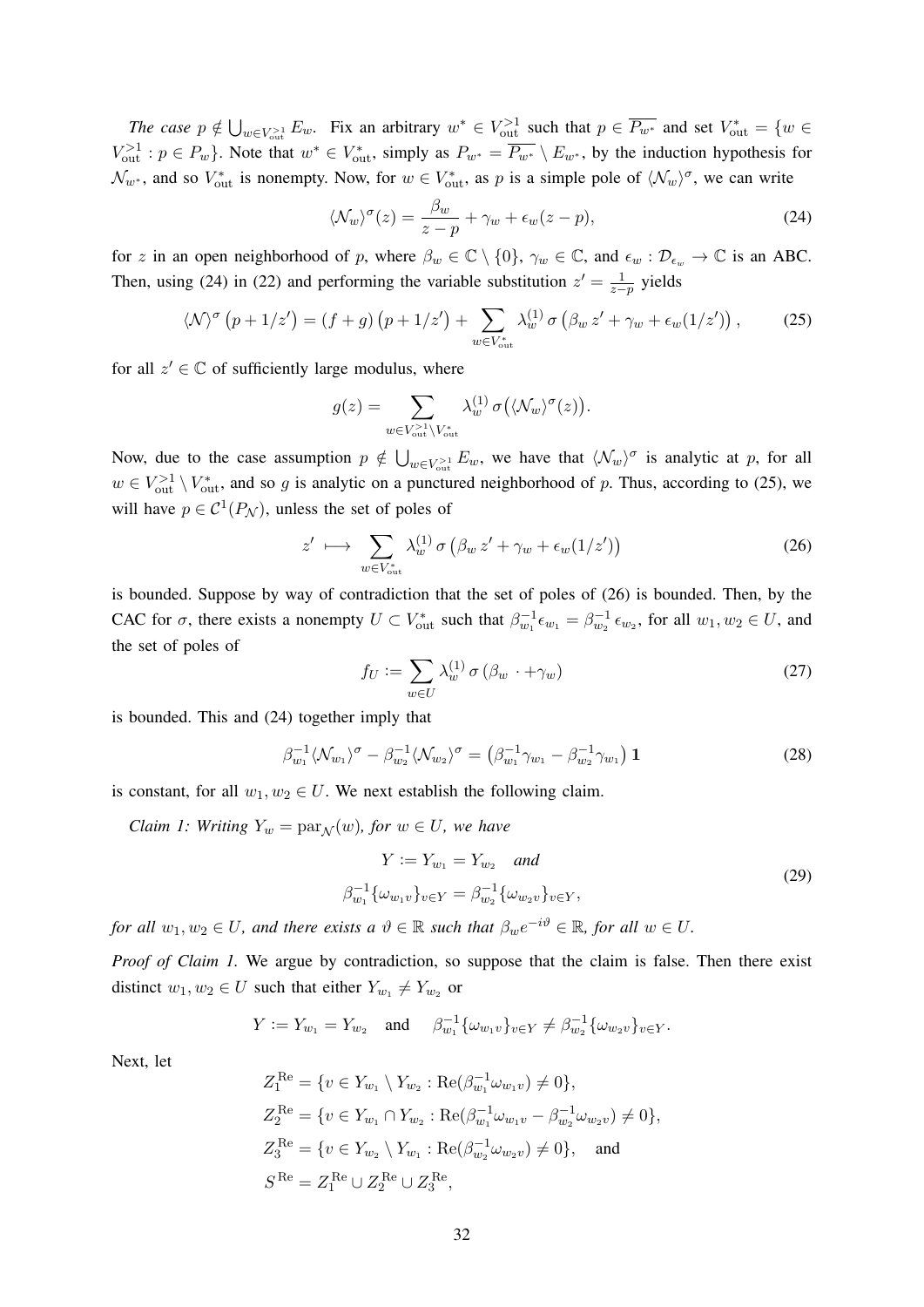and define the sets  $Z_1^{\text{Im}}, Z_2^{\text{Im}}, Z_3^{\text{Im}}$ , and  $S^{\text{Im}}$  analogously. Then, by our assumption, at least one of  $S^{\text{Re}}$  and  $S^{\text{Im}}$  must be nonempty. Suppose for now that  $S^{\text{Re}} \neq \emptyset$ . Next, set

$$
\lambda_v^{(1),\, \mathcal{N}'} = \begin{cases} \beta_{w_1}^{-1} \omega_{w_1 v}, & \text{if } v \in Z_1^{\text{Re}} \\ \beta_{w_1}^{-1} \omega_{w_1 v} - \beta_{w_2}^{-1} \omega_{w_2 v}, & \text{if } v \in Z_2^{\text{Re}}, \quad \text{for } v \in S^{\text{Re}}, \\ -\beta_{w_2}^{-1} \omega_{w_2 v}, & \text{if } v \in Z_3^{\text{Re}} \end{cases}
$$

and

$$
\Lambda^{\mathcal{N}'} = \{\lambda^{(1),\mathcal{N}'} := \text{Re}(\beta_{w_1}^{-1}\theta_{w_1} - \beta_{w_2}^{-1}\theta_{w_2})\} \cup \{\lambda_v^{(1),\mathcal{N}'} : w \in S^{\text{Im}}\},\tag{30}
$$

and define  $\mathcal{N}' = (V^{\mathcal{N}'}, E^{\mathcal{N}'}, \{v_{\text{in}}\}, S^{\text{Re}}, \Omega^{\mathcal{N}'}, \Theta^{\mathcal{N}'}, \Lambda^{\mathcal{N}'})$  to be the subnetwork of  $\mathcal N$  with onedimensional output generated by S. Then  $\mathcal{N}'$  is a regular GFNN of depth  $L(\mathcal{N}') < L(\mathcal{N})$ , and, as  $\text{lv}_{\mathcal{N}}(w) > 1$ , for  $w \in U \subset V_{\text{out}}^{>1}$ , we have that  $\mathcal{N}'$  is non-trivial. It hence follows by the induction hypothesis for  $\mathcal{N}'$  that the set  $P_{\mathcal{N}'}$  of poles of  $\mathcal{N}'$  satisfies  $L_{\mathcal{C}}(\overline{P_{\mathcal{N}'}}) = L(\mathcal{N}') \geq 1$ . In particular, we have  $P_{\mathcal{N}'} \neq \emptyset$ . On the other hand,

$$
\langle \mathcal{N}' \rangle^{\sigma} = \text{Re} \left( \beta_{w_1}^{-1} \theta_{w_1} - \beta_{w_2}^{-1} \theta_{w_2} \right) + \sum_{v \in Z_1^{\text{Re}}} \text{Re} \left( \beta_{w_1}^{-1} \omega_{w_1 v} \right) \langle v \rangle^{\sigma, \mathcal{N}} \n+ \sum_{v \in Z_2^{\text{Re}}} \text{Re} \left( \beta_{w_1}^{-1} \omega_{w_1 v} - \beta_{w_2}^{-1} \omega_{w_2 v} \right) \langle v \rangle^{\sigma, \mathcal{N}} - \sum_{v \in Z_3^{\text{Re}}} \text{Re} \left( \beta_{w_2}^{-1} \omega_{w_2 v} \right) \langle v \rangle^{\sigma, \mathcal{N}} \n= \text{Re} \left( \beta_{w_1}^{-1} \theta_{w_1} - \beta_{w_2}^{-1} \theta_{w_2} + \sum_{v \in Y_{w_1} \setminus Y_{w_2}} \beta_{w_1}^{-1} \omega_{w_1 v} \langle v \rangle^{\sigma, \mathcal{N}} \n+ \sum_{v \in Y_{w_1} \setminus Y_{w_2}} \left( \beta_{w_1}^{-1} \omega_{w_1 v} - \beta_{w_2}^{-1} \omega_{w_2 v} \right) \langle v \rangle^{\sigma, \mathcal{N}} - \sum_{v \in Y_{w_2} \setminus Y_{w_1}} \beta_{w_2}^{-1} \omega_{w_2 v} \langle v \rangle^{\sigma, \mathcal{N}} \right) \n= \text{Re} \left( \beta_{w_1}^{-1} \langle \mathcal{N}_{w_1} \rangle^{\sigma} - \beta_{w_2}^{-1} \langle \mathcal{N}_{w_2} \rangle^{\sigma} \right) = \text{Re} \left( \beta_{w_1}^{-1} \gamma_{w_1} - \beta_{w_2}^{-1} \gamma_{w_1} \right) \mathbf{1},
$$
\n(31)

showing that  $\langle \mathcal{N}' \rangle^{\sigma}$  is constant, which stands in contradiction to  $P_{\mathcal{N}'} \neq \emptyset$ . An entirely analogous argument leads to a contradiction in the case  $S^{\text{Re}} = \emptyset$  and  $S^{\text{Im}} \neq \emptyset$ , establishing that (29) must hold. Now, as  $\beta_{w_1}/\beta_{w_2} = \omega_{w_1v}/\omega_{w_2v} \in \mathbb{R}$ , for all  $w_1, w_2 \in U$  and  $v \in Y$ , the  $\beta_w$  all have the same complex argument, and so there must exist a  $\vartheta \in \mathbb{R}$  such that  $\beta_w e^{-i\vartheta} \in \mathbb{R}$ , for all  $w \in U$ , completing the proof of Claim 1.

Now, it follows from the decomposition (22) that the constant output scalar of every  $\mathcal{N}_w$  is  $\theta_w$ , which together with (29) implies that

$$
\beta_{w_1}^{-1} \langle \mathcal{N}_{w_1} \rangle^{\sigma} - \beta_{w_2}^{-1} \langle \mathcal{N}_{w_2} \rangle^{\sigma} = \beta_{w_1}^{-1} \theta_{w_1} - \beta_{w_2}^{-1} \theta_{w_2}.
$$

This and (28) together give

$$
\beta_{w_1}^{-1}(\theta_{w_1} - \gamma_{w_1}) = \beta_{w_2}^{-1}(\theta_{w_2} - \gamma_{w_2}),
$$

for all  $w_1, w_2 \in U$ , implying the existence of a  $c \in \mathbb{C}$  such that  $\beta_w^{-1}(\theta_w - \gamma_w) = c$ , for all  $w \in U$ . Hence, recalling (27), we have that the set of poles of

$$
\sum_{w \in U} \lambda_w^{(1)} \sigma(\beta_w e^{-i\vartheta} \cdot + \theta_w) = \sum_{w \in U} \lambda_w^{(1)} \sigma(\beta_w e^{-i\vartheta} \cdot + c\beta_w + \gamma_w) = f_U(e^{-i\vartheta} \cdot + c)
$$

is bounded, and so, as  $\beta_w e^{-i\theta} \in \mathbb{R}$ , for all  $w \in U$ , the SAC for  $\sigma$  implies that  $\sum_{w \in U} \lambda_w^{(1)} \sigma(\beta_w e^{-i\theta} \cdot \mathbb{R}^d)$  $+ \theta_w$ ) must be constant. Now, Lemma 7 establishes the existence of a nonempty  $U' \subset U$  and real numbers  $\zeta$  and  $\{\alpha_w\}_{w\in U'}$  such that  $(\zeta, \{(\alpha_w, \beta_w e^{-i\vartheta}, \theta_w)\}_{w\in U'})$  is a symmetry of  $\sigma$ . On the other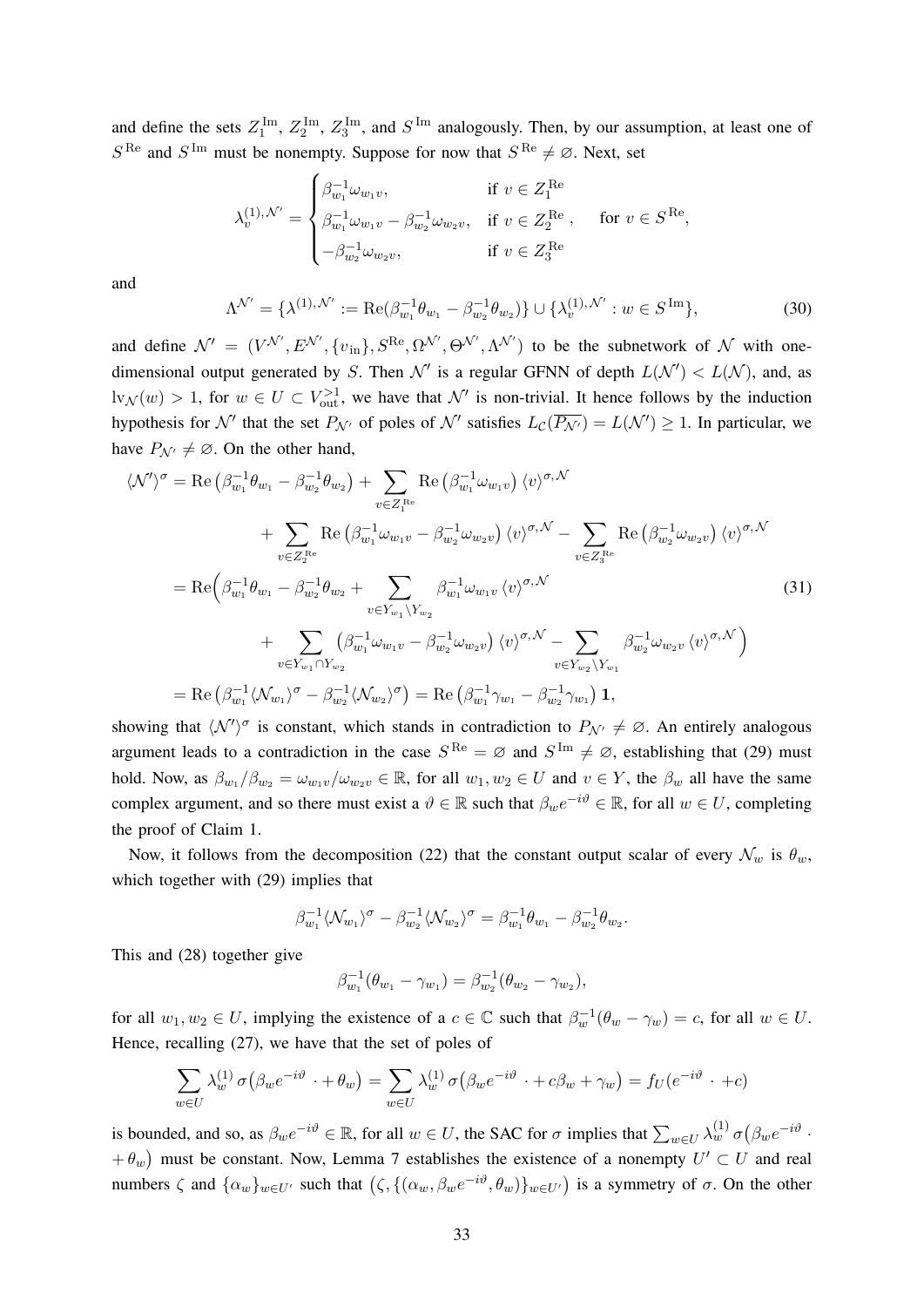hand, Claim 1 implies that the nodes  $U'$  have a common parent set Y in N and that there exist nonzero real numbers  $\{\kappa_v\}_{v\in Y}$  such that  $\{\omega_{wv}\}_{v\in Y} = \beta_w e^{-i\vartheta} \{\kappa_v\}_{v\in Y}$ , for all  $w \in U'$ , therefore implying that N is  $(\sigma, U')$ -reducible. This, however, contradicts the assumption that N is regular and thereby establishes that  $p \in C^1(P_{\mathcal{N}})$  in the case  $p \notin \bigcup_{w \in V_{\text{out}} > 1} E_w$ .

*The case*  $p \in \bigcup_{w \in V_{\text{out}}^{>1}} E_w$ . Define the sets  $P_u^{\circ} := P_u \setminus \bigcup_{w \in V_{\text{out}}^{>1}} E_w$ , for  $u \in V_{\text{out}}^{>1}$ . Then every element of  $P_u^{\circ}$  is a cluster point of  $P_{\mathcal{N}}$  (by the case already established), for every  $u \in V_{\text{out}}^{>1}$ , and thus p itself will be a cluster point of  $P_N$ , provided we can establish the existence of a  $u^* \in V_{\text{out}}^{>1}$ such that  $p \in C^1(P_{u^*}^{\circ})$ . This will be an immediate consequence of the following claim.

*Claim 2: We have*  $\bigcup_{w \in V_{\text{out}}^{>1}} E_w = \bigcup_{u \in V_{\text{out}}^{>1}} C^1(P_u^{\circ})$ .

*Proof of Claim 2.* For every  $u \in V_{\text{out}}^{>1}$ , we have  $P_u^{\circ} \subset P_u$ , and so

$$
\mathcal{C}^1(P_u^{\circ}) \subset \mathcal{C}^1(P_u) = E_u \subset \bigcup_{w \in V_{\text{out}}^{>1}} E_w,
$$

implying that  $\bigcup_{u\in V_{\text{out}}^{>1}} C^1(P_u^{\circ}) \subset \bigcup_{w\in V_{\text{out}}^{>1}} E_w$ . For the reverse inclusion, we suppose by way of contradiction that there exists a point  $y \in \bigcup_{w \in V_{\text{out}}^{>1}} E_w \setminus \bigcup_{u \in V_{\text{out}}^{>1}} C^1(P_u^{\circ})$ . Now, for every  $w \in V_{\text{out}}^{>1}$ , we have that

$$
L_{\mathcal{C}}(E_w, y) \le L_{\mathcal{C}}(E_w) \le L_{\mathcal{C}}(P_w) = L(\mathcal{N}_w) < \infty,
$$

by statement (iii) for  $\mathcal{N}_w$ , and so

$$
k := \max_{\substack{w \in V > 1 \\ y \in E_w^{\text{out}}}} L_{\mathcal{C}}(E_w, y) < \infty. \tag{32}
$$

Let  $w^* \in V_{\text{out}}^{>1}$  be such that  $y \in E_{w^*}$  and  $L_c(E_{w^*}, y) = k$ . Next, as y is not an element of  $\bigcup_{u\in V_{out}^{>1}}$   $\mathcal{C}^1(P_u^{\circ})$ , it is not a cluster point of  $P_{w^*}^{\circ}$ , and so there exists an  $\varepsilon > 0$  such that  $P_{w^*}^{\circ}$  $D^{\circ}(y, \varepsilon) = \emptyset$ . Then, by definition of  $P_{w^*}^{\circ}$ , we have

$$
P_{w^*} \cap D^{\circ}(y,\delta) \setminus \bigcup_{w \in V_{\text{out}}^{>1}} E_w \cap D^{\circ}(y,\delta) \subset \left(P_{w^*} \setminus \bigcup_{w \in V_{\text{out}}^{>1}} E_w\right) \cap D^{\circ}(y,\varepsilon) = P_{w^*}^{\circ} \cap D^{\circ}(y,\varepsilon) = \varnothing,
$$

for every  $\delta \in (0, \varepsilon)$ , and thus, using item (vi) of Lemma 5, we get

$$
\max_{w \in V_{\text{out}}^{>1}} \left\{ L_{\mathcal{C}}(E_w \cap D^{\circ}(y,\delta)) \right\} = L_{\mathcal{C}} \Big( \bigcup_{w \in V_{\text{out}}^{>1}} E_w \cap D^{\circ}(y,\delta) \Big) \ge L_{\mathcal{C}}(P_{w^*} \cap D^{\circ}(y,\delta)). \tag{33}
$$

On the other hand, as  $E_{w^*} = C^1(P_{w^*})$ , we have  $C^1(P_{w^*} \cap D^{\circ}(y, \delta)) = E_{w^*} \cap D(y, \delta) \neq \emptyset$ , and so

$$
L_{\mathcal{C}}(P_{w^*} \cap D^{\circ}(y,\delta)) = L_{\mathcal{C}}(E_{w^*} \cap D(y,\delta)) + 1 \ge L_{\mathcal{C}}(E_{w^*},y) + 1 = k + 1. \tag{34}
$$

Now, (33) and (34) together yield

$$
\max_{w \in V_{\text{out}}^{>1}} \left\{ L_{\mathcal{C}}(E_w, y) \right\} = \lim_{\delta \to 0} \max_{w \in V_{\text{out}}^{>1}} \left\{ L_{\mathcal{C}}(E_w \cap D^{\circ}(y, \delta)) \right\} \ge k + 1,
$$

and so there must exist a  $w' \in V_{\text{out}}^{>1}$  such that  $L_{\mathcal{C}}(E_{w'}, y) \geq k + 1$ . Thus, by item (iii) of Lemma 5 and the fact that  $E_{w'}$  is closed (which follows from item (i) of the same lemma and  $E_{w'} = C^1(P_{w'}),$ we must have  $y \in E_{w'}$ . But now

$$
\max_{\substack{w \in V_{\text{out}}^{\geq 1} \\ y \in E_w}} L_{\mathcal{C}}(E_w, y) \geq L_{\mathcal{C}}(E_{w'}, y) \geq k + 1,
$$

which contradicts (32) and thus concludes the proof of Claim 2.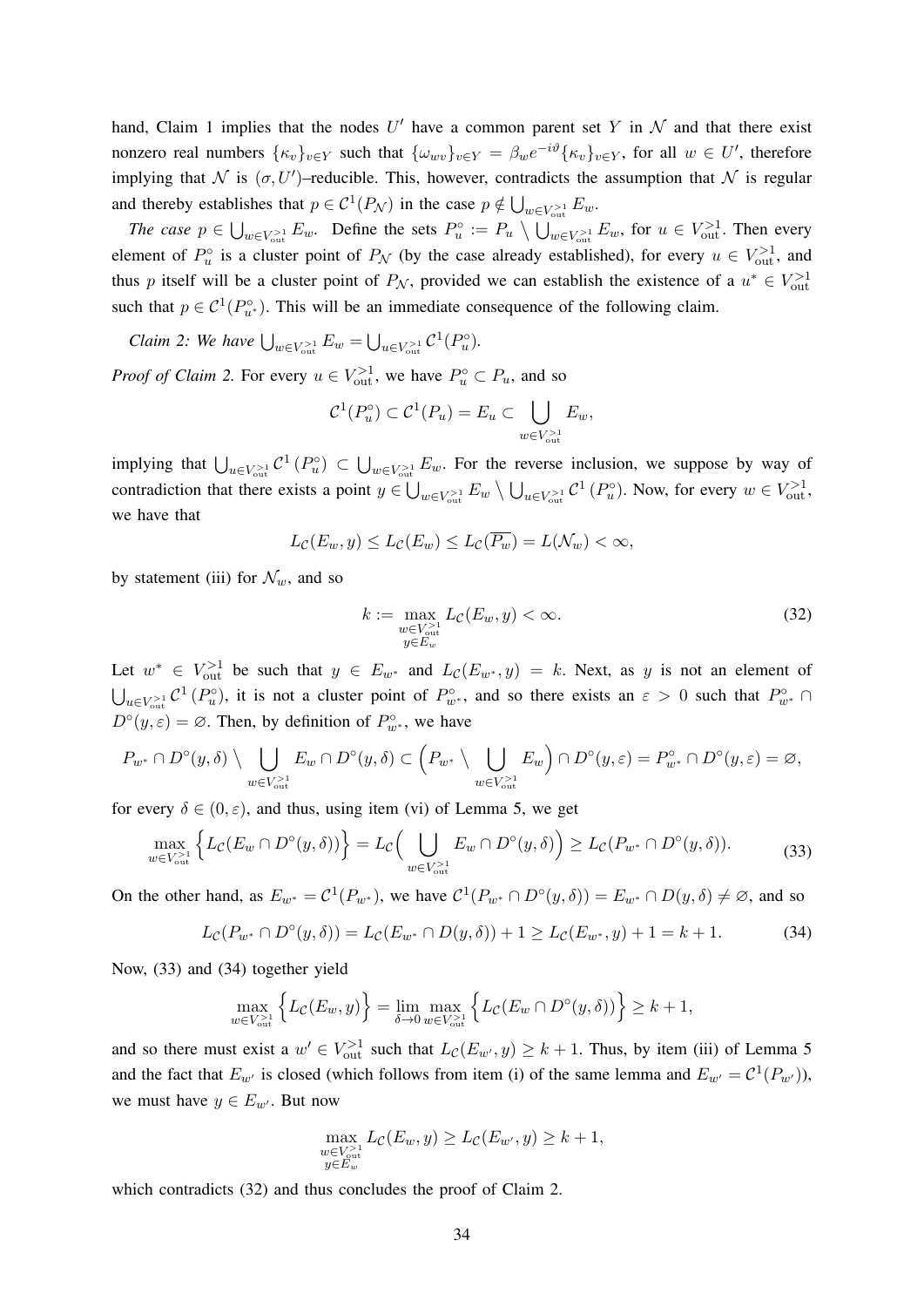We have thus established that  $\bigcup_{w \in V_{\text{out}} > 1} \overline{P_w} \subset C^1(P_{\mathcal{N}})$ , completing the proof of (23) and thereby proving statement (ii) for  $N$ .

In order to establish statement (iii), we use (23) together with item (vi) of Lemma 5 and the induction hypothesis to argue as follows:

$$
L_{\mathcal{C}}\left(\mathcal{C}^1(P_{\mathcal{N}})\right) = L_{\mathcal{C}}\left(\bigcup_{w \in V_{\text{out}}^{>1}} \overline{P_w}\right) = \max_{w \in V_{\text{out}}^{>1}} L_{\mathcal{C}}\left(\overline{P_w}\right) = \max_{w \in V_{\text{out}}^{>1}} L(\mathcal{N}_w) = L(\mathcal{N}) - 1.
$$

This, in particular, implies that  $C^1(P_{\mathcal{N}})$  is nonempty (as  $L(\mathcal{N}) - 1 \ge 1$ ), and hence

$$
L_{\mathcal{C}}\left(\overline{P_{\mathcal{N}}}\right) = L_{\mathcal{C}}\left(\mathcal{C}^1(\overline{P_{\mathcal{N}}})\right) + 1 = L_{\mathcal{C}}\left(\mathcal{C}^1(P_{\mathcal{N}})\right) + 1 = L(\mathcal{N}),
$$

where we also used  $C^1(\overline{P_{\mathcal{N}}}) = C^1(P_{\mathcal{N}})$ . This concludes the proof of the proposition.

## VI. INPUT ANCHORING AND THE PROOF OF THEOREM 3

## *A. Input anchoring*

In this section, we introduce the procedure of input anchoring, which will allow us to extend the null-net property for meromorphic nonlinearities on a singleton input set to input sets of arbitrary size. This procedure was first introduced in [16] for networks satisfying the so-called no-clones condition, which constitutes a special case of irreducibility for nonlinearities with no affine symmetries other than the trivial ones. We now generalize this method to arbitrary nonlinearities  $\sigma$  satisfying the SAC. This involves finding a precise "topological description" of the set of affine symmetries of  $\sigma$  (in the sense of Lemma 8 below), as well as applying the Baire category theorem.

Before further discussing input anchoring, we address the case of regular GFNNs having input nodes without any outgoing edges (which is allowed by Definition 5). Concretely, suppose that  $M = (V, E, V_{\text{in}}, V_{\text{out}}, \Omega, \Theta, \Lambda)$  is a non-trivial regular GFNN with one-dimensional output such that  $\langle \mathcal{M} \rangle^{\rho} = 0$ . Then, writing  $V_{\text{in}}^{0}$  for the set of input nodes of M without any outgoing edges, we have  $V_{\text{in}}^0 \subsetneq V_{\text{in}}$ , as M is non-trivial. Therefore, we can define a non-trivial regular GFNN  $\mathcal{M}' = (V', E, V'_{\text{in}}, V_{\text{out}}, \Omega, \Theta, \Lambda)$  with one-dimensional output, obtained from M by deleting the nodes  $V_{\text{in}}^0$ . This network also satisfies  $\langle \mathcal{M}' \rangle^{\rho} = 0$ , as well as  $V' = \text{anc}(V_{\text{out}})$ , which can be viewed as a stronger version of Property (i) of Definition 5. Thus, we can henceforth work w.l.o.g. with networks satisfying the following strong regularity condition.

**Definition 24** (Strong non-degeneracy and strong regularity). Let  $M = (V, E, V_{\text{in}}, V_{\text{out}}, \Omega, \Theta, \Lambda)$  be a GFNN. We say that M is *strongly non-degenerate* if it is non-degenerate and  $V = \text{anc}(V_{\text{out}})$ . We call M *strongly regular* if it is strongly non-degenerate and irreducible.

Now, let  $M = (V^{\mathcal{M}}, E^{\mathcal{M}}, V_{\text{in}}^{\mathcal{M}}, V_{\text{out}}^{\mathcal{M}}, \Omega^{\mathcal{M}}, \Theta^{\mathcal{M}}, \Lambda^{\mathcal{M}})$  be a strongly regular GFNN with onedimensional output identically equal to zero. Enumerate the input nodes according to  $V_{\text{in}}^{\mathcal{M}} = \{v_1^0, \dots, v_n^0\}$  $v_{D_0}^0$ , and suppose that  $D_0 \ge 2$ . Let  $a \in \mathbb{R}$  and let  $\rho$  be a nonlinearity. We seek to construct a nontrivial GFNN  $\mathcal{M}_a=(V^{\mathcal{M}_a}, E^{\mathcal{M}_a}, V_{\text{in}}^{\mathcal{M}_a}, V_{\text{out}}^{\mathcal{M}_a}, \Omega^{\mathcal{M}_a}, \Theta^{\mathcal{M}_a}, \Lambda^{\mathcal{M}_a})$  with one-dimensional output, input set  $V_{\text{in}}^{\mathcal{M}_a} = \{v_1^0, \dots, v_{D_0-1}^0\}$  satisfying  $V_{\text{out}}^{\mathcal{M}_a} = V_{\text{out}}^{\mathcal{M}} \cap V^{\mathcal{M}_a}$ , and the following two properties: (IA-1) For all  $w \in V_{\text{out}}^{\mathcal{M}_a}$ ,

$$
\langle w \rangle^{\rho, \mathcal{M}_a}(t_1, t_2, \ldots, t_{D_0-1}) = \langle w \rangle^{\rho, \mathcal{M}}(t_1, t_2, \ldots, t_{D_0-1}, a),
$$

for all  $(t_1, t_2, \ldots, t_{D_0-1}) \in \mathbb{R}^{D_0-1}$  (after identifying  $\mathbb{R}^{V_{\text{in}}}$  with  $\mathbb{R}^{D_0}$ ).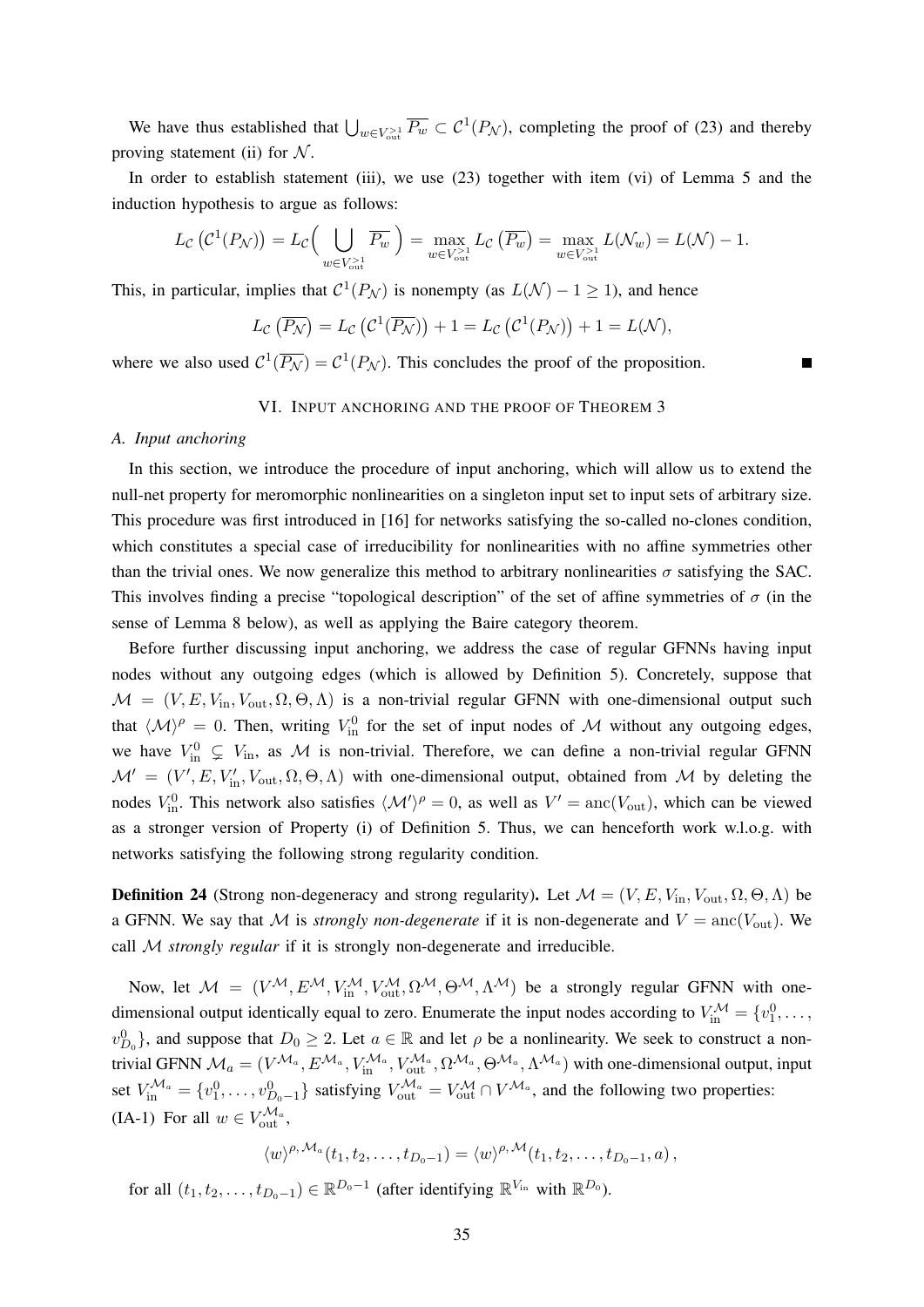(IA-2) For all  $w \in V_{\text{out}}^{\mathcal{M}} \setminus V_{\text{out}}^{\mathcal{M}_a}$ , the function  $\mathbb{R}^{D_0-1} \to \mathbb{R}$  given by

$$
(t_1, t_2, \ldots, t_{D_0-1}) \mapsto \langle w \rangle^{\rho, \mathcal{M}}(t_1, t_2, \ldots, t_{D_0-1}, a)
$$

is constant, and we denote its value by  $\langle w \rangle^{\rho, M}(a)$ .

As  $V_{\text{in}}^{\mathcal{M}_a} = V_{\text{in}}^{\mathcal{M}} \setminus \{v_{D_0}^0\}$ , the network  $\mathcal{M}_a$  will, indeed, have fewer input nodes than  $\mathcal{M}$ .

Suppose now that  $\mathcal{M}_a$  is such a network. Then, as  $\mathcal M$  is assumed to have identically zero output, we have

$$
\lambda^{(1),\mathcal{M}} + \sum_{w \in V_{\text{out}}^{\mathcal{M}}} \lambda_w^{(1),\mathcal{M}} \langle w \rangle^{\rho,\mathcal{M}} (t_1, t_2, \dots, t_{D_0 - 1}, a) = 0,
$$

for all  $(t_1, t_2, \ldots, t_{D_0-1}) \in \mathbb{R}^{D_0-1}$ , where  $\lambda_w^{(1),\mathcal{M}} \neq 0$ , for all  $w \in V_{\text{out}}^{\mathcal{M}}$ , by non-degeneracy of  $\mathcal{M}$ . This can be rewritten as

$$
\left(\lambda^{(1),\, \mathcal{M}} + \sum_{w \in V_{\text{out}}^{\mathcal{M}} \backslash V_{\text{out}}^{\mathcal{M}_a}} \lambda^{(1),\, \mathcal{M}}_w \, \langle w \rangle^{\rho,\, \mathcal{M}}(a)\right) \mathbf{1} + \sum_{w \in V_{\text{out}}^{\mathcal{M}_a}} \lambda^{(1),\, \mathcal{M}}_w \, \langle w \rangle^{\rho,\, \mathcal{M}_a} = 0,
$$

and thus the output scalars  $\Lambda^{\mathcal{M}_a}$  can be chosen so that the output of  $\mathcal{M}_a$  is identically zero.

In the following definition, we provide the desired network  $\mathcal{M}_a$ , and we refer the reader to Figure 7 in Section III for an illustration of this construction.

**Definition 25.** Let  $M = (V^{\mathcal{M}}, E^{\mathcal{M}}, V_{\text{in}}^{\mathcal{M}}, V_{\text{out}}^{\mathcal{M}}, \Omega^{\mathcal{M}}, \Theta^{\mathcal{M}}, \Lambda^{\mathcal{M}})$  be a strongly regular GFNN with one-dimensional output, and input nodes  $V_{\text{in}}^{\mathcal{M}} = \{v_1^0, \dots, v_{D_0}^0\}$ ,  $D_0 \geq 2$ . Let  $a \in \mathbb{R}$ , and let  $\rho$  be a nonlinearity such that  $\langle \mathcal{M} \rangle^{\rho} = 0$ . The *network obtained from* M *by anchoring the input*  $v_{D_0}^0$  to *a* with respect to  $\rho$  is the GFNN  $\mathcal{M}_a = (V^{\mathcal{M}_a}, E^{\mathcal{M}_a}, V_{\text{in}}^{\mathcal{M}_a}, V_{\text{out}}^{\mathcal{M}_a}, \Omega^{\mathcal{M}_a}, \Theta^{\mathcal{M}_a}, \Lambda^{\mathcal{M}_a})$  given by the following:

- $-V^{\mathcal{M}_a} = \{v \in V^{\mathcal{M}} : \{v_1^0, \ldots, v_{D_0-1}^0\} \cap \text{anc}_{\mathcal{M}}(\{v\}) \neq \emptyset\},\$  $-E^{\mathcal{M}_a} = \{(v, \widetilde{v}) : v, \widetilde{v} \in V^{\mathcal{M}_a}\},$
- $-V_{\text{in}}^{\mathcal{M}_a} = \{v_1^0, \dots, v_{D_0-1}^0\}$  and  $V_{\text{out}}^{\mathcal{M}_a} = V_{\text{out}}^{\mathcal{M}} \cap V^{\mathcal{M}_a}$ ,  $-\Omega^{\mathcal{M}_a} = \{\omega_{\widetilde{v}v} : (v, \widetilde{v}) \in E^{\mathcal{M}_a}\}.$
- 
- For a node  $v \in V^{\mathcal{M}} \setminus V^{\mathcal{M}_a}$ , we define recursively

$$
a_v = \begin{cases} a, & v = v_{D_0}^0 \\ \rho \left( \sum_{u \in \text{par}_{\mathcal{M}}(v)} \omega_{vu} a_u + \theta_v \right), & v \neq v_{D_0}^0 \end{cases} . \tag{35}
$$

(Note that this is well-defined, as  $par_{\mathcal{M}}(v) \subset V^{\mathcal{M}} \setminus V^{\mathcal{M}_a}$  whenever  $v \in V^{\mathcal{M}} \setminus V^{\mathcal{M}_a}$ .) Now, for  $u \in V^{{\mathcal{M}_a}},$  let

$$
\widetilde{\theta}_u = \theta_u + \sum_{v \in \text{par}_{\mathcal{M}}(u) \backslash V^{\mathcal{M}_a}} \omega_{uv} a_v,
$$
\n(36)

and set  $\Theta^{\mathcal{M}_a} = {\widetilde{\theta}_u : u \in V^{\mathcal{M}_a}}.$  $-$  Set  $\lambda^{(1),\mathcal{M}_a} = \lambda^{(1),\mathcal{M}} + \sum_{w \in V_{\text{out}}^{\mathcal{M}} \setminus V_{\text{out}}^{\mathcal{M}_a}} \lambda_w^{(1),\mathcal{M}} a_w$  and  $\Lambda^{\mathcal{M}_a} = {\lambda^{(1),\mathcal{M}_a}} \cup {\lambda_w^{(1),\mathcal{M}} : w \in V_{\text{out}}^{\mathcal{M}_a}}.$ 

The network  $\mathcal{M}_a$  satisfies (IA-1) and (IA-2) by construction, and therefore  $\langle \mathcal{M}_a \rangle^{\rho} = 0$  by the choice of the output scalars of  $\mathcal{M}_a$ . Moreover,  $\mathcal{M}_a$  is strongly non-degenerate. To see this, take an arbitrary  $v \in V^{\mathcal{M}_a}$ . Then, by strong non-degeneracy of M, there exists a  $w \in V^{\mathcal{M}}_{out}$  such that  $v \in \text{anc}_{\mathcal{M}}(w)$ . As w is connected directly with a node in  $V^{\mathcal{M}_a}$ , it follows that  $w \in V^{\mathcal{M}_a}$ , and so  $w \in$  $V_{\text{out}}^{\mathcal{M}_a}$ . Therefore,  $v \in \text{anc}_{\mathcal{M}_a}(w)$ , and, as v was arbitrary, we obtain  $V^{\mathcal{M}_a} \subset \bigcup_{w \in V_{\text{out}}^{\mathcal{M}_a}} \text{anc}_{\mathcal{M}_a}(w)$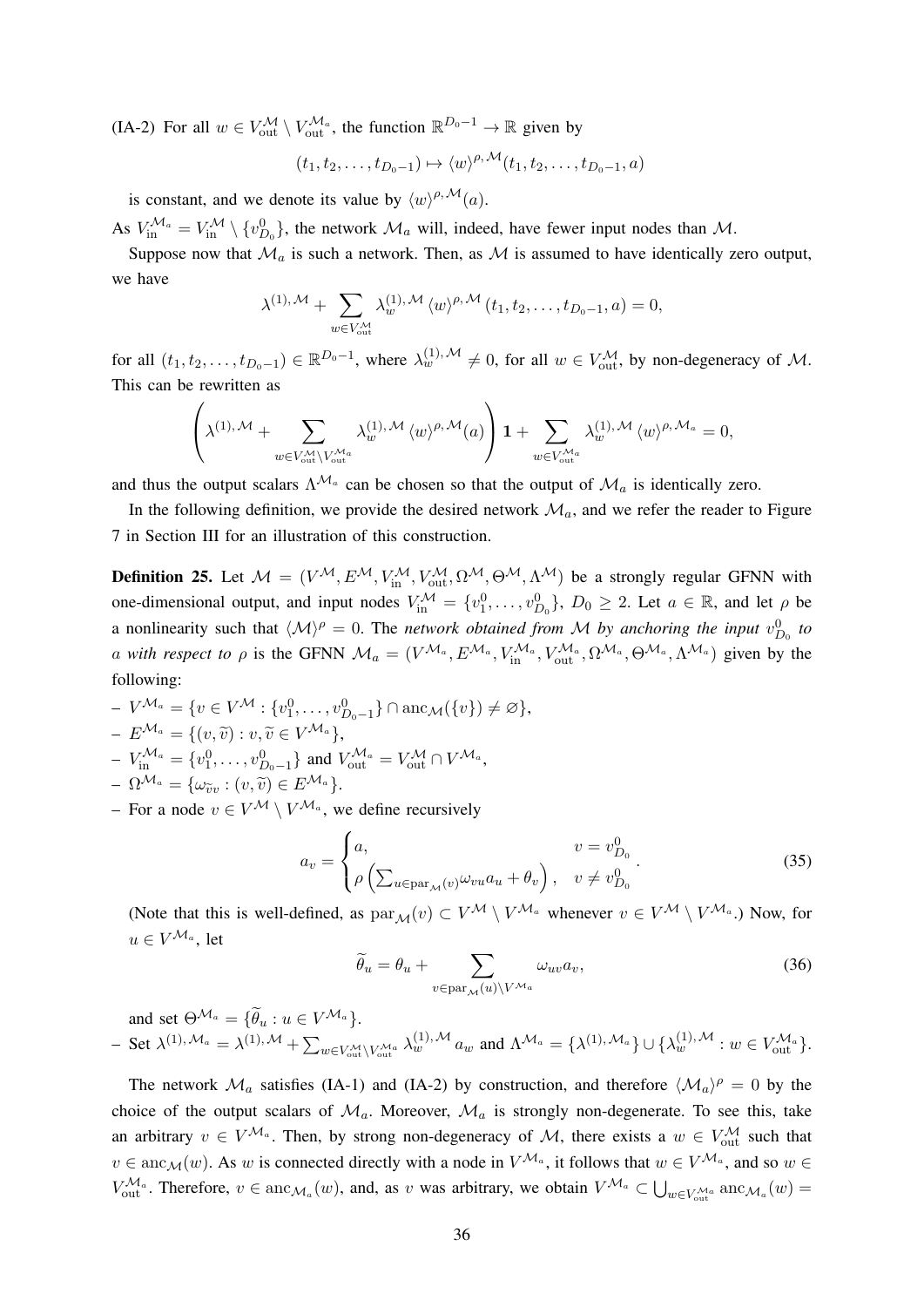anc $_{\mathcal{M}_a}(V_{\text{out}}^{\mathcal{M}_a})$ . On the other hand, Property (ii) of Definition 5 follows from  $V_{\text{out}}^{\mathcal{M}_a} \subset V_{\text{out}}^{\mathcal{M}}$  and the fact that  $\mathcal{M}_a$  inherits the output scalars from  $\mathcal{M}$ . This establishes that  $\mathcal{M}_a$  is strongly non-degenerate. Finally, if M is layered, then so is  $\mathcal{M}_a$ .

However,  $\mathcal{M}_a$  is not, in general, guaranteed to be irreducible. Consider, for instance, the network M in Figure 7. As the biases of the nodes  $u_1, u_2, w_2, w_3$  are changed, the network  $\mathcal{M}_a$  may be  $(\rho, \{u_1, u_2\})$ –reducible or  $(\rho, \{w_2, w_3\})$ –reducible, or both. This is unfortunate, as our program for proving Theorem 3 envisages maintaining regularity when constructing networks with zero output. However, this nuisance can be circumvented, as the following lemma says that, for real meromorphic nonlinearities satisfying the SAC, either there exists some value of  $a \in \mathbb{R}$  such that the network  $\mathcal{M}_a$ is, indeed, irreducible, or else it is possible to select a strongly regular subnetwork  $N$  of  $M$  with input  $\{v_{D_0}^0\}$  and identically zero output. This will be sufficient for our purposes.

**Proposition 9** (Input anchoring). Let  $M = (V^{\mathcal{M}}, E^{\mathcal{M}}, V_{\text{in}}^{\mathcal{M}}, V_{\text{out}}^{\mathcal{M}}, \Omega^{\mathcal{M}}, \Theta^{\mathcal{M}}, \Lambda^{\mathcal{M}})$  be a strongly *regular GFNN with one-dimensional output and input nodes*  $V_{\text{in}}^{\mathcal{M}} = \{v_1^0, \dots, v_{D_0}^0\}$ ,  $D_0 \geq 2$ . Let  $\sigma$ *be a nonlinearity such that*  $\sigma(\mathbb{R}) \subset \mathbb{R}$ *, and suppose that*  $\sigma$  *is meromorphic on*  $\mathbb C$  *and satisfies the SAC. Finally, suppose that*  $\langle \mathcal{M} \rangle^{\sigma} = 0$ *, and let*  $\mathcal{M}_a$  *denote the network obtained by anchoring the input*  $v_{D_0}^0$  to some  $a \in \mathbb{R}$  with respect to  $\sigma$ , according to Definition 25. Then one of the following *two statements must be true:*

- *(i) There exists an*  $a \in \mathbb{R}$  *such that*  $\mathcal{M}_a$  *is strongly regular.*
- *(ii) There exists a strongly regular subnetwork*  $\mathcal{N} = (V^{\mathcal{N}}, E^{\mathcal{N}}, \{v_{D_0}^0\}, V_{out}^{\mathcal{N}}, \Omega^{\mathcal{N}}, \Theta^{\mathcal{N}}, \Lambda^{\mathcal{N}})$  of  $\mathcal{M}$ *with one-dimensional output such that*  $\langle \mathcal{N} \rangle^{\sigma} = 0$ *.*

The proof of Proposition 9 requires the following auxiliary result, whose proof can be found in the Appendix.

**Lemma 8.** Let  $\sigma$  be a meromorphic nonlinearity on  $\mathbb C$  satisfying the SAC. Furthermore, let  $\{\beta_s\}_{s\in\mathcal I}$ *be a nonempty finite set of nonzero real numbers. Then*

$$
\Gamma := \left\{ (\gamma_s)_{s \in \mathcal{I}} \in \mathbb{R}^{\mathcal{I}} : \begin{array}{l} (\zeta, \{(\alpha_s, \beta_s, \gamma_s)\}_{s \in \mathcal{I}}) \text{ is an affine symmetry of } \sigma \text{ for} \\ \text{some } \zeta \in \mathbb{R} \text{ and nonzero real numbers } \{\alpha_s\}_{s \in \mathcal{I}} \end{array} \right\}
$$

is a (possibly empty) countable union of parallel lines in  $\mathbb{R}^{\mathcal{I}}$ . More specifically, there exists a countable *set*  $\Gamma' \subset \mathbb{R}^{\mathcal{I}}$  *such that*  $\Gamma = \bigcup_{\gamma' \in \Gamma'} \{ (\gamma_s' + t\beta_s)_{s \in \mathcal{I}} : t \in \mathbb{R} \}.$ 

*Proof of Proposition 9:* For a subset U of nodes of M define

$$
E_U = \{ a \in \mathbb{R} : U \subset V^{\mathcal{M}_a} \text{ and } \mathcal{M}_a \text{ is } (\sigma, U) \text{-reducible} \}.
$$

Suppose that statement (i) is false, so that, for every  $a \in \mathbb{R}$ , there exists a  $U \subset V^{\mathcal{M}}$  such that  $a \in E_U$ . We can then write  $\mathbb R$  as a finite union

$$
\mathbb{R}=\bigcup_{U\subset V^{\mathcal{M}}}E_U,
$$

and, as  $\mathbb R$  is a complete metric space and the union over the subsets of  $V^{\mathcal{M}}$  is finite, it follows by the Baire category theorem [20, Thm. 5.6] that there exists a  $U \subset V^{\mathcal{M}}$  such that  $E_U$  is not meagre in  $\mathbb{R}$ , i.e., it is not a countable union of nowhere dense sets. Fix such a set U, let P be the common parent set in  $\mathcal{M}_a$  of the nodes in U, let  $\{\kappa_v\}_{v\in P}$  and  $\{\beta_u\}_{u\in U}$  be such that  $\{\omega_{uv}\}_{v\in P} = \beta_u\{\kappa_v\}_{v\in P}$ ,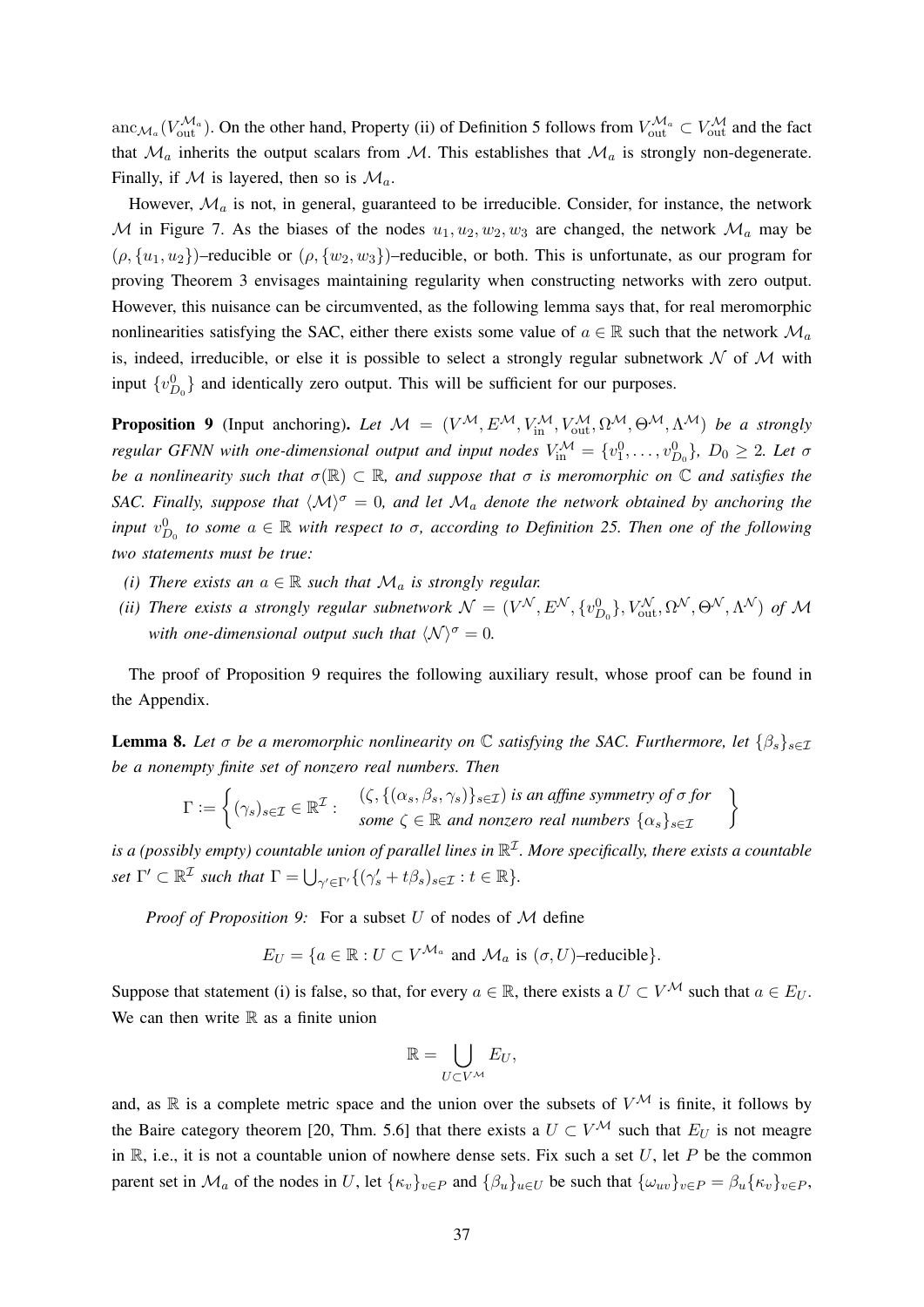for all  $u \in U$ , and set  $P' = \bigcup_{u \in U} (\text{par}_{\mathcal{M}}(u) \setminus P)$ . Note that, for  $v \in P'$ , the map  $\langle v \rangle^{\sigma, \mathcal{M}}$  depends on  $v_{D_0}^0$ , but not on the remaining input nodes  $\{v_1^0, \ldots, v_{D_0-1}^0\}$  of M, so we can write  $\langle v \rangle^{\sigma, \mathcal{M}}(a)$  for the value of  $\langle v \rangle^{\sigma, M}$  at an arbitrary point  $(t_1, \ldots, t_{D_0-1}, a) \in \mathbb{R}^{V_{in}}$ . Now, the bias of every  $u \in U$  in  $\mathcal{M}_a$  is given by

$$
\xi_u(a):=\theta_u+\sum_{v\in P'\cap\mathrm{par}_{\mathcal{M}}(u)}\omega_{uv}\langle v\rangle^{\sigma,\,\mathcal{M}}(a).
$$

As  $\sigma$  is a meromorphic function satisfying the SAC and  $\sigma(\mathbb{R}) \subset \mathbb{R}$ , we know by Lemma 8 that the set

$$
\Gamma := \left\{ (\gamma_u)_{u \in U} \in \mathbb{R}^U : \begin{array}{c} (\zeta, \{(\alpha_u, \beta_u, \gamma_u)\}_{u \in U}) \text{ is an affine symmetry of } \sigma \text{ for} \\ \text{some } \zeta \in \mathbb{R} \text{ and nonzero real numbers } \{\alpha_u\}_{u \in U} \end{array} \right\}
$$

is a countable union of parallel lines in  $\mathbb{R}^U$ , i.e., there exists a countable set  $\Gamma' \subset \mathbb{R}^U$  such that  $\Gamma = \bigcup_{\gamma' \in \Gamma'} \Gamma_{\gamma'}$ , where  $\Gamma_{\gamma'} := \{ (\gamma'_u + t\beta_u)_{u \in U} : t \in \mathbb{R} \}$  are w.l.o.g. pairwise disjoint. Note that, by definition of reducibility, we have  $(\xi_u(a))_{u\in U} \in \Gamma$ , for all  $a \in E_U$ , and thus we can partition  $E_U$ according to  $E_U = \bigcup_{\gamma' \in \Gamma'} E_U^{\gamma'}$  $U_U^{\gamma}$ , where

$$
E_U^{\gamma'} := \{ a \in E_U : (\xi_u(a))_{u \in U} \in \Gamma_{\gamma'} \}, \quad \text{for } \gamma' \in \Gamma'.
$$

Now, as  $E_U$  is not a countable union of nowhere dense sets, and  $\Gamma'$  is countable, there must exist a  $\gamma' \in \Gamma'$  such that  $E^{\gamma'}_{U}$  $U$  is dense in an open subset of R. Next, consider  $\theta \in \mathbb{R}^U$  such that  $\sum_{u \in U} \beta_u \theta_u =$ 0. Then

$$
\sum_{u \in U} (\xi_u(a) - \gamma'_u) \,\vartheta_u = 0,\tag{37}
$$

for all  $a \in E^{\gamma'}_{II}$  $U$ , by definition of Γ<sub>γ'</sub>. As  $\sigma(\mathbb{R}) \subset \mathbb{R}$ , the functions  $a \mapsto \xi_u(a)$ , for  $u \in U$ , are holomorphic in a neighborhood of R. Hence, as  $E_{U}^{\gamma'}$  $U$  has a cluster point in  $\mathbb{R}$ , it follows by the identity theorem [20, Thm. 10.18] that (37) holds for all  $a \in \mathbb{R}$ . Now, as  $\vartheta$  was arbitrary, we see that, for every  $a \in \mathbb{R}$ , there exists a  $\xi(a) \in \mathbb{R}$  such that

$$
(\xi_u(a) - \gamma'_u)_{u \in U} = \xi(a) \cdot (\beta_u)_{u \in U}.
$$

Then

$$
\sum_{v \in P' \cap \text{par}_{\mathcal{M}}(u)} \omega_{uv} \langle v \rangle^{\mathcal{M}, \sigma}(a) = -\theta_u + \gamma'_u + \beta_u \xi(a), \quad a \in \mathbb{R},
$$

for all  $u \in U$ , and thus, for all  $u_1, u_2 \in U$ , we have that

$$
\sum_{v \in P' \cap \text{par}_{\mathcal{M}}(u_1)} \beta_{u_1}^{-1} \omega_{u_1 v} \langle v \rangle^{\mathcal{M}, \sigma}(a) - \sum_{v \in P' \cap \text{par}_{\mathcal{M}}(u_2)} \beta_{u_2}^{-1} \omega_{u_2 v} \langle v \rangle^{\mathcal{M}, \sigma}(a) = \beta_{u_1}^{-1} (\gamma'_{u_1} - \theta_{u_1}) - \beta_{u_2}^{-1} (\gamma'_{u_2} - \theta_{u_2}),
$$
\n(38)

is constant as a function of  $a \in \mathbb{R}$ . We now use this identity to construct a subnetwork N of M with one identically zero output and input  $\{v_{D_0}^0\}$ , thereby establishing statement (ii) of the proposition. This will be done analogously to the construction of the network  $\mathcal{N}'$  in the proof of Proposition 8. Concretely, we proceed by showing that there exist  $u_1, u_2 \in U$ ,  $u_1 \neq u_2$ , such that either

$$
\mathrm{par}_{\mathcal{M}}(u_1) \setminus P \neq \mathrm{par}_{\mathcal{M}}(u_2) \setminus P
$$

or

$$
\widetilde{P} := \operatorname{par}_{\mathcal{M}}(u_1) \setminus P = \operatorname{par}_{\mathcal{M}}(u_2) \setminus P \quad \text{and}
$$

$$
\beta_{u_1}^{-1} \{\omega_{u_1 v}\}_{v \in \widetilde{P}} \neq \beta_{u_2}^{-1} \{\omega_{u_2 v}\}_{v \in \widetilde{P}}.
$$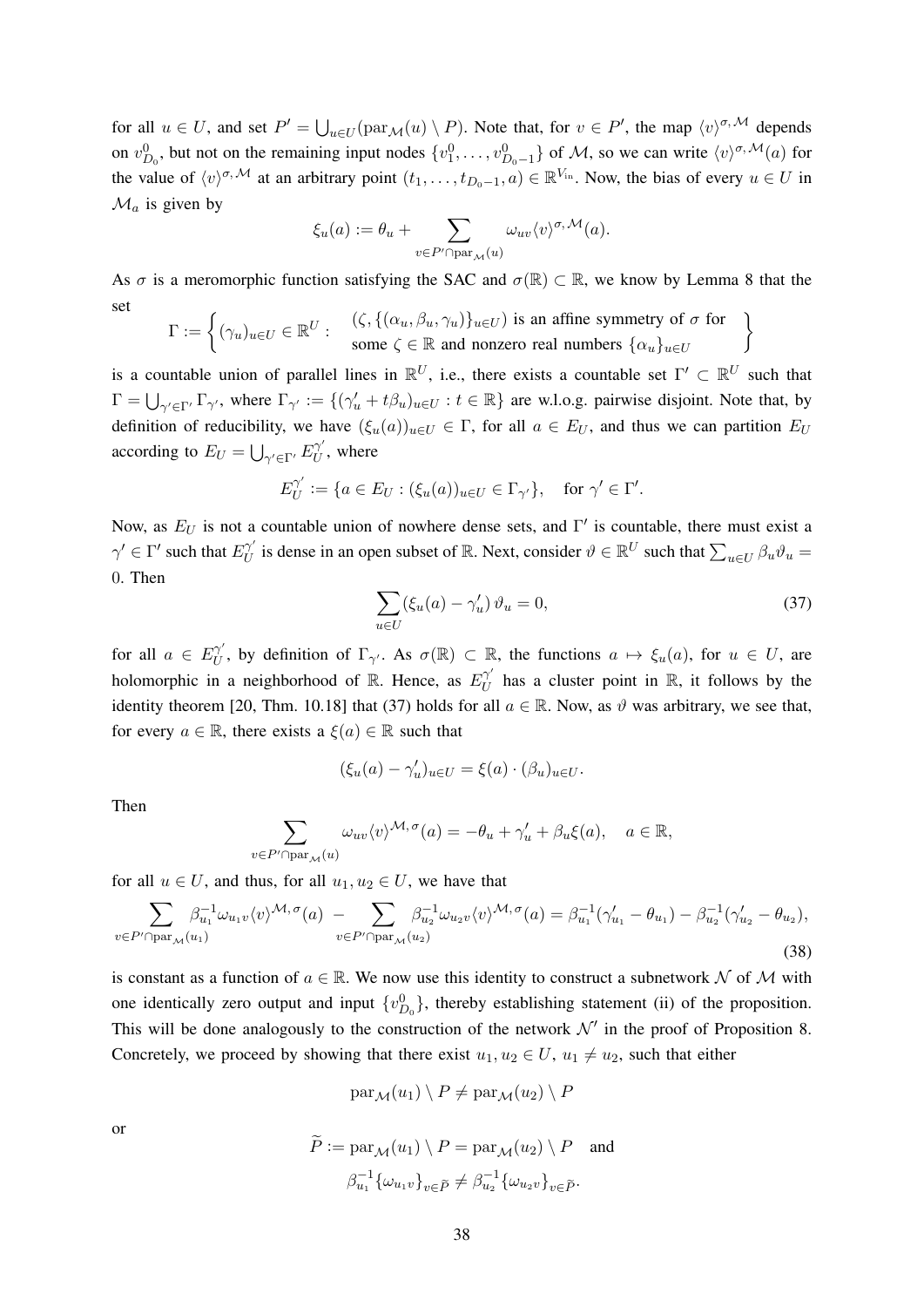Suppose by way of contradiction that this is not the case. First note that  $\#(U) \geq 2$ , as  $\sigma$  is nonconstant. Next, recalling that  $P' = \bigcup_{u \in U} (\text{par}_{\mathcal{M}}(u) \setminus P)$ , we have  $\text{par}_{\mathcal{M}}(u) \setminus P = P'$ , for all  $u \in U$ , and there exists a set of nonzero real numbers  $\{\widetilde{\kappa}_v\}_{v\in P}$  such that  $\{\omega_{uv}\}_{v\in P'} = \beta_u \{\widetilde{\kappa}_v\}_{v\in P'}$ , for all  $u \in U$ . Recalling that also  $\{\omega_{uv}\}_{v \in P} = \beta_u \{\kappa_v\}_{v \in P}$ , we obtain  $\{\omega_{uv}\}_{v \in P \cup P'} = \beta_u \{\kappa_v'\}_{v \in P \cup P'}$ , where

$$
\kappa'_v = \begin{cases} \kappa_v, & v \in P \\ \tilde{\kappa}_v, & v \in P' \end{cases}
$$

But this implies that M is  $(\rho, U)$ –reducible, contradicting the assumption that M is irreducible. We can therefore find  $u_1, u_2 \in U$ ,  $u_1 \neq u_2$ , such that either  $\text{par}_{\mathcal{M}}(u_1) \setminus P \neq \text{par}_{\mathcal{M}}(u_2) \setminus P$ , or  $\widetilde{P} := \text{par}_{\mathcal{M}}(u_1) \setminus P = \text{par}_{\mathcal{M}}(u_2) \setminus P$  and  $\beta_{u_1}^{-1} {\{\omega_{u_1v}\}}_{v \in \widetilde{P}} \neq \beta_{u_2}^{-1} {\{\omega_{u_2v}\}}_{v \in \widetilde{P}}$ . It hence follows that there exists a  $v \in P'$  such that one of the following statements holds:

$$
(v, u_1) \in E^{\mathcal{M}} \text{ and } (v, u_2) \notin E^{\mathcal{M}},
$$
  
\n
$$
(v, u_1) \notin E^{\mathcal{M}} \text{ and } (v, u_2) \in E^{\mathcal{M}}, \text{ or}
$$
  
\n
$$
(v, u_1), (v, u_2) \in E^{\mathcal{M}}, \text{ and } \beta_{u_1}^{-1} \omega_{u_1 v} - \beta_{u_2}^{-1} \omega_{u_2 v} \neq 0.
$$
\n(39)

.

Hence  $S := \{v \in P' : \text{ one of (39) holds} \}$  is nonempty, and we can set

$$
\lambda_v^{(1),\mathcal{N}} = \begin{cases} \beta_{u_1}^{-1} \omega_{u_1 v}, & \text{if } (v, u_1) \in E^{\mathcal{M}}, (v, u_2) \notin E^{\mathcal{M}} \\ -\beta_{u_2}^{-1} \omega_{u_2 v}, & \text{if } (v, u_1) \notin E^{\mathcal{M}}, (v, u_2) \in E^{\mathcal{M}} , \quad \text{for } v \in S, \\ \beta_{u_1}^{-1} \omega_{u_1 v} - \beta_{u_2}^{-1} \omega_{u_2 v}, & \text{if } (v, u_1), (v, u_2) \in E^{\mathcal{M}} \end{cases}
$$

and

$$
\Lambda^{\mathcal{N}} = \{ \lambda^{(1), \mathcal{N}} := -\beta_{u_1}^{-1} (\gamma_{u_1}^{\prime} - \theta_{u_1}) + \beta_{u_2}^{-1} (\gamma_{u_2}^{\prime} - \theta_{u_2}) \} \cup \{ \lambda_v^{(1), \mathcal{N}} : v \in S \}.
$$
 (40)

We now take  $\mathcal{N} = (V^{\mathcal{N}}, E^{\mathcal{N}}, \{v_{D_0}^0\}, S, \Omega^{\mathcal{N}}, \Theta^{\mathcal{N}}, \Lambda^{\mathcal{N}})$  to be the subnetwork of  $\mathcal{M}$  with one-dimensional output, generated by S, and with  $\Lambda^{\mathcal{N}}$  as given in (40). Then  $\langle \mathcal{N} \rangle^{\sigma} = 0$  by (38), and  $\mathcal{N}$  is strongly regular, as  $M$  is. This establishes statement (ii) of the proposition and hence completes its proof.

#### *B. Proof of Theorem 3*

We are now ready to combine the results of Sections V and VI to prove Theorem 3.

*Proof of Theorem 3:* We argue by contradiction, so suppose that the statement is false. Specifically, fix a non-trivial regular GFNN A with one-dimensional identically zero output and input set  $V_{\text{in}}$  of minimal cardinality. Then, as  $V_{\text{in}}$  is of minimal cardinality, A must be strongly regular. We further claim that  $\#(V_{\text{in}}) = 1$ . To see this, suppose by way of contradiction that  $\#(V_{\text{in}}) \geq 2$ , and apply Proposition 9 to A. Note that both circumstances of Proposition 9 yield a strongly regular network  $A'$  with one-dimensional identically zero output, and input set  $V'_{in}$  strictly contained in  $V_{in}$ . As  $\#(V'_{\text{in}})$   $\lt \#(V_{\text{in}})$ , we have a contradiction to the minimality of  $\#(V_{\text{in}})$ , and hence must have  $#(V_{\text{in}}) = 1.$ 

Now, as  $\langle A \rangle^{\sigma}|_{\mathbb{R}} = 0$ , it follows by the identity theorem that  $\langle A \rangle^{\sigma}$  continues in a unique fashion to the zero function on its natural domain  $\mathcal{D}_{(A)\sigma} = \mathbb{C}$ . On the other hand, as A is non-trivial, Proposition 8 implies that the natural domain  $\mathcal{D}_{\langle A \rangle^{\sigma}}$  of the analytic continuation of  $\langle A \rangle^{\sigma}$  is equal to  $\mathbb{C} \setminus \overline{P_A}$ ,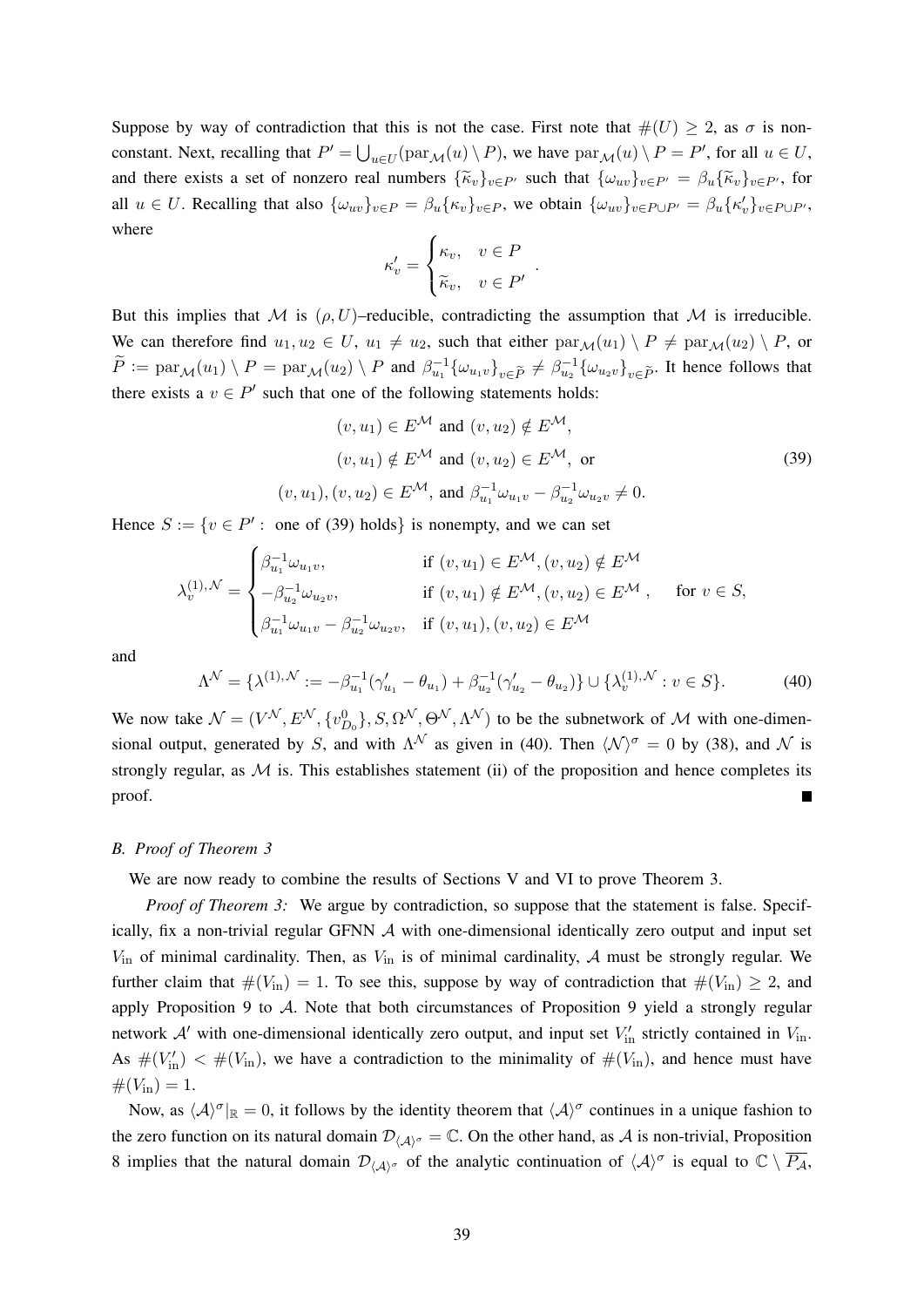where  $P_A$  is the set of poles of  $\langle A \rangle^{\sigma}$  satisfying  $L_{\mathbb{C}}(\overline{P_A}) = L(A) \geq 1$ . This, in particular, implies that P<sub>A</sub> must be nonempty, which stands in contradiction to  $\mathcal{D}_{(A)^\sigma} = \mathbb{C}$ , completing the proof.

## VII. THE ALIGNMENT CONDITIONS FOR  $\Sigma_{a,b}$ -NONLINEARITIES

## *A. Basic properties of*  $\Sigma_{a,b}$ *-nonlinearities*

In this section, we derive various straightforward results about lattices in  $\mathbb C$  and the functions in  $\Sigma_{a,b}$  and use these findings to establish both the SAC and the CAC for  $\Sigma_{a,b}$ -nonlinearities. We begin with a lemma listing several elementary properties of  $\Sigma_{a,b}$ -nonlinearities. In the following we write  $d(z, F) = \inf\{|z - w| : w \in F\}$  for the Euclidean distance between the point  $z \in \mathbb{C}$  and the set  $F \subset \mathbb{C}$ .

**Lemma 9.** Let  $a, b > 0$ , let  ${c_k}_{k \in \mathbb{Z}}$  be a sequence of complex numbers, and suppose  $a' \in (0, a)$  is  $\sup_{k\in\mathbb{Z}}|c_k|e^{-\pi a' |k|/b}<\infty$ . Then the series in (17) converges uniformly on compact subsets  $of \mathbb{C} \setminus P_{\sigma}$ , where  $P_{\sigma} = \{ak_a + ib(k_b + 1/2) : k_a, k_b \in \mathbb{Z}, c_{k_a} \neq 0\}$ . Moreover, the function  $\sigma$  given *by* (17) *has the following properties:*

- *(i)* σ *is an* ib*-periodic meromorphic function on* C*,*
- *(ii) the set of poles of*  $\sigma$  *is*  $P_{\sigma} \subset (\frac{ib}{2} + a\mathbb{Z} \times ib\mathbb{Z})$ ,
- *(iii) every pole of*  $\sigma$  *is of order 1,*
- *(iv) there exist constants*  $M > 0$  *and*  $\eta \in (0, \pi)$  *such that*  $|\sigma(z)| \leq \frac{M}{1 \wedge d(z, P_{\sigma})} e^{\eta |z|/b}$ , for all  $z \in$  $\mathcal{D}_{\sigma} := \mathbb{C} \setminus P_{\sigma}.$

The proof of Lemma 9 can be found in the Appendix.

#### *B.* Asymptotic density and the CAC for  $\Sigma_{a,b}$ -nonlinearities

The first main result of this section is the following proposition that immediately implies the CAC for functions in  $\Sigma_{a,b}$ .

**Proposition 10.** *Let*  $a, b > 0$ ,  $\sigma \in \Sigma_{a,b}$ , and let  $\{(\alpha_s, \beta_s, \gamma_s)\}_{s \in \mathcal{I}}$  *be a nonempty finite set of triples of complex numbers such that*  $\alpha_s, \beta_s \in \mathbb{C} \setminus \{0\}$ , for all  $s \in \mathcal{I}$ . Furthermore, let  $\{\epsilon_s\}_{s \in \mathcal{I}}$  be ABCs, *and suppose that the function*

$$
z \mapsto f(z) := \sum_{s \in \mathcal{I}} \alpha_s \sigma \left( \beta_s z + \gamma_s + \epsilon_s (1/z) \right) \tag{41}
$$

*is analytic on*  $\mathbb{C} \setminus D(0,R)$ *, for some*  $R > 0$ *. Then the set*  $\mathcal I$  *can be partitioned into sets*  $\mathcal I_1, \ldots, \mathcal I_n$ *such that, for every*  $j \in \{1, \ldots, n\}$ ,

- *(i) there exists an ABC*  $\xi_j$  *so that*  $\epsilon_s = \beta_s \xi_j$ *, for all*  $s \in \mathcal{I}_j$ *, and*
- (*ii*) the function  $f_j := \sum_{s \in \mathcal{I}_j} \alpha_s \, \sigma(\beta_s \cdot + \gamma_s)$  is entire.

The proof of Proposition 10 uses several ancillary results about asymptotic densities of arithmetic sequences and lattices in the sense of Definition 14. Concretely, we will need the following three lemmas, whose proofs can be found in the Appendix, as well as a special case of Weyl's equidistribution theorem, which was also employed in the proof of the "Deconstruction Lemma" in [1].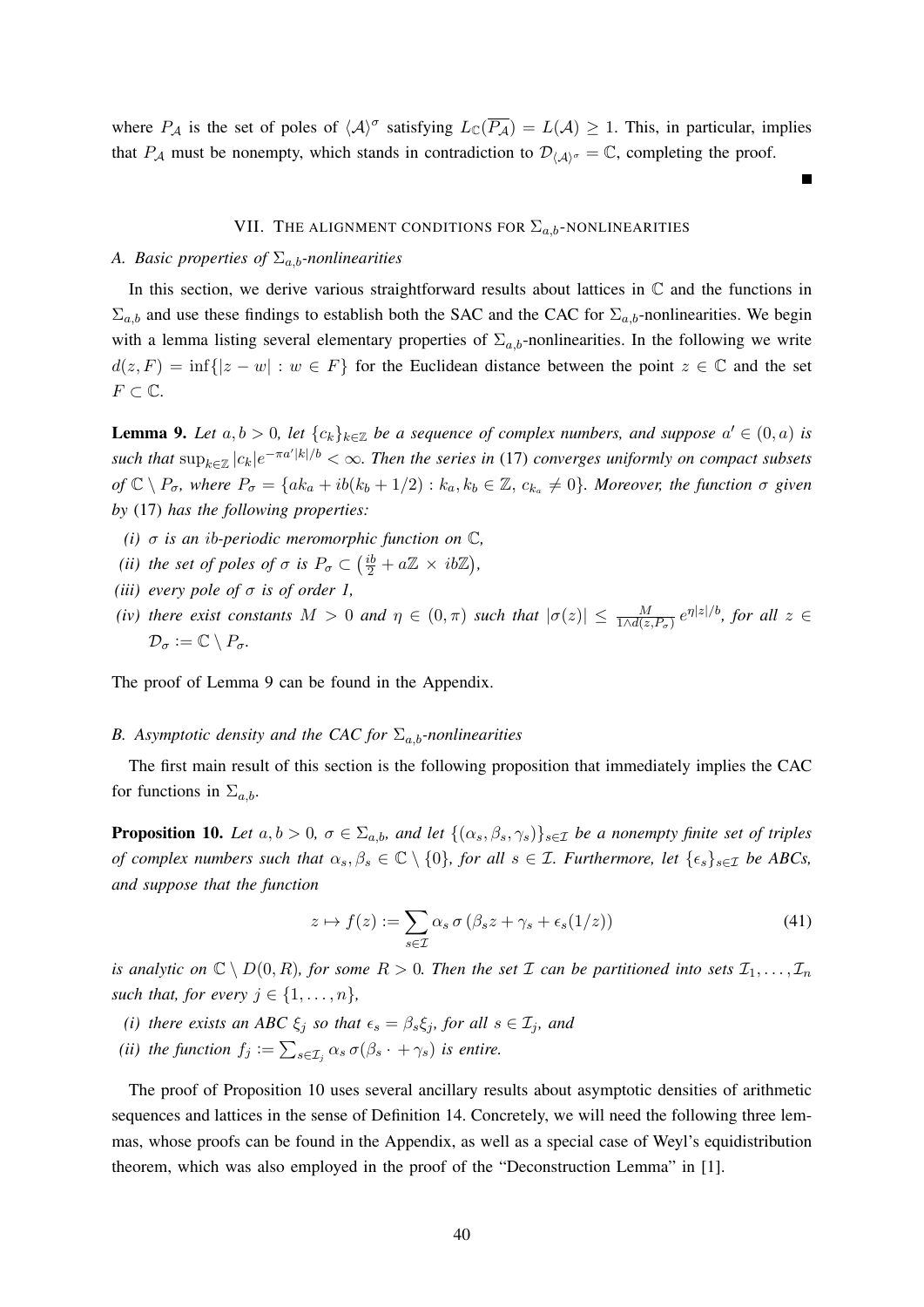**Lemma 10.** Let  $\Pi = a\mathbb{Z} \times ib\mathbb{Z}$  be a lattice in  $\mathbb{C}$ , where  $a, b > 0$ . Let  $\beta \in \mathbb{C} \setminus \{0\}$  and  $\gamma \in \mathbb{C}$ , and *set*  $P = \beta^{-1}(\Pi - \gamma)$ *. Suppose*  $\ell$  *is a line in*  $\mathbb C$  *such that*  $\Delta(\ell, P) > 0$ *. Then*  $\ell \cap P$  *is an arithmetic sequence, and there exists an*  $\varepsilon_0 > 0$  *such that*  $(\ell + D(0, \varepsilon_0)) \cap P = \ell \cap P$ *.* 

**Lemma 11.** Let  $\Pi = a\mathbb{Z} \times ib\mathbb{Z}$  be a lattice in  $\mathbb{C}$ , where  $a, b > 0$ . Let  $\beta_1, \beta_2 \in \mathbb{C} \setminus \{0\}$  and  $\gamma_1, \gamma_2 \in \mathbb{C}$ , and set  $P_j = \beta_j^{-1}(\Pi - \gamma_j)$ , for  $j \in \{1,2\}$ . Suppose that  $\ell$  is a line in  $\mathbb C$  such that  $\ell \cap P_j = \{x_j + ky_j : k \in \mathbb{Z}\}, j \in \{1, 2\},\$ are arithmetic sequences so that  $y_1/y_2$  is real and rational. *Then the sets*  $P_{\ell,c} := \{p \in P_1 \cup P_2 : d(p,\ell) \leq c\}$  *are uniformly discrete, for all*  $c > 0$ *.* 

**Lemma 12.** *Let*  $a, b > 0$  *and let*  $\sigma \in \Sigma_{a,b}$ *. Furthermore, let*  $\{(\alpha_s, \beta_s, \gamma_s)\}_{s \in \mathcal{I}}$  *be a finite set of triples of complex numbers such that*  $\alpha_s$ ,  $\beta_s \neq 0$ , for all  $s \in I$ , and set  $f := \sum_{s \in I} \alpha_s \sigma(\beta_s \cdot + \gamma_s)$ . Then, *either*

- *(i)* f *is entire, or*
- *(ii)* f has a nonempty set of poles  $P_f$ , and there exists a line  $\ell$  in  $\mathbb C$  *such that*  $\Delta(\ell, P_f) > 0$ *.*

**Proposition 11** (Weyl, [1, Cor. 2.A.12]). Let  $x_1, x_2 \in \mathbb{C}$ ,  $y_1, y_2 \in \mathbb{C} \setminus \{0\}$ , and define the arithmetic *sequences*  $\Pi_j = \{x_j + ky_j : k \in \mathbb{Z}\}$ , for  $j \in \{1, 2\}$ . If  $y_1/y_2$  is real and irrational, then  $\Delta(\Pi_1, \Pi_2)$  = 0*.*

We are now ready to prove Proposition 10.

*Proof of Proposition 10:* Let  $\delta \in (0, 1/R)$  be sufficiently small for the functions  $\epsilon_s$  to be analytic on an open neighborhood of  $D(0, \delta)$ , for all  $s \in \mathcal{I}$ . Then, for every  $s \in \mathcal{I}$ ,

$$
z \mapsto \widetilde{\sigma}_s(z) := \sigma \left( \beta_s z + \gamma_s + \epsilon_s(1/z) \right)
$$

is a meromorphic function on  $\mathcal{D}_{\delta} := \mathbb{C} \setminus D(0, 1/\delta)$ . Let  $\widetilde{P}_{s} \subset \mathcal{D}_{\delta}$  denote its set of poles. Next, for  $s \in \mathcal{I}$ , set  $P_s = \beta_s^{-1}(P_\sigma - \gamma_s)$ , where  $P_\sigma$  is the set of poles of  $\sigma$ . We now show the following:

*Claim: There exist*  $\delta' \in (0,\delta)$  *and*  $A > 1/(2\delta')$  *such that, for all*  $s \in \mathcal{I}$ *, the function*  $g_s$ :  $D^{\circ}(0, \delta') \to \mathbb{C}$  given by  $g_s(z) = \frac{\beta_s z}{\beta_s + z \epsilon_s(z)}$  is biholomorphic onto its image  $\text{Img}(g_s) \supset D^{\circ}(0, 1/A)$ , and, for every  $p' \in \widetilde{P}_s \setminus D(0, 2A)$ , we have

$$
p := 1/g_s(1/p') \in P_s \setminus D(0, A), \quad \text{and}
$$
  
\n
$$
p' = p - h_s(1/p),
$$
\n(42)

*where*  $h_s := \beta_s^{-1}(\epsilon_s \circ g_s^{-1}) : D^{\circ}(0, 1/A) \to \mathbb{C}$ *.* 

*Proof of Claim.* First note that, for every  $s \in \mathcal{I}$ , the function  $z \mapsto g_s(z) = \frac{\beta_s z}{\beta_s + z \epsilon_s(z)}$  is holomorphic on a neighborhood of 0. Moreover, we have  $g_s(0) = 0$  and  $g'_s(0) = 1$ , and thus by the complex open mapping theorem [20, Thm. 10.32], there exists  $\delta_s \in (0,\delta)$  such that  $g_s : D^{\circ}(0,\delta_s) \to \mathbb{C}$  is biholomorphic onto its image. Let  $\delta' = \min_{s \in \mathcal{I}} \delta_s$  and  $A > 0$  be such that

$$
\max_{|z| \le 1/(2A)} |\epsilon_s(z)| \le 1,
$$
 for all  $s \in \mathcal{I}$ ,  
\n
$$
A > \frac{1}{2\delta'} \vee \max_{s \in \mathcal{I}} |\beta_s|^{-1},
$$
 for all  $s \in \mathcal{I}$ , and  
\n
$$
D^{\circ}(0, 1/A) \subset \bigcap_{s \in \mathcal{I}} g_s(D^{\circ}(0, \delta')).
$$

The last of these conditions implies that the image  $\text{Img}(g_s)$  contains  $D^{\circ}(0,1/A)$ , for every  $s \in \mathcal{I}$ . We proceed to show (42). To this end, fix an  $s \in \mathcal{I}$  and take a  $p' \in \widetilde{P}_s \setminus D(0, 2A)$ . Then,  $|p'| > 2A$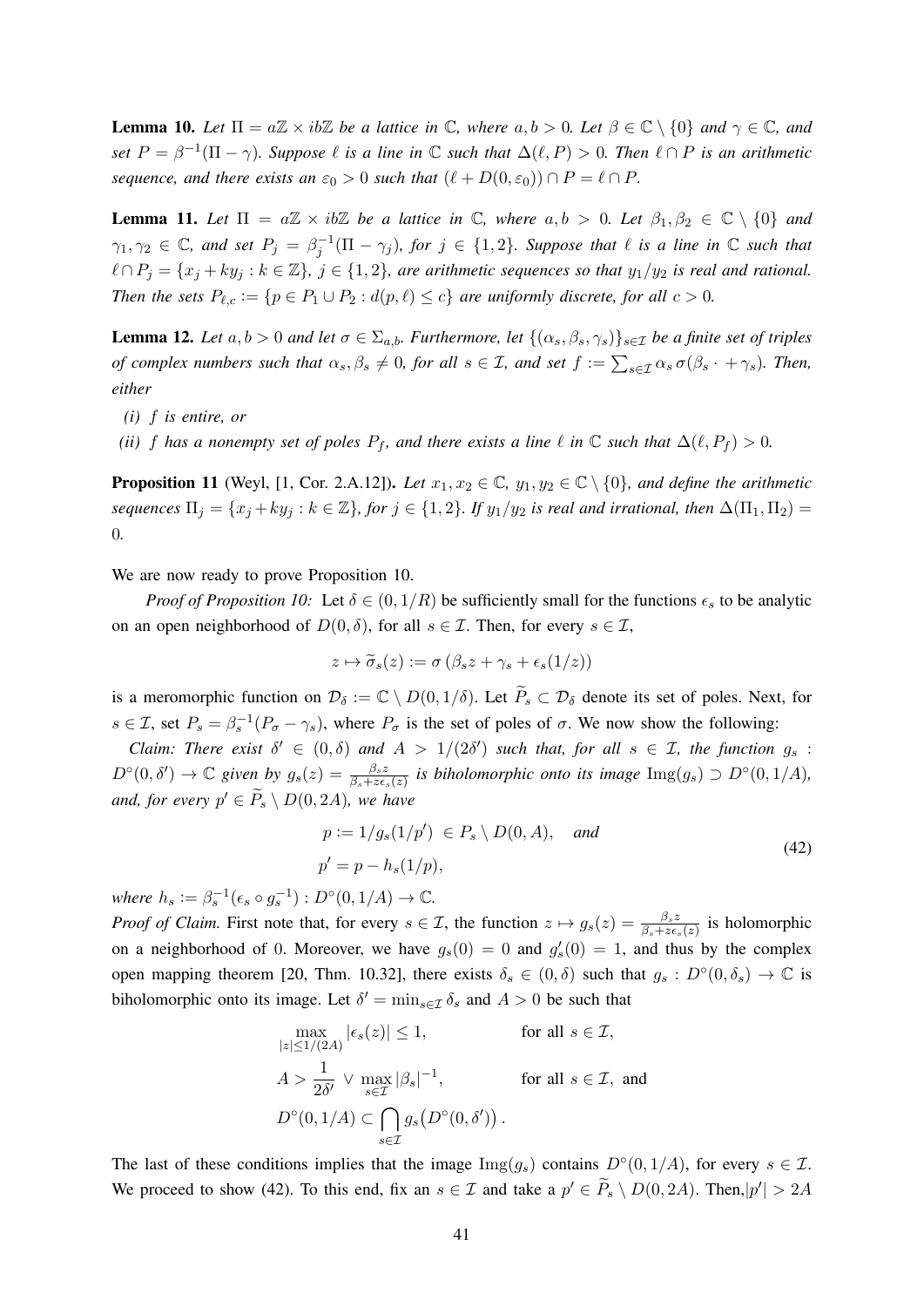and  $\psi := \beta_s p' + \gamma_s + \epsilon_s(1/p') \in P_{\sigma}$ . Now,

$$
p = 1/g_s(1/p') = \frac{\beta_s + (1/p') \cdot \epsilon_s(1/p')}{\beta_s/p'} = \beta_s^{-1}(\psi - \gamma_s) \in \beta_s^{-1}(P_\sigma - \gamma_s) = P_s,
$$

and, as  $|1/p'| < 1/(2A) < \delta'$ , we have

$$
|p| = |p' + \beta_s^{-1} \epsilon_s(1/p')| \ge |p'| - |\beta_s^{-1}| |\epsilon_s(1/p')| > 2A - A \cdot 1 = A.
$$

This establishes  $p \in P_s \setminus D(0, A)$ . Next, as  $|1/p'| < \delta'$  and  $g_s : D^{\circ}(0, \delta') \to \mathbb{C}$  is a bijection with its image containing  $D^{\circ}(0,1/A)$ , we must have  $1/p' = g_s^{-1}(1/p)$ . Therefore,

$$
p' = \beta_s^{-1}(\psi - \gamma_s) - \beta_s^{-1} \epsilon_s(1/p') = p - \beta_s^{-1} \epsilon_s(g_s^{-1}(1/p)) = p - h_s(1/p),
$$

as desired. This concludes the proof of the claim.

Now, define an undirected graph  $\mathcal{G} = (\mathcal{I}, \mathcal{E})$  by setting

$$
\mathcal{E} = \{ (s_1, s_2) \in \mathcal{I} \times \mathcal{I} : s_1 \neq s_2, \text{ and } \exists \text{ line } \ell \text{ in } \mathbb{C} \text{ s.t. } \Delta(\ell, \widetilde{P}_{s_1} \cap \widetilde{P}_{s_2}) > 0 \},
$$

and let  $\mathcal{I}_1, \ldots, \mathcal{I}_n$  be the subsets of  $\mathcal I$  corresponding to different connected components of  $\mathcal G$ . Next, fix a connected component  $\mathcal{I}_j$  of  $\mathcal{G}$ . We proceed to establish the existence of an ABC  $\xi_j$  such that  $\epsilon_s = \beta_s \xi_j$ , for all  $s \in \mathcal{I}_j$ . If  $\mathcal{I}_j = \{s^*\}$  is a singleton set, we can then simply set  $\xi_j = \beta_{s^*}^{-1} \epsilon_{s^*}$ , so suppose that  $\#(\mathcal{I}_i) \geq 2$ .

Fix  $s_1, s_2 \in \mathcal{I}$  such that  $(s_1, s_2) \in \mathcal{E}$ , and let  $\ell$  be a line in  $\mathbb C$  such that  $\Delta(\ell, \widetilde{P}_{s_1} \cap \widetilde{P}_{s_2}) > 0$ . We proceed by showing that  $P_{\ell,1} := \{p \in P_{s_1} \cup P_{s_2} : d(p,\ell) \leq 1\}$  is uniformly discrete. To this end, take an arbitrary  $\varepsilon > 0$ , let  $A_{\varepsilon} > A$  be such that

$$
|h_{s_m}(1/z)| \le \varepsilon, \quad \text{ for } |z| > A_{\varepsilon} \text{ and } m \in \{1, 2\},\tag{43}
$$

and then let  $B_{\varepsilon} > 2A$  be such that  $|1/g_{s_m}(1/z)| > A_{\varepsilon}$ , for  $|z| > B_{\varepsilon}$  and  $m \in \{1,2\}$ . We now have that, for each  $m \in \{1, 2\}$ , whenever  $p' \in \widetilde{P}_{s_m}$  is such that  $|p'| > B_{\varepsilon}$ , then

$$
p' = p - h_{s_m}(1/p), \quad \text{for some } p \in P_{s_m} \text{ s.t. } |p| > A_{\varepsilon}.
$$
 (44)

Indeed, for  $p' \in \tilde{P}_{s_m}$  satisfying  $|p'| > B_{\varepsilon}$ , we have  $p' \in \tilde{P}_{s_m} \setminus D(0, 2A)$ , and it hence follows by the Claim that  $p' = p - h_{s_m}(1/p)$ , where  $p = 1/g_{s_m}(1/p') \in P_{s_m}$ . Then  $|p| > A_{\varepsilon}$  by our choice of  $B_{\varepsilon}$ , establishing (44). We use this to get the following estimate for both  $m = 1$  and  $m = 2$ :

$$
\Delta_{2\varepsilon}(\ell, P_{s_m}) = \limsup_{N \to \infty} \frac{1}{2N} \# \{ p \in P_{s_m} \cap D(0, N) : d(p, \ell) \le 2\varepsilon \}
$$
  
\n
$$
\ge \limsup_{N \to \infty} \frac{1}{2N} \# \{ p \in P_{s_m} \cap D(0, N) : |p| > A_{\varepsilon}, d(p - h_{s_m}(1/p), \ell) \le \varepsilon \}
$$
  
\n
$$
\ge \limsup_{N \to \infty} \frac{1}{2N} \# \{ p \in P_{s_m} : \begin{cases} p - h_{s_m}(1/p) \in D(0, N - \varepsilon), |p| > A_{\varepsilon}, \\ d(p - h_{s_m}(1/p), \ell) \le \varepsilon \end{cases} \}
$$
  
\n
$$
\ge \limsup_{N \to \infty} \frac{1}{2(N - \varepsilon)} \Big( \# \{ p' \in \widetilde{P}_{s_m} \cap D(0, N - \varepsilon) : d(p', \ell) \le \varepsilon \} - \# (\widetilde{P}_{s_m} \cap D(0, B_{\varepsilon})) \Big)
$$
  
\n
$$
= \Delta_{\varepsilon}(\ell, \widetilde{P}_{s_m}) \ge \Delta(\ell, \widetilde{P}_{s_m}) \ge \Delta(\ell, \widetilde{P}_{s_1} \cap \widetilde{P}_{s_2}), \tag{45}
$$

where the first two inequalities follow by (43), and the third is a consequence of (44). As  $\varepsilon$  was arbitrary, we obtain  $\Delta(\ell, P_{s_m}) \ge \Delta(\ell, P_{s_1} \cap P_{s_2}) > 0$ , and so it follows by Lemma 10 that  $\ell \cap P_{s_m} =$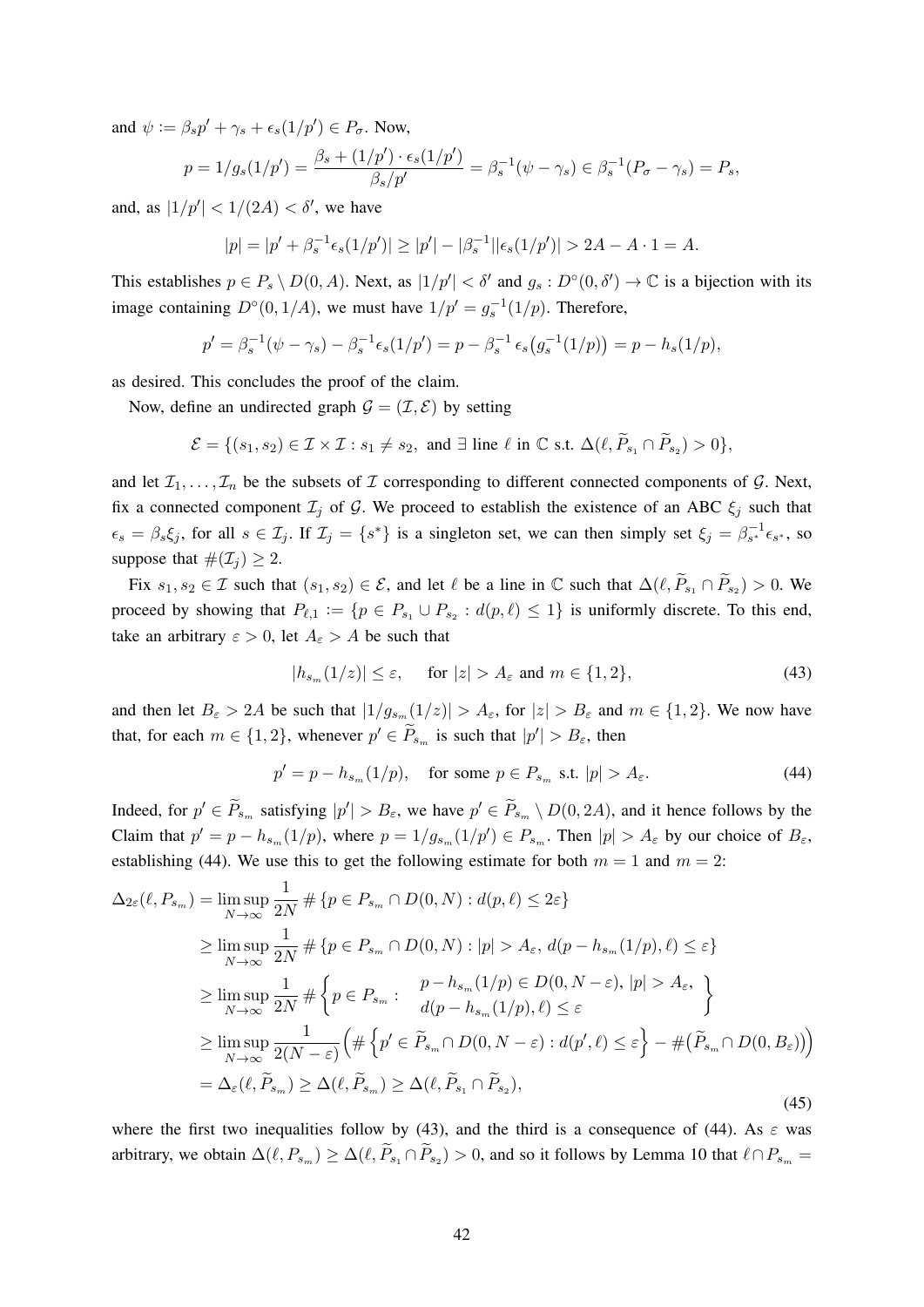${x_m + k y_m : k \in \mathbb{Z}}$  is an arithmetic sequence, and there exists an  $\varepsilon_0 > 0$  such that we have the following implication

$$
p \in P_{s_m}, \ d(p,\ell) \le 2\varepsilon \quad \implies \quad p \in \ell,\tag{46}
$$

for all  $\varepsilon \in (0, \varepsilon_0)$  and both  $m \in \{1, 2\}$ . Fix such an  $\varepsilon$  and define  $A_\varepsilon$  and  $B_\varepsilon$  as above so that we have (43) and (44). We claim that, whenever  $p' \in \widetilde{P}_{s_1} \cap \widetilde{P}_{s_2}$  is such that  $|p'| > B_{\varepsilon}$  and  $d(p', \ell) \leq \varepsilon$ , then

$$
p' = p_2 - h_{s_2}(1/p_2), \text{ where } p_2 \in \ell \cap P_{s_2} \setminus D(0, A_{\varepsilon}) \text{ and } d(p_2, \ell \cap P_{s_1}) \le 2\varepsilon. \tag{47}
$$

Indeed, if  $p' \in \widetilde{P}_{s_1} \cap \widetilde{P}_{s_2}$  is such that  $|p'| > B_{\varepsilon}$ , then by (44) we have

$$
p' = p_1 - h_{s_1}(1/p_1) = p_2 - h_{s_2}(1/p_2),
$$
\n(48)

where  $p_m = 1/g_{s_m}(1/p') \in P_{s_m}$  is such that  $|p_m| > A_{\varepsilon}$ , for  $m \in \{1,2\}$ . If  $p'$  additionally satisfies  $d(p', \ell) \leq \varepsilon$ , then

$$
d(p_m, \ell) \le d(p', \ell) + |h_{s_m}(1/p_m)| \le \varepsilon + \varepsilon = 2\varepsilon, \quad \text{for } m \in \{1, 2\},\
$$

by (48) and (43), and so (46) establishes  $p_1, p_2 \in \ell$ , further implying  $p_1 \in \ell \cap P_{s_1}, p_2 \in \ell \cap P_{s_2}$ , and

$$
d(p_2, \ell \cap P_{s_1}) \le |p_1 - p_2| = |h_{s_1}(1/p_1) - h_{s_2}(1/p_2)| \le \varepsilon + \varepsilon = 2\varepsilon,
$$

where we used  $p_1 \in \ell \cap P_{s_1}$  and (43). This establishes (47). We now argue

$$
\Delta_{2\varepsilon}(\ell \cap P_{s_1}, \ell \cap P_{s_2}) = \limsup_{N \to \infty} \frac{1}{2N} \# \{p_2 \in \ell \cap P_{s_2} \cap D(0, N) : d(p_2, \ell \cap P_{s_1}) \le 2\varepsilon\}
$$
  
\n
$$
\ge \limsup_{N \to \infty} \frac{1}{2N} \# \{p_2 \in \ell \cap P_{s_2} : p_2 - h_{s_2}(1/p_2) \in D(0, N - \varepsilon), |p_2| > A_{\varepsilon}, d(p_2, \ell \cap P_{s_1}) \le 2\varepsilon\}
$$
  
\n
$$
\ge \limsup_{N \to \infty} \frac{1}{2(N - \varepsilon)} \left( \# \left\{p' \in \widetilde{P}_{s_2} \cap \widetilde{P}_{s_1} \cap D(0, N - \varepsilon) : d(p', \ell) \le \varepsilon\right\} - \#(\widetilde{P}_{s_2} \cap D(0, B_{\varepsilon}))\right)
$$
  
\n
$$
= \Delta_{\varepsilon}(\ell, \widetilde{P}_{s_1} \cap \widetilde{P}_{s_2}) \ge \Delta(\ell, \widetilde{P}_{s_1} \cap \widetilde{P}_{s_2}),
$$

where the first inequality follows by (43) and the second by (47). Taking the infimum over  $\varepsilon$  yields  $\Delta(\ell \cap P_{s_1}, \ell \cap P_{s_2}) \geq \Delta(\ell, \widetilde{P}_{s_1} \cap \widetilde{P}_{s_2}) > 0$ , and hence Proposition 11 implies  $y_1/y_2 \in \mathbb{Q}$ . It now follows directly from Lemma 11 that  $P_{\ell,1} := \{p \in P_{s_1} \cup P_{s_2} : d(p,\ell) \leq 1\}$  is uniformly discrete.

We are now ready to show that  $\beta_{s_1}^{-1} \epsilon_{s_1} = \beta_{s_2}^{-1} \epsilon_{s_2}$ . To this end, let  $\{q_k\}_{k \in \mathbb{N}}$  be a sequence in  $\widetilde{P}_{s_1} \cap \widetilde{P}_{s_2}$ such that  $|q_k| \to \infty$  and  $d(q_k, \ell) \to 0$  as  $k \to \infty$ , and let  $\{p_k'\}_{k \in \mathbb{N}} \subset P_{s_1}$  and  $\{p_k\}_{k \in \mathbb{N}} \subset P_{s_2}$  be the corresponding sequences such that  $|p'_k| \to \infty$  and  $|p_k| \to \infty$  as  $k \to \infty$ , and

$$
p'_k - h_{s_1}(1/p'_k) = p_k - h_{s_2}(1/p_k) = q_k, \text{ for all } k \in \mathbb{N}.
$$

Then  $p_k, p'_k \in P_{\ell,1}$  for sufficiently large k, and, since

$$
p'_{k} - p_{k} = h_{s_1}(1/p'_{k}) - h_{s_2}(1/p_{k}) \to h_{s_1}(0) - h_{s_2}(0) = 0 - 0 = 0 \text{ as } k \to \infty,
$$

and  $P_{\ell,1}$  is uniformly discrete, we must have  $p'_k = p_k$ , for all sufficiently large k. Therefore  $(h_{s_1} - h_{s_2})$  $(h_{s_2})(1/p_k) = 0$ , for all sufficiently large k. Since  $h_{s_1} - h_{s_2}$  is holomorphic in  $D^{\circ}(0,1/A)$  and  $1/p_k \to 0$  as  $k \to \infty$ , it follows by the identity theorem that  $h_{s_1} - h_{s_2} = 0$  on  $D°(0, 1/A)$ . Now, choose an arbitrary  $x \in D^{\circ}(0, \delta') \cap g_{s_1}^{-1}(D^{\circ}(0, 1/A))$ , and set  $x' = g_{s_2}^{-1}(g_{s_1}(x))$ . Then

$$
\beta_{s_2}^{-1}\epsilon_{s_2}(x') = \beta_{s_2}^{-1}(\epsilon_{s_2} \circ g_{s_2}^{-1} \circ g_{s_1}(x)) = h_{s_2} \circ g_{s_1}(x) = h_{s_1} \circ g_{s_1}(x) = \beta_{s_1}^{-1}\epsilon_{s_1}(x),
$$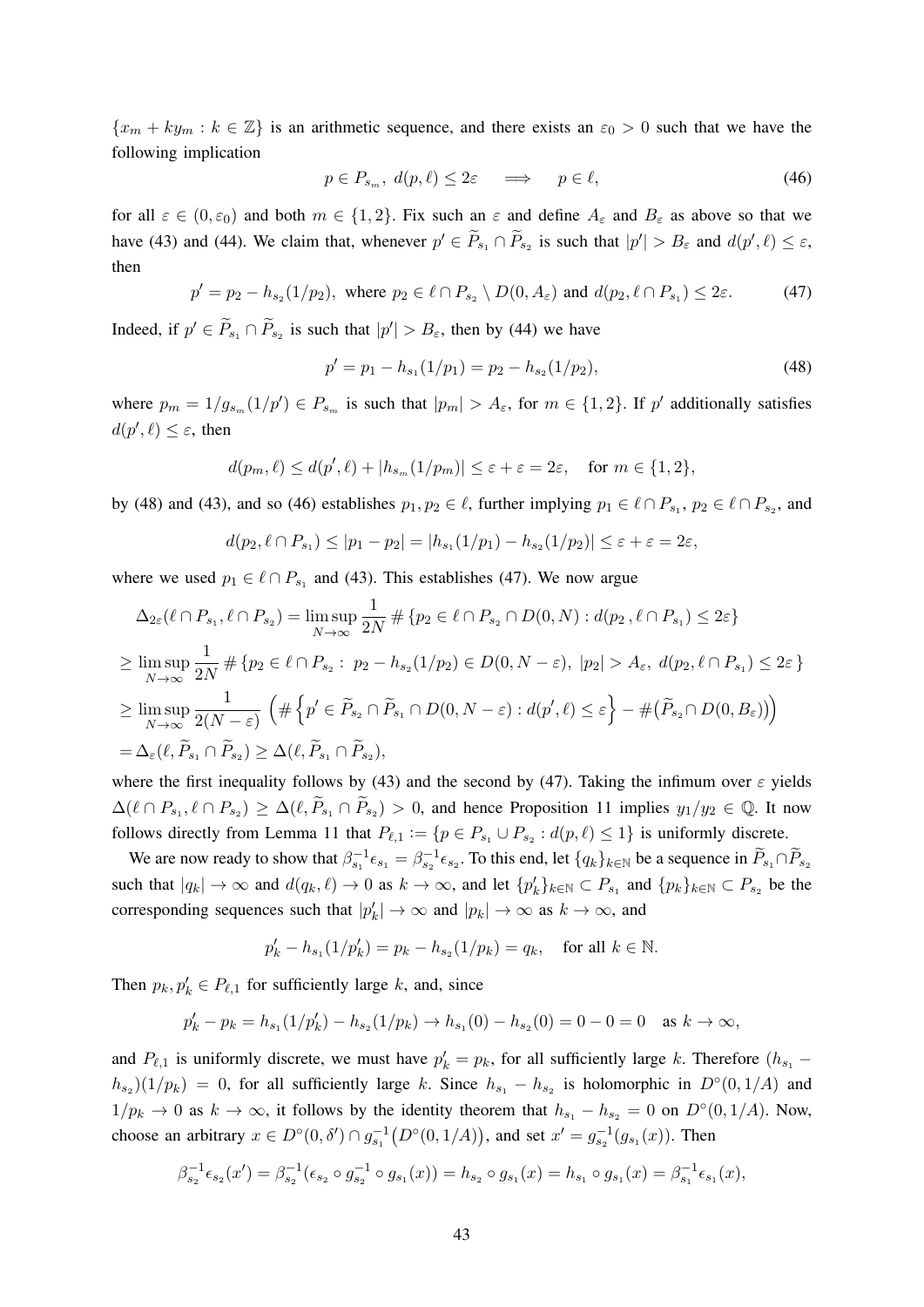and thus

$$
\frac{x - x'}{(1 + x \beta_{s_2}^{-1} \epsilon_{s_2}(x'))(1 + x' \beta_{s_2}^{-1} \epsilon_{s_2}(x'))} = \frac{x}{1 + x \beta_{s_2}^{-1} \epsilon_{s_2}(x')} - \frac{x'}{1 + x' \beta_{s_2}^{-1} \epsilon_{s_2}(x')}
$$

$$
= \frac{x}{1 + x \beta_{s_1}^{-1} \epsilon_{s_1}(x)} - \frac{x'}{1 + x' \beta_{s_2}^{-1} \epsilon_{s_2}(x')} = g_{s_1}(x) - g_{s_2}(x') = 0.
$$

Hence,  $x = x'$  and  $\beta_{s_1}^{-1} \epsilon_{s_1}(x) = \beta_{s_2}^{-1} \epsilon_{s_2}(x)$ , and, since x was arbitrary, we again deduce by the identity theorem that  $\beta_{s_1}^{-1} \epsilon_{s_1} = \beta_{s_2}^{-1} \epsilon_{s_2}$  on  $D^{\circ}(0, \delta)$ .

Now, choose an arbitrary  $s^* \in \mathcal{I}_j$  and define the ABC  $\xi_j = \beta_{s^*}^{-1} \epsilon_{s^*}$ . Then, for every  $s \in \mathcal{I}_j$ , as  $\mathcal{I}_j$ is a connected component of G, we can find a finite sequence  $s_1 = s, s_2, \ldots, s_{m-1}, s_m = s^*$  in  $\mathcal{I}_j$ such that  $(s_k, s_{k+1}) \in \mathcal{E}$ , for  $k \in \{1, \ldots, m-1\}$ . Consequently,

$$
\beta_s^{-1} \epsilon_s = \beta_{s_1}^{-1} \epsilon_{s_1} = \cdots = \beta_{s_m}^{-1} \epsilon_{s_m} = \beta_{s^*}^{-1} \epsilon_{s^*} = \xi_j,
$$

and thus  $\epsilon_s = \beta_s \xi_j$ , for all  $s \in \mathcal{I}_j$ . As the connected component  $\mathcal{I}_j$  of G was arbitrary, we have established item (i).

It remains to show that the functions  $f_j = \sum_{s \in \mathcal{I}_j} \alpha_s \sigma(\beta_s \cdot + \gamma_s)$  are entire. To this end, fix a  $j \in \{1, \ldots, n\}$ , and suppose by way of contradiction that the set  $P_{f_j}$  of poles of  $f_j$  is nonempty. Then, by Lemma 12, there must exist a line  $\ell$  in  $\mathbb C$  such that  $\Delta(\ell, P_{f_j}) > 0$ . Next, define the function

$$
z \mapsto \widetilde{f}_j(z) := \sum_{s \in \mathcal{I}_j} \alpha_s \, \sigma\big(\beta_s z + \gamma_s + \underbrace{\epsilon_s(1/z)}_{=\beta_s \xi_j(1/z)}\big) = f_j\left(z + \xi_j(1/z)\right)
$$

on  $\mathcal{D}_{\delta}$ , and let  $P_{\tilde{f}_j}$  denote its set of poles. Now, for every  $p \in P_{f_j}$  with sufficiently large  $|p|$ , there exists a unique  $p' \in \mathcal{D}_\delta$  such that

$$
\frac{1/p'}{1+(1/p')\cdot\xi_j(1/p')}=\frac{1}{p},
$$

and  $1/p' \to 0$  as  $|p| \to \infty$ . Then  $p' \in P_{\tilde{f}_j}$  and  $|p - p'| = |\xi_j(1/p')| \to 0$  as  $|p| \to \infty$ . Performing density estimates analogous to (45), we find that  $\Delta(\ell, P_{\tilde{f}_j}) \geq \Delta(\ell, P_{f_j}) > 0$ . Finally, we let  $P_f \subset \mathcal{D}_{\delta}$ be the set of poles of  $f$ , and argue

$$
\Delta(\ell, P_f) \geq \Delta\left(\ell, P_{\widetilde{f}_j} \setminus \bigcup_{s \in \mathcal{I} \setminus \mathcal{I}_j} P_{\widetilde{f}_j} \cap \widetilde{P}_s\right)
$$
  
\n
$$
\geq \Delta\left(\ell, P_{\widetilde{f}_j} \setminus \bigcup_{s \in \mathcal{I} \setminus \mathcal{I}_j} \bigcup_{s' \in \mathcal{I}_j} \widetilde{P}_{s'} \cap \widetilde{P}_s\right)
$$
  
\n
$$
\geq \Delta(\ell, P_{\widetilde{f}_j}) - \sum_{s \in \mathcal{I} \setminus \mathcal{I}_j} \sum_{s' \in \mathcal{I}_j} \Delta(\ell, \widetilde{P}_{s'} \cap \widetilde{P}_s)
$$
  
\n
$$
= \Delta(\ell, P_{\widetilde{f}_j}) > 0,
$$

where we used that  $\Delta(\ell, \widetilde{P}_{s'} \cap \widetilde{P}_s) = 0$ , for s and s' in different connected components of  $\mathcal{I}$ , by definition of the graph G. This in particular implies that  $P_f \neq \emptyset$ , which stands in contradiction to the assumption that f is analytic on  $\mathcal{D}_\delta$ , and hence establishes that  $f_j$  must be entire. Since  $j \in \{1, \ldots, n\}$ was arbitrary, the proof of the proposition is complete.  $\overline{\phantom{a}}$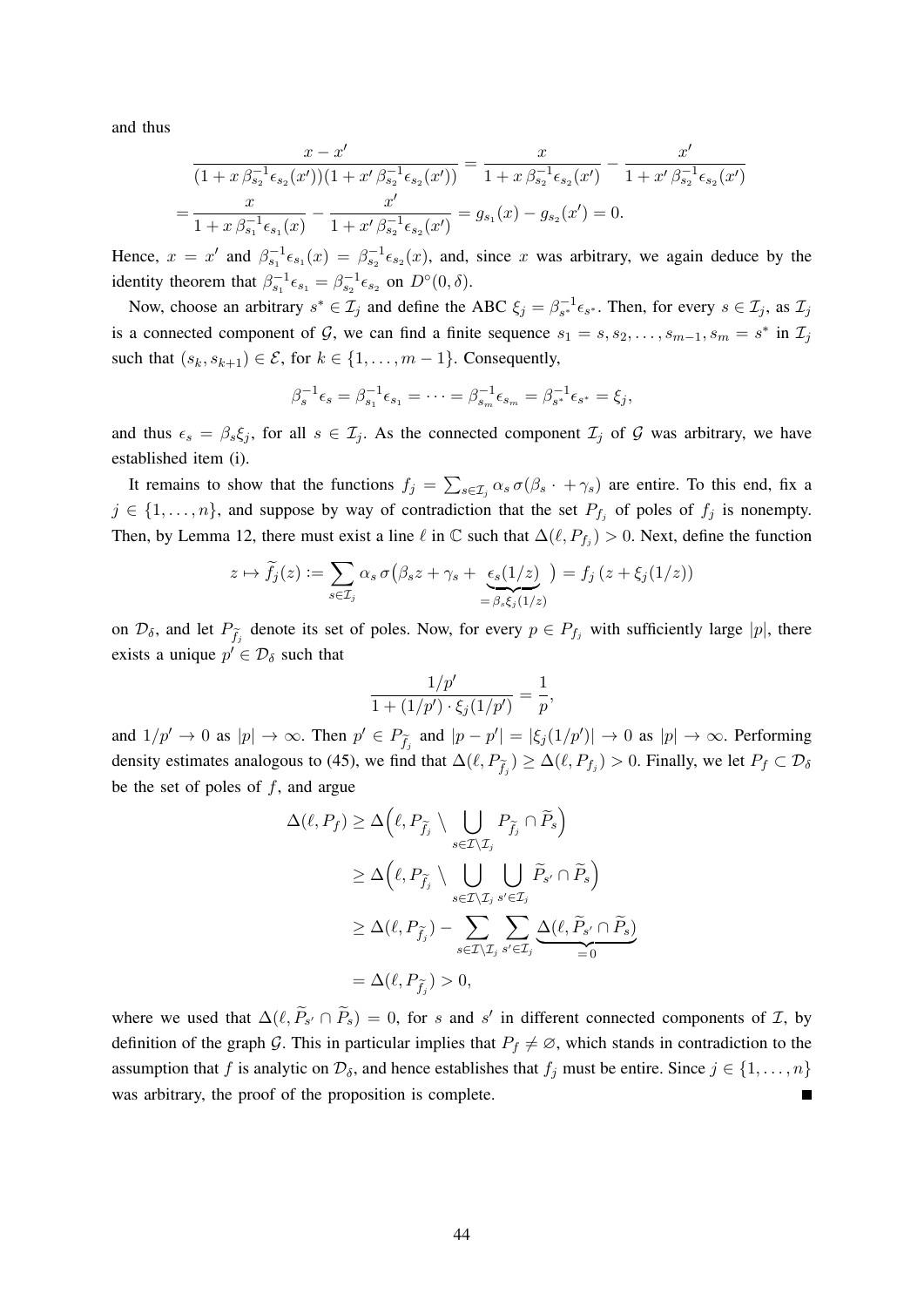## *C. The SAC for*  $\Sigma_{a,b}$ *-nonlinearities*

The second main result of this section establishes the SAC for  $\Sigma_{a,b}$ -nonlinearities:

**Proposition 12.** *Let*  $a, b > 0$  *and let*  $\sigma \in \Sigma_{a,b}$ *. Then*  $\sigma$  *satisfies the SAC.* 

The proof of Proposition 12 relies on Carlson's theorem, as well as Lemma 12 that we already used to establish the CAC.

Proposition 13 (Carlson [21, Sec. 5.81]). *Assume that* f *is an entire function such that*

- *(i) there exist*  $M > 0$  *and*  $\eta \in (0, \pi)$  *so that*  $|f(z)| \le Me^{\eta |z|}$ *, for all*  $z \in \mathbb{C}$ *, and*
- *(ii)*  $f(n) = 0$ *, for all*  $n \in \mathbb{N}$ *.*

*Then* f *is identically* 0*.*

*Proof of Proposition 12:* Let  $R > 0$  and a finite set  $\{(\alpha_s, \beta_s, \gamma_s)\}_{s \in \mathcal{I}} \in \mathbb{C}^{\mathcal{I}} \times \mathbb{R}^{\mathcal{I}} \times \mathbb{R}^{\mathcal{I}}$  be such that  $f := \sum_{s \in \mathcal{I}} \alpha_s \sigma(\beta_s \cdot + \gamma_s)$  is analytic on  $\mathbb{C} \setminus D(0, R)$ , and assume w.l.o.g. that  $\alpha_s \neq 0$ ,  $\beta_s \neq 0$ , for all  $s \in \mathcal{I}$ . We use induction on  $\#(\mathcal{I})$  to show that f is constant. If  $\#(\mathcal{I}) = 0$ , i.e.,  $\mathcal{I} = \emptyset$ , then f is given by the empty sum, and so  $f \equiv 0$  is constant. Suppose now that  $\#(\mathcal{I}) \geq 1$ , and assume that the implication in the definition of the SAC holds for all  $\{(\alpha_s', \beta_s', \gamma_s')\}_{s\in\mathcal{I}'}\in\mathbb{C}^{\mathcal{I}'}\times\mathbb{R}^{\mathcal{I}'}\times\mathbb{R}^{\mathcal{I}'}$ with  $\#(\mathcal{I}') < \#(\mathcal{I})$ . First, note that, as the set of poles of f is bounded, its density along any line in C is zero, and so it follows by Lemma 12 that f must be entire. Now, let  $\beta_{\text{max}} = \max\{|\beta_s| :$  $s \in \mathcal{I}$ ,  $\beta_{\min} = \min\{|\beta_s| : s \in \mathcal{I}\}$ , and set  $\mathcal{I}_1 = \{s \in \mathcal{I} : |\beta_s| = \beta_{\max}\}$ . Then, as the functions  $\sigma_s := \alpha_s \sigma(\beta_s \cdot + \gamma_s)$  do not have poles along  $\frac{ib}{2\beta_{\text{max}}} + \mathbb{R}$ , for  $s \in \mathcal{I} \setminus \mathcal{I}_1$ , the function

$$
f_1 := \sum_{s \in \mathcal{I}_1} \alpha_s \, \sigma(\beta_s \cdot + \gamma_s) = f - \sum_{s \in \mathcal{I} \setminus \mathcal{I}_1} \alpha_s \, \sigma(\beta_s \cdot + \gamma_s)
$$

does not have poles along  $\frac{ib}{2\beta_{\text{max}}} + \mathbb{R}$  either. Therefore, as  $f_1$  is  $\frac{ib}{\beta_{\text{max}}}$ -periodic and its poles are contained in  $\bigcup_{n\in\mathbb{Z}}\left[\mathbb{R}+\frac{ib}{\beta_{\min}}\right]$  $\frac{ib}{\beta_{\max}}\left(n+\frac{1}{2}\right)$  $\frac{1}{2}$ ), it follows that  $f_1$  is entire. Next, by item (iv) of Lemma 9, there exist  $M > 0$  and  $\eta \in (0, \pi)$  such that  $|\sigma(z)| \leq \frac{M}{1 \wedge d(z, P_\sigma)} e^{\eta |z|/b}$ , for all  $z \in \mathcal{D}_{\sigma} := \mathbb{C} \setminus P_\sigma$ , where  $P_{\sigma}$  is the set of poles of  $\sigma$ . Now, let  $P_s = \beta_s^{-1}(P_{\sigma} - \gamma_s)$  be the set of poles of  $\sigma_s$ , for  $s \in \mathcal{I}_1$ , and set  $\widetilde{P} = \bigcup_{s \in \mathcal{I}_1} P_s$ . Then, for  $z \in \mathbb{C} \setminus \widetilde{P}$ ,

$$
|f_1(z)| \leq \sum_{s \in \mathcal{I}_1} |\alpha_s| |\sigma(\beta_s z + \gamma_s)| \leq \sum_{s \in \mathcal{I}_1} |\alpha_s| \frac{M}{1 \wedge d(\beta_s z + \gamma_s, P_\sigma)} e^{\eta |\beta_s z + \gamma_s|/b}
$$
  

$$
\leq \sum_{s \in \mathcal{I}_1} |\alpha_s| \frac{M}{1 \wedge \beta_{\min} d(z, \beta_s^{-1}(P_\sigma - \gamma_s))} e^{\eta \beta_{\max} |z|/b} e^{\eta |\gamma_s|/b}
$$
  

$$
\leq \sum_{s \in \mathcal{I}_1} |\alpha_s| \frac{M(1 \wedge \beta_{\min})^{-1}}{1 \wedge d(z, P_s)} e^{\eta \beta_{\max} |z|/b} e^{\eta |\gamma_s|/b}
$$
  

$$
\leq \frac{1}{1 \wedge d(z, \widetilde{P})} \underbrace{M(1 \wedge \beta_{\min})^{-1} \left( \sum_{s \in \mathcal{I}_1} |\alpha_s| e^{\eta |\gamma_s|/b} \right)}_{M' :=} e^{\eta \beta_{\max} |z|/b}.
$$

Now, as

$$
\widetilde{P} = \bigcup_{s \in \mathcal{I}_1} P_s \subset \bigcup_{s \in \mathcal{I}_1} \left( \frac{ib}{2\beta_{\max}} - \frac{\gamma_s}{\beta_s} + \frac{a}{\beta_{\max}} \mathbb{Z} \times \frac{ib}{\beta_{\max}} \mathbb{Z} \right) = \left\{ \frac{ib}{2\beta_{\max}} - \frac{\gamma_s}{\beta_s} : s \in \mathcal{I}_1 \right\} + \frac{a}{\beta_{\max}} \mathbb{Z} \times \frac{ib}{\beta_{\max}} \mathbb{Z} \,,
$$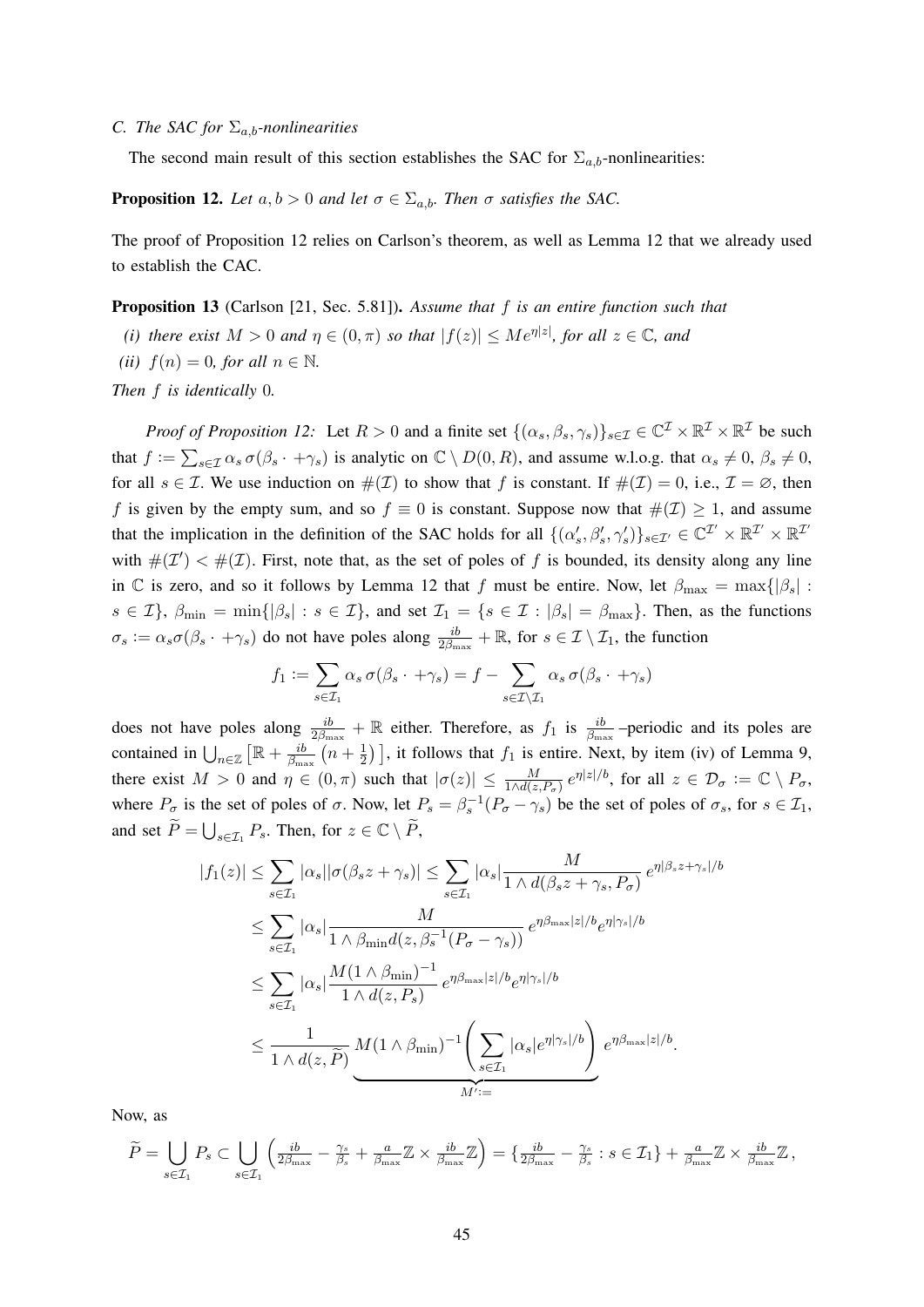we have that  $\widetilde{P}$  is uniformly discrete, i.e.,

$$
\mu \coloneqq \inf\{|p_1 - p_2| : p_1, p_2 \in \widetilde{P}, p_1 \neq p_2\} > 0.
$$

Therefore, for  $z \in \mathbb{C}$  such that  $d(z, \widetilde{P}) \ge \mu/2$ , we have  $|f_1(z)| \le \frac{M'}{1 \wedge (\mu/2)} e^{\eta \beta_{\text{max}} |z|/b}$ . Suppose now that  $z \in \mathbb{C}$  satisfies  $d(z, \tilde{P}) < \mu/2$ . Then there exists a  $p \in \tilde{P}$  such that  $z \in D(p, \mu/2)$ , and, by definition of  $\mu$ ,  $D(p, \mu/2) \cap \tilde{P} = \{p\}$ . Let  $z' \in \mathbb{C}$  be such that  $|z - z'| = \mu/2$ , but otherwise arbitrary. Now, as  $f_1$  is analytic on an open neighborhood of the disk  $D(p, \mu/2)$ , it follows by the maximum modulus principle [20, Thm. 10.24] that

$$
|f_1(z)| \le |f_1(z')| \le \frac{M'}{1 \wedge (\mu/2)} e^{\eta \beta_{\max}|z'|/b} \le \frac{M' e^{\eta \mu \beta_{\max}/(2b)}}{1 \wedge (\mu/2)} e^{\eta \beta_{\max}|z|/b}.
$$

Hence  $|f_1(z)| \leq M'' e^{\eta \beta_{\text{max}} |z|/b}$ , for all  $z \in \mathbb{C}$ . Now,  $f_1\left(\frac{ib}{\beta_{\text{max}}} \right)$  $\left(\frac{ib}{\beta_{\text{max}}}\right) - f_1(0)$  satisfies the assumptions of Proposition 13, and therefore must be identically zero. This establishes that  $f_1$  is constant. But now

$$
f_2 := \sum_{s \in \mathcal{I} \setminus \mathcal{I}_1} \alpha_s \sigma(\beta_s \cdot + \gamma_s) = f - f_1
$$

is entire, and therefore constant, by the induction hypothesis, and so  $f = f_1 + f_2$  is constant. This completes the induction step and concludes the proof of the proposition. П

## ACKNOWLEDGMENT

The authors would like to thank Prof. Charles Fefferman for his insightful comments on an earlier version of the manuscript, which have lead to a significantly improved exposition in Section III and a simplification of the proof of Proposition 8.

#### **REFERENCES**

- [1] C. Fefferman, "Reconstructing a neural net from its output," *Revista Matemática Iberoamericana*, vol. 10, no. 3, pp. 507–555, 1994.
- [2] Y. LeCun, L. D. Jackel, L. Bottou, A. Brunot, C. Cortes, J. S. Denker, H. Drucker, I. Guyon, U. A. Müller, E. Säckinger, P. Simard, and V. Vapnik, "Comparison of learning algorithms for handwritten digit recognition," *International Conference on Artificial Neural Networks*, pp. 53–60, 1995.
- [3] A. Krizhevsky, I. Sutskever, and G. E. Hinton, "Imagenet classification with deep convolutional neural networks," in *Advances in Neural Information Processing Systems 25*. Curran Associates, Inc., 2012, pp. 1097–1105. [Online]. Available: http://papers.nips.cc/paper/4824-imagenet-classification-with-deep-convolutional-neural-networks.pdf
- [4] G. Hinton, L. Deng, D. Yu, G. E. Dahl, A. R. Mohamed, N. Jaitly, A. Senior, V. Vanhoucke, P. Nguyen, T. N. Sainath, and B. Kingsbury, "Deep neural networks for acoustic modeling in speech recognition: The shared views of four research groups," *IEEE Signal Process. Mag.*, vol. 29, no. 6, pp. 82–97, 2012.
- [5] I. Goodfellow, J. Pouget-Abadie, M. Mirza, B. Xu, D. Warde-Farley, S. Ozair, A. Courville, and Y. Bengio, "Generative adversarial nets," in *Advances in Neural Information Processing Systems 27*. Curran Associates, Inc., 2014, pp. 2672– 2680.
- [6] H. Bölcskei, P. Grohs, G. Kutyniok, and P. Petersen, "Optimal approximation with sparsely connected deep neural networks," *SIAM Journal on Mathematics of Data Science*, vol. 1, no. 1, pp. 8–45, 2019.
- [7] S. Mallat, "Group invariant scattering," *Comm. Pure and Appl. Math.*, vol. 65, no. 10, pp. 1331–1398, 2012.
- [8] P. Petersen and F. Voigtländer, "Optimal approximation of piecewise smooth functions using deep ReLU neural networks," *Neural Networks*, no. 108, pp. 296–330, 2018.
- [9] T. Wiatowski and H. Bölcskei, "A mathematical theory of deep convolutional neural networks for feature extraction," *IEEE Transactions on Information Theory*, vol. 64, no. 3, pp. 1845–1866, Mar. 2018.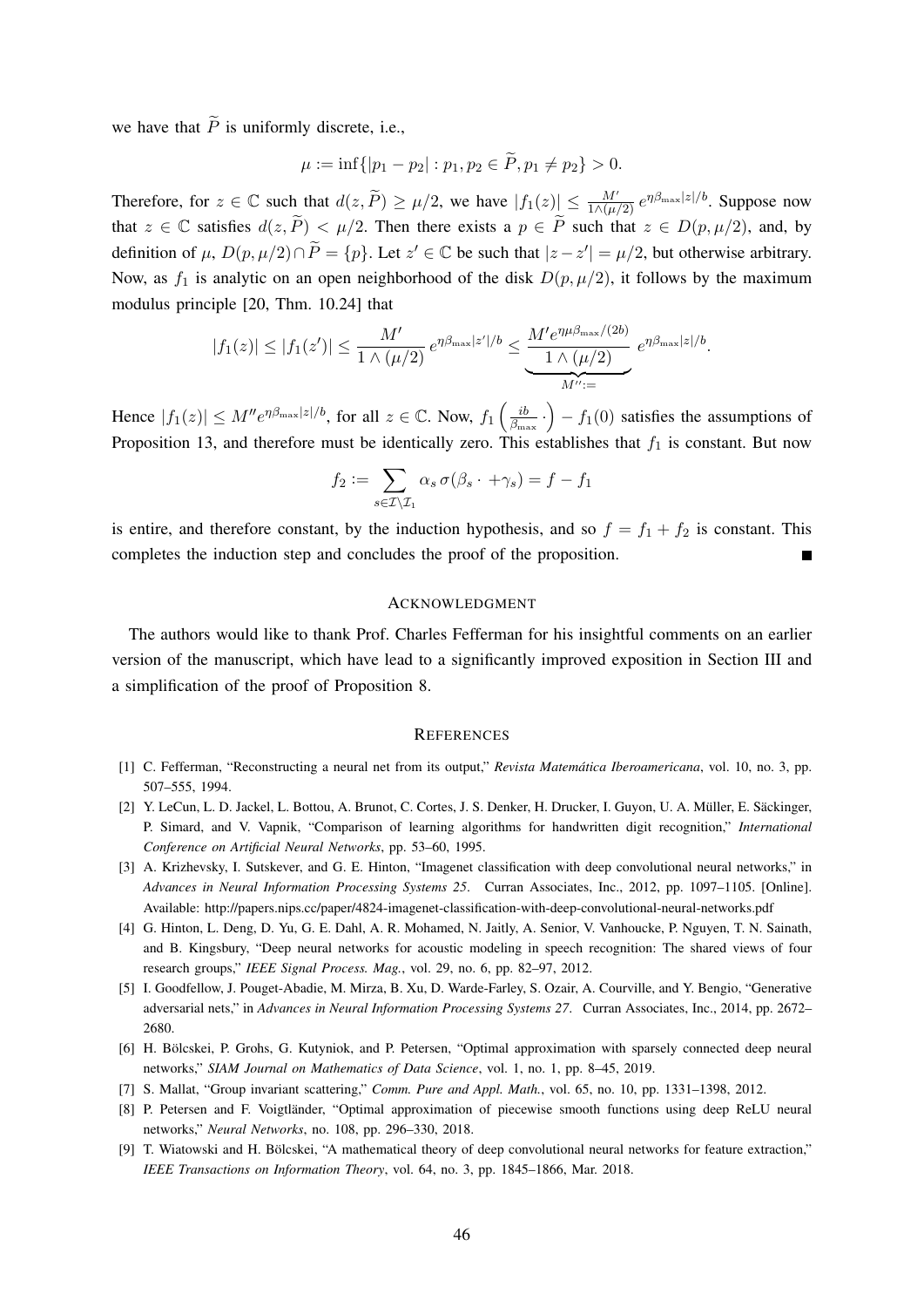- [10] F. Albertini and E. D. Sontag, "For neural networks, function determines form," *Neural Networks*, vol. 6, pp. 975–990, 1993.
- [11] ——, "Uniqueness of weights for recurrent networks," vol. 2. Akademie Verlag, Regensburg, 1993, pp. 599–602.
- [12] I. Goodfellow, Y. Bengio, and A. Courville, *Deep Learning*. MIT Press, 2016.
- [13] Y. LeCun, Y. Bengio, and G. Hinton, "Deep learning," *Nature*, no. 521, pp. 436–444, 2015.
- [14] H. J. Sussman, "Uniqueness of the weights for minimal feedforward nets with a given input-output map," *Neural Networks*, vol. 5, no. 4, pp. 589–593, July 1992.
- [15] F. Albertini, E. D. Sontag, and V. Maillot, "Uniqueness of weights for neural networks," *Artificial Neural Networks for Speech and Vision*, pp. 113–125, 1993.
- [16] V. Vlačić and H. Bölcskei, "Neural network identifiability for a family of sigmoidal nonlinearities," *Constructive Approximation*, to appear, 2020.
- [17] M. Fornasier, J. Vybíral, and I. Daubechies, "Robust and resource efficient identification of shallow neural networks by fewest samples," *arXiv:1804.01592*, 2018.
- [18] M. Fornasier, T. Klock, and M. Rauchensteiner, "Robust and resource efficient identification of two hidden layer neural networks," *arXiv:1907.00485*, 2019.
- [19] D. Rolnick and K. Kording, "Identifying weights and architectures of unknown ReLU networks," *arXiv:1910.00744*, 2020.
- [20] W. Rudin, *Real and Complex Analysis*, 3rd ed., ser. Higher Mathematics. McGraw-Hill, 1987.
- [21] E. C. Titchmarsh, *The Theory of Functions*, 2nd ed. Oxford University Press, 1939.
- [22] H. Weyl, "Über die Gleichverteilung von Zahlen mod. Eins," *Mathematische Annalen*, vol. 77, no. 3, pp. 313–352, September 1916.
- [23] J. Beck, *Strong Uniformity and Large Dynamical Systems*. World Scientific Publishing Company Pte. Limited, 2017.

#### APPENDIX: PROOFS OF AUXILIARY RESULTS

#### *A. Proof of Proposition 3*

*Proof:* Let  $\{r_k\}_{k\in\mathbb{Z}}\subset\mathbb{R}$  be a solution of the linear recurrence  $\sum_{l=0}^n \alpha_l r_{k-l} = 0, k \in \mathbb{Z}$ , such that  $r_0 = \alpha_n$ ,  $r_1 = \alpha_{n-1}$ , ...,  $r_{n-1} = \alpha_1$ . Then  $|r_k|$  grows at most exponentially, i.e., there exists a  $b > 0$  such that  $\sup_{k \in \mathbb{Z}} |r_k| e^{-\pi |k|/b} < \infty$ . We can thus define  $\sigma \in \Sigma_{1,b}$  by

$$
\sigma = \sum_{k \in \mathbb{Z}} r_k \left[ \text{sgn}(k) + \tanh\left(\pi b^{-1}(\cdot - k)\right) \right]. \tag{49}
$$

Then, by Lemma 9,  $\sigma$  is a meromorphic function with only simple poles contained in  $\Pi := \frac{ib}{2} +$  $\mathbb{Z} \times ib\mathbb{Z}$ . Hence,  $f := \sum_{l=0}^{n} \alpha_l \sigma(\cdot - l)$  is also meromorphic with only simple poles contained in  $\Pi$ . However, their residues are

$$
\operatorname{Res}(f, k + (m + \frac{1}{2})ib) = \sum_{l=0}^{n} \alpha_l \operatorname{Res}(\sigma(\cdot - l), k + (m + \frac{1}{2})ib) = \sum_{l=0}^{n} \alpha_l \operatorname{Res}(\sigma, k - l + (m + \frac{1}{2})ib)
$$

$$
= \sum_{l=0}^{n} \alpha_l r_{k-l} \operatorname{Res}(\tanh(\pi b^{-1} \cdot), (m + \frac{1}{2})ib) = 0,
$$

for all  $k, m \in \mathbb{Z}$ , and therefore f is, in fact, entire.

Now, as  $\sigma \in \Sigma_{1,b}$ , it follows by Proposition 12 that  $\sigma$  satisfies the SAC, and so f must be constant. Let  $\zeta \in \mathbb{R}$  be such that  $f = \zeta \mathbf{1}$ . In order to establish that  $(\zeta, \{(\alpha_k, 1, k)\}_{k=0}^n)$  is an affine symmetry of *σ*, it remains to show that if  $\mathcal{I} \subset \{0, 1, \ldots, n\}$  is a nonempty set such that  $f_{\mathcal{I}} := \sum_{k \in \mathcal{I}} \alpha_k \sigma(\cdot - k)$  is constant, then  $\mathcal{I} = \{0, 1, \dots, n\}$ . Let  $\mathcal{I}$  be such a set. Then, as  $\alpha_l r_{n-l} = \alpha_l^2 > 0$ , for  $l \in \{1, \dots, n\}$ , using  $\sum_{l=0}^{n} \alpha_l r_{n-l} = 0$ , we obtain

$$
\alpha_0 r_n = -\sum_{l=1}^n \alpha_l r_{n-l} = -\sum_{l=1}^n \alpha_l^2 < 0.
$$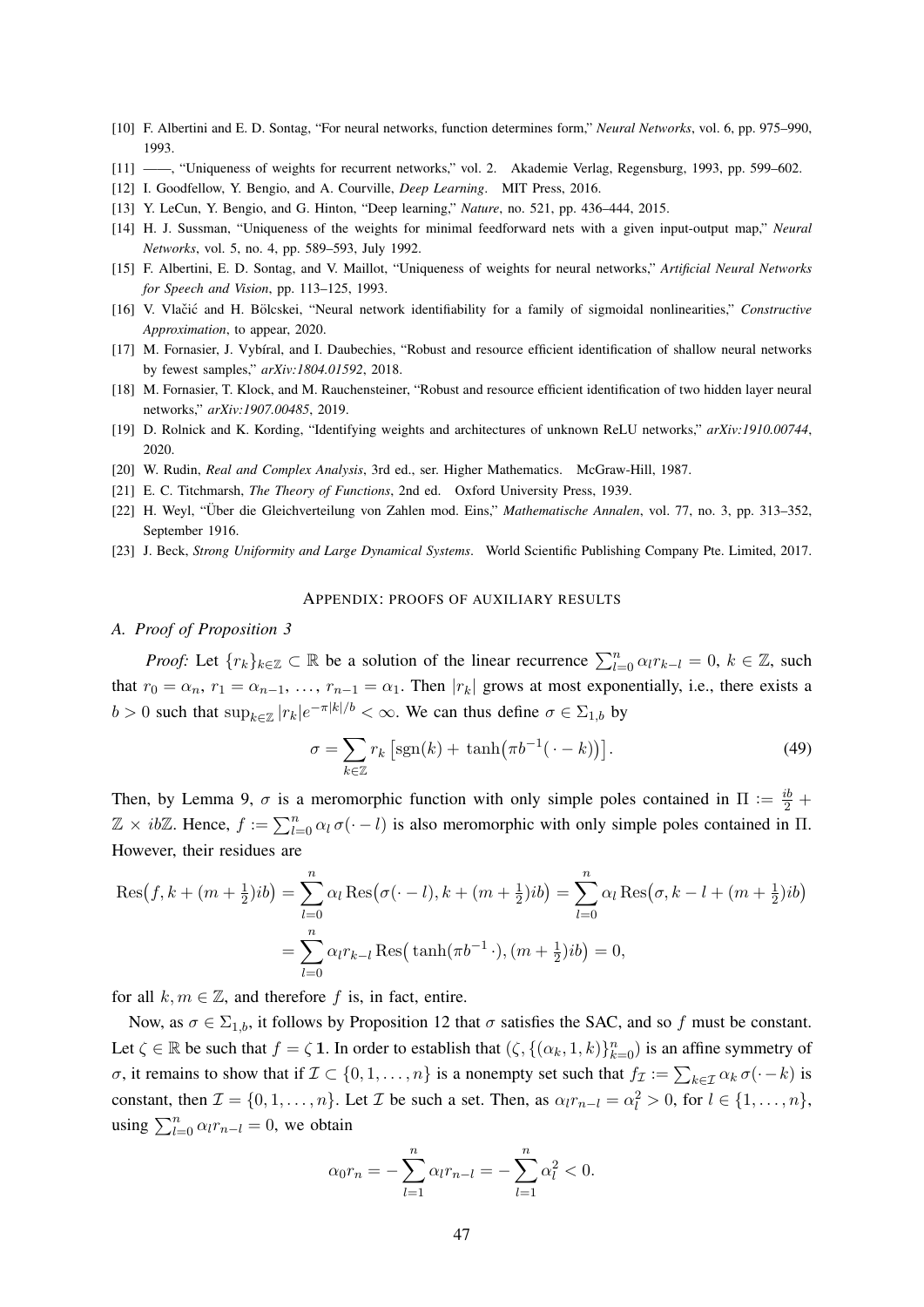Next, as  $f_{\mathcal{I}}$  is constant on R, its analytic continuation does not have poles at any of the points  $\mathbb{Z}+\frac{ib}{2}$  $\frac{1}{2}$ , and so  $\sum_{l \in \mathcal{I}} \alpha_l r_{n-l} = 0$ . Therefore, we must have  $0 \in \mathcal{I}$ , as otherwise we would have  $\sum_{l \in \mathcal{I}} \alpha_l r_{n-l} > 0$ , which constitutes a contradiction. Now,

$$
\sum_{l \in \{1,\dots,n\} \setminus \mathcal{I}} \alpha_l^2 = \sum_{l=0}^n \alpha_l r_{n-l} - \sum_{l \in \mathcal{I}} \alpha_l r_{n-l} = 0,
$$

which implies  $\mathcal{I} \supset \{1, \ldots, n\}$ . Therefore,  $\mathcal{I} = \{0, 1, \ldots, n\}$ , as desired.

#### *B. Proofs of auxiliary results in Section IV*

*Proof of Proposition 4: (i)* Let A, B, and C be sets of nodes such that  $\mathcal{N}_2$  is a  $(\rho; A, B, C)$ – modification of  $\mathcal{N}_1$  with respect to an affine symmetry  $(\zeta, \{(\alpha_u, \beta_u, \theta_u)\}_{u \in A\cup B} \cup \{(\alpha_p', \beta_p', \gamma_p')\}_{p=1}^n)$ of  $\rho$ , and adopt the remaining notation of Definition 18. Suppose that  $\mathcal{N}_1$  is layered. Enumerate  $C = \{u'_1, \ldots, u'_n\}$ . Then, as  $\text{par}_{\mathcal{N}_2}(u'_p) = P$ , for  $p \in \{1, \ldots, n\}$ , we have

$$
lv_{\mathcal{N}_2}(u'_p) = lv_{\mathcal{N}_2}(u) = lv_{\mathcal{N}_1}(v) + 1 = lv_{\mathcal{N}_2}(v) + 1,
$$

for  $p \in \{1, \ldots, n\}$ ,  $u \in A \cup B$ , and  $v \in P$ . Therefore, for  $w \in W$  and  $u \in B \cup C$ ,

$$
\mathrm{lv}_{\mathcal{N}_2}(w)=\max\left(\{\mathrm{lv}_{\mathcal{N}_2}(\widetilde{u}): \widetilde{u}\in B\}\cup \{\mathrm{lv}(u'_p): p\in\{1,\ldots,n\}\}\right)+1=\mathrm{lv}_{\mathcal{N}_2}(u)+1,
$$

hence  $\mathcal{N}_2$  is layered.

*(ii)* We show that  $\mathcal{N}_1$  is a  $(\rho; C, B, A)$ –modification of  $\mathcal{N}_2$ . To this end, first note that we have

$$
\left[\sum_{p=1}^n \alpha'_p \,\rho(\beta'_p t + \gamma'_p) + \sum_{u \in B} \alpha_u \,\rho(\beta_u t + \theta_u)\right] + \sum_{u \in A} \alpha_u \,\rho(\beta_u t + \theta_u) = \zeta \,\mathbf{1}(t), \quad t \in \mathbb{R},
$$

so Condition (i) of Definition 18 is satisfied for the putative  $(\rho; C, B, A)$ –modification. Moreover, Conditions (ii)–(iv) are satisfied with the same sets  $\{\kappa_v\}_{v \in P}$ ,  $\{\nu_w\}_{w \in W}$ , and  $\{\mu_r\}_{r=1}^D$ , so  $\mathcal{N}_2$  admits a  $(\rho; C, B, A)$ –modification. It is now a routine check to verify that the  $(\rho; C, B, A)$ –modification of  $\mathcal{N}_2$  is, in fact,  $\mathcal{N}_1$ , as desired.

(*iii*) Consider a node  $w \in V^2$ . If  $w \in V^2$  and  $\text{anc}_{\mathcal{N}_2}(\{w\}) \cap C = \emptyset$ , then  $\langle w \rangle^{\rho, \mathcal{N}_2} = \langle w \rangle^{\rho, \mathcal{N}_1}$ , simply as the part of  $\mathcal{N}_1$  contributing to the map of w is unaffected by the  $\rho$ -modification. Suppose now that  $w \in W$  and write  $B = B_1 \cup B_2 \cup B_3$ , where

$$
B_1 = \{u \in B : (u, w) \notin E\},
$$
  
\n
$$
B_2 = \{u \in B \setminus B_1 : \omega_{wu} - \nu_w \alpha_u = 0\},
$$
 and  
\n
$$
B_3 = \{u \in B \setminus B_1 : \omega_{wu} - \nu_w \alpha_u \neq 0\}.
$$

Then  $\text{par}_{\mathcal{N}_1}(w) = A \cup B_2 \cup B_3$ ,  $\text{par}_{\mathcal{N}_2}(w) = B_1 \cup B_3 \cup C$ , and, denoting  $K_P(t) = \sum_{v \in P} \kappa_v \langle v \rangle^{\rho, \mathcal{N}}(t)$ , we can compute

$$
\sum_{u \in \text{par}_{\mathcal{N}_2}(w) \cap (B \cup C)} \omega_{wu}^{\mathcal{N}_2} \langle u \rangle^{\rho, \mathcal{N}_2}(t) + \theta_w^{\mathcal{N}_2}
$$

$$
= \sum_{u \in B_1 \cup B_3 \cup C} \omega_{wu}^{\mathcal{N}_2} \langle u \rangle^{\rho, \mathcal{N}_2}(t) + \theta_w^{\mathcal{N}_2} + \sum_{u \in B_2} (\omega_{wu} - \alpha_u \nu_w) \rho \big(\beta_u K_P(t) + \theta_u\big)
$$

п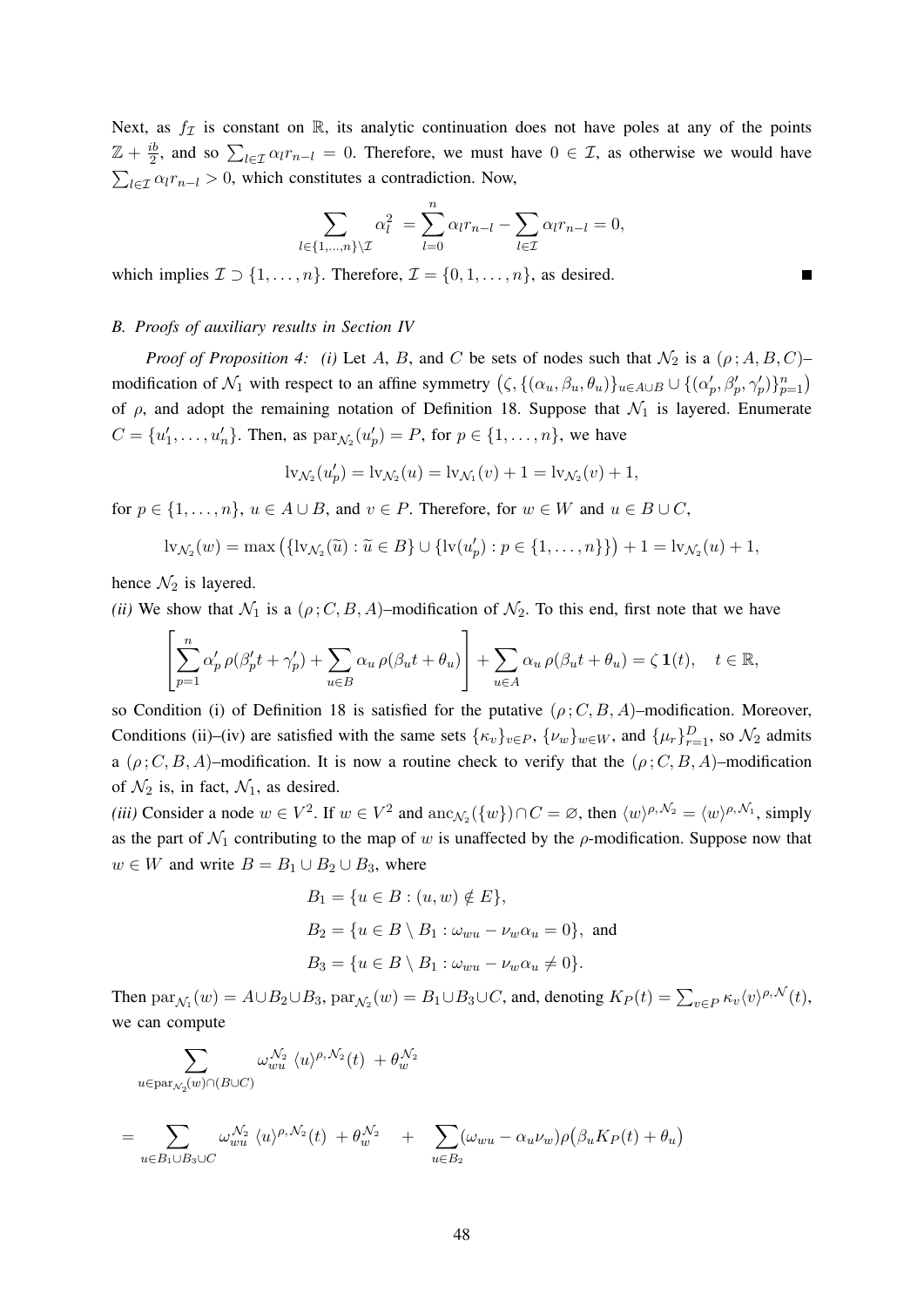$$
= \sum_{u_p \in C} -\alpha'_p \nu_w \rho \left(\beta'_p K_P(t) + \gamma'_p\right) + \sum_{u \in B_1} (-\alpha_u \nu_w) \rho \left(\beta_u K_P(t) + \theta_u\right) + \sum_{u \in B_2 \cup B_3} (\omega_{wu} - \alpha_u \nu_w) \rho \left(\beta_u K_P(t) + \theta_u\right) + \theta_w + \zeta \nu_w = \nu_w \left(\zeta \mathbf{1} - \sum_{p=1}^n \alpha'_p \rho \left(\beta'_p \cdot + \gamma'_p\right) - \sum_{u \in B} \alpha_u \rho \left(\beta_u \cdot + \theta_u\right)\right) (K_P(t)) + \sum_{u \in B_2 \cup B_3} \omega_{wu} \rho \left(\beta_u K_P(t) + \theta_u\right) + \theta_w = \nu_w \sum_{u \in A} \alpha_u \rho \left(\beta_u K_P(t) + \theta_u\right) + \sum_{u \in B \cap \text{par}_{\mathcal{N}_1}(w)} \omega_{wu} \rho \left(\beta_u K_P(t) + \theta_u\right) + \theta_w = \sum_{u \in A} \omega_{wu} \rho \left(\beta_u K_P(t) + \theta_u\right) + \sum_{u \in B \cap \text{par}_{\mathcal{N}_1}(w)} \omega_{wu} \rho \left(\beta_u K_P(t) + \theta_u\right) + \theta_w, \quad \text{for } t \in \mathbb{R},
$$

and, as  $\text{par}_{\mathcal{N}_2}(w) \setminus (B \cup C) = \text{par}_{\mathcal{N}_1}(w) \setminus (A \cup B)$ , we consequently have

$$
\langle w \rangle^{\rho, N_2}(t)
$$
\n
$$
= \rho \Bigg( \sum_{u \in \text{par}_{N_2}(w)} \omega_{wu}^{N_2} \langle u \rangle^{\rho, N_2}(t) + \theta_w^{N_2} \Bigg)
$$
\n
$$
= \rho \Bigg( \sum_{u \in \text{par}_{N_2}(w) \cap (B \cup C)} \omega_{wu}^{N_2} \langle u \rangle^{\rho, N_2}(t) + \theta_w^{N_2} + \sum_{u \in \text{par}_{N_2}(w) \setminus (B \cup C)} \omega_{wu} \langle u \rangle^{\rho, N_2}(t) \Bigg)
$$
\n
$$
= \rho \Bigg( \sum_{u \in A} \omega_{wu} \rho(\beta_u K_P(t) + \theta_u) + \sum_{u \in B \cap \text{par}_{N_1}(w)} \omega_{wu} \rho(\beta_u K_P(t) + \theta_u) + \theta_w + \sum_{u \in \text{par}_{N_1}(w) \setminus (A \cup B)} \omega_{wu} \langle u \rangle^{\rho, N_2}(t) \Bigg)
$$
\n
$$
= \langle w \rangle^{\rho, N_1}(t), \qquad \text{for } t \in \mathbb{R}.
$$

Thus,  $\langle w \rangle^{\rho, \mathcal{N}_2} = \langle w \rangle^{\rho, \mathcal{N}_1}$ , for all  $w \in W$ , and it then immediately follows that  $\langle w \rangle^{\rho, \mathcal{N}_2} = \langle w \rangle^{\rho, \mathcal{N}_1}$ , for all  $w \in V^2 \setminus C$ . Now, if  $A \cap V_{out}^1 = \emptyset$ , then  $C \cap V_{out}^2 = \emptyset$  and  $\langle \mathcal{N}_1 \rangle^{\rho} = \langle \mathcal{N}_2 \rangle^{\rho}$ , as desired. If, on the contrary,  $A \subset V_{\text{out}}^1$ , then  $C \subset V_{\text{out}}^2$ , and the r-th coordinate of  $\langle \mathcal{N}_2 \rangle^{\rho}$  is given by

$$
(\langle \mathcal{N}_2 \rangle^{\rho})_r = \lambda^{(r)} + \zeta \mu_r + \sum_{u \in C} -\alpha'_p \mu_r \langle u \rangle^{\rho} + \sum_{u \in B_{\text{out}}^{(r)}} (\lambda_u^{(r)} - \alpha_u \mu_r) \langle u \rangle^{\rho} + \sum_{u \in V_{\text{out}}^{2} \setminus (B \cup C)} \lambda_u^{(r)} \langle u \rangle^{\rho}
$$
  
\n
$$
= \lambda^{(r)} + \mu_r \left( \zeta - \sum_{u \in C} \alpha'_p \langle u \rangle^{\rho} - \sum_{u \in B} \alpha_u \langle u \rangle^{\rho} \right) + \sum_{u \in V_{\text{out}}^{2} \setminus C} \lambda_u^{(r)} \langle u \rangle^{\rho}
$$
  
\n
$$
= \lambda^{(r)} + \mu_r \sum_{u \in A} \alpha_u \langle u \rangle^{\rho} + \sum_{u \in V_{\text{out}}^{1} \setminus A} \lambda_u^{(r)} \langle u \rangle^{\rho}
$$
  
\n
$$
= \lambda^{(r)} + \sum_{u \in A} \lambda_u^{(r)} \langle u \rangle^{\rho} + \sum_{u \in V_{\text{out}}^{1} \setminus A} \lambda_u^{(r)} \langle u \rangle^{\rho}
$$
  
\n
$$
= (\langle \mathcal{N}_1 \rangle^{\rho})_r,
$$

for  $r \in \{1, \ldots, D\}$ , concluding the proof.

*Proof of Lemma 3:* Let  $\mathcal{N}'$  be the  $(\rho; A, B, C)$ –modification of  $\mathcal N$  with respect to the affine symmetry

$$
\sum_{u \in A \cup B} \alpha_u \rho(\beta_u t + \theta_u) + \sum_{p=1}^n \alpha'_p \rho(\beta'_p t + \gamma'_p) = \zeta \mathbf{1}(t), \quad t \in \mathbb{R},
$$
\n(50)

 $\blacksquare$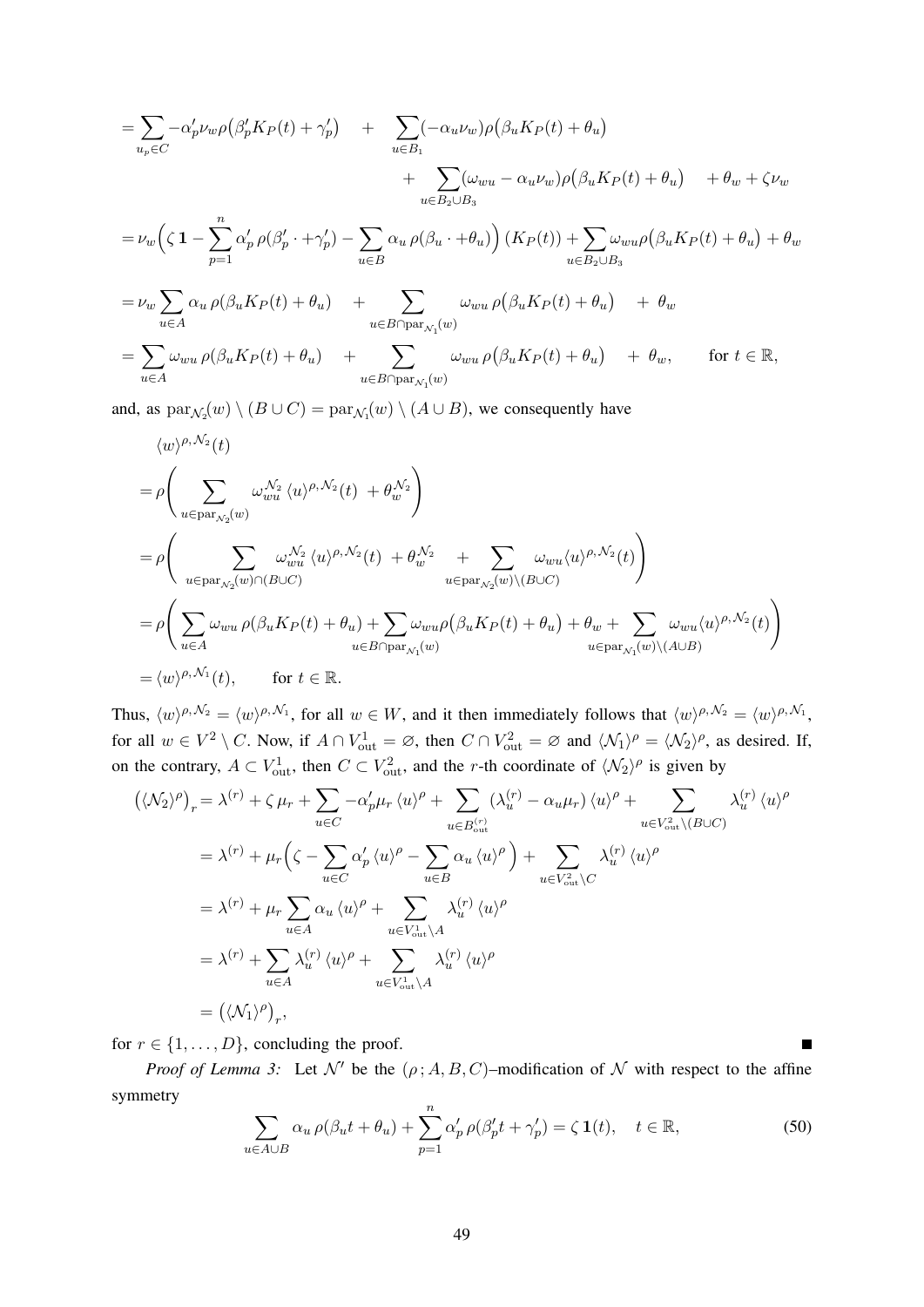and adopt the remaining notation of Definition 18. By definition of  $\rho$ -modification, there exist nonzero real numbers  $\{\kappa_v\}_{v \in P}$  such that  $\{\omega_{u_p^j v}\}_{v \in P} = \beta'_p \{\kappa_v\}_{v \in P}$ , for  $p \in \{1, \ldots, n\}$ , and  $\{\omega_{uv}\}_{v \in P} =$  $\beta_u\{\kappa_v\}_{v\in P}$ , for all  $u \in A \cup B$ .

Suppose by way of contradiction that  $\mathcal{N}'$  is  $(\rho, U)$ –reducible, for some set of nodes U with common parent set  $P_U$ . Then, as N itself is irreducible, we must have

either 
$$
U \cap C \neq \emptyset
$$
 or  $P_U \cap C \neq \emptyset$ . (51)

Suppose first that  $C_U := U \cap C \neq \emptyset$ , and let  $D = U \setminus C$ . It follows by definition of reducibility that the parent set of all nodes in  $U = C_U \cup D$  is  $P_U$ , and, in particular, as  $U \cap C \neq \emptyset$ , we have  $P_U = P$ . Moreover, there exist nonzero real numbers  $\{\hat{\beta}_u\}_{u \in C_U \cup D}$  and  $\{\hat{\kappa}_v\}_{v \in P}$  such that  $\{\omega'_{uv}\}_{v \in P} = \widetilde{\beta}_u {\{\widetilde{\kappa}_v\}}_{v \in P}$ , for all  $u \in C_U \cup D$ , as well as nonzero real numbers  $\{\widetilde{\alpha}_u\}_{u \in C_U \cup D}$  and  $\widetilde{\zeta} \in \mathbb{R}$  such that

$$
\sum_{u'_p \in C_U} \widetilde{\alpha}_{u'_p} \rho(\widetilde{\beta}_{u'_p} t + \gamma'_p) + \sum_{u \in D} \widetilde{\alpha}_u \rho(\widetilde{\beta}_u t + \theta_u) = \widetilde{\zeta} \mathbf{1}(t), \quad t \in \mathbb{R}.
$$
 (52)

Specifically, we have

$$
\beta_p' \{\kappa_v\}_{v \in P} = \{\omega'_{u'_p v}\}_{v \in P} = \tilde{\beta}_{u'_p} \{\tilde{\kappa}_v\}_{v \in P}, \quad \text{for } u'_p \in C_U, \text{ and}
$$

$$
\beta_u \{\kappa_v\}_{v \in P} = \{\omega'_{uv}\}_{v \in P} = \tilde{\beta}_u \{\tilde{\kappa}_v\}_{v \in P}, \quad \text{for } u \in B \cap D.
$$

Fix an arbitrary  $u'_{p^*} \in C_U$  and let  $\tau = \beta'_{p^*}/\tilde{\beta}_{u'_{p^*}}$ . Now, by replacing  $\tilde{\beta}_u$  by  $\tau \tilde{\beta}_u$ , for  $u \in C_U \cup D$ , and  $\{\widetilde{\kappa}_v\}_{v \in P}$  by  $\{\tau^{-1}\widetilde{\kappa}_v\}_{v \in P}$ , we may assume w.l.o.g. that

$$
\widetilde{\beta}_{u'_p} = \beta'_p, \quad \{\widetilde{\kappa}_v\}_{v \in P} = \{\kappa_v\}_{v \in P}, \quad \text{for } u'_p \in C_U, \text{ and}
$$
\n
$$
\widetilde{\beta}_u = \beta_u, \qquad \text{for } u \in B \cap D.
$$

Similarly, by replacing the  $\tilde{\alpha}_u$  with  $\tilde{\alpha}_u/\tilde{\alpha}_{u'_{p^*}}$ , for  $u \in C_U \cup D$ , and  $\zeta$  by  $\zeta/\tilde{\alpha}_{u'_{p^*}}$ , we may assume w.l.o.g. that  $\tilde{\alpha}_{u'_{p^*}} = 1$ . With this, (52) reads

$$
\rho(\beta_{u'_{p^*}}t + \gamma'_{p^*}) + \sum_{u'_{p} \in C_U \setminus \{u'_{p^*}\}} \widetilde{\alpha}_{u'_{p}} \rho(\beta_{u'_{p}}t + \gamma'_{p}) + \sum_{u \in B} \widetilde{\alpha}_{u} \rho(\beta_{u}t + \theta_{u}) + \sum_{u \in D \setminus B} \widetilde{\alpha}_{u} \rho(\widetilde{\beta}_{u}t + \theta_{u}) = \widetilde{\zeta} \mathbf{1}(t),
$$
(53)

for  $t \in \mathbb{R}$ . Combining (50) and (53) now yields

$$
\sum_{u \in A} \alpha_u \rho(\beta_u t + \theta_u) + \sum_{u \in B} (\alpha_u - \alpha'_{p^*} \widetilde{\alpha}_u) \rho(\beta_u t + \theta_u) + \sum_{u \in D \setminus B} (-\alpha'_{p^*} \widetilde{\alpha}_u) \rho(\widetilde{\beta}_u t + \theta_u)
$$
  
+ 
$$
\sum_{u'_p \in C_U \setminus \{u'_{p^*}\}} (\alpha'_p - \alpha'_{p^*} \widetilde{\alpha}_{u'_p}) \rho(\beta_{u'_p} t + \gamma'_p) + \sum_{u'_p \in C \setminus C_U} \alpha'_p \rho(\beta'_p t + \gamma'_p) = (\zeta - \alpha'_{p^*} \widetilde{\zeta}) \mathbf{1}(t),
$$
 (54)

for  $t \in \mathbb{R}$ . Now let  $\widetilde{C} = (C \setminus C_U) \cup \{u'_p \in C_U \setminus \{u'_{p^*}\} : \alpha'_p - \alpha'_{p^*} \widetilde{\alpha}_{u'_p} \neq 0\}$ , and note that  $\widetilde{C} \neq \emptyset$ . Indeed, suppose by way of contradiction that  $\tilde{C} = \emptyset$ . Then  $C_U = C$  and  $\alpha'_p - \alpha'_{p^*} \tilde{\alpha}_{u'_p} = 0$ , for all  $p \in \{1, \ldots, n\} \setminus \{p^*\}$ , and so (54) reduces to

$$
\sum_{u\in A} \alpha_u \rho(\beta_u t + \theta_u) + \sum_{u\in B} (\alpha_u - \alpha'_{p^*} \widetilde{\alpha}_u) \ \rho(\beta_u t + \theta_u) + \sum_{u\in D\setminus B} (-\alpha'_{p^*} \widetilde{\alpha}_u) \ \rho(\widetilde{\beta}_u t + \theta_u) = \left(\zeta - \alpha'_{p^*} \widetilde{\zeta}\right) \mathbf{1}(t).
$$

Lemma 7 now implies that N is  $(\rho, D')$ –reducible, for some  $D' \subset A \cup B \cup D$ , which contradicts the assumption that N is irreducible and thus establishes  $\tilde{C} \neq \emptyset$ . It now follows from (54) that N admits a  $(\rho; A, \widetilde{B} \cup (D \setminus B), \widetilde{C})$ -modification, where  $\widetilde{B} = \{u \in B : \alpha_u - \alpha'_{p^*}\widetilde{\alpha}_u \neq 0\}$ . But, as  $u'_{p^*} \notin \widetilde{C}$ , we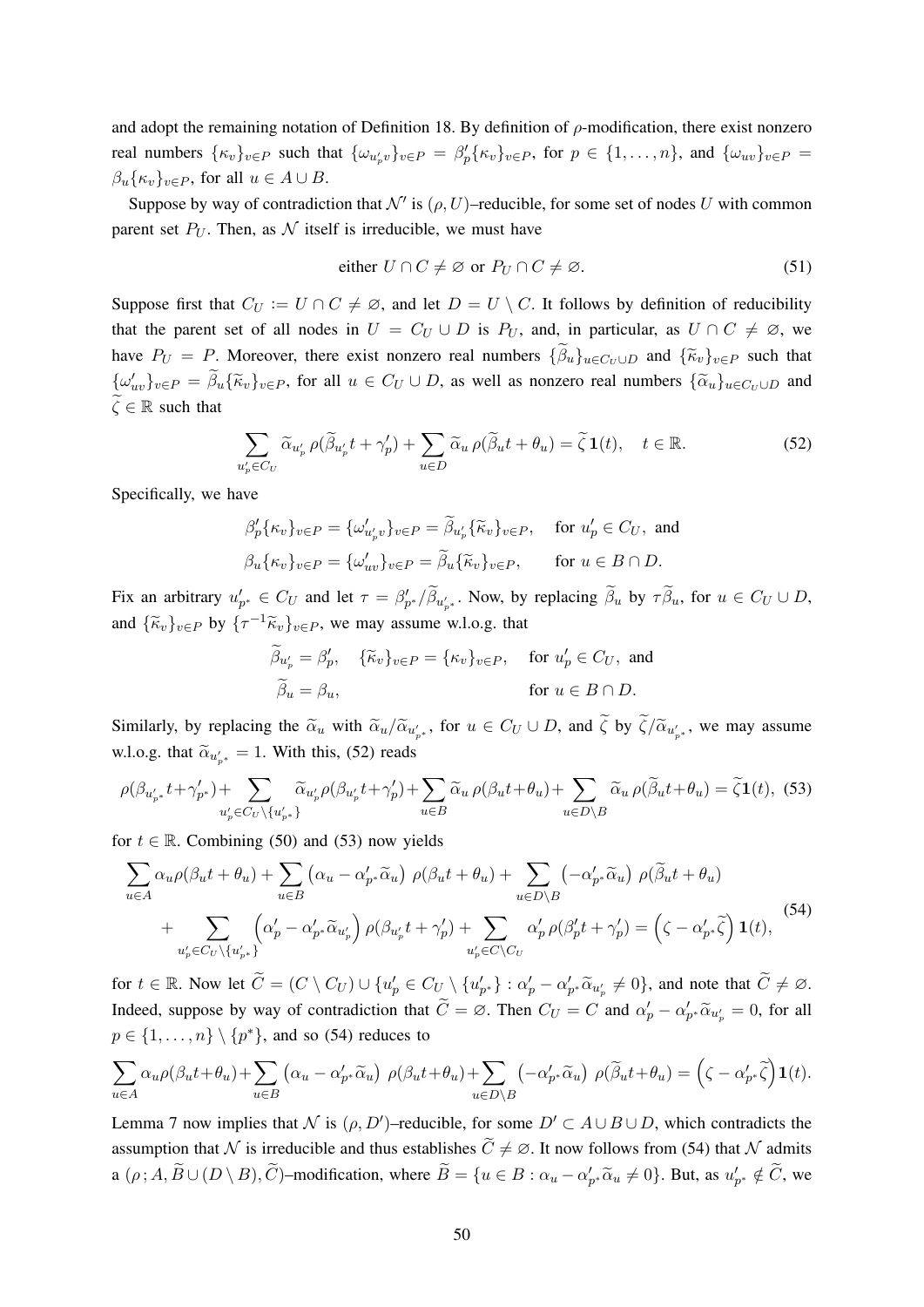have  $\tilde{C} \subsetneq C$ , contradicting the assumption that C is a subset of  $C_0$  of least possible cardinality such that N admits a corresponding  $\rho$ -modification. This establishes that  $U \cap C = \emptyset$ .

Recalling (51), we deduce that we must have  $P_U \cap C \neq \emptyset$ , which further implies  $U \subset W$  and  $C \subset P_U$ . Next, by definition of  $\rho$ -modification, there exist nonzero real numbers  $\{\nu_w\}_{w \in U}$  such that  ${\omega_{wu}}_{u \in A} = \nu_w{\alpha_u}_{u \in A}$ , for all  $w \in U$ . We now write  $B = B_1 \cup B_2 \cup B_3$ , where

$$
B_1 = \{u \in B : (u, w) \notin E, \text{ for all } w \in U\},\
$$
  
\n
$$
B_2 = \{u \in B \setminus B_1 : \omega_{wu} - \nu_w \alpha_u = 0, \text{ for all } w \in U\},\
$$
and  
\n
$$
B_3 = \{u \in B \setminus B_1 : \omega_{wu} - \nu_w \alpha_u \neq 0, \text{ for some } w \in U\}.
$$

Now, by definition of reducibility, there exists a set of nodes  $D \subset V \setminus (A \cup B)$  such that  $P_U^* :=$  $A\cup B_2\cup B_3\cup D = \text{par}_{\mathcal{N}}(w)$  and  $\text{par}_{\mathcal{N}'}(w) = P_U = B_1\cup B_3\cup C\cup D$ , for  $w \in U$ , with the pertinent weights and biases of  $\mathcal{N}'$  given by

$$
\omega'_{wu} = -\nu_w \alpha_u, \quad u \in B_1, \qquad \omega'_{wu} = \omega_{wu} - \nu_w \alpha_u, \quad u \in B_3,
$$
  

$$
\omega'_{wu'_p} = -\nu_w \alpha'_p, \quad u'_p \in C, \qquad \omega'_{wu} = \omega_{wu}, \qquad u \in D,
$$

and  $\theta'_w = \theta_w + \zeta \nu_w$ , for all  $w \in U$ . Furthermore, there exist nonzero real numbers  $\{\tilde{\beta}_w\}_{w \in U}$  and  ${\{\widetilde{\kappa}_u\}_{u \in P_U}}$  such that  ${\{\omega'_{wu}\}_{u \in P_U}} = \widetilde{\beta}_w {\{\widetilde{\kappa}_u\}_{u \in P_U}}$ , for  $w \in U$ , as well as nonzero real numbers  $\{\widetilde{\alpha}_w\}_{w\in U}$  and  $\zeta \in \mathbb{R}$  so that

$$
\sum_{w \in U} \widetilde{\alpha}_w \,\rho(\widetilde{\beta}_w t + \theta'_w) = \widetilde{\zeta} \,\mathbf{1}(t), \quad t \in \mathbb{R}.\tag{55}
$$

Now, as  $C \subset P_U$ , we have

$$
-\nu_w^{-1}\widetilde{\beta}_w \left\{\kappa_{u'_p}\right\}_{u'_p \in C} = -\widetilde{\nu}_{u'_p}^{-1} \left\{\omega'_{w u'_p}\right\}_{u'_p \in C} = \left\{\alpha'_p\right\}_{u'_p \in C}, \text{ for all } w \in U,
$$

and thus

$$
\left(\nu_{w_1}^{-1}\widetilde{\beta}_{w_1}-\nu_{w_2}^{-1}\widetilde{\beta}_{w_2}\right)\{\kappa_{u_p'}\}_{u_p'\in C}=\mathbf{0},\quad\text{for all }w_1,w_2\in U,
$$

which implies the existence of a  $\tau \in \mathbb{R} \setminus \{0\}$  such that  $\nu_w = \tau \widetilde{\beta}_w$ , for all  $w \in U$ . Next, for  $w \in U$ , define the function

$$
K_w := \sum_{u \in B_3} \widetilde{\beta}_w^{-1} \omega_{wu} \,\rho(\beta_u \cdot + \theta_u)
$$
  
= 
$$
\sum_{u \in B_3} \widetilde{\beta}_w^{-1} \left( \omega'_{wu} + \nu_w \alpha_u \right) \,\rho(\beta_u \cdot + \theta_u)
$$
  
= 
$$
\sum_{u \in B_3} (\widetilde{\kappa}_u + \tau \alpha_u) \,\rho(\beta_u \cdot + \theta_u).
$$

We observe from the last expression that  $K_{w_1} = K_{w_2}$ , for all  $w_1, w_2 \in U$ . Therefore,

$$
\sum_{u \in B_3} (\tilde{\beta}_{w_1}^{-1} \omega_{w_1 u} - \tilde{\beta}_{w_2}^{-1} \omega_{w_2 u}) \rho(\beta_u \cdot + \theta_u) = K_{w_2} - K_{w_1} = 0,
$$

for all  $w_1, w_2 \in U$ ,  $w_1 \neq w_2$ , and we hence must have  $\tilde{\beta}_{w_1}^{-1} \omega_{w_1 u} - \tilde{\beta}_{w_2}^{-1} \omega_{w_2 u} = 0$ , for all  $w_1, w_2 \in U$ ,  $w_1 \neq w_2$ , and  $u \in B_3$ , as otherwise Lemma 7 would imply  $(\rho, B')$ -reducibility of N, for some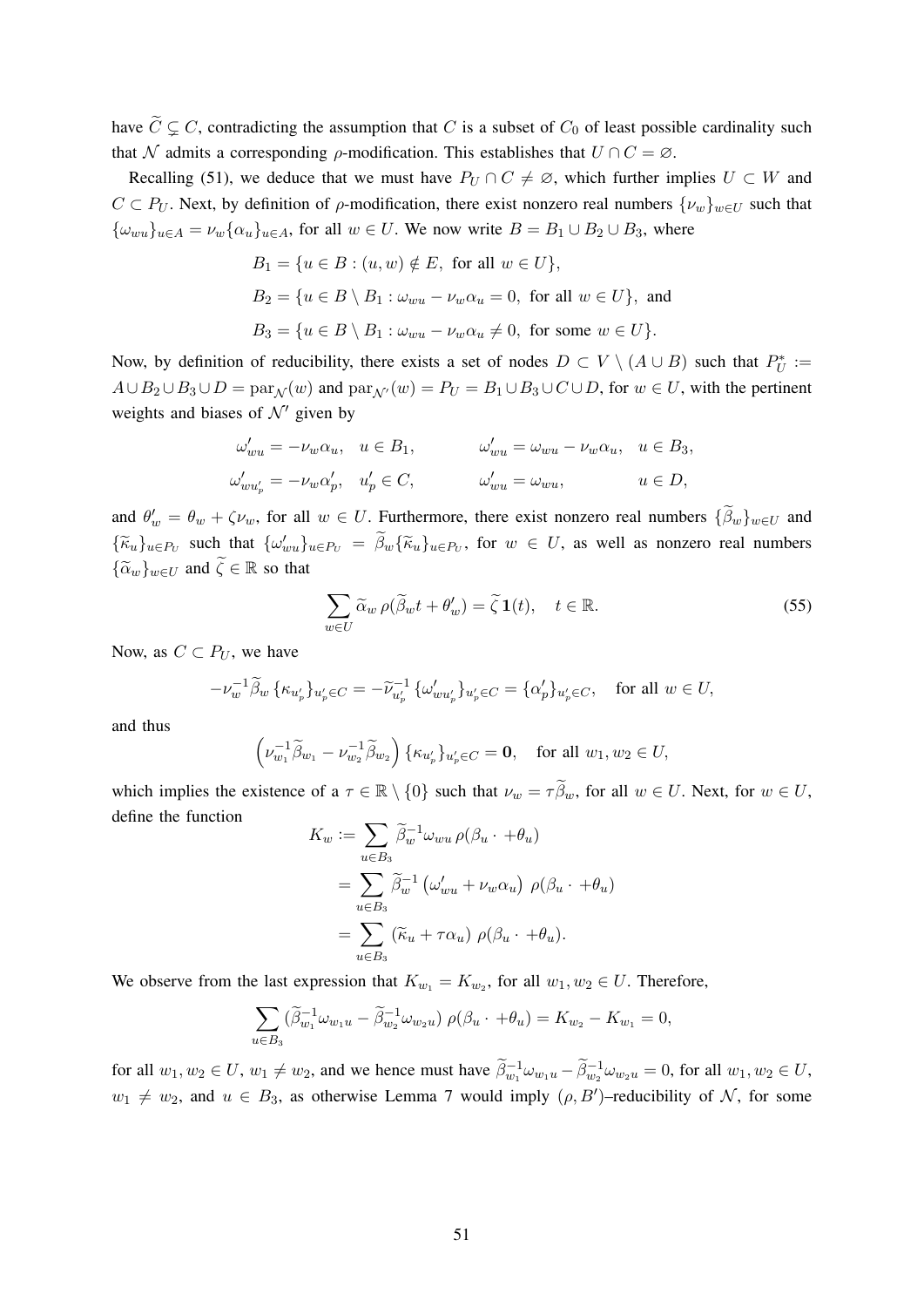$B' \subset B_3$ . Therefore, for every  $u \in B_3$ , there exists a  $\tau_u \in \mathbb{R} \setminus \{0\}$  such that  $\omega_{wu} = \tau_u \widetilde{\beta}_w$ , for  $w \in U$ . Summarizing, we have

$$
\omega_{wu} = \begin{cases} \nu_w \alpha_u = \tau \alpha_u \widetilde{\beta}_w, & u \in A \cup B_2 \\ \tau_u \widetilde{\beta}_w, & u \in B_3 \\ \omega'_{wu} = \widetilde{\kappa}_u \widetilde{\beta}_w, & u \in D \end{cases}, \text{ for } w \in U.
$$

We have hence established the existence of nonzero real numbers  $\{\kappa_u^*\}_{u \in P_U^*}$  such that  $\{\omega_{wu}\}_{u \in P_U^*}$  $\tilde{\beta}_w\{\kappa_u^*\}_{u\in P_U^*}$ , which together with (55) implies that  $\mathcal N$  is  $(\rho, U)$ –reducible. This again contradicts the assumption that  $N$  is irreducible, and concludes the proof of the lemma.

*Proof of Lemma 4:* Let  $\mathscr B$  be the set of all  $B' \subset B$  such that  $\mathcal N$  admits a  $(\rho; A \cup B', B \setminus B', C)$ modification. We have  $\mathscr{B} \neq \emptyset$ , as  $\emptyset \in \mathscr{B}$  by assumption. Let  $B^*$  be a maximal element of  $\mathscr{B}$  with respect to set inclusion, and let N' be the  $(\rho; A \cup B^*, B \setminus B^*, C)$ -modification of N with respect to the affine symmetry

$$
(\zeta, \{(\alpha_u, \beta_u, \theta_u)\}_{u \in (A \cup B^*) \cup (B \setminus B^*)} \cup \{(\alpha'_p, \beta'_p, \gamma'_p)\}_{p=1}^n)
$$
\n(56)

of  $\rho$ , and let  $\{\kappa_v\}_{v \in P}$ ,  $\{\nu_w\}_{w \in W}$ , and  $\{\mu_r\}_{r=1}^D$  be as in Definition 18. We now show that  $\mathcal{N}'$  is non-degenerate. Assume by way of contradiction that  $\mathcal{N}'$  is degenerate and let  $u^* \in B \setminus B^*$  be such that

 $- \{w \in V : (u^*, w) \in E\} = W$  and  $\omega_{wu^*} - \alpha_{u^*} \nu_w = 0$ , for all  $w \in W$ , and – either

(a)  $u^* \notin V_{\text{out}}$  and  $A \cap V_{\text{out}} = \emptyset$ , or

(b)  $u^* \in V_{\text{out}}$ ,  $A \subset V_{\text{out}}$ , and  $\lambda_{u^*}^{(r)} - \alpha_{u^*} \mu_r = 0$ , for all  $r \in \{1, ..., D\}$ .

We claim that then N admits a  $(\rho; A \cup B^* \cup \{u^*\}, B \setminus (B^* \cup \{u^*\}), C)$ -modification. Indeed, as  $(A \cup B^*) \cup (B \setminus B^*) = (A \cup B^* \cup \{u^*\}) \cup (B \setminus (B^* \cup \{u^*\}))$ , Condition (i) of Definition 18 is satisfied by the same affine symmetry (56). Moreover,  $\omega_{wu^*} = \alpha_{u^*} \nu_w$ , for all  $w \in W$ , and, in the circumstance (b) above,  $\lambda_{u^*}^{(r)} = \alpha_{u^*} \mu_r$ , for all  $r \in \{1, ..., D\}$ , and so Conditions (ii)–(iv) of Definition 18 are satisfied with the same sets  $\{\kappa_v\}_{v \in P}$ ,  $\{\nu_w\}_{w \in W}$ , and  $\{\mu_r\}_{r=1}^D$ . Therefore,  $B^* \cup \{u^*\} \in \mathcal{B}$ , contradicting the maximality of  $B^*$  and thus completing the proof of the lemma.

## *C. Proofs of auxiliary results in Section V*

*Proof of Lemma 5:* Items (i) and (ii) are elementary facts from the analysis of metric spaces.

(iii) Suppose to the contrary that  $z$  is neither an element of  $E$  nor a cluster point of  $E$ . Then there exists an  $\varepsilon > 0$  such that  $D^{\circ}(z, \varepsilon) \cap E = \emptyset$ . This then implies  $L_{\mathcal{C}}(E, z) = 0$ , contradicting the assumption  $L_{\mathcal{C}}(E, z) \geq 1$ .

(iv) We use induction on k. For the base case, we have  $\mathcal{C}^0(E) = E \subset F = \mathcal{C}^0(F)$  by definition. For the induction step, suppose that  $k \geq 1$  and  $C^{k-1}(E) \subset C^{k-1}(F)$ . Then, as every cluster point of  $\mathcal{C}^{k-1}(E)$  is a cluster point of  $\mathcal{C}^{k-1}(F)$ , we obtain  $\mathcal{C}^{k}(E) \subset \mathcal{C}^{k}(F)$ , as desired.

(v) We again proceed by induction on k, starting with the base case  $k = 1$  (the case  $k = 0$  is clear). First, as every cluster point of E is a cluster point of  $E \cup F$ , we have  $C^1(E \cup F) \supset C^1(E)$ . Similarly,  $C^1(E \cup F) \supset C^1(F)$ , and so  $C^1(E \cup F) \supset C^1(E) \cup C^1(F)$ . For the reverse inclusion, suppose that z is neither a cluster point of E nor F, i.e., there exists an  $\varepsilon > 0$  such that

$$
(D^{\circ}(z,\varepsilon) \setminus \{z\}) \cap E = \varnothing \quad \text{ and } (D^{\circ}(z,\varepsilon) \setminus \{z\}) \cap F = \varnothing.
$$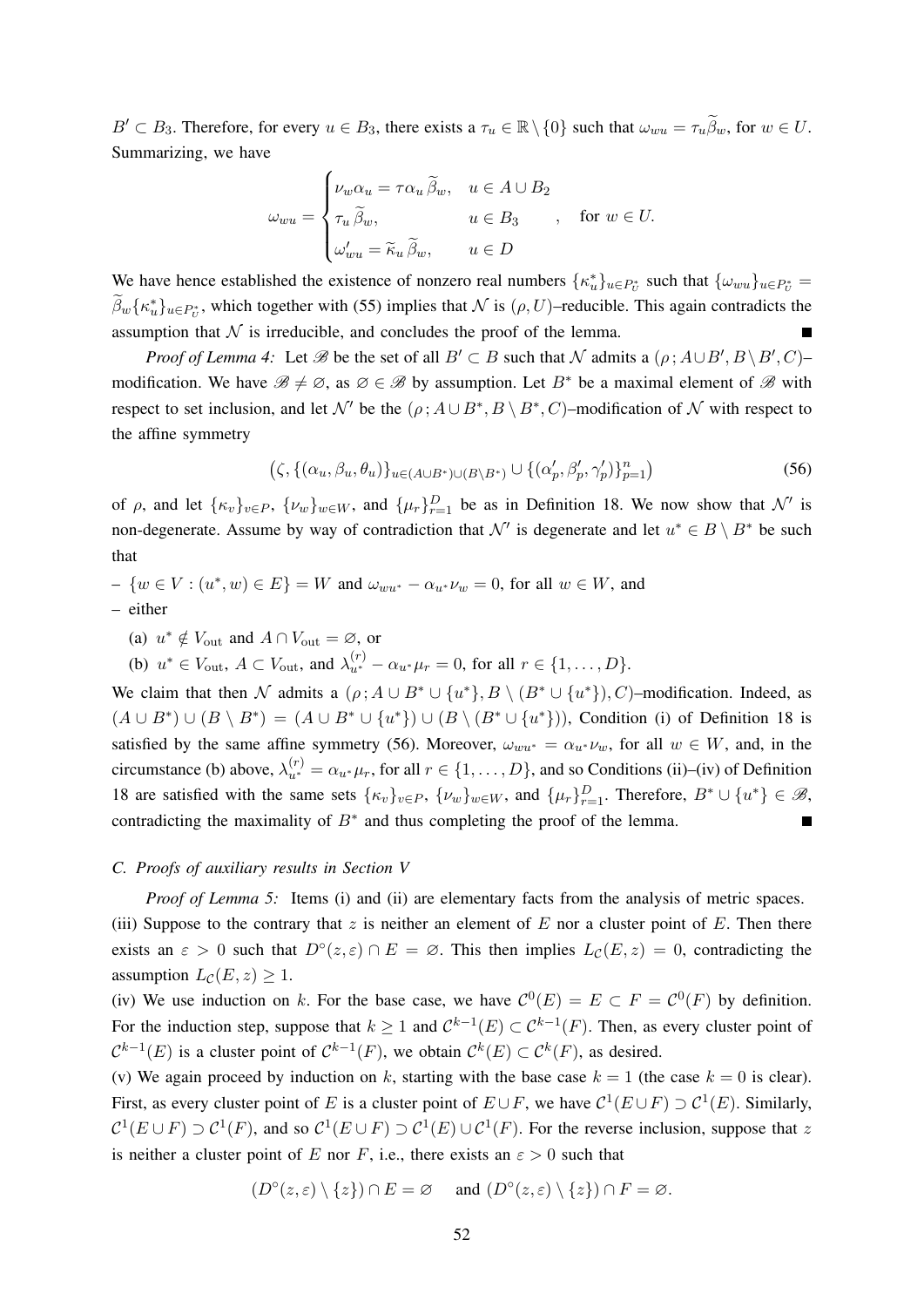Then  $(D^{\circ}(z, \varepsilon) \setminus \{z\}) \cap (E \cup F) = \emptyset$ , and so z is not a cluster point of  $E \cup F$ . Therefore, every cluster point of  $E \cup F$  must be a cluster point of at least one of E or F, establishing  $C^1(E \cup F)$  =  $C^1(E) \cup C^1(F)$ . For the induction step, assume  $k \geq 2$  and  $C^{k-1}(E \cup F) = C^{k-1}(E) \cup C^{k-1}(F)$ . Then, using the identity for the already established base case, we have

$$
C^{k}(E \cup F) = C^{1}(C^{k-1}(E \cup F)) = C^{1}(C^{k-1}(E) \cup C^{k-1}(F))
$$
  
= 
$$
C^{1}(C^{k-1}(E)) \cup C^{1}(C^{k-1}(F)) = C^{k}(E) \cup C^{k}(F),
$$

as desired.

(vi) Letting  $k = L_{\mathcal{C}}(E \cup F)$ , we have  $\emptyset = C^k(E \cup F) = C^k(E) \cup C^k(F)$ , and thus both  $C^k(E)$  and  $\mathcal{C}^{k}(F)$  must be empty. Then  $L_{\mathcal{C}}(E) \leq k$  and  $L_{\mathcal{C}}(F) \leq k$ , and thus

$$
\max\{L_{\mathcal{C}}(E), L_{\mathcal{C}}(F)\} \le k = L_{\mathcal{C}}(E \cup F). \tag{57}
$$

Next, let  $k' = \max\{L_{\mathcal{C}}(E), L_{\mathcal{C}}(F)\}\$ . Then  $L_{\mathcal{C}}(E) \leq k'$  and  $L_{\mathcal{C}}(F) \leq k'$ , and so both  $\mathcal{C}^{k'}(E)$  and  $\mathcal{C}^{k'}(F)$  are empty. Thus,  $\mathcal{C}^{k'}(E \cup F) = \mathcal{C}^{k'}(E) \cup \mathcal{C}^{k'}(F) = \varnothing$ , and so

$$
L_{\mathcal{C}}(E \cup F) \le k' = \max\{L_{\mathcal{C}}(E), L_{\mathcal{C}}(F)\},\
$$

which together with  $(57)$  implies the desired identity.

*Proof of Lemma 6:* The function  $g \circ f$  can clearly be analytically continued to D, so it remains to show that D has countable complement in  $\mathbb C$ . To this end, let  $E_f = \mathbb C \setminus \mathcal D_f$  and  $E = \mathbb C \setminus \mathcal D$ . We claim that if  $z^*$  is a cluster point of  $E \cap \mathcal{D}_f$ , then  $z^* \in E_f$ . Suppose by way of contradiction that this is not the case, and let  $(z_n)_{n \in \mathbb{N}}$  be a sequence of distinct elements of  $E \cap \mathcal{D}_f$  such that  $z_n \to z^*$ , for some  $z^* \in \mathcal{D}_f$ . Now, as f is holomorphic, it is, in particular, continuous on  $\mathcal{D}_f$ , and therefore  $f(z_n) \to f(z^*)$  as  $n \to \infty$ . On the other hand, we have  $f(z_n) \in P$ , by definition of E, and as P is discrete, we deduce that there exists a  $p^* \in P$  such that  $f(z_n) = p^*$  for all sufficiently large  $n \in \mathbb{N}$ . Now, as  $E_f$  is closed and countable by assumption, we have that  $\mathcal{D}_f$  is connected, and therefore it follows by the identity theorem that  $f(z) = p^*$ , for all  $z \in \mathcal{D}_f$ . But this contradicts the assumption that f is non-constant, and thus completes the proof that any cluster point of  $E \cap \mathcal{D}_f$  is contained in  $E_f$ .

Now define the compact sets  $E^N := \{z \in E : |z| \le N, d(z, E_f) \ge 1/N\}$ , for  $N \in \mathbb{N}$ . We see that  $E^N$  is finite, for each  $N \in \mathbb{N}$ , for otherwise there would exist a sequence  $(z_n)_{n \in \mathbb{N}}$  of distinct elements of  $E^N$  converging to a point  $z^* \in \mathbb{C}$ . But then, by the claim above, we would have  $z^* \in E_f$ , contradicting  $d(z_n, E_f) \ge 1/N$ , for all  $n \in \mathbb{N}$ . We deduce that  $E = E_f \cup \bigcup_{N \in \mathbb{N}} E^N$  is a closed countable set, as desired. П

*Proof of Lemma 7:* Let  $\mathscr I$  be the set of all  $\mathcal I' \subset \mathcal J$  such that  $j^* \in \mathcal I'$ , and there exist real numbers  ${\{\widetilde{\alpha}_s\}_{s\in\mathcal{I}'}}}$  such that  ${\widetilde{\alpha}}_{j^*} \neq 0$  and  $\sum_{s\in\mathcal{I}'} {\widetilde{\alpha}}_s \rho(\beta_s \cdot + \gamma_s)$  is constant. Note that  $\mathcal{J} \in \mathcal{I}$  by assumption. Let T be a minimal element of  $\mathcal I$  with respect to set inclusion. We then have  $\sum_{s\in\mathcal I}\widetilde{\alpha}_s\rho(\beta_s\cdot+\gamma_s)=\zeta\mathbf{1}$ , for some  $\zeta \in \mathbb{R}$ , so in order to show that  $(\zeta, \{(\tilde{\alpha}_s, \beta_s, \gamma_s)\}_{s \in \mathcal{I}})$  is an affine symmetry of  $\rho$ , it suffices to establish that there does not exist an  $\mathcal{I}' \subsetneq \mathcal{I}$  such that  $\{\rho(\beta_s \cdot + \gamma_s) : s \in \mathcal{I}'\} \cup \{1\}$  is linearly dependent. Suppose by way of contradiction that such an  $\mathcal{I}'$  exists. Assume for now that  $j^* \in \mathcal{I}'$ , and let  $\alpha_s' \in \mathbb{R}$ , for  $s \in \mathcal{I}'$ , be such that  $\sum_{s \in \mathcal{I}'} \alpha_s' \rho(\beta_s + \gamma_s)$  is constant. Then we must have  $\alpha'_{j^*} = 0$ , for otherwise we would have  $\mathcal{I}' \in \mathcal{I}$ , contradicting the minimality of  $\mathcal{I}$ . Therefore,  $\sum_{s\in\mathcal{I}'\backslash\{j^*\}} \alpha'_s \rho(\beta_s + \gamma_s)$  is constant, so we may w.l.o.g. assume  $j^* \notin \mathcal{I}'$  by replacing  $\mathcal{I}'$  with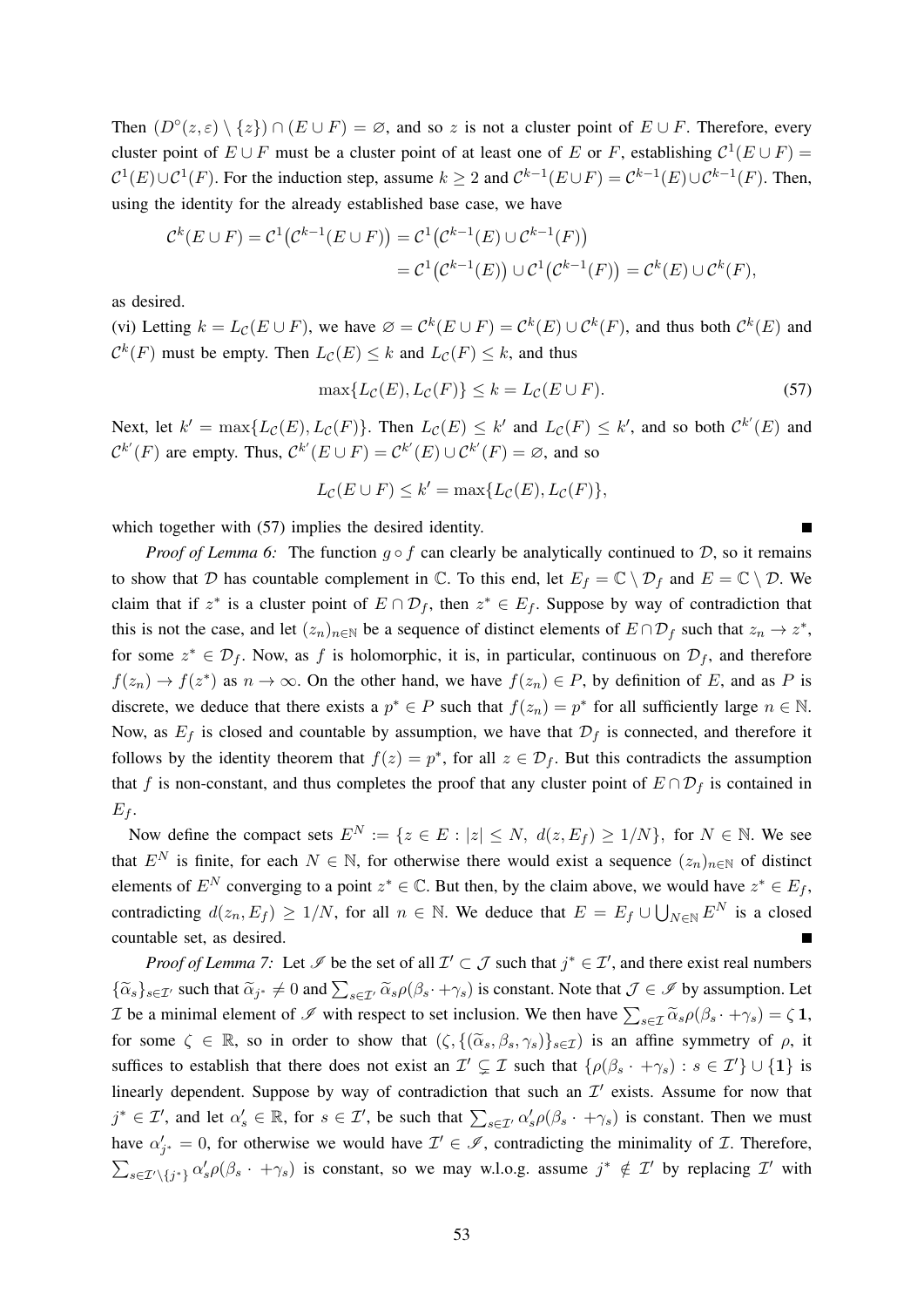$\mathcal{I}' \setminus \{j^*\}$  if necessary. Now, there exist  $s^* \in \mathcal{I}'$ ,  $\xi \in \mathbb{R}$ , and  $\delta_s \in \mathbb{R}$ , for  $s \in \mathcal{I}' \setminus \{s^*\}$ , such that  $\rho(\beta_{s^*}\cdot+\gamma_{s^*})=\xi\,\mathbf{1}+\sum_{s\in\mathcal{I}'\backslash\{s^*\}}\delta_s\rho(\beta_s\cdot+\gamma_s).$  Thus,

$$
\widetilde{\alpha}_{j^*} \rho(\beta_{j^*} \cdot + \gamma_{j^*}) + \sum_{s \in \mathcal{I} \setminus (\{j^*\} \cup \mathcal{I}')} \widetilde{\alpha}_s \rho(\beta_s \cdot + \gamma_s) + \sum_{s \in \mathcal{I}' \setminus \{s^*\}} (\widetilde{\alpha}_s + \widetilde{\alpha}_{s^*} \delta_s) \rho(\beta_s \cdot + \gamma_s) = (\zeta - \widetilde{\alpha}_{s^*} \xi) \mathbf{1},
$$

and therefore  $\mathcal{I} \setminus \{s^*\} \in \mathcal{I}$ , which again contradicts the minimality of  $\mathcal{I}$  and concludes the proof.

## *D. Proof of Lemma 8*

*Proof:* Let  $\{\beta_s\}_{s\in\mathcal{I}}$  and  $\Gamma$  be as in the statement of the lemma, and fix a  $\gamma = (\gamma_s)_{s\in\mathcal{I}} \in \Gamma$ . Now, let  $P_{\sigma}$  be the set of poles of  $\sigma$ , and let  $P_s = \beta_s^{-1}(P_{\sigma} - \gamma_s)$  be the set of poles of  $\sigma(\beta_s + \gamma_s)$ , for  $s \in \mathcal{M}$ . We define an undirected graph  $\mathcal{G} = (\mathcal{I}, \mathcal{E})$  by setting

$$
\mathcal{E} = \{ (s_1, s_2) \in \mathcal{I} \times \mathcal{I} : s_1 \neq s_2, P_{s_1} \cap P_{s_2} \neq \varnothing \},
$$

and claim that  $G$  is connected. Suppose by way of contradiction that  $G$  is disconnected, and let  $\mathcal{I} = \mathcal{I}_1 \cup \mathcal{I}_2$  be a partition of  $\mathcal I$  into nonempty subsets that are not mutually connected. By definition of Γ, there exist  $\zeta \in \mathbb{R}$  and nonzero real numbers  $\{\alpha_s\}_{s \in \mathcal{I}}$  such that  $(\zeta, \{(\alpha_s, \beta_s, \gamma_s)\}_{s \in \mathcal{I}})$  is an affine symmetry of  $\sigma$ . Now, for  $j \in \{1,2\}$ , let  $f_j = \sum_{s \in \mathcal{I}_j} \alpha_s \sigma(\beta_s \cdot + \gamma_s)$ , and note that  $f_j$  is meromorphic and its poles are contained in  $A_j := \bigcup_{s \in \mathcal{I}_j} P_s$ . Moreover,  $A_1 \cap A_2 = \emptyset$  by the choice of  $\mathcal{I}_1$  and  $\mathcal{I}_2$ . Thus, as  $f := f_1 + f_2 = \zeta \mathbf{1}$  is constant, it follows that  $f_1$  must be entire, for otherwise f would have poles. It hence follows by the SAC for  $\sigma$  that  $f_1$  must, in fact, be constant. But this violates condition (ii) of Definition 1, so we have reached the desired contradiction, establishing that  $G$  is connected.

Next, for every  $t \in \mathbb{R}$ , we have that

$$
\sum_{s \in \mathcal{I}} \alpha_s \sigma(\beta_s \cdot +(\gamma_s - t\beta_s)) = \sum_{s \in \mathcal{I}} \alpha_s \sigma(\beta_s(\cdot - t) + \gamma_s) = f(\cdot - t)
$$

is constant, and so  $(\gamma_s - t\beta_s)_{s \in \mathcal{I}} \in \Gamma$ . Therefore, fixing an arbitrary  $s_0 \in \mathcal{I}$ , we can write  $\gamma =$  $(\gamma_s' + \beta_{s_0}^{-1} \gamma_{s_0} \cdot \beta_s)_{s \in \mathcal{I}}$ , where  $\gamma' := (\gamma_s - \beta_{s_0}^{-1} \gamma_{s_0} \cdot \beta_s)_{s \in \mathcal{I}} \in \Gamma$ . Now, as  $\mathcal{G}$  is connected, for every  $s \in \mathcal{I}$  there exists a path of vertices  $t_0^s = s_0, t_1^s, t_2^s, \ldots, t_{n_s}^s = s$  of  $\mathcal{G}$  leading from  $s_0$  to s. Then, by definition of  $\mathcal E$  and  $P_s$ , there exist poles  $p_1^s, \ldots, p_{n_s}^s, \tilde{p}_0^s, \ldots, \tilde{p}_{n_s-1}^s \in P_{\sigma}$  such that

$$
\beta_{t_k}^{-1}(p_k^s - \gamma_{t_k^s}^t) = \beta_{t_{k-1}^s}^{-1}(\tilde{p}_{k-1}^s - \gamma_{t_{k-1}^s}^t),
$$
\n(58)

for all  $s \in \mathcal{I}$  and  $k \in \{1, \ldots, n_s\}$ . Further, observing that  $\gamma'_{s_0} = 0$  and summing (58) over  $k \in \mathcal{I}$  $\{1, \ldots, n_s\}$ , we have

$$
\beta_s^{-1}\gamma_s' = \text{Re}\left(\beta_s^{-1}\gamma_s' - \beta_{s_0}^{-1}\gamma_{s_0}'\right) = \sum_{k=1}^{n_s} \left(\beta_{t_k^s}^{-1}\text{Re}\left(p_k^s\right) - \beta_{t_{k-1}^s}^{-1}\text{Re}\left(\tilde{p}_{k-1}^s\right)\right) \in Q, \quad \text{for } s \in \mathcal{I},
$$

where  $Q := \sum_{s_1 \in \mathcal{I}} \beta_{s_1}^{-1} \text{Re}(P_{\sigma}) - \sum_{s_2 \in \mathcal{I}} \beta_{s_2}^{-1} \text{Re}(P_{\sigma})$  is countable. Therefore,  $\gamma' \in \Gamma' := \Gamma \cap$  $\mathsf{X}_{s\in\mathcal{I}}$   $\beta_s Q$ , and so  $\gamma = (\gamma'_s + \beta_{s_0}^{-1}\gamma_{s_0}\cdot\beta_s)_{s\in\mathcal{I}} \in \{(\gamma'_s + t\beta_s)_{s\in\mathcal{I}} : t \in \mathbb{R}\}.$  Finally, as  $\gamma$  was arbitrary, we deduce that  $\Gamma = \bigcup_{\gamma' \in \Gamma'} \{ (\gamma'_s + t\beta_s)_{s \in \mathcal{I}} : t \in \mathbb{R} \}$ , and, as  $\Gamma'$  is countable, this concludes the proof.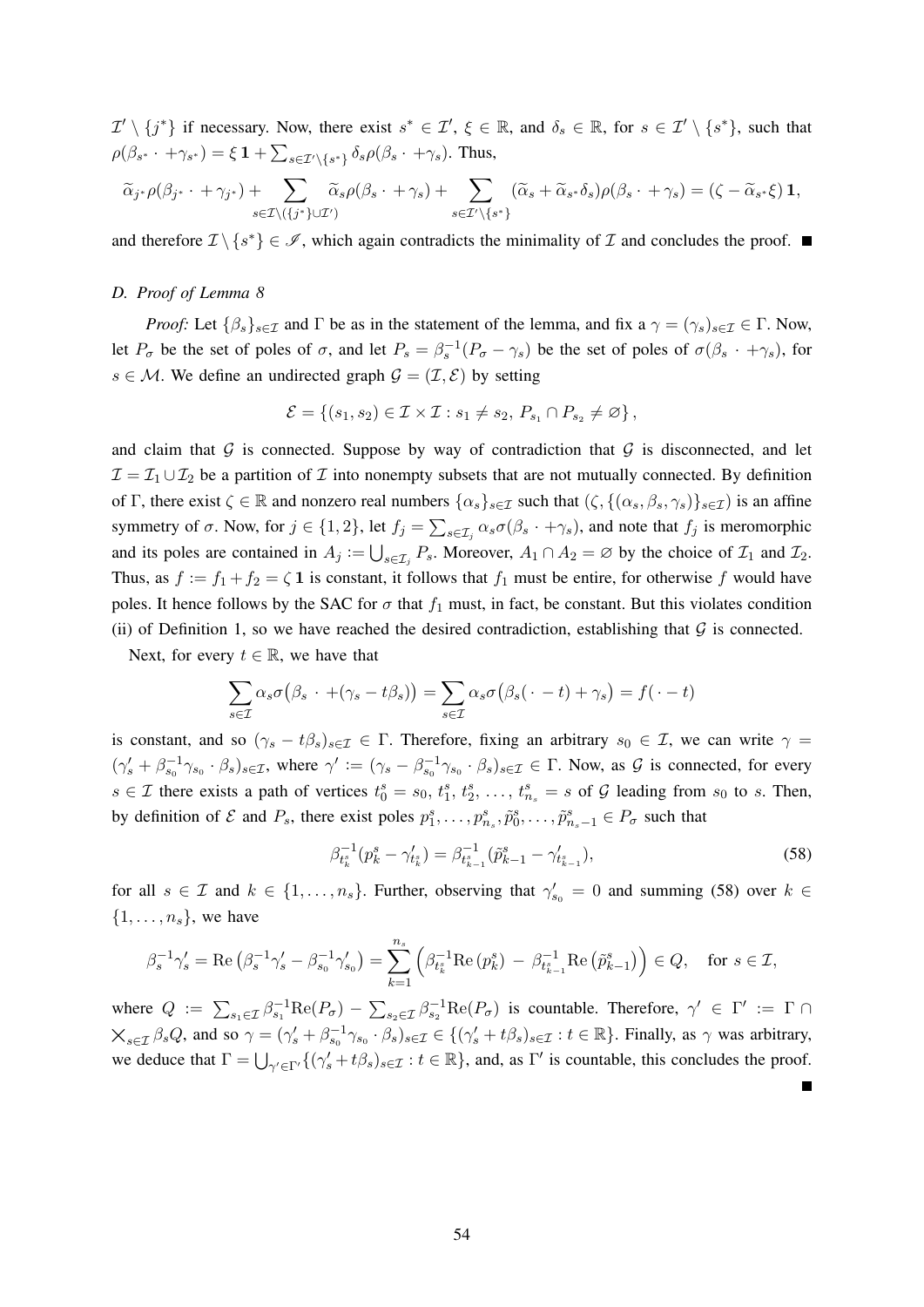## *E. Proofs of auxiliary results in Section VII*

*Proof of Lemma 9:* First, note that the function  $z \mapsto (1 + e^{-2\pi z/b})^{-1}$  is *ib*-periodic, its poles are simple and located at  $P_b := \{ib(k + 1/2) : k \in \mathbb{Z}\}\)$ , and it has a finite limit as  $\text{Re}(z) \to +\infty$ . Therefore,

$$
M_1 := \frac{1}{2} \sup_{\substack{z \in \mathbb{C} \\ \text{Re}(z) \ge 0}} \left| \frac{1 \wedge d(z, P_b)}{1 + e^{-2\pi z/b}} \right| < \infty.
$$

Next, note that  $1 + \tanh(\pi b^{-1}z) = 2e^{\pi z/b}(e^{\pi z/b} + e^{-\pi z/b})^{-1}$ , and so

$$
\left|1+\tanh\left(\pi b^{-1}z\right)\right|\left(1\wedge d\left(z,P_b\right)\right)\leq 2\left|\frac{1\wedge d\left(z,P_b\right)}{1+e^{-2\pi z/b}}\right|\leq M_1,\quad \text{for Re}(z)\geq 0,
$$

and

$$
\left|1+\tanh\left(\pi b^{-1}z\right)\right|\left(1\wedge d\left(z,P_b\right)\right) \le 2\left|e^{2\pi z/b}\right| \left|\frac{1\wedge d\left(-z,P_b\right)}{1+e^{2\pi z/b}}\right| \le M_1 e^{2\pi \text{Re}(z)/b}, \text{ for } \text{Re}(z) < 0.
$$

We thus deduce that

$$
\left|1+\tanh\left(\pi b^{-1}z\right)\right|\left(1\wedge d\left(z,P_b\right)\right)\leq M_1(1\wedge e^{2\pi \text{Re}(z)/b}), \text{ for all } z\in\mathbb{C}.
$$

Next, let  $M_2 > 0$  be such that  $|c_k| \leq M_2 e^{\pi a' |k|/b}$ , for all  $k \in \mathbb{Z}$ . Then, for  $z \in \mathbb{C} \setminus P_\sigma$ , we have

$$
\sum_{k\geq 1} |c_k||1 + \tanh(\pi b^{-1}(z - ka))| \leq \sum_{k\geq 1} |c_k|\frac{M_1}{1 \wedge d(z, P_b + ka)}(1 \wedge e^{2\pi \text{Re}(z - ka)/b})
$$
\n
$$
\leq \sum_{k\geq 1} M_2 e^{\pi a' k/b} \frac{M_1}{1 \wedge d(z, P_\sigma)} (1 \wedge e^{2\pi \text{Re}(z - ka)/b}),
$$
\n
$$
\leq \frac{M_1 M_2}{1 \wedge d(z, P_\sigma)} \left( \sum_{k\geq \text{Re}(z)/a} e^{\pi a' k/b} e^{2\pi \text{Re}(z - ka)/b} + \sum_{1 \leq k < \text{Re}(z)/a} e^{\pi a' k/b} \right)
$$
\n
$$
\leq \frac{M_1 M_2}{1 \wedge d(z, P_\sigma)} \left( e^{2\pi \text{Re}(z)/b} \sum_{k\geq \text{Re}(z)/a} e^{-\pi k(2a - a')/b} + \frac{e^{\frac{\pi a'}{b} \frac{\text{Re}(z)}{a}}}{e^{\frac{\pi a'}{b}} - 1} \right)
$$
\n
$$
\leq \frac{M_1 M_2}{1 \wedge d(z, P_\sigma)} \left( e^{2\pi \text{Re}(z)/b} \frac{e^{-\pi \frac{\text{Re}(z)}{a}(2a - a')/b}}{1 - e^{-\pi (2a - a')/b}} + \frac{e^{\pi a' \frac{\text{Re}(z)}{a}/b} - 1}{e^{\pi a'/b} - 1} \right)
$$
\n
$$
\leq \frac{1}{1 \wedge d(z, P_\sigma)} \underbrace{M_1 M_2 \left( \frac{1}{1 - e^{-\pi (2a - a')/b}} + \frac{1}{e^{\pi a'/b} - 1} \right)}_{M_3 :=} e^{\eta \text{Re}(z)/b} < \infty,
$$
\n(59)

where  $\eta = \frac{a'\pi}{a} < \pi$ . Next, as  $-1 + \tanh(\pi b^{-1}z) = -(1 + \tanh(-\pi b^{-1}z))$ , a derivation completely analogous to the above yields

$$
\sum_{k\leq 0} |c_k| - 1 + \tanh\left(\pi b^{-1}(z - ka)\right)| \leq \frac{M_3}{1 \wedge d(z, P_\sigma)} e^{-\eta \text{Re}(z)/b} < \infty,
$$
\n(60)

for  $z \in \mathbb{C} \setminus P_{\sigma}$ . Thus, the series (17) converges absolutely uniformly on compact subsets of  $\mathcal{D}_{\sigma}$ , and σ is therefore holomorphic on  $\mathcal{D}_{\sigma}$ . As the summand functions  $sgn(k) + tanh(\pi b^{-1}(\cdot - ka))$  are meromorphic with simple poles at  $ka + P_b$ , items (i), (ii), and (iii) of the lemma follow immediately. Finally, item (iv) follows from (59), (60), and the fact that  $e^{\pm \eta \text{Re}(z)/b} \leq e^{\eta |z|/b}$ , for all  $z \in \mathbb{C}$ .  $\blacksquare$ 

*Proof of Lemma 10:* The proof relies on the following special case of the Kronecker-Weyl equidistribution theorem: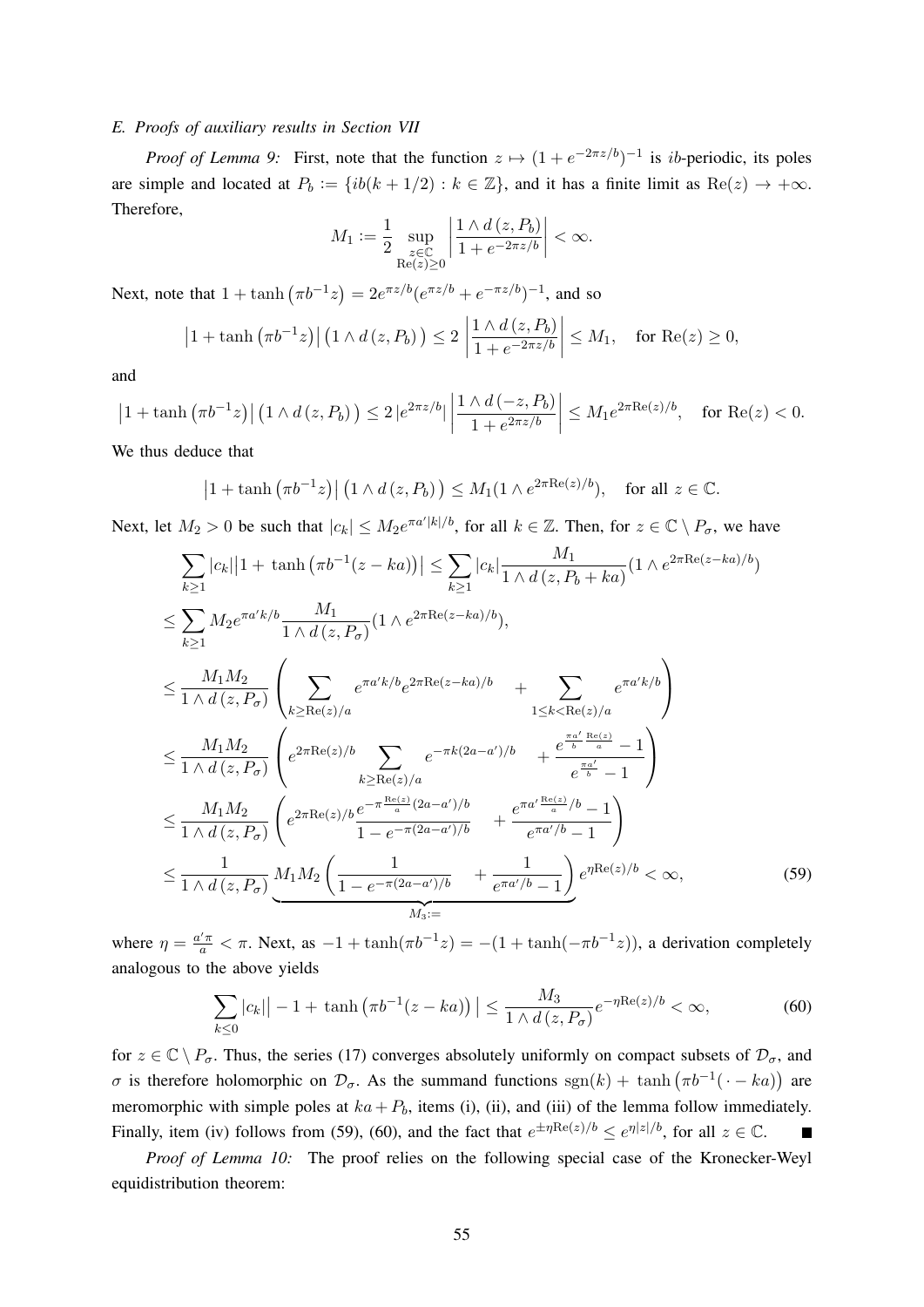**Proposition 14** (Kronecker-Weyl [22], [23]). *Let*  $x_1, x_2 \in [0, 1)$  *and*  $y_1, y_2 \in \mathbb{R} \setminus \{0\}$  *be such that*  $||(y_1, y_2)||_2 = 1$ *. Furthermore, for a Jordan measurable set*  $J ⊂ [0, 1) × [0, 1)$ *, define* 

$$
S_J = \{ t \in \mathbb{R} : (x_1 + ty_1 \bmod 1, x_2 + ty_2 \bmod 1) \in J \}.
$$

*If*  $y_1/y_2$  *is irrational, then* 

$$
\lim_{T \to \infty} \frac{1}{2T} \mu(S_J \cap [-T, T]) = A(J),
$$

*where*  $\mu$  *denotes the Lebesgue measure on*  $\mathbb R$  *and* A *stands for the Lebesgue measure on*  $[0, 1) \times [0, 1)$ *.* 

Turning back to the proof of the lemma, in order to show that  $\ell \cap P$  is an arithmetic sequence, it suffices to find a  $z_0 \in \Pi$  and a pair  $(n_a, n_b) \in \mathbb{Z} \times \mathbb{Z} \setminus \{(0, 0)\}\$  such that

$$
\ell' \cap \Pi = \{z_0 + (n_a a + i n_b b)k : k \in \mathbb{Z}\},\
$$

where  $\ell' = \beta \ell + \gamma$ . We begin by noting that

$$
\Delta_{\varepsilon}(\ell, P) = \limsup_{N \to \infty} \frac{1}{2N} \# \{ p \in \beta^{-1}(\Pi - \gamma) \cap D(0, N) : d(p, \ell) \le \varepsilon \}
$$
  

$$
p' = \frac{\beta p + \gamma}{\gamma} \limsup_{N \to \infty} \frac{1}{2N} \# \{ p' \in \Pi \cap D(\gamma, |\beta|N) : d(p', \beta \ell + \gamma) \le |\beta| \varepsilon \}
$$
  

$$
= |\beta| \cdot \limsup_{N \to \infty} \frac{1}{2|\beta|N} \# \{ p' \in \Pi \cap D(0, |\beta|N) : d(p', \ell') \le |\beta| \varepsilon \}
$$
  

$$
= |\beta| \Delta_{|\beta| \varepsilon}(\ell', \Pi),
$$

for all  $\varepsilon > 0$ , and therefore  $\Delta(\ell', \Pi) = |\beta|^{-1} \Delta(\ell, P) > 0$ .

Next, let  $x \in \mathbb{C}$  and  $y \in \mathbb{C} \setminus \{0\}$  be such that  $\ell' = \{x + ty : t \in \mathbb{R}\}$ . Assume w.l.o.g. that  $|y| = 1$ , and write  $x = x_1 + ix_2$ ,  $y = y_1 + iy_2$ , where  $x_1, x_2, y_1, y_2 \in \mathbb{R}$ . We claim that  $y_1/a$  and  $y_2/b$  are rationally dependent, i.e., there exists a pair  $(n_a, n_b) \in \mathbb{Z} \times \mathbb{Z} \setminus \{(0,0)\}\$  such that  $n_b \frac{y_1}{a} - n_a \frac{y_2}{b} = 0$ . Suppose by way of contradiction that this is not the case, i.e.,  $y_1 \neq 0$ ,  $y_2 \neq 0$ , and  $\frac{y_1}{a} / \frac{y_2}{b}$  $\frac{y_2}{b}$  is irrational. Fix an  $\varepsilon \in (0, \frac{1}{4} \min\{a, b\})$ , and, for  $N > 0$ , set

$$
P_{\varepsilon}^N = \left\{ p \in \Pi \cap D(0, N) : d(p, \ell') \leq \varepsilon \right\}.
$$

Consider now an arbitrary  $p \in P_{\varepsilon}^{\infty}$ , and write  $p = p_a a + i p_b b$ , where  $p_a, p_b \in \mathbb{Z}$ . Select a  $t_p \in \mathbb{R}$ such that  $|x + t_p y - p| \le \varepsilon$ . Then, for all  $t \in I_p := [t_p - \varepsilon, t_p + \varepsilon]$ , we have

$$
|x+ty-p| \le |x+t_py-p|+|t-t_p||y| \le 2\varepsilon,
$$

and so

$$
\left\| \left( \frac{x_1}{a} + t \frac{y_1}{a}, \frac{x_2}{b} + t \frac{y_2}{b} \right) - (p_a, p_b) \right\|_2 \le \min\{a, b\}^{-1} |x + ty - p| \le 2 \min\{a, b\}^{-1} \varepsilon.
$$

Therefore, defining

$$
J_{\varepsilon} = \{(u_1 \bmod 1, u_2 \bmod 1) : (u_1, u_2) \in \mathbb{R}^2, \|(u_1, u_2)\|_2 \le 2 \min\{a, b\}^{-1} \varepsilon\} \text{ and}
$$
  

$$
S_{\varepsilon} = \{t \in \mathbb{R} : \left( \left(\frac{x_1}{a} + t\frac{y_1}{a}\right) \bmod 1, \left(\frac{x_2}{b} + t\frac{y_2}{b}\right) \bmod 1\right) \in J_{\varepsilon}\},\
$$

we have  $I_p \subset S_{\varepsilon}$ . We next show that  $I_p \cap I_{p'} = \varnothing$ , for distinct elements p and p' of  $P_{\varepsilon}^{\infty}$ . Indeed, for such p, p', and for  $t \in I_p$ ,  $t' \in I_{p'}$ , we have

$$
|t - t'| = |(x + ty) - (x + t'y)|
$$
  
\n
$$
\ge |p - p'| - |x + ty - p| - |x + t'y - p'| \ge \min\{a, b\} - 2\varepsilon - 2\varepsilon > 0,
$$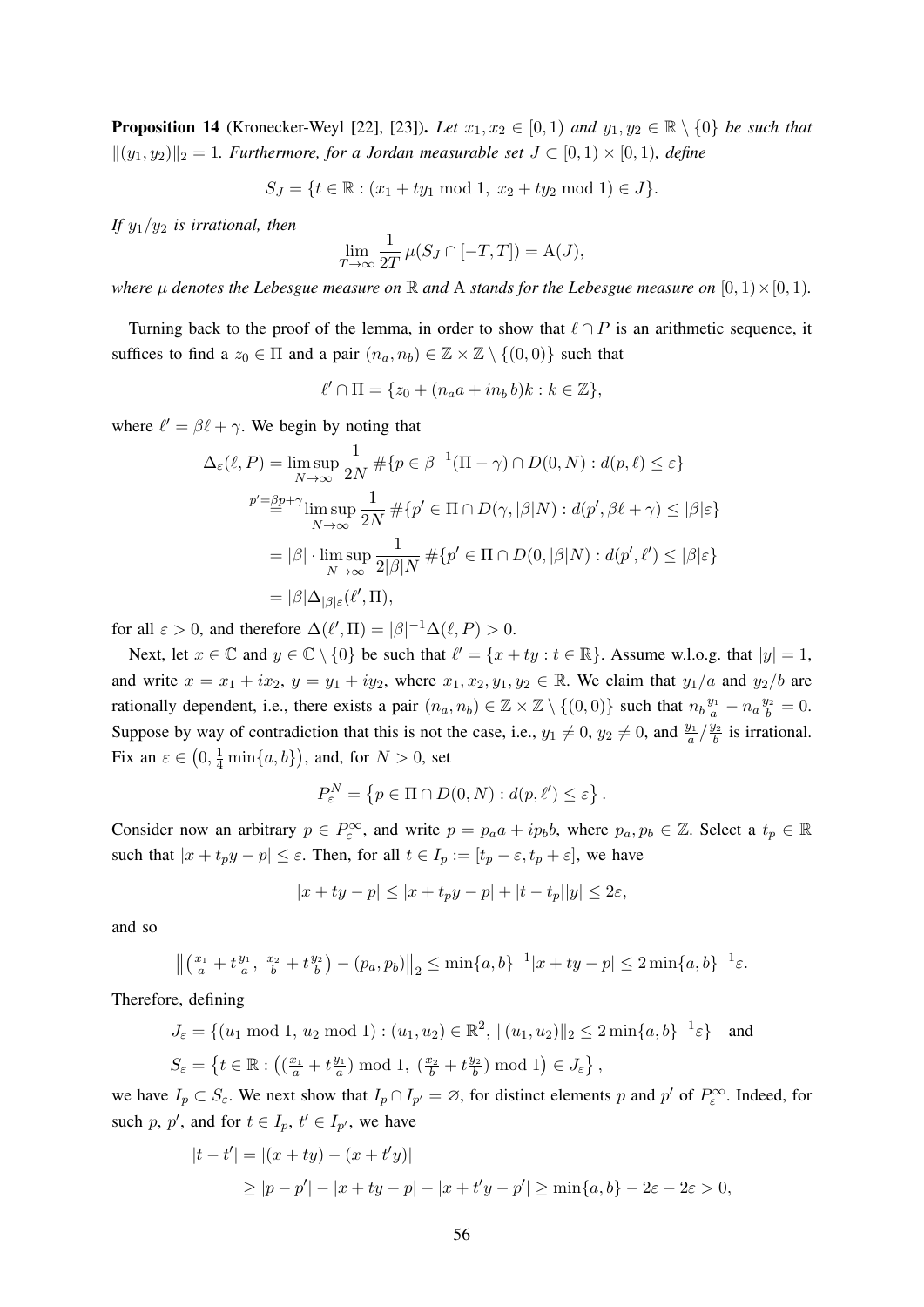where the last inequality is by our choice of  $\varepsilon$ . Therefore,  $t \neq t'$ , and, as  $t \in I_p$  and  $t' \in I_{p'}$  were arbitrary, we deduce  $I_p \cap I_{p'} = \emptyset$ . Next, as  $\Delta_{\varepsilon}(\ell', \Pi) \geq \Delta(\ell', \Pi) > 0$ , by definition of  $\Delta_{\varepsilon}$ , there exists a sequence of positive reals  $\{N_k\}_{k\in\mathbb{N}}$  increasing to  $\infty$  such that

$$
\# \left( P_{\varepsilon}^{N_k} \right) \geq 2N_k \cdot \frac{1}{2} \Delta(\ell', \Pi) = N_k \Delta(\ell', \Pi),
$$

for all  $k \in \mathbb{N}$ . Then, for  $k \in \mathbb{N}$  such that  $N_k \ge |x| + 2\varepsilon$  and  $p \in P_{\varepsilon}^{N_k} \subset P_{\varepsilon}^{\infty}$ , we have

$$
|t_p| + \varepsilon = |(x + t_p y - p) + p - x| + \varepsilon \le \varepsilon + N_k + |x| + \varepsilon \le 2N_k,
$$

and therefore  $I_p \,\subset [-2N_k, 2N_k]$ . Thus, as the intervals  $I_p$  are disjoint for distinct p, we obtain

$$
\mu\left(S_{\varepsilon}\cap[-2N_k,2N_k]\right)\geq\mu\left(\bigcup_{p\in P_{\varepsilon}^{N_k}}I_p\right)=\#\left(P_{\varepsilon}^{N_k}\right)\cdot2\varepsilon\geq2N_k\Delta(\ell',\Pi)\,\varepsilon.
$$

Now, as  $J_{\varepsilon}$  is a union of 4 circular sectors, it is Jordan measurable and its area is given by  $A(J_{\varepsilon}) =$  $\pi(2\min\{a,b\}^{-1}\varepsilon)^2$ . Proposition 11 therefore implies that

$$
\pi(2\min\{a,b\}^{-1}\varepsilon)^2 = A(J_{\varepsilon}) = \lim_{k \to \infty} \frac{1}{4N_k} \,\mu\left(S_{\varepsilon} \cap [-2N_k, 2N_k]\right) \ge \frac{1}{2}\Delta(\ell', \Pi)\,\varepsilon,
$$

and thus  $\Delta(\ell', \Pi) \leq 8\pi \min\{a, b\}^{-2} \varepsilon$ . But  $\varepsilon \in (0, \frac{1}{4} \min\{a, b\})$  was arbitrary, so we must have  $\Delta(\ell', \Pi) = 0$ . This constitutes a contradiction, and so our assumption that  $y_1/a$  and  $y_2/b$  are rationally independent must be false.

We can thus find  $(n_a, n_b) \in \mathbb{Z} \times \mathbb{Z} \setminus \{(0, 0)\}\$  such that  $n_b \frac{y_1}{a} - n_a \frac{y_2}{b} = 0$ . Moreover, in the case when one of  $y_1$  or  $y_2$  is zero, we take  $(n_a, n_b) \in \{(0, 1), (1, 0)\}$ , and if  $y_1$  and  $y_2$  are both nonzero, we assume w.l.o.g. that  $n_a$  and  $n_b$  are coprime. Then, letting  $K = n_a a + i n_b b$ , we have

$$
\ell' = \bigcup_{k \in \mathbb{Z}} \{x + sy + kK : s \in [0, |K|]\} \subset \bigcup_{s \in [0, |K|]} x + sy + (n_a a)\mathbb{Z} \times (in_b b)\mathbb{Z}.
$$

Let  $d(F_1, F_2) = \inf\{|f_1 - f_2| : f_i \in F_j, j \in \{1, 2\}\}\$  denote the Euclidean distance between two closed sets  $F_1, F_2 \subset \mathbb{C}$ . As  $\Delta(\ell', \Pi) > 0$ , we must have  $d(\ell', \Pi) = 0$ , and therefore

$$
\inf_{s \in [0,|K|]} d(x+sy+(n_a a)\mathbb{Z} \times (in_b b)\mathbb{Z},\Pi) \leq d(\ell',\Pi) = 0.
$$

Now, as  $s \mapsto d(x+sy+(n_a a)\mathbb{Z}\times(in_b b)\mathbb{Z}, \Pi)$  is continuous, and  $[0, |K|]$  is compact, there must exist an  $s_0 \in [0, |K|]$  such that  $d(x+s_0y + (n_a a) \mathbb{Z} \times (in_b b) \mathbb{Z}, \Pi) = 0$ . Then, letting  $z_0 = x+s_0y$ , we have that  $z_0 + (n_a a) \mathbb{Z} \times (in_b b) \mathbb{Z}$  is an affine sublattice of  $\Pi$ , and therefore, as  $(n_a, n_b) \in \{(0, 1), (1, 0)\}\$ or  $n_a$  and  $n_b$  are coprime, we have

$$
\ell' \cap \Pi = \{z_0 + (n_a a + i n_b b)k : k \in \mathbb{Z}\},\
$$

as desired.

It remains to show that there exists an  $\varepsilon_0 > 0$  such that  $(\ell + D(0, \varepsilon_0)) \cap P = \ell \cap P$ . To this end, let  $Y = \{z_0 + tK : t \in [0,1]\}$ , and note that, as  $\ell'$  and  $\Pi$  are K-periodic, we get

$$
\inf\{d(p,\ell):p\in P\setminus\ell\} = \inf\{d(p,\beta^{-1}(\ell'-\gamma)):p\in P\setminus\ell\}
$$

$$
= |\beta|^{-1}\inf\{d(p',\ell'):p'\in\Pi\setminus\ell'\}
$$

$$
= |\beta|^{-1}\inf\{d(p',kK+Y):p'\in\Pi\setminus\ell',k\in\mathbb{Z}\}
$$

$$
= |\beta|^{-1}\inf\{d(p'-kK,Y):p'\in\Pi\setminus\ell',k\in\mathbb{Z}\}
$$

$$
= |\beta|^{-1}\inf\{d(p',Y):p'\in\Pi\setminus\ell'\}.
$$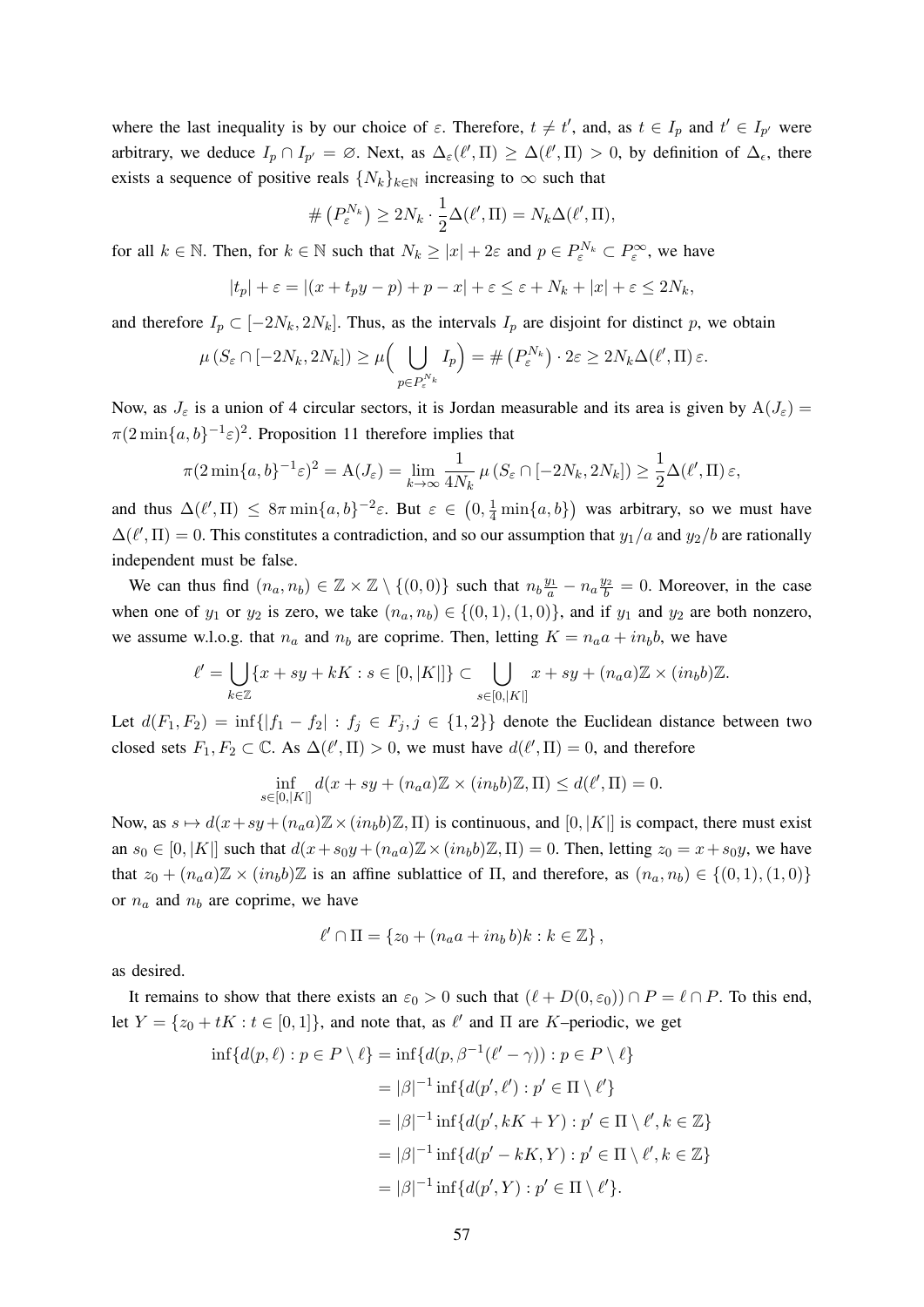Note that the last expression is strictly positive, as  $\Pi \backslash \ell'$  is closed, Y is compact, and  $(\Pi \backslash \ell') \cap Y = \emptyset$ . Let  $\varepsilon_0 > 0$  be such that  $\varepsilon_0 < |\beta|^{-1} \inf \{ d(p', Y) : p \in \Pi \setminus \ell' \}$ . Now, if  $p^* \in P$  is such that  $d(p^*, \ell) \le \varepsilon_0$ , then

$$
d(p^*, \ell) < \inf\{d(p, \ell) : p \in P \setminus \ell\},
$$

and so  $p^* \in \ell$ . As  $p^*$  was arbitrary, this shows that  $(\ell + D(0, \varepsilon_0)) \cap P = \ell \cap P$  and thus completes the proof.

*Proof of Lemma 11:* Let  $c > 0$  be arbitrary, and let  $m_1, m_2 \in \mathbb{Z}$  be such that  $B := m_1y_1 = m_2y_2$ . Then the sets  $P_1$  and  $P_2$  are both B-periodic, so  $P_{\ell,c}$  is B-periodic. Now, for a point  $z \in \mathbb{C}$ , let  $\pi_{\ell}(z)$  be the orthogonal projection of p onto  $\ell$ . Then, writing  $Y = \{p \in P_{\ell,c} : \pi_{\ell}(p) \in \{x_1 + tB : t \in [0, 1]\}\},\$ we have

$$
\inf\{|p - p'| : p, p' \in P_{\ell,c}, p \neq p'\}
$$
  
= 
$$
\inf\{|p + kB - (p' + k'B)| : p, p' \in Y, k, k' \in \mathbb{Z}, p + kB \neq p' + k'B\}
$$
  
= 
$$
\inf\{|p - p'| : p, p' \in Y \cup (Y + B), p \neq p'\} =: \eta(c).
$$

As the infimum in the last quantity is taken over a finite set of positive numbers, we have  $\eta(c) > 0$ . Therefore,  $P_{\ell,c}$  is uniformly discrete, for all  $c > 0$ , as desired.

*Proof of Lemma 12:* Let  $P := \{(\alpha_s, \beta_s, \gamma_s)\}_{s \in \mathcal{I}}$  be as in the statement of the lemma. We define an equivalence relation  $\sim_{\mathbb{Q}}$  on P by setting  $(\alpha_{s_1}, \beta_{s_1}, \gamma_{s_1}) \sim_{\mathbb{Q}} (\alpha_{s_2}, \beta_{s_2}, \gamma_{s_2})$  if and only if  $\beta_{s_1}/\beta_{s_2} \in \mathbb{Q}$ . Let  $\Psi(\mathcal{P})$  denote the set of equivalence classes of P with respect to ~ $\mathbb{Q}$ . We proceed with the proof of the lemma by induction on  $n := #(\Psi(\mathcal{P}))$ . If  $n = 0$ , i.e.,  $\mathcal{P} = \emptyset$ , then f is given by the empty sum, and so  $f = 0$  is trivially entire, as desired. Next, suppose that  $n \ge 1$ , and that the statement of the lemma holds for all functions parametrized by  $\mathcal{P}' = \{(\alpha'_s, \beta'_s, \gamma'_s)\}_{s \in \mathcal{I}}$  with  $\#(\Psi(\mathcal{P}')) < n.$ 

Let  $P_f$  be the (possibly empty) set of poles of f, and assume that  $\Delta(\ell, P_f) = 0$ , for every line  $\ell$  in  $\mathbb{C}$ . We show that then f must be entire. To this end, fix an equivalence class  $\mathcal{P}_1 := \{(\alpha_s, \beta_s, \gamma_s)\}_{s \in \mathcal{I}_1} \in$  $\Psi(\mathcal{I})$ , and note that, as  $\beta_{s_1}/\beta_{s_2} \in \mathbb{Q}$ , for all  $s_1, s_2 \in \mathcal{I}_1$ , there exists a  $T \in \mathbb{C}$  such that  $\beta_s T \in \mathbb{Z}$ , for all  $s \in \mathcal{I}_1$ . Next, define  $g = f(\cdot + ibT) - f$  and let  $P_g \subset (P_f - ibT) \cup P_f$  be its set of poles. Then, as  $\sigma$  is *ib*-periodic, we have

$$
g = f(\cdot + ibT) - f = \sum_{s \in \mathcal{I}} \left( \alpha_s \sigma \left( \beta_s \cdot + ib(\beta_s T) + \gamma_s \right) - \alpha_s \sigma(\beta_s \cdot + \gamma_s) \right)
$$

$$
= \sum_{s \in \mathcal{I} \setminus \mathcal{I}_1} \left( \alpha_s \sigma \left( \beta_s \cdot + ib(\beta_s T) + \gamma_s \right) - \alpha_s \sigma(\beta_s \cdot + \gamma_s) \right),
$$

and so g takes the form  $g = \sum_{s \in \mathcal{I}'} \alpha_s' \sigma(\beta_s' \cdot + \gamma_s')$ , for some  $\mathcal{P}' := \{(\alpha_s', \beta_s', \gamma_s')\}_{s \in \mathcal{I}'}$  such that  $\{\beta_s'\}_{s\in\mathcal{I}'}\subset\{\beta_s\}_{s\in\mathcal{I}\setminus\mathcal{I}_1}$ . But then  $\#(\Psi(\mathcal{P}'))=\#(\Psi(\mathcal{P}\setminus\mathcal{P}_1))<\#(\Psi(\mathcal{P}))=n$ , so it follows by the induction hypothesis that either g is entire, or  $\Delta(\ell, P_q) > 0$  for some line  $\ell$  in  $\mathbb C$ . On the other hand, as we assumed that  $\Delta(\ell, P_f) = 0$ , for every line  $\ell$  in  $\mathbb{C}$ , we have

$$
\Delta(\ell, P_g) \leq \Delta(\ell, (P_f - i b T) \cup P_f)
$$
  
 
$$
\leq \Delta(\ell, P_f - i b T) + \Delta(\ell, P_f) = \Delta(\ell + i b T, P_f) + \Delta(\ell, P_f) = 0,
$$

for every line  $\ell$  in  $\mathbb{C}$ , and therefore q must be entire. We are now ready to show that f must also be entire. To see this, suppose by way of contradiction that there exists a  $p^* \in P_f$ . Then, as  $f(\cdot + i bT) - f = g$  is analytic at  $p^*$  and  $p^* - i bT$ , we also have  $p^* + i bT$ ,  $p^* - i bT \in P_f$ , and thus,